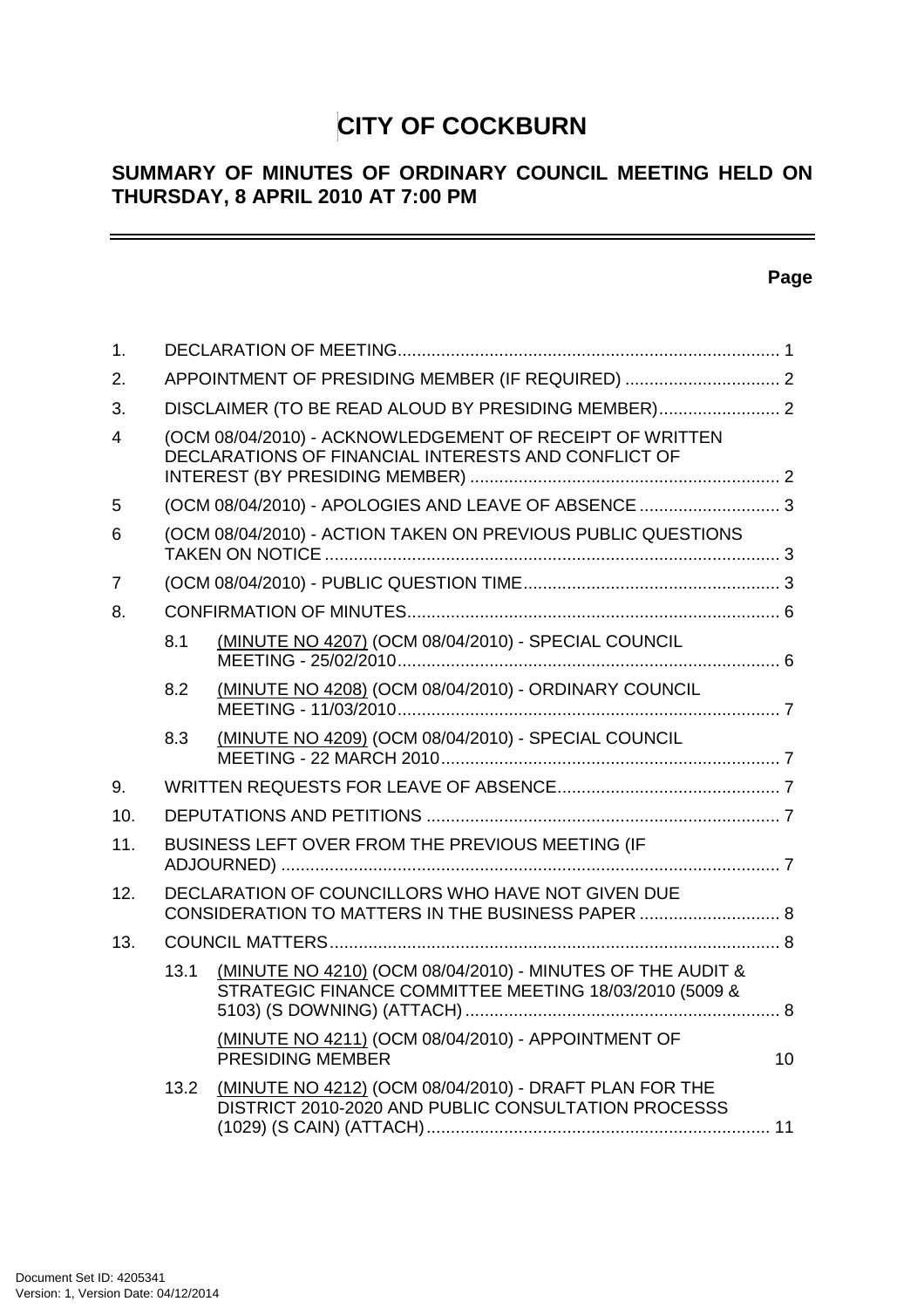| 14. |      |                                                                                                                                                                                                                                                                                                                                                                                                                                       |  |
|-----|------|---------------------------------------------------------------------------------------------------------------------------------------------------------------------------------------------------------------------------------------------------------------------------------------------------------------------------------------------------------------------------------------------------------------------------------------|--|
|     | 14.1 | (MINUTE NO 4213) (OCM 08/04/2010) - ADOPTION OF LOCAL<br>PLANNING POLICY, SPD9 'WASTE MINIMISATION, STORAGE<br>AND COLLECTION IN MULTIPLE UNIT DEVELOPMENTS' (9003) (T                                                                                                                                                                                                                                                                |  |
|     | 14.2 | (MINUTE NO 4214) (OCM 08/04/2010) - PROPOSED<br>METROPOLITAN REGION SCHEME AMENDMENT NO. 1180/41<br>(COCKBURN COAST DISTRICT STRUCTURE PLAN) -<br>LOCATION/OWNER: VARIOUS (D DI RENZO) (ATTACH)  19                                                                                                                                                                                                                                   |  |
|     | 14.3 | (MINUTE NO 4215) (OCM 08/04/2010) - CONSIDERATION TO<br>ADOPT DRAFT LOCAL PLANNING POLICY APD58 'RESIDENTIAL<br>DESIGN GUIDELINES' - APPLICANT: CITY OF COCKBURN -                                                                                                                                                                                                                                                                    |  |
|     | 14.4 | (MINUTE NO 4216) (OCM 08/04/2010) - FINAL CONSIDERATION<br>OF AMENDMENT NO. 75 TO CITY OF COCKBURN TOWN<br>PLANNING SCHEME NO. 3 - MINOR REZONING PROPOSALS<br>FOR LOTS 144 AND 145 THE COVE, COOGEE; THE CLOSED<br>PEDESTRIAN ACCESS WAY BETWEEN EGEUS WAY AND<br>WAVERLEY ROAD, COOLBELLUP; LOT 188 BUCAT STREET,<br>HAMILTON HILL AND; LOT 915 GOLDSMITH ROAD, SPEARWOOD<br>- OWNER: VARIOUS - APPLICANT: CITY OF COCKBURN (93075) |  |
|     | 14.5 | (MINUTE NO 4217) (OCM 08/04/2010) - DETAILED AREA PLAN<br>FOR LOT 749 PORT COOGEE, NORTH COOGEE - PREPARED<br>BY: TAYLOR BURRELL BARNETT - PROPONENT: AUSTRALAND                                                                                                                                                                                                                                                                      |  |
|     | 14.6 | (MINUTE NO 4218) (OCM 08/04/2010) - PREPARATION OF DRAFT<br>LOCAL PLANNING POLICY APD60 'MURIEL COURT STRUCTURE<br>PLAN DESIGN GUIDELINES' AND MINOR MODIFICATION TO<br>MURIEL COURT STRUCTURE PLAN - OWNER: VARIOUS -<br>APPLICANT: CITY OF COCKBURN (9681) (M CARBONE)                                                                                                                                                              |  |
|     | 14.7 | (MINUTE NO 4219) (OCM 08/04/2010) - PROPOSED<br>OUTBUILDING - LOCATION: 4 CRESTIA COURT, BIBRA LAKE -<br>OWNER / APPLICANT: M HILL (1115544) (B HOGARTH-ANGUS)                                                                                                                                                                                                                                                                        |  |
|     | 14.8 | (MINUTE NO 4220) (OCM 08/04/2010) - CONSIDERATION FOR<br>FINAL ADOPTION OF PROPOSED SCHEME AMENDMENT NO. 79<br>LOCATION: LOT 885 WENTWORTH PARADE, SUCCESS -<br>OWNER: VARIOUS - APPLICANT: N/A (93079) (R DONG)                                                                                                                                                                                                                      |  |
| 15. |      | FINANCE AND CORPORATE SERVICES DIVISION ISSUES  55                                                                                                                                                                                                                                                                                                                                                                                    |  |
|     | 15.1 | (MINUTE NO 4221) (OCM 08/04/2010) - LIST OF CREDITORS PAID<br>- FEBRUARY 2010 (5605) (N MAURICIO) (ATTACH)  55                                                                                                                                                                                                                                                                                                                        |  |
|     | 15.2 | (MINUTE NO 4222) (OCM 08/04/2010) - STATEMENT OF<br>FINANCIAL ACTIVITY AND ASSOCIATED REPORTS - FEBRUARY                                                                                                                                                                                                                                                                                                                              |  |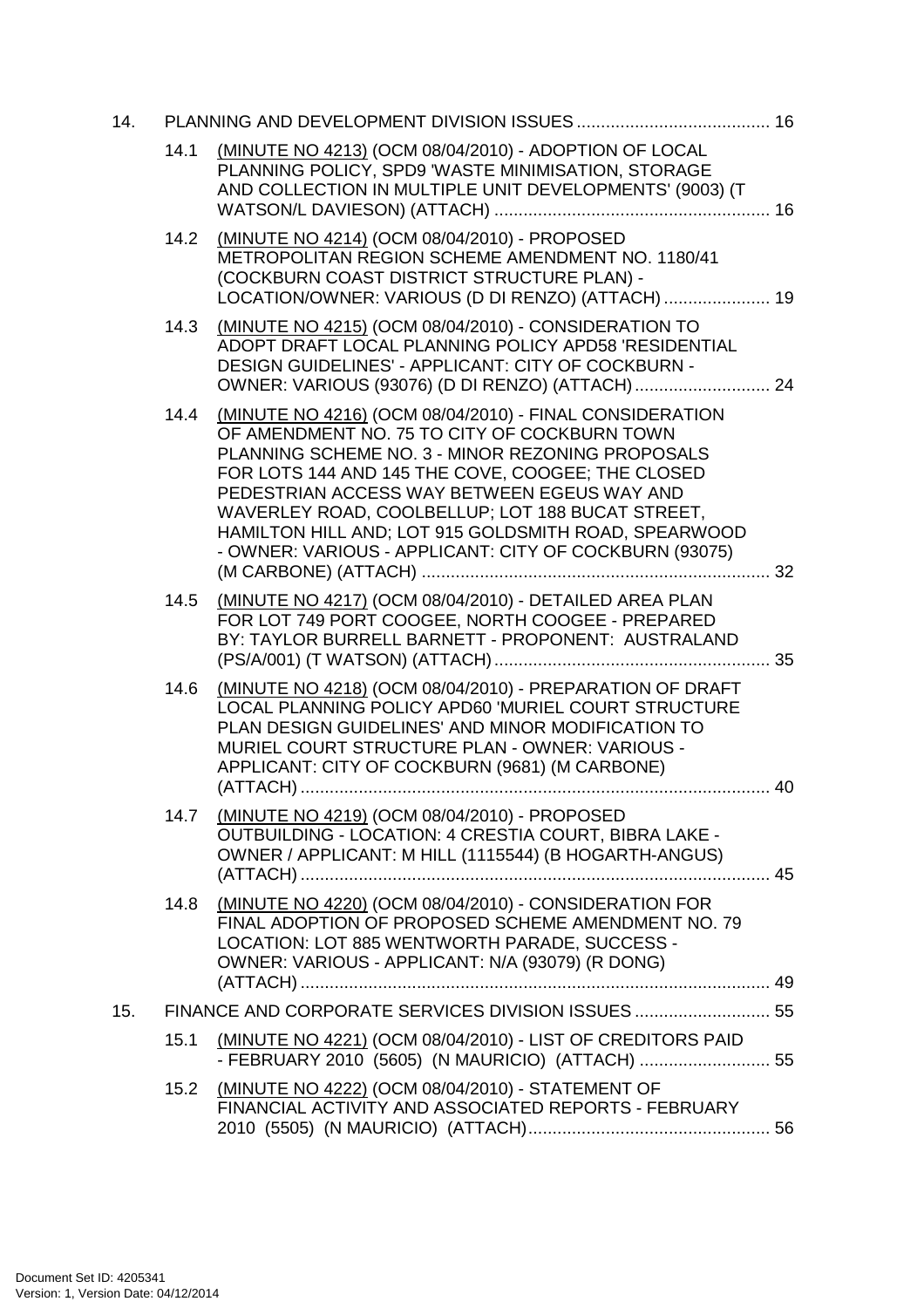| 16. |      |                                                                                                                                                                        |    |
|-----|------|------------------------------------------------------------------------------------------------------------------------------------------------------------------------|----|
|     | 16.1 | (MINUTE NO 4223) (OCM 08/04/2010) - TEMPORARY CLOSURE<br>OF NAUTICAL DVE IN HENDERSON TO THE PASSAGE OF                                                                |    |
|     | 16.2 | (MINUTE NO 4224) (OCM 08/04/2010) - TENDER NO. RFT 33/2009<br>- CLEANING SERVICES - PUBLIC, COMMUNITY &<br>ADMINISTRATION FACILITIES (RFT 33/2009) (D VICKERY)         |    |
|     |      | (MINUTE NO 4225) (OCM 08/04/2010) - EXTENSION OF TIME                                                                                                                  | 72 |
|     | 17.1 | (MINUTE NO 4226) (OCM 08/04/2010) - TENDER NO. RFT44/2009 -<br>SECURITY SERVICES (MOBILE PATROLS ETC.) (RFT 44/2009)                                                   | 72 |
|     |      | (MINUTE NO 4227) (OCM 08/04/2010) - EXTENSION OF TIME                                                                                                                  | 82 |
|     | 17.2 | (MINUTE NO 4228) (OCM 08/04/2010) - INTEGRATED HEALTH<br>AND COMMUNITY FACILITIES - WENTWORTH PARADE,                                                                  |    |
| 18. |      |                                                                                                                                                                        |    |
| 19. |      | MOTIONS OF WHICH PREVIOUS NOTICE HAS BEEN GIVEN  85                                                                                                                    |    |
| 20. |      | NOTICES OF MOTION GIVEN AT THE MEETING FOR CONSIDERATION                                                                                                               |    |
|     |      |                                                                                                                                                                        |    |
|     |      | (MINUTE NO 4229) (OCM 08/04/2010) - EXTENSION OF TIME                                                                                                                  | 86 |
| 21  |      | (OCM 08/04/2010) - NEW BUSINESS OF AN URGENT NATURE                                                                                                                    |    |
|     | 21.1 | (MINUTE NO 4230) (OCM 08/04/2010) - COCKBURN COAST                                                                                                                     |    |
| 22. |      | MATTERS TO BE NOTED FOR INVESTIGATION, WITHOUT DEBATE 88                                                                                                               |    |
|     |      | (MINUTE NO 4231) (OCM 08/04/2010) - MEETING TO GO BEHIND<br><b>CLOSED DOORS</b>                                                                                        | 88 |
|     |      | (MINUTE NO 4232) (OCM 08/04/2010) - SUSPEND STANDING<br><b>ORDERS</b>                                                                                                  | 89 |
|     |      | (MINUTE NO 4233) (OCM 08/04/2010) - RESUME STANDING<br><b>ORDERS</b>                                                                                                   | 89 |
|     |      | (MINUTE NO 4234) (OCM 08/04/2010) - EXTENSION OF TIME                                                                                                                  | 89 |
|     |      | (MINUTE NO 4235) (OCM 08/04/2010) - SUSPEND STANDING<br><b>ORDERS</b>                                                                                                  | 90 |
|     |      | (MINUTE NO 4236) (OCM 08/04/2010) - RESUME STANDING<br><b>ORDERS</b>                                                                                                   | 90 |
| 23  |      |                                                                                                                                                                        |    |
|     |      | 23.-1 (MINUTE NO 4237) (OCM 08/04/2010) - MINUTES OF CHIEF<br>EXECUTIVE OFFICER PERFORMANCE & SENIOR STAFF KEY<br>PROJECTS APPRAISAL COMMITTEE MEETING - 18 MARCH 2010 |    |
|     |      |                                                                                                                                                                        |    |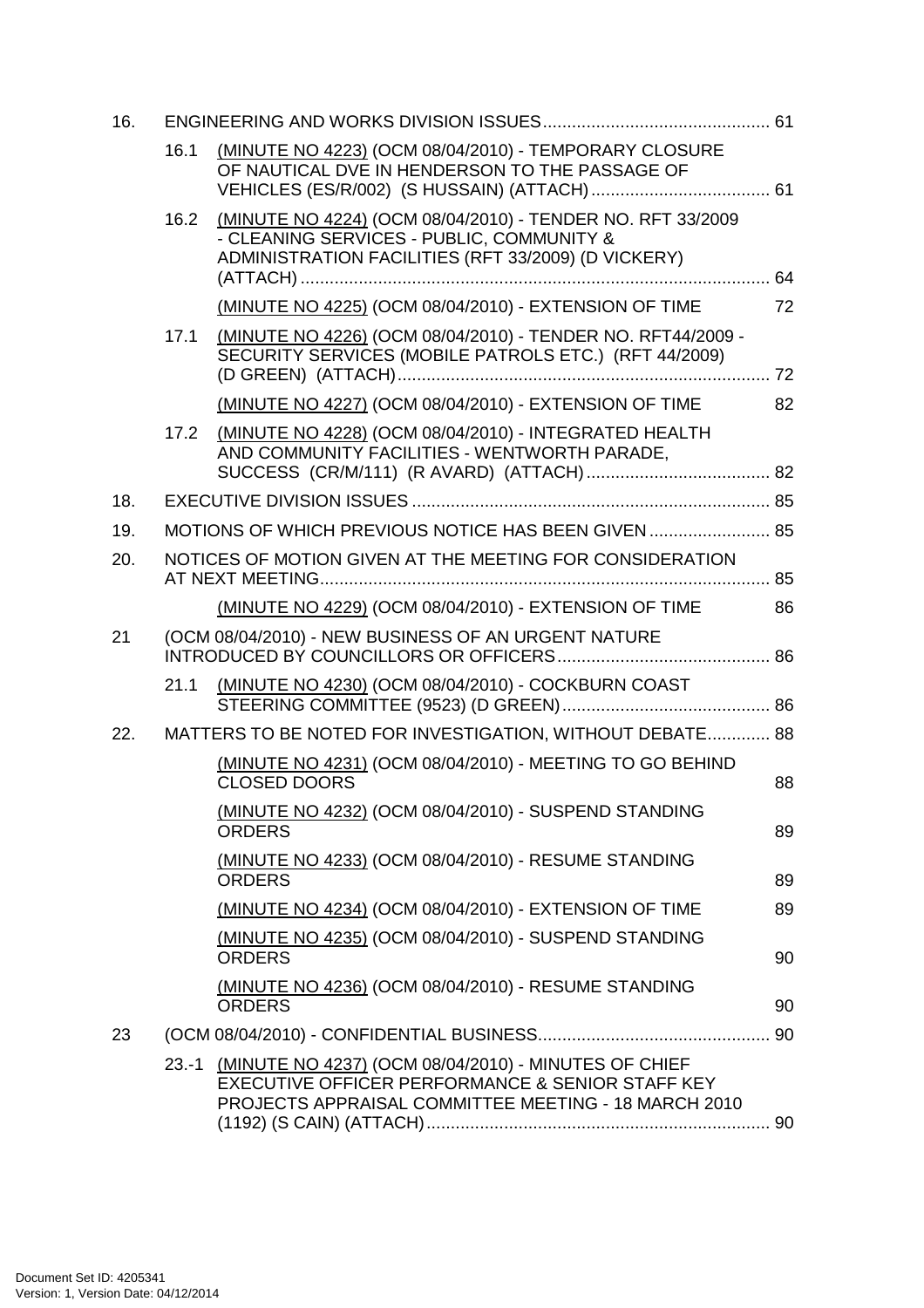|    |    | (MINUTE NO 4238) (OCM 08/04/2010) - RENEWAL OF CONTRACT<br>FOR CHIEF EXECUTIVE OFFICER (1015; 2612) (S CAIN) | 91 |
|----|----|--------------------------------------------------------------------------------------------------------------|----|
|    |    | (MINUTE NO 4239) (OCM 08/04/2010) - OPEN MEETING TO THE<br><b>PUBLIC</b>                                     | 93 |
| 24 |    | (MINUTE NO 4240) (OCM 08/04/2010) - RESOLUTION OF COMPLIANCE                                                 |    |
|    | 25 |                                                                                                              |    |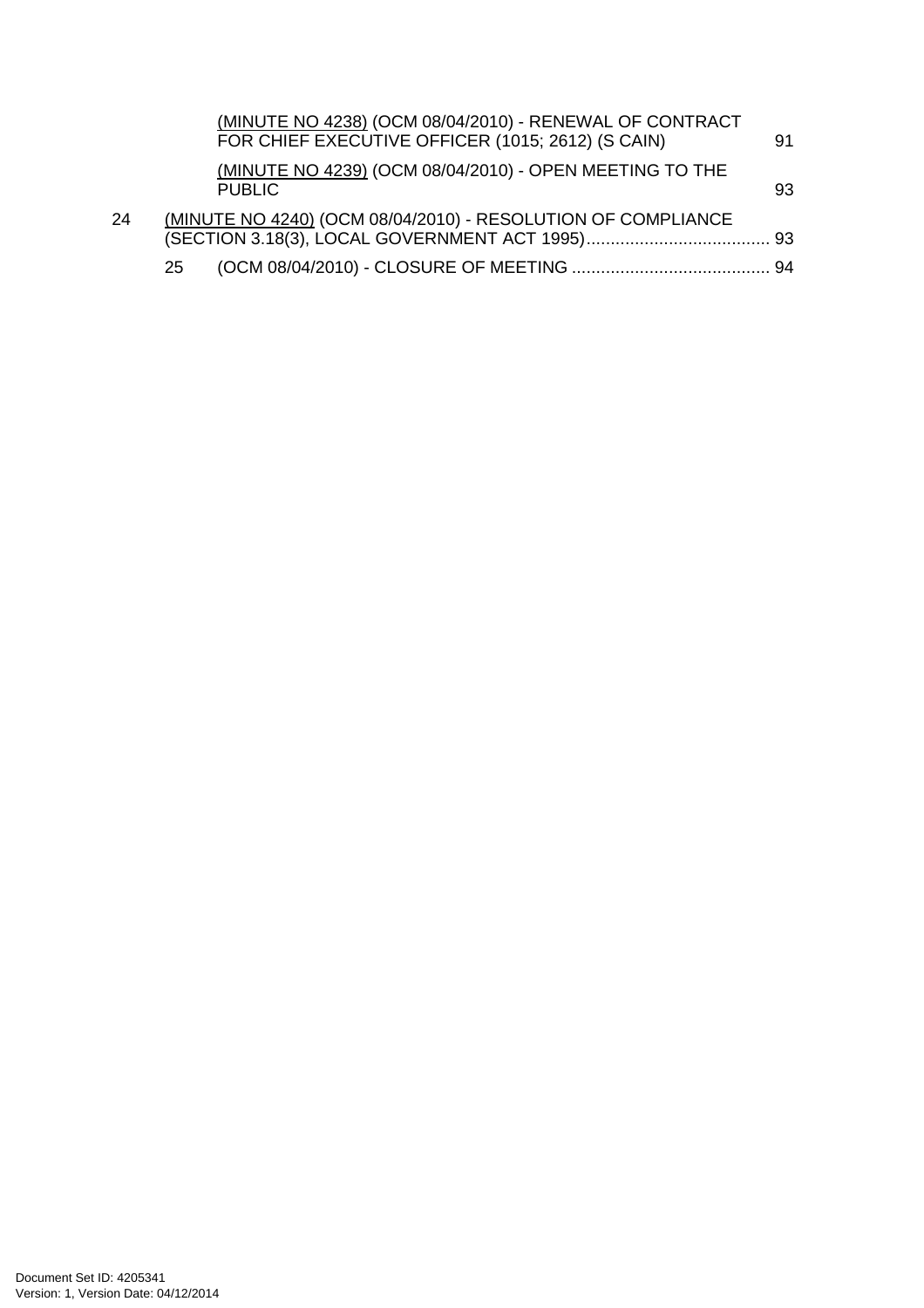# **CITY OF COCKBURN**

# **MINUTES OF ORDINARY COUNCIL MEETING HELD ON THURSDAY, 8 APRIL 2010 AT 7:00 PM**

#### **PRESENT:**

#### **ELECTED MEMBERS**

| Mr L Howlett        | Mayor (Presiding Member) |
|---------------------|--------------------------|
| <b>Ms H Attrill</b> | Councillor               |
| Mr I Whitfield      | Councillor               |
| Ms L Smith          | Councillor               |
| Mrs C Reeve-Fowkes  | Councillor               |
| Mr T Romano         | Councillor               |
| Mrs S Limbert       | Councillor               |
| Mrs V Oliver        | Councillor               |
| Mrs R O'Brien       | Councillor               |

#### **IN ATTENDANCE**

| Mr S. Cain      |            | - Chief Executive Officer                                |
|-----------------|------------|----------------------------------------------------------|
| Mr D. Green     | $\sim 100$ | Director, Administration & Community Services            |
| Mr S. Downing   |            | - Director, Finance & Corporate Services                 |
| Mr M. Littleton |            | - Director, Engineering & Works                          |
| Mr D. Arndt     |            | - Director, Planning & Development                       |
| Ms L. Boyanich  | $\sim 100$ | <b>Media Liaison Officer</b>                             |
| Mrs L Jakovich  |            | - PA to Directors – Engineering & Works / Planning       |
|                 |            | & Development                                            |
|                 |            | Mr Phil Edman MLC - Member for South Metropolitan Region |

# **1. DECLARATION OF MEETING**

The Presiding Member declared the meeting open at 7:02 p.m.

The Presiding Member acknowledged the presence of Mr Don Miguel, OAM JP and Freeman and Mr Ray Lees JP and Freeman in the public gallery tonight.

The Presiding Member also welcomed the Honourable Phil Edman, MLC – Member for the South Metropolitan Region.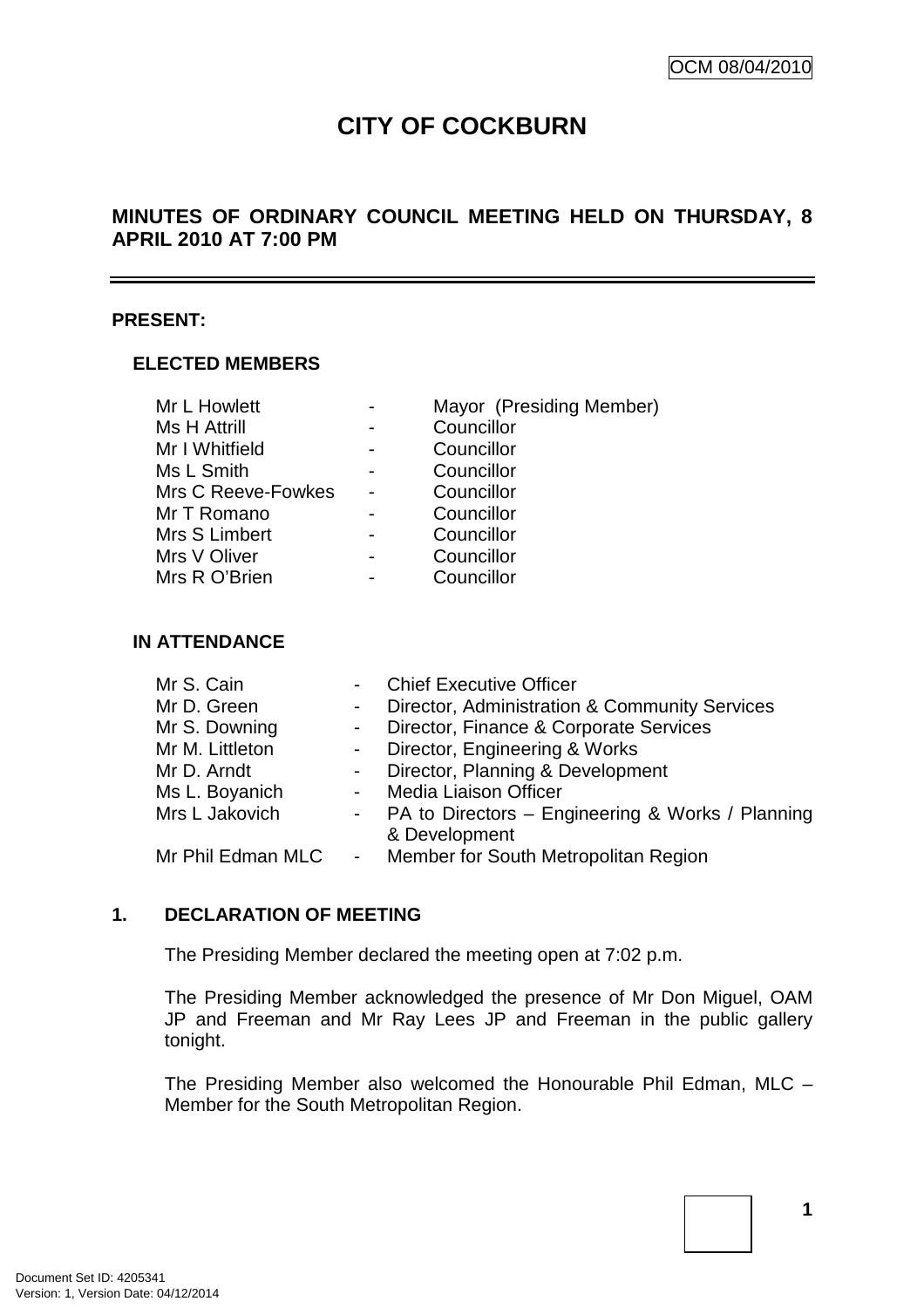#### **New WALGA President**

The Presiding Member extended congratulations to the City of Joondalup Mayor Troy Pickard who has been elected President of the WA Local Government Association after outgoing President Cr Bill Mitchell stood down from the role.

The Presiding member also congratulated Shire of Wickepin President, Councillor Steven Martin who was elected to replace Mayor Pickard as Deputy President of WALGA.

To outgoing WALGA President, Councillor Bill Mitchell, the City extends its best wishes to him and his family and takes this opportunity to record the City's thanks to him for his significant contribution to local government at a state and national level over many years.

## **Acknowledgement to Professional Staff & Volunteers during recent Perth Storm**

The Presiding Member acknowledged the professional staff and volunteers who provided vital services to the community during and in the aftermath of the storm that hit Perth and other parts of our state on Monday 22 March 2010.

# **2. APPOINTMENT OF PRESIDING MEMBER (If required)**

Nil.

#### **3. DISCLAIMER (To be read aloud by Presiding Member)**

Members of the public, who attend Council Meetings, should not act immediately on anything they hear at the Meetings, without first seeking clarification of Council's position. Persons are advised to wait for written advice from the Council prior to taking action on any matter that they may have before Council.

#### **4 (OCM 08/04/2010) - ACKNOWLEDGEMENT OF RECEIPT OF WRITTEN DECLARATIONS OF FINANCIAL INTERESTS AND CONFLICT OF INTEREST (BY PRESIDING MEMBER)**

The Chief Executive Officer advised the meeting that he had received declarations of interest from Mayor Logan Howlett on Item 13.2 and Clr Tony Romano on Item 14.6.

**2**

Document Set ID: 4205341<br>Version: 1, Version Date: 04/12/2014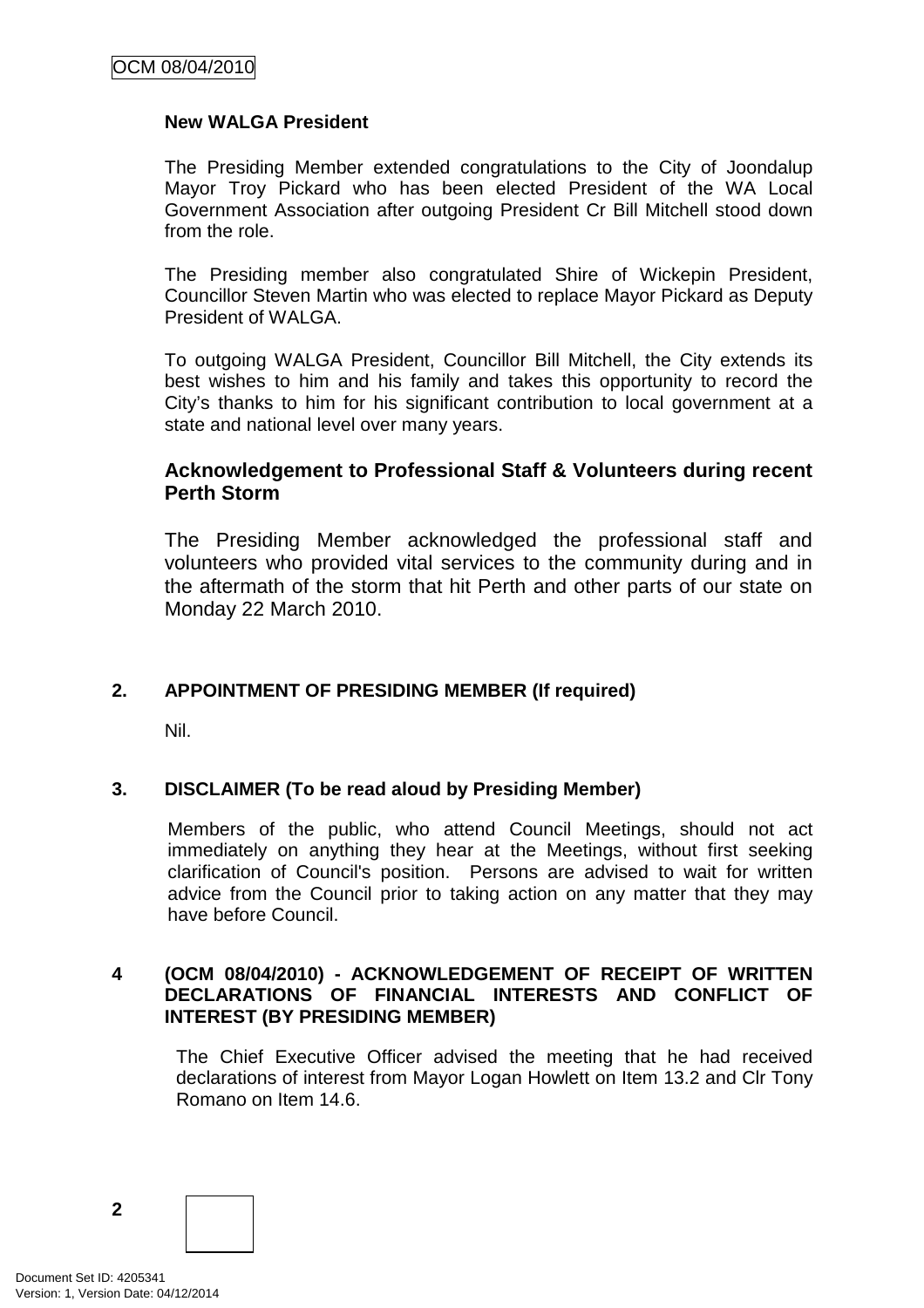## **5 (OCM 08/04/2010) - APOLOGIES AND LEAVE OF ABSENCE**

Deputy Mayor Allen – Leave of absence.

## **6 (OCM 08/04/2010) - ACTION TAKEN ON PREVIOUS PUBLIC QUESTIONS TAKEN ON NOTICE**

All written questions submitted at the Ordinary Council Meeting held 11 March 2010 has been responded to in writing.

## **7 (OCM 08/04/2010) - PUBLIC QUESTION TIME**

#### **Ms Paula Squibb – North Lake**

## **Item 16.2 - Tender RFT 33/2009 – Cleaning Services – Public, Community & Administration Facilities**

- Q1. Is Council aware of any mechanism by which consideration has been given to the fact that the incumbent Cleandustrial Services Pty Ltd, is a local organisation based in Kardinya, WA, a long standing member of the Melville/Cockburn Chamber of Commerce and owned by a City of Cockburn resident as opposed to the recommended tenderer Spotless Pty Ltd, which is a multi-national conglomerate?
- A1. The evaluation criteria did not stipulate a bias towards local service providers. The evaluation criteria is established to give all service providers an opportunity to compete for City of Cockburn work and be assessed on the quality of their product or service as opposed to where they are located. The fact that Cleandustrial Services were known to staff is reflected in the evaluation of their submission and they presented a competitive bid for consideration.

#### **Mr Colin Crook – Spearwood**

- Q1. Do the six Councillors who voted to hold briefing sessions behind closed doors at the OCM 12 November 2009 truly believe that they are following the guidelines set out in the Act, as confirmed by the Minister WALGA and even their own staff? Their decision is obviously contrary to all recognised standards.
- A1. That is a question that will need to be responded to by the individual elected members. I suggest that you take the opportunity to discuss the matter with them directly following the meeting or at a mutually agreed time.
- Q2. Why hasn't this 'bad' decision been rescinded up to this time?
- A2. It is up to an elected member(s) to submit a rescission notice and if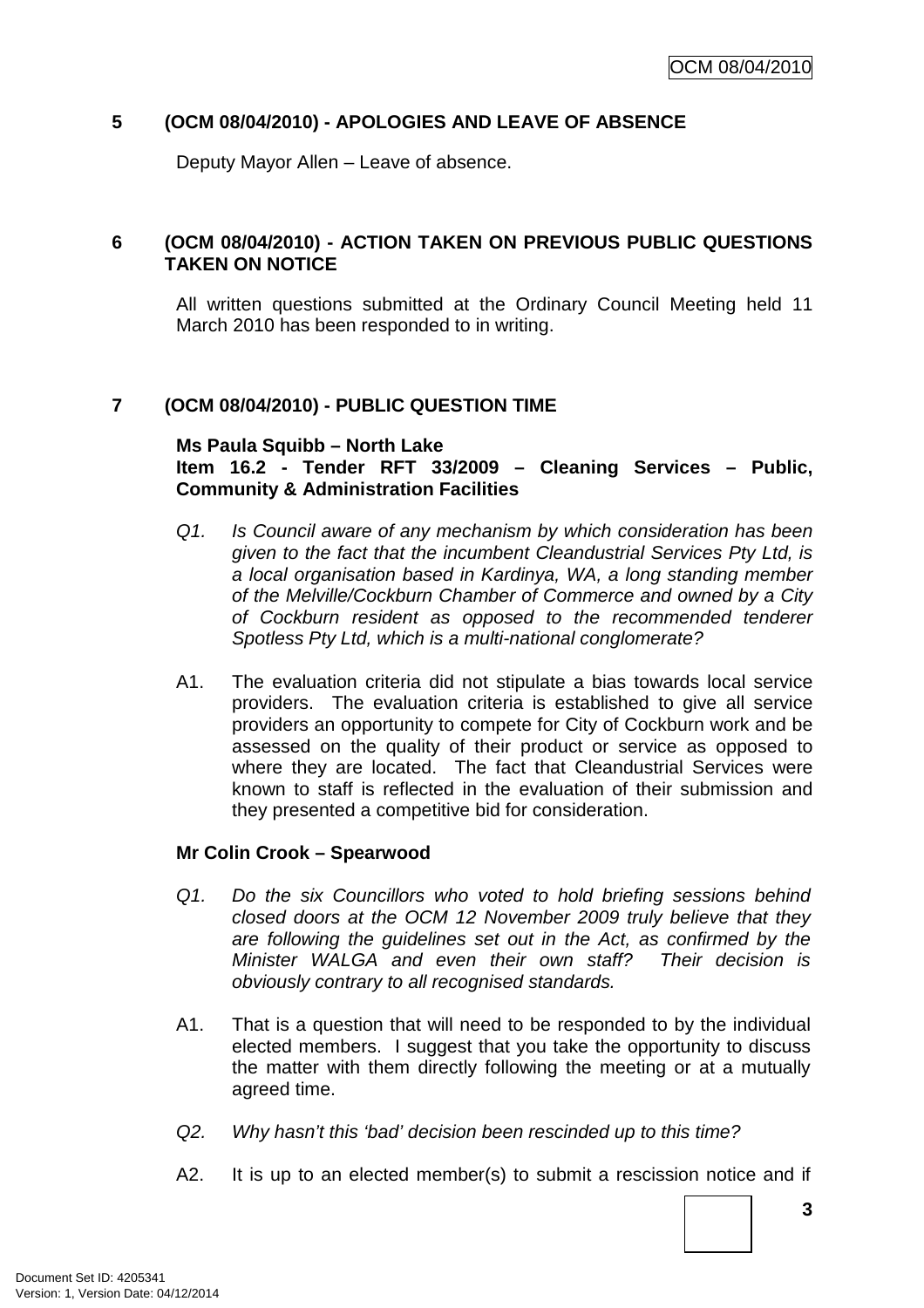successful, to put forward an alternative motion for the consideration of Council.

- Q3. Do we in fact have 10 Councillors who are opposed to open and accountable government?
- A3. That is a question that will need to be responded to by the individual elected members. I suggest that you take the opportunity to discuss the matter with them directly following the meeting or at a mutually agreed time. It is open to any elected member for put forward a rescission notice and if that is passed by Council then a new motion is considered by Council in the context of what you have put forward.

#### **Mr Don Miguel - North Lake**

- Q1 Does this Council intend to carry out an inspection of Progress Drive North Lake with the amount of signs consistently bashed down and the near miss accidents. Will they please have a look at it before someone gets killed or wiped out.
- A2 This item is not on the Agenda and will be going before Council during the budget deliberation in terms of that particular road and an outcome will be determined by Council at that time.
- Q2. The item on tonight's Agenda regarding the cleaning of Council and its buildings. I would hope that Council still adheres to a long traditional attitude that providing a cleaner is competent and there are no complaints of any substance then we should try to look after our own. If the cleaners are not doing a good job then I understand that Council can give them the sack. I do not understand why Council has employed the services of some outside bureaucratic system of confusion to let it adjudicate who it should select for Council's cleaning procedures. Why do you do that? Why you do not first of all vote for people that live in the area, work in the area. You are losing 10 livelihoods to sacrifice to some multi national company to people that live outside the area. Will Council take into consideration and wait their decision for the people of Cockburn.
- A2 Council establishes an evaluation criteria that it uses to access the validity and competitiveness and in accordance with the act, the submission of the highest value for the City through the assessment criteria which is established. We don't provide bias towards local service providers in the evaluation criteria and certainly in assessing the evaluation criteria provided over the last five years and I have not seen one document that this Council has provided which does. Our focus for the community of Cockburn which is to provide and to establish service providers that provide the most advantageous tender and submission to this organisation and the community and we assess them on their competitive merit.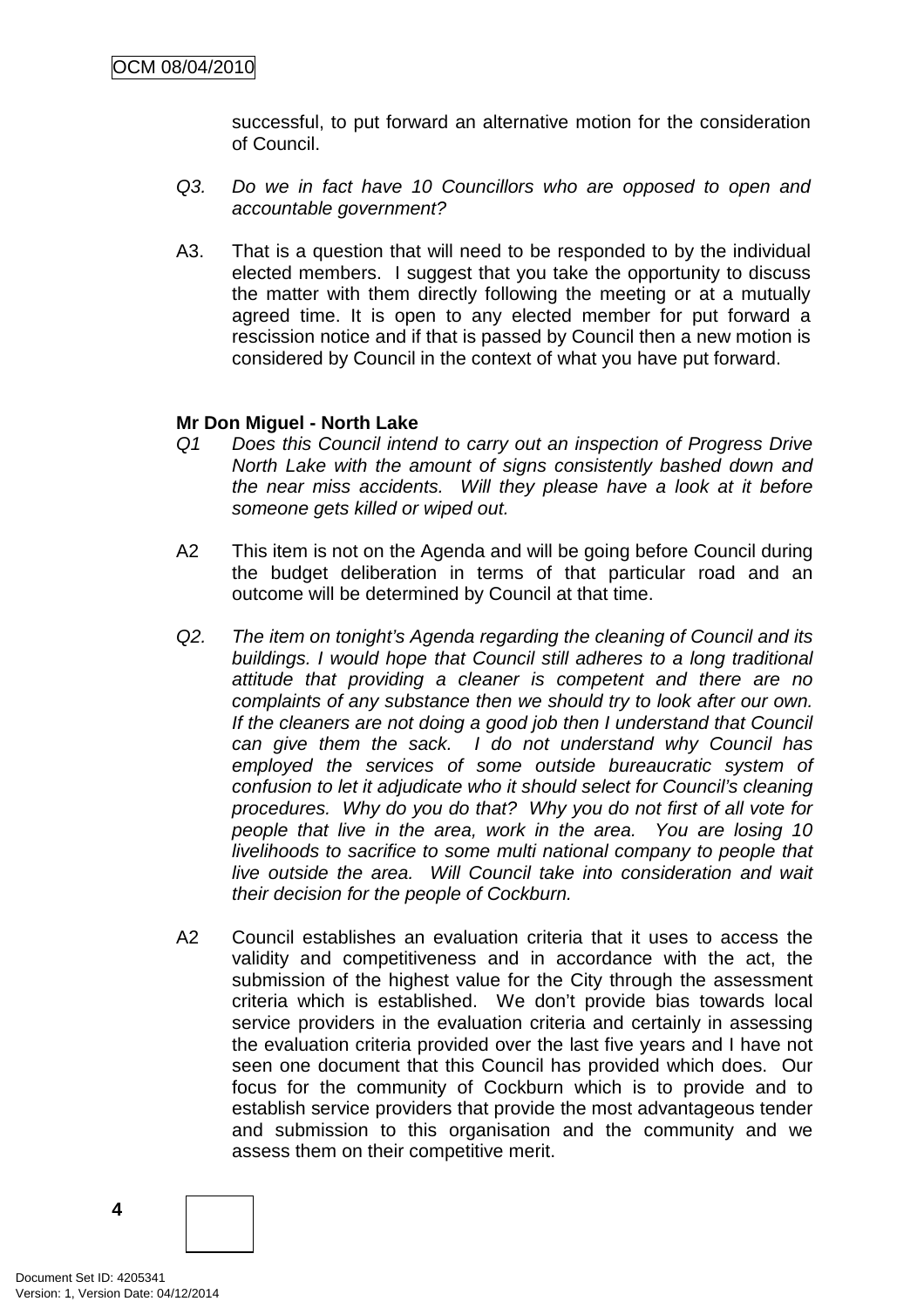Q3 Please consider the \$105,000 difference in this recommendation. This is part my money and every other ratepayer in the City of Cockburn and that should be considered not going out to some multi national company.

#### CLR ROBYN O'BRIEN LEFT THE MEETING AT 7:23 P.M.

#### **James Palmer - Success**

- Q1 James enquired if an item was going up tonight regarding the closure of Lamar Court Success. He thought it was going before Council.
- A1 Clr Whitfied said there was a Customer Request about two weeks ago on this that has been responded to by the Director of Engineering & Works about the closure and the bus port and waiting for the traffic lights to be built.

The Presiding Member asked if a response could be provided that was provided in the Customer Request.

A1 The City is currently doing design over the duplication of Russell Road between Frankland Avenue and the freeway, Ashendon Boulevard as part of the freeway. Part of that design will restrict Lamar Court to left in left out so effectively reducing the movements in Lamar Court by 50% which will address the short and medium term issues identified by some residents in that area.. The longer term solution suggests that Lamar Court will be a cul-de-sac once an alternative access point is provided. However, as has been identified, the train station at Success / Aubin Grove area has not been provided by PTA through the rail link and is probably not likely to be seen in the foreseeable future.

CLR ROBYN O'BRIEN RETURNED TO THE MEETING AT 7:26 P.M.

#### **Raymond Woodcock – Spearwood**

Item 14.1 – adoption of Local Planning Policy, SPD9 'Waste Minimisation, storage and Collection in Multiple Unit Developments'

Q1. Does my item sit within the scope of the item on the Agenda. .Does this Council have a Policy to encourage developers of industrial estates to incorporate in their development plans, ideas to conserve water and power such as electricity like installing rain water tanks, solar energy on roofs when they receive applications..

The Presiding Member said this was outside of the scope of the item on the Agenda tonight but asked if this could be addressed.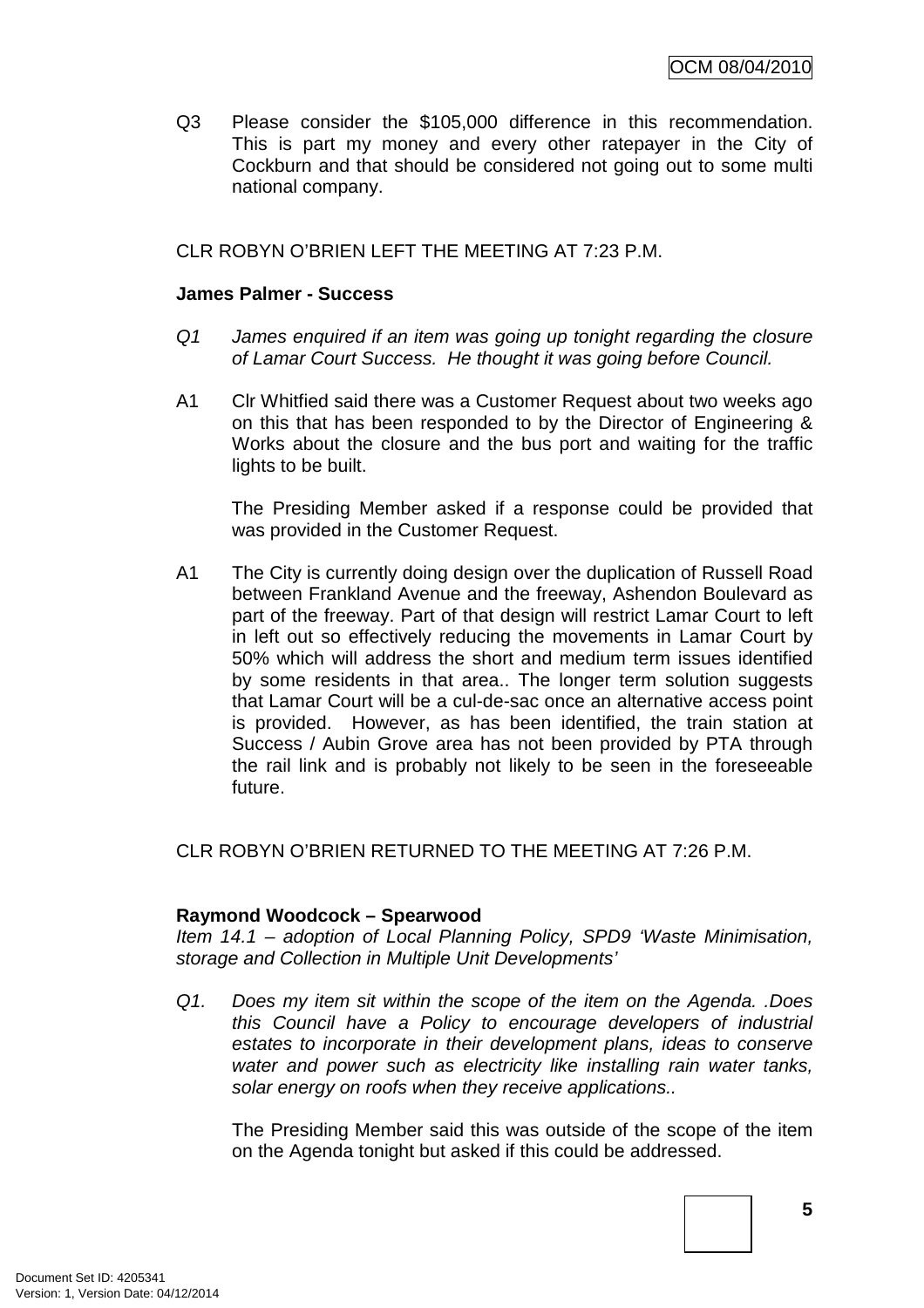- A2. Council does consider those aspects at the time of subdivision when the estate comes through. There are a number of industrial estates that do have provisions. Council does not have any Policy and there is no state government policy requiring the provision of water collection and those sorts of aspects. There are a number of estates such as Landcorps Bibra Lake Industrial Park which actually does encourage water sensitive design. There are also energy efficiency requirements under the current BCA that are also required.
- Q2. Could you tell me then has any of these been installed or are they going to be installed. Are any of these installations currently in any industrial place.
- A2 Yes, there are a number of them as previously mentioned. If you go along Discovery Drive you will actually see a number of industrial buildings that have rain water tanks within their areas. They are also required to meet some energy efficiencies which are in place and buildings that have been constructed there have those in place already.

## **Colin Crook - Spearwood**

- Q1. Why were the minutes for the Ordinary Council Meeting of 11 February 2010 not included in the Agenda papers available to the public at the Ordinary Council Meting on 11 March 2010. It is alleged that the February Minutes were inaccurate and yet they were confirmed (unsighted by the public) at the March meeting.
- A1 This question was taken on notice and will be responded to in writing.

# **8. CONFIRMATION OF MINUTES**

# **8.1 (MINUTE NO 4207) (OCM 08/04/2010) - SPECIAL COUNCIL MEETING - 25/02/2010**

## **RECOMMENDATION**

That the Minutes of the Special Council meeting held on Thursday, 25 February 2010 be adopted as a true and accurate record, subject to amendment to the "Reason for Decision" associated with Minute Nos. 4180 and 4181 by deleting the word "Suspending" and substituting the words "Extending time in accordance with".

# **COUNCIL DECISION**

MOVED Clr I WHITFIELD SECONDED Clr S LIMBERT that the recommendation be adopted.

**CARRIED 9/0**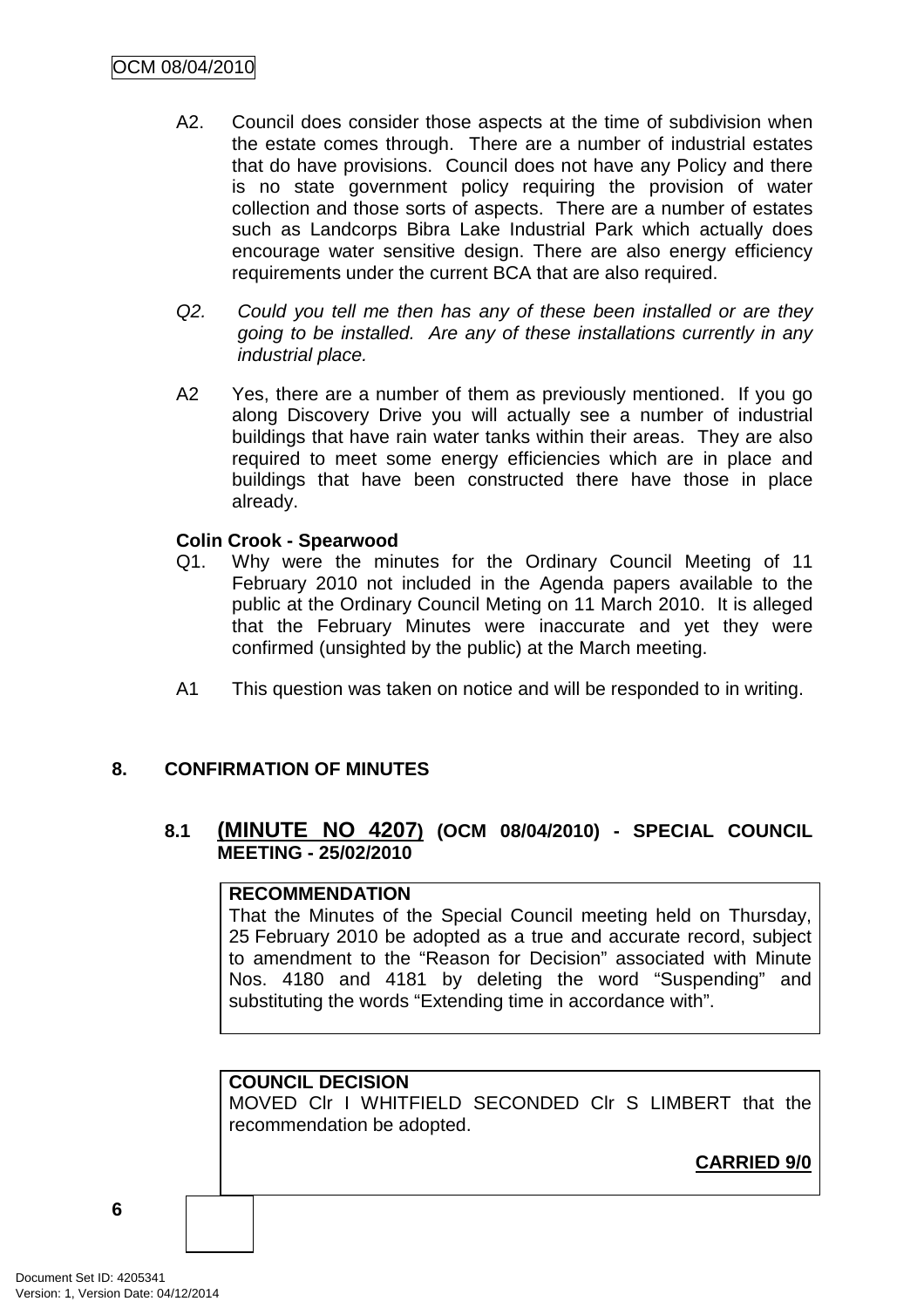## **8.2 (MINUTE NO 4208) (OCM 08/04/2010) - ORDINARY COUNCIL MEETING - 11/03/2010**

## **RECOMMENDATION**

That the Minutes of the Ordinary Council Meeting held on Thursday, 11 March 2010, be adopted as a true and accurate record.

**COUNCIL DECISION** 

MOVED Clr S Limbert SECONDED Clr T Romano that the recommendation be adopted.

**CARRIED 9/0**

## **8.3 (MINUTE NO 4209) (OCM 08/04/2010) - SPECIAL COUNCIL MEETING - 22 MARCH 2010**

#### **RECOMMENDATION**

That the Minutes of the Special Council Meeting held on Monday, 22 March 2010 be adopted as a true and accurate record.

#### **COUNCIL DECISION**

MOVED Clr S LIMBERT SECONDED Clr I WHITFIELD that the recommendation be adopted.

**CARRIED 9/0**

#### **9. WRITTEN REQUESTS FOR LEAVE OF ABSENCE**

Nil

# **10. DEPUTATIONS AND PETITIONS**

Nil

#### **11. BUSINESS LEFT OVER FROM THE PREVIOUS MEETING (If adjourned)**

Nil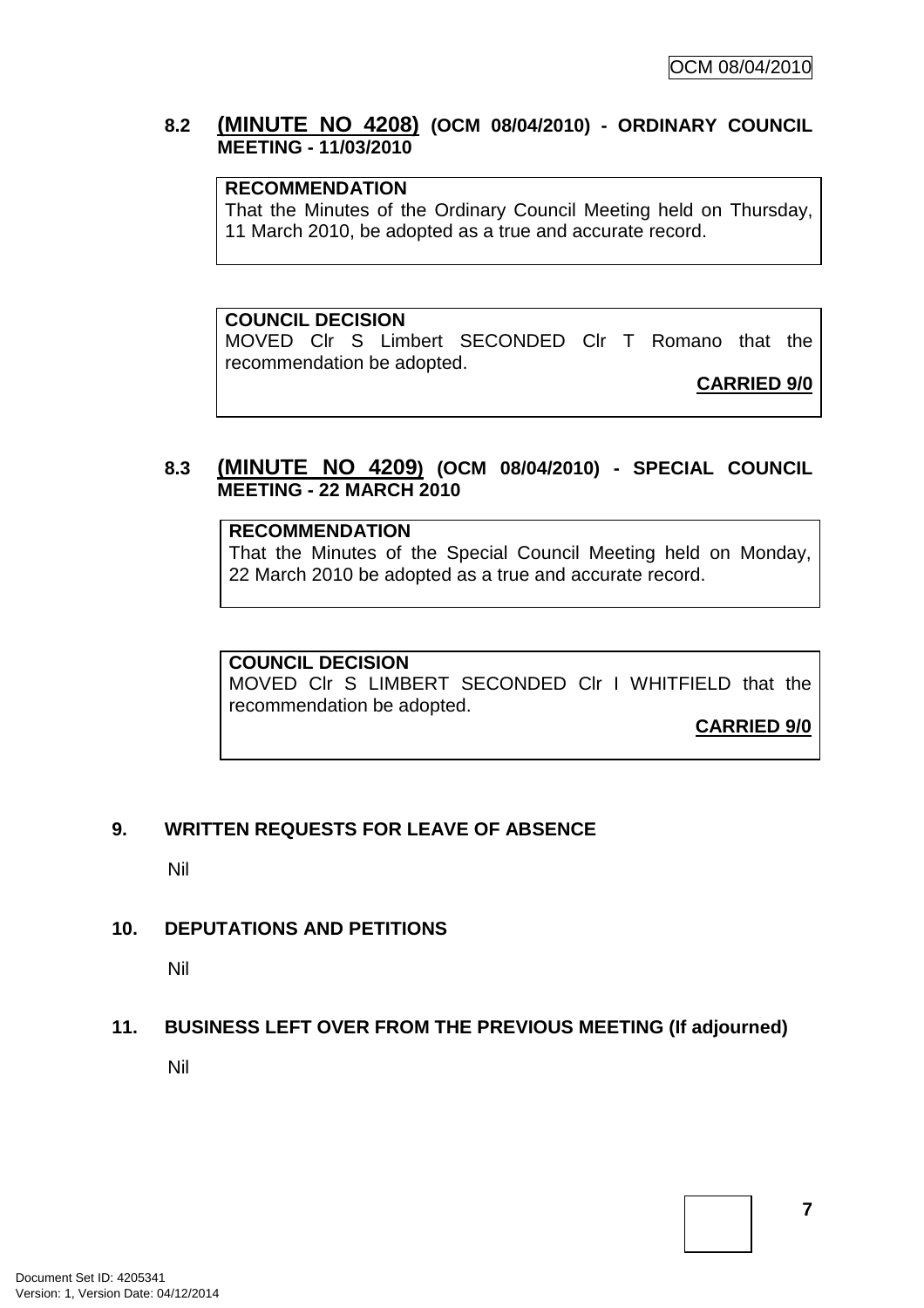## **12. DECLARATION OF COUNCILLORS WHO HAVE NOT GIVEN DUE CONSIDERATION TO MATTERS IN THE BUSINESS PAPER**

Nil

#### **13. COUNCIL MATTERS**

NOTE: AT THIS POINT IN THE MEETING, THE TIME BEING 7.30 PM, THE FOLLOWING ITEMS WERE CARRIED BY AN "EN BLOC" RESOLUTION OF COUNCIL:

## **13.1 (MINUTE NO 4210) (OCM 08/04/2010) - MINUTES OF THE AUDIT & STRATEGIC FINANCE COMMITTEE MEETING 18/03/2010 (5009 & 5103) (S DOWNING) (ATTACH)**

#### **RECOMMENDATION**

That Council receive the Minutes of the Audit Committee Meeting held on Thursday, 18 March 2010, as attached to the Agenda and the recommendations contained therein be adopted.

#### **COUNCIL DECISION**

MOVED Clr V Oliver SECONDED Clr S Limbert that the recommendation be adopted.

#### **CARRIED 9/0**

#### **Background**

A meeting of the Audit and Strategic Finance Committee was conducted on 18 March 2010.

#### **Submission**

To receive the Minutes of the Audit and Strategic Finance Committee and adopt its recommendation.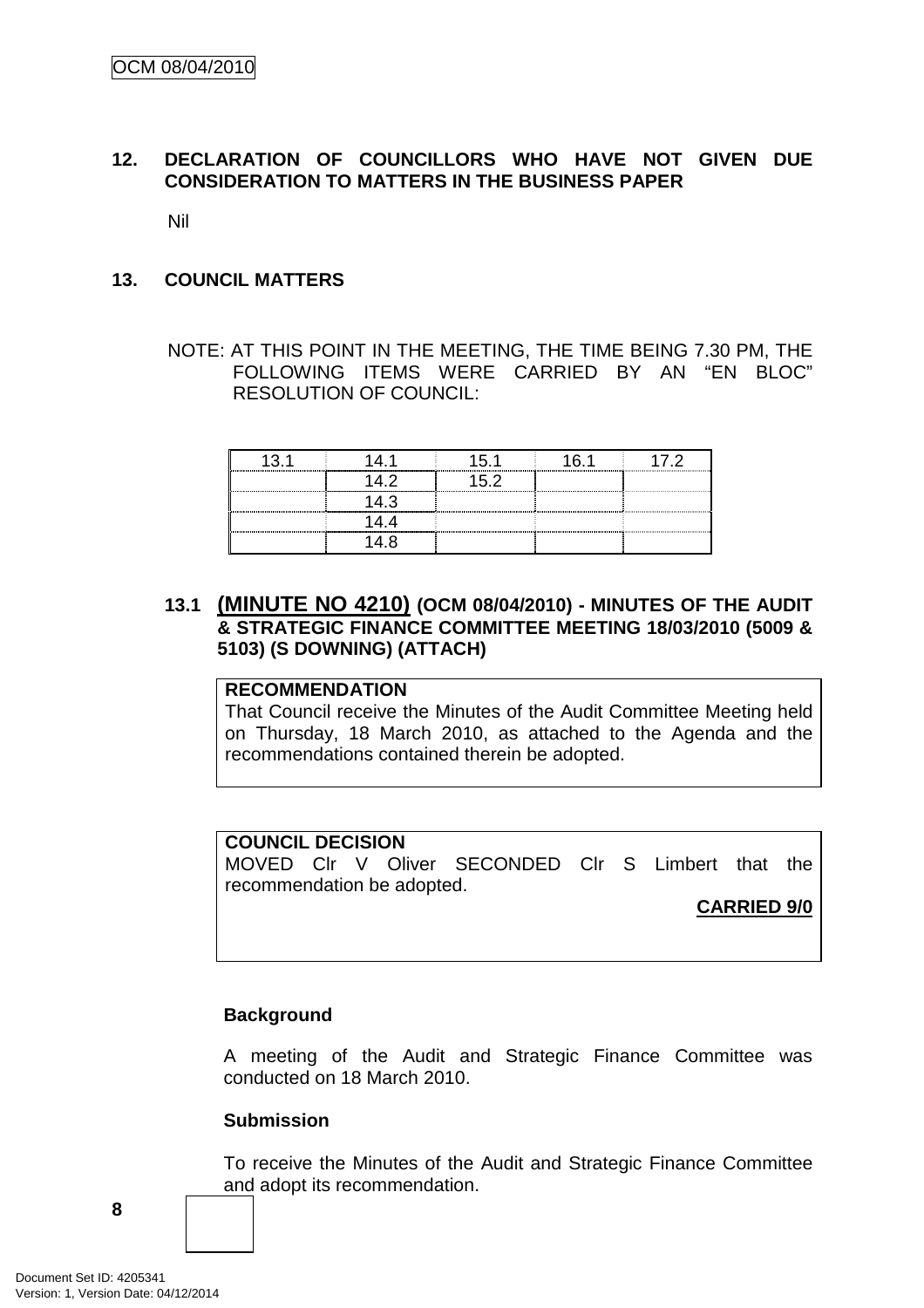# **Report**

The Audit and Strategic Finance Committee received and considered the following items:

- (1) Internal Audit Project No.18 –Leave Entitlements
- (2) Internal Audit Project No.9 Property Leases
- (3) Internal Audit Project No.14 –Credit Card Payments
- (4) Internal Audit Project No.12 –Hiring of Halls, Recreational Facilities and Reserves
- (5) Internal Audit Project No.13 –Library Services Fees and **Charges**
- (6) Internal Audit Project No.23 –Termination Processes
- (7) Internal Audit Project No.2 –Timesheets
- (8) Internal Audit Project No.20 –Freedom of Information
- (9) Internal Audit Project Jean Willis Centre

#### **Strategic Plan/Policy Implications**

#### **Governance Excellence**

To provide effective monitoring and regulatory services that administer relevant legislation and local laws in a fair and impartial way.

#### **Budget/Financial Implications**

As contained in the Minutes.

#### **Legal Implications**

As contained in the Minutes.

#### **Community Consultation**

N/A

# **Attachment(s)**

Minutes of the Audit and Strategic Finance Committee Meeting held on 18 March 2010.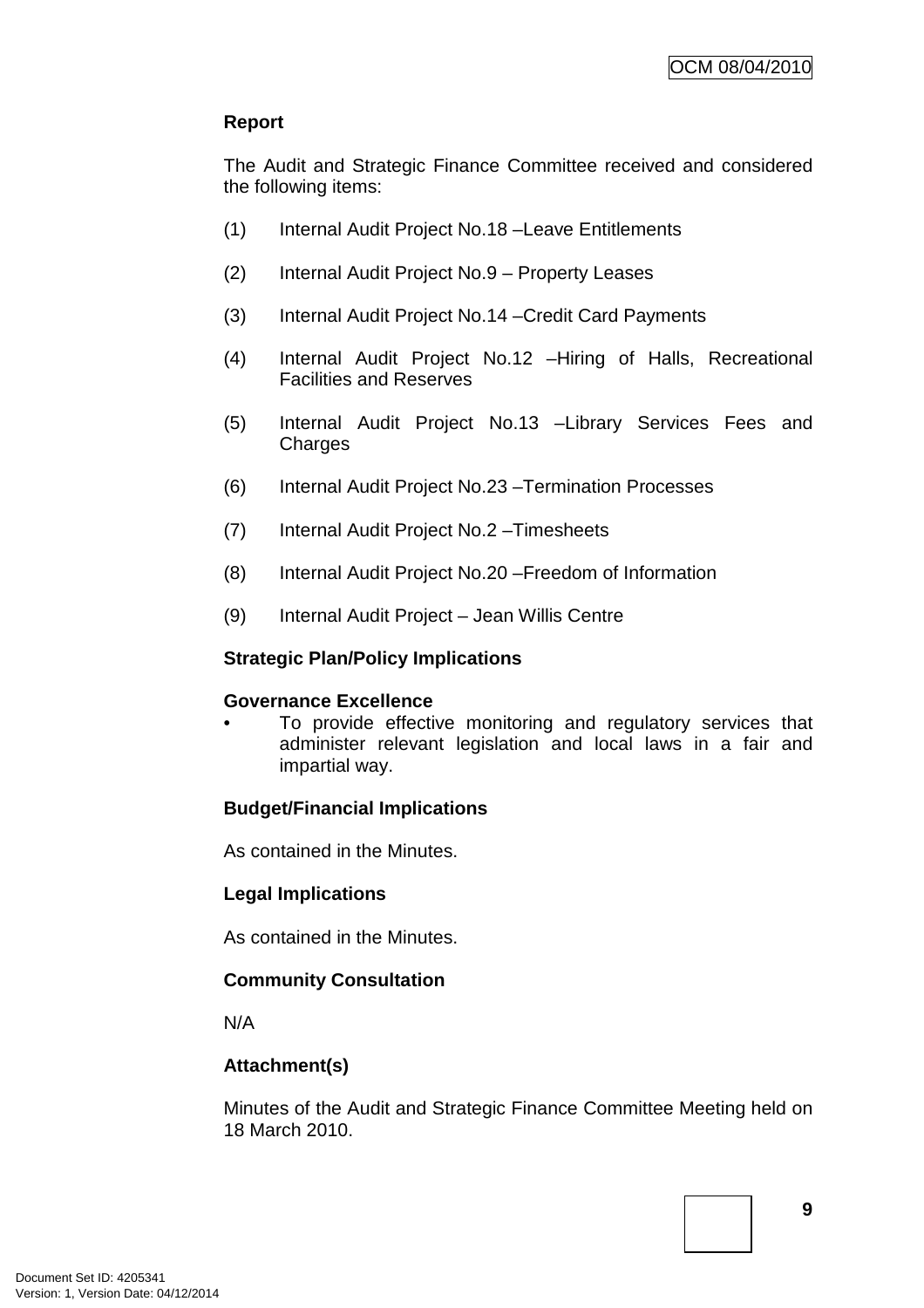## **Advice to Proponent(s)/Submissioners**

N/A

**Implications of Section 3.18(3) Local Government Act, 1995**

Nil.

## **DECLARATION OF INTEREST – MAYOR HOWLETT ITEM 13.2.**

AT THIS POINT IN TIME 7.35 P.M. MAYOR HOWLETT LEFT THE **MEETING** 

#### **DECLARATION OF INTEREST**

The Chief Executive Officer read a declaration of interest from Mayor Howlett who wished to disclose a proximity interest in Item 13.2 "Draft Plan for the District 2010-2020", pursuant to Section 5.60B(1)(c) of the Local Government Act, 1995. The nature of his interest being that he is the owner of property adjoining Farrington Road reserve in North Lake, which is listed in the proposed Road Projects contained within the Draft.

## **(MINUTE NO 4211) (OCM 08/04/2010) - APPOINTMENT OF PRESIDING MEMBER**

#### **COUNCIL DECISION**

MOVED Clr I Whitfield SECONDED Clr L Smith that in accordance with Section 5.6(3) of the Local Government Act, 2005, Clr Attrill be appointed to act as Presiding Member in the absence of Mayor Howlett during consideration of this item.

# **CARRIED 8/0**

#### **Reason for Decision**

As Mayor Howlett is absent due to a conflict of interest in this item and Deputy Mayor Allen is an apology for the meeting, it is necessary to appoint a Presiding Member.

NOTE: CLR H ATTRILL ASSUMED THE ROLE OF PRESIDING MEMBER, THE TIME BEING 7.35 PM.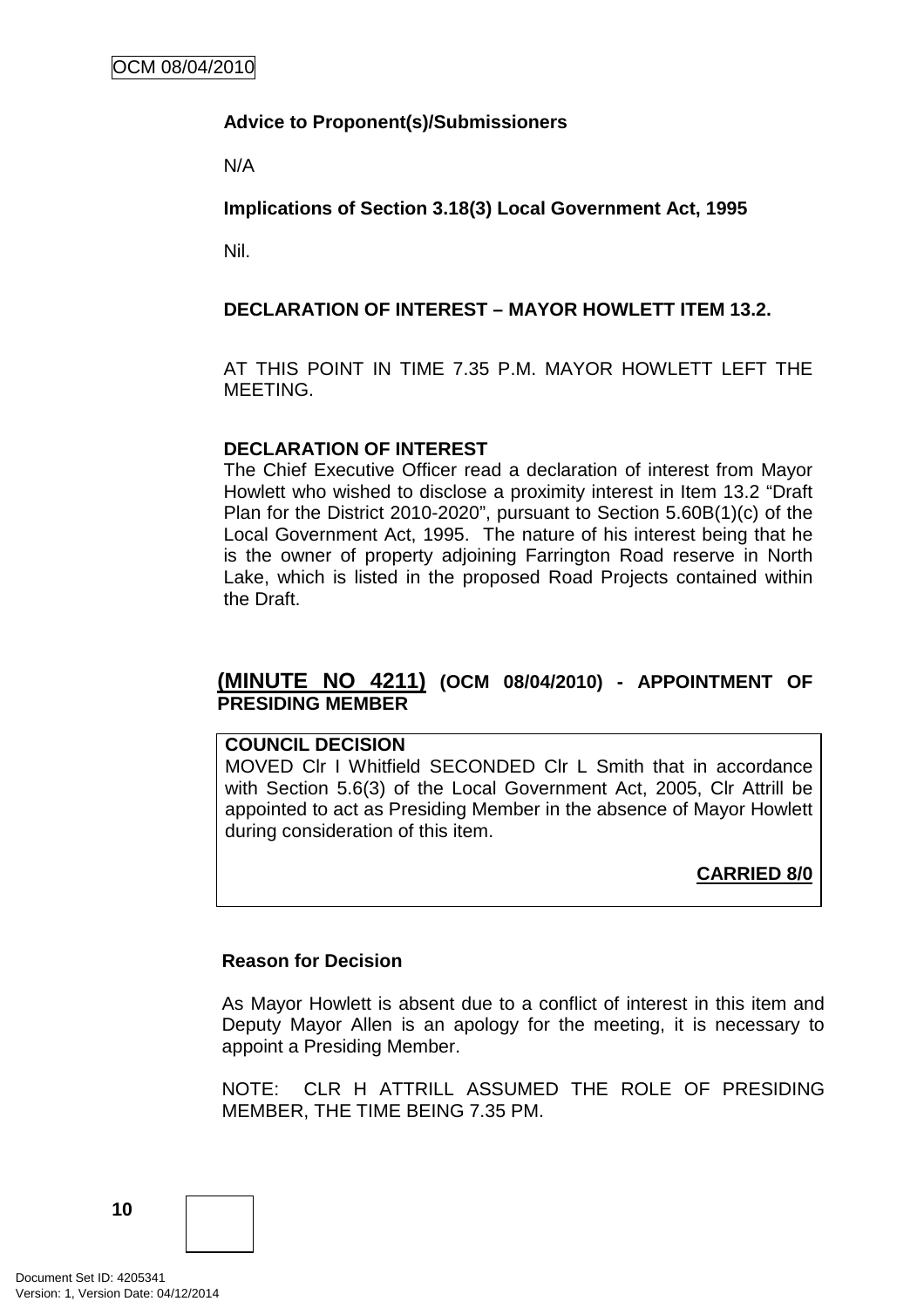## **13.2 (MINUTE NO 4212) (OCM 08/04/2010) - DRAFT PLAN FOR THE DISTRICT 2010-2020 AND PUBLIC CONSULTATION PROCESSS (1029) (S CAIN) (ATTACH)**

# **RECOMMENDATION**

That Council:

- (1) adopt the draft Plan for the District 2010 –2020;
- (2) initiate a public consultation process over the next six weeks, to include a briefing to community representatives through the Community Development Strategy forum;.
- (3) make the draft available via the City's website and initiate other means of communicating the draft plan; and
- (4) following consultation, bring the Plan back to Council for its final consideration at the June 2010 Ordinary Council Meeting.

# **COUNCIL DECISION**

MOVED Clr V Oliver SECONDED Clr C Reeve-Fowkes that Council:

- (1) adopt the Draft Plan for the District 2010-2020 with the deletion of reference to the Sport & Recreation Strategic Plan;
- (2) initiate a public consultation process over the next six weeks, to include a briefing to community representatives through the Community development strategy forum;
- (3) make the draft available via the City's website and initiate other means of communicating the draft plan' and
- (4) following consultation, bring the Plan back to Council for its final consideration at the June 2010 Ordinary Council Meeting.

# **MOTION LOST ON CASTING VOTE OF PRESIDING MEMBER 4/4**

MOVED Clr C Reeve-Fowkes SECONDED Clr V Oliver that Council:

- (1) adopt the Draft Plan for the District 2010-2020 with the deletion of reference to the Sport and Recreation Plan and with the exception of two road projects on Page 29 of the document being:
	- (a) Forrest Road Bypass; and
	- (b) Farrington Road Construction of a second carriageway.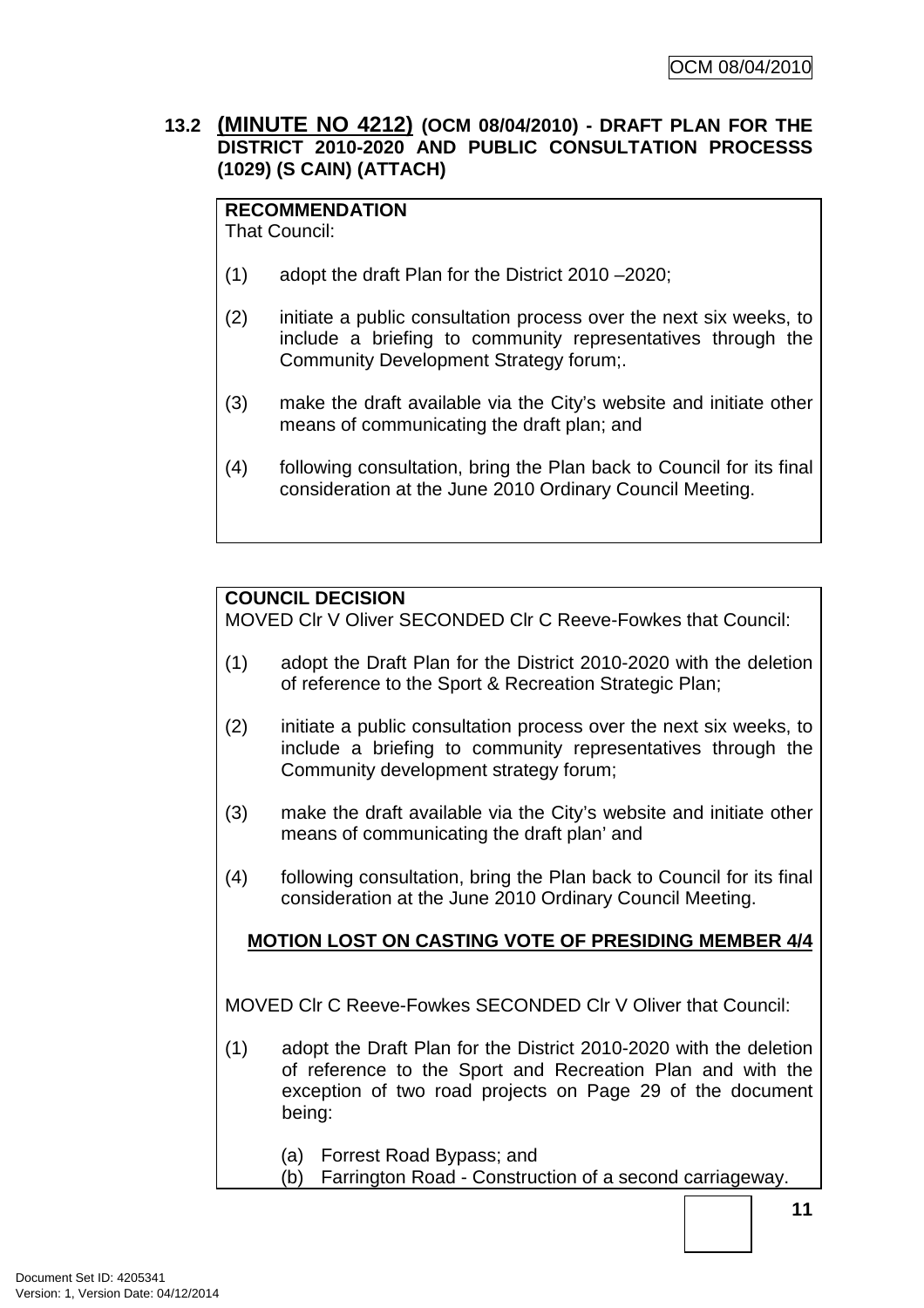(2) to (4) as recommended.

## **MOTION LOST ON CASTING VOTE OF PRESIDING MEMBER 4/4**

MOVED Clr L Smith SECONDED Clr T Romano that the recommendation be adopted.

AMENDMENT TO MOTION MOVED Clr R O'Brien SECONDED Clr C Reeve-Fowkes that Council:

- (1) advertise the Draft Plan for the District 2010-2020;
- $(2) (4)$  as recommended.

# **AMENDMENT CARRIED 5/3**

AMENDMENT TO MOTION MOVED Clr S Limbert SECONDED Clr T Romano that Council:

- (1) advertise the Draft Plan for the District 2010-2020;
- (2) initiate a public consultation process over the next six weeks, to include a briefing to community representatives through the Community development strategy forum;
- (3) make the draft available via the City's website and initiate other means of communicating the Draft Plan'; and
- (4) following consultation, bring the Plan back to Council for its endorsement at the June 2010 Ordinary Council Meeting.

# **AMENDMENT CARRIED 5/3**

# **AMENDED MOTION PUT AND CARRIED 7/1**

#### **Reason for Decision**

To give the community the best possisble chance of commenting on the whole plan including the Sports and Recreation Plan. By advertising this, it would give the community opportunity to bring up other issues that have been foreshadowed to Council. By substituting adopt with advertise, it shows Council is not endorsing the Draft Plan, but simply agreeing to include community comment and on going reviews.

Council is required to endorse the Plan, following a period of consultation.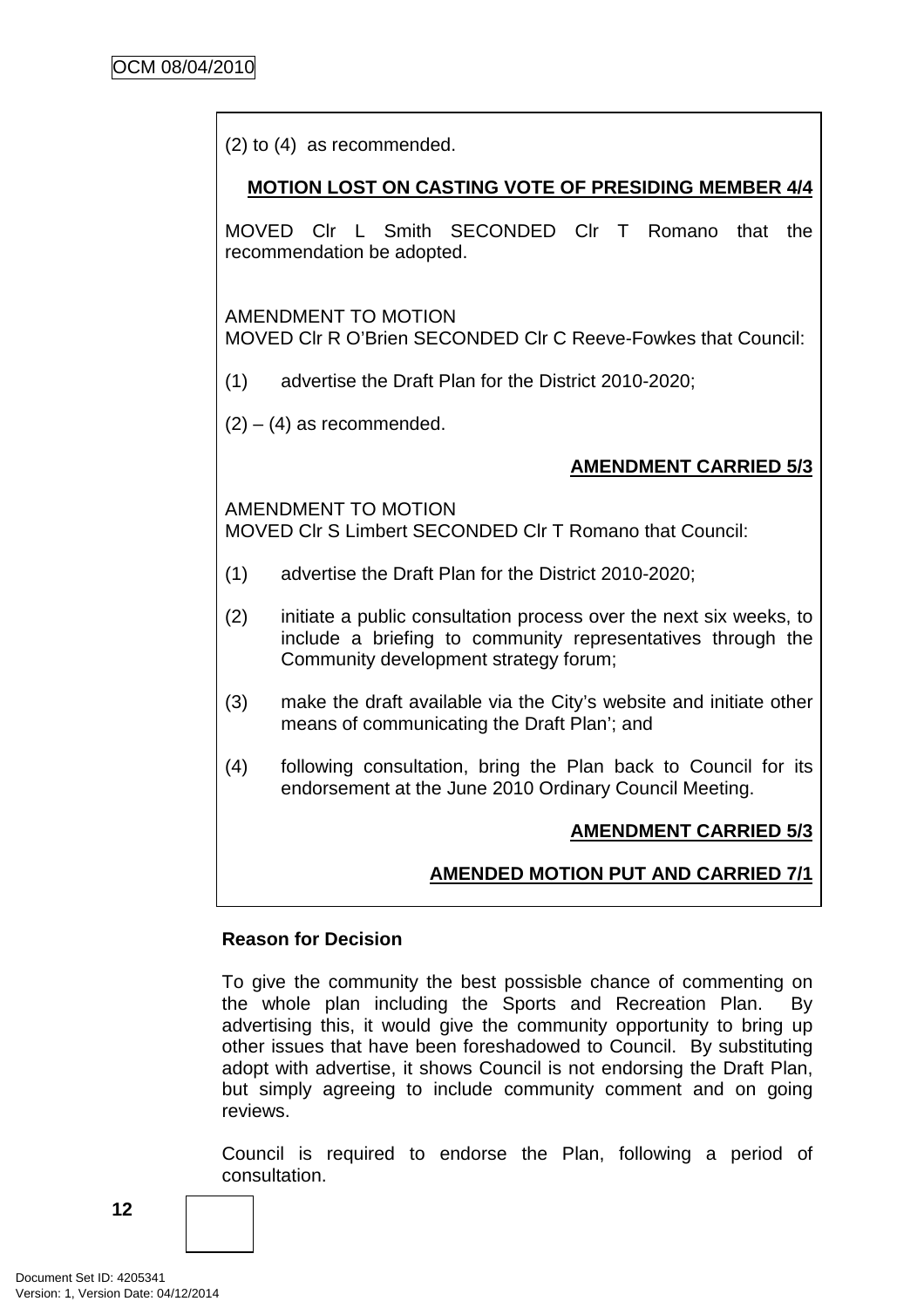## **Background**

The 2005 review of the Local Government Act 1995 (the Act) required all local authorities to replace their Principle Activities Plan with a 'Plan for the Future', with this reviewed every two years. In June 2008, the City adopted the current plan, this being the second iteration in the new format. Since then, considerable progress has been made on implementing this Plan. As required under the Act, a new version of the Plan has now been produced.

#### **Submission**

N/A

## **Report**

The City's Strategic Plan identifies the Plan for the District as one of the major subordinate plans that guides the development of the City. The Plan provides a detailed ten-year program for infrastructure development, services expansion (including future staffing requirements) and the financial projections for future operating and capital finance requirements.

Plan Development - Over the past year the City's staff have developed the draft revision of the Plan. This process was done in conjunction with the strategic planning review process and has incorporated the findings from the 2009 Community Perceptions Survey and Community Needs Survey, completed in March 2008. The Plan also incorporates data from the Sports and Recreation Facilities Plan presented to Council in February 2010. While the essence of the Plan is about providing infrastructure and services the community wants, it has been developed in the context of what is more broadly needed and can be afforded.

Format - The Plan contains a significant amount of information about the City's future development. The existing format has been retained with a background section that is intended to give the reader some context about the factors that will affect the City. The background data has been expanded making use of forecasting tools now available to the staff (and residents) through the City's recent purchase of the Forecast.id and Economy.id planning tools. Additionally, the City commissioned an update of its traffic model, which formed part of the City's District Traffic Study 2016 and 2031. As a growing Local Government it is critical that we ensure our road infrastructure is being targeted in the appropriate areas.

The Plan is presented in three main sections, as follows:

Infrastructure Plan - This section contains details on all of the infrastructure projects, including proposed location, development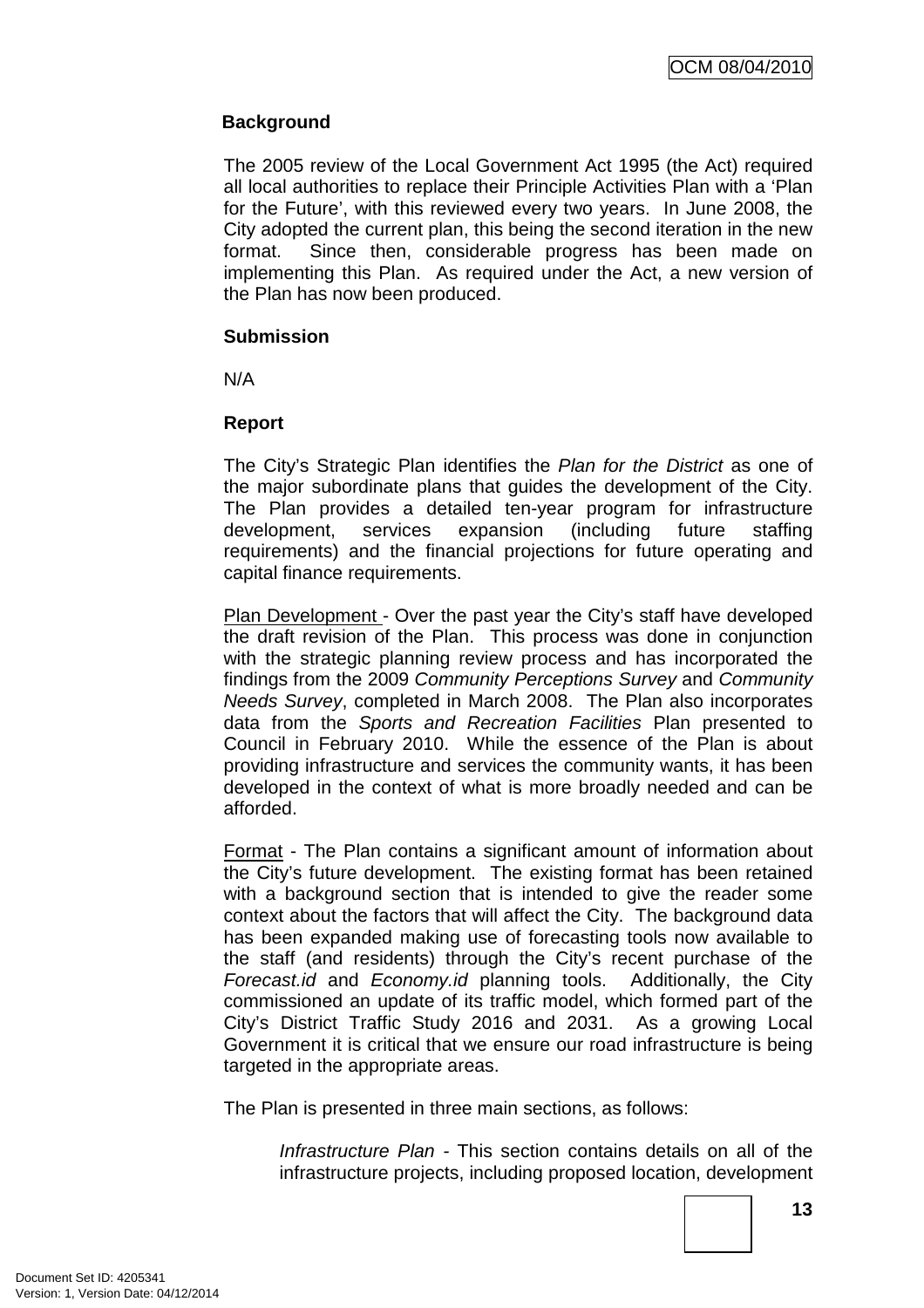timeframe, capital and operating costs. The projects are separated into:

- Community Infrastructure Projects
- City Infrastructure Projects
- Road and Park Projects

Services Plan - This section contains details of the City's service programs, including a description of the new staff proposals and the requirement for them.

Financial Management Plan - This section details the financial implications of the above development programs. It includes projections of capital costs, sources of funds (existing and new) and projected increases in service charges (rates).

Communication - Upon adoption by Council of the draft Plan it is intended to take this to a public consultation phase. As much of the Plan relates to community infrastructure and services development, it is intended to again use the City's Community Development Strategy forum as a vehicle for soliciting feedback. Community leaders will be provided with copies of the document for further dissemination and additional briefings will be offered to local community groups as required.

The Plan will also be made available via the City's website and information about it communicated via other media, such as Cockburn Soundings and the local newspapers.

Some aspects of the Plan are likely to generate significant community input, while others will have little direct interest. While the Plan is a continuation of its predecessor, it will remain in a draft version with the option for amendment prior to final adoption, scheduled for June 2010.

Review - As the plan is an updated version of the current version, the public consultation phase will run for six weeks at the end of which a final version will be presented to Council. Upon final adoption of the Plan the document will be made available to the community via the website.

While the Plan extends until 2020, it will be reviewed again in two years time. As the 2008 version of the Plan incorporated lessons learned since the first adoption in 2006, it is anticipated that future versions of the Plan will continue to improve as a result of the experiences gained from this version.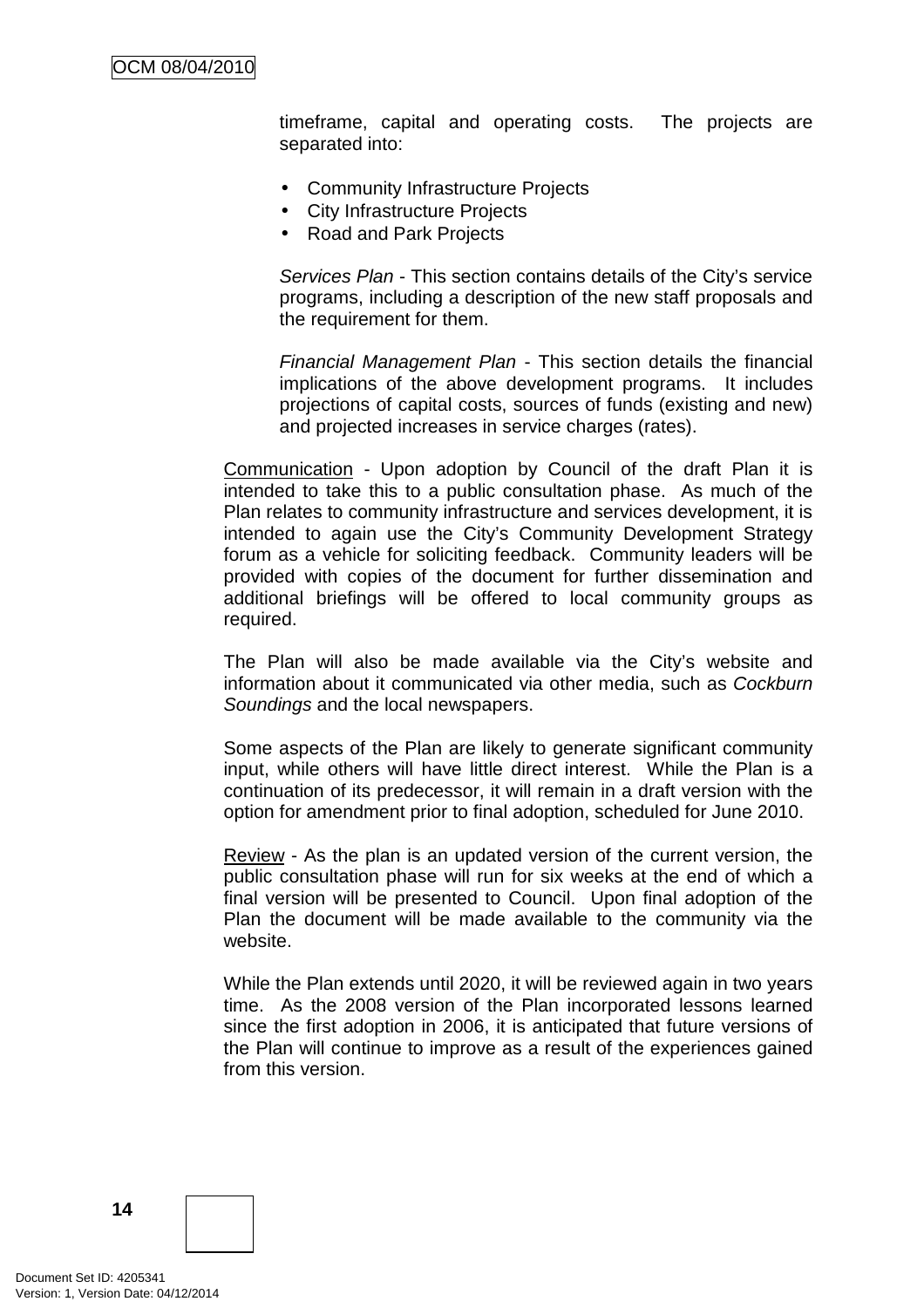# **Strategic Plan/Policy Implications**

#### **Demographic Planning**

• To ensure the planning of the City is based on an approach that has the potential to achieve high levels of convenience and prosperity for its citizens.

#### **Budget/Financial Implications**

N/A

#### **Legal Implications**

N/A

#### **Community Consultation**

The Plan will be advertised for six weeks for public comment as well as being made available via the City's website.

## **Attachment(s)**

Draft Plan for the District 2010-2020.

#### **Advice to Proponent(s)/Submissioners**

N/A

#### **Implications of Section 3.18(3) Local Government Act, 1995**

The Plan is being adopted as the City's 'Plan for the Future', required under s5.56 of the Local Government Act.

MAYOR HOWLETT RETURNED TO THE MEEETING, THE TIME BEING 8:19 P.M.

THE PRESIDING MEMBER ADVISED MAYOR HOWLETT OF THE DECISION OF COUNCIL IN HIS ABSENCE.

MAYOR HOWLETT RESUMED THE ROLE OF THE PRESIDING MEMBER.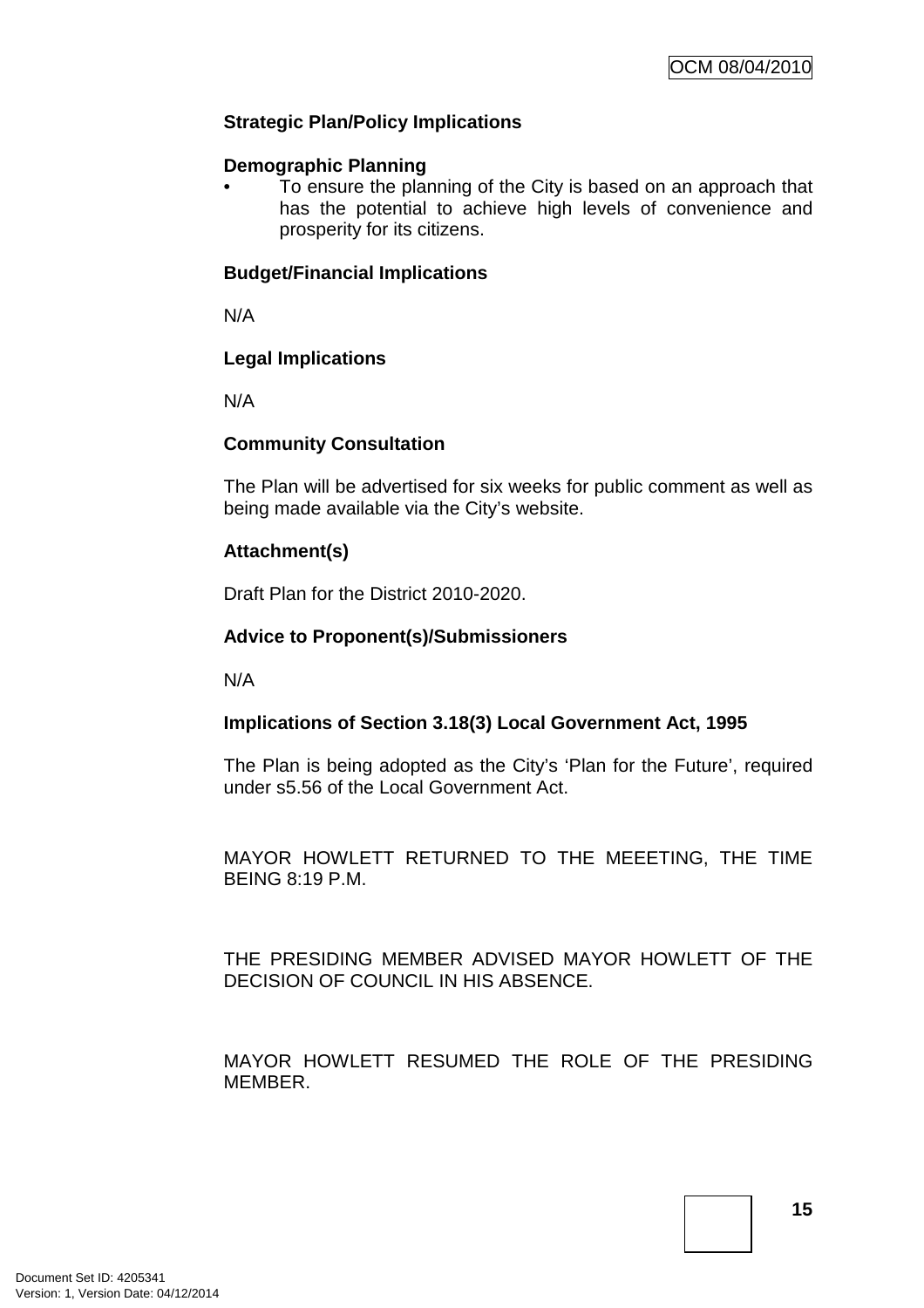#### **14. PLANNING AND DEVELOPMENT DIVISION ISSUES**

#### **14.1 (MINUTE NO 4213) (OCM 08/04/2010) - ADOPTION OF LOCAL PLANNING POLICY, SPD9 'WASTE MINIMISATION, STORAGE AND COLLECTION IN MULTIPLE UNIT DEVELOPMENTS' (9003) (T WATSON/L DAVIESON) (ATTACH)**

#### **RECOMMENDATION** That Council:

- (1) adopts the Policy 'SPD9 'Waste Minimisation, Storage and Collection in Multiple Unit Developments' as a Local Planning Policy in accordance with Clause 2.5 of Town Planning Scheme No. 3;
- (2) publish a notice in the local newspaper advising of the new policy in accordance with Clause 2.5.3 (b) of Town Planning Scheme No. 3; and
- (3) forward a copy of the policy to the Western Australian Planning Commission in accordance with Clause 2.5.3 (b) of Town Planning Scheme No. 3.

## **COUNCIL DECISION**  MOVED Clr V Oliver SECONDED Clr S Limbert that the recommendation be adopted.

**CARRIED 9/0**

# **Background**

The City is increasingly receiving development applications for large scale grouped and multiple dwelling proposals, and multiple tenancies in the case of retail, commercial and industrial proposals. When occupied, these developments generate considerable waste. To ensure new development is functional, and for the purpose of protecting the amenity of a locality, particularly residential amenity in the vicinity of larger developments, on-site management and collection of waste requires far greater consideration.

Greater attention also needs to be paid to issues of waste minimisation during the construction stage of the development process (reducing landfill volumes), and the potential for resource recovery across the life of a project.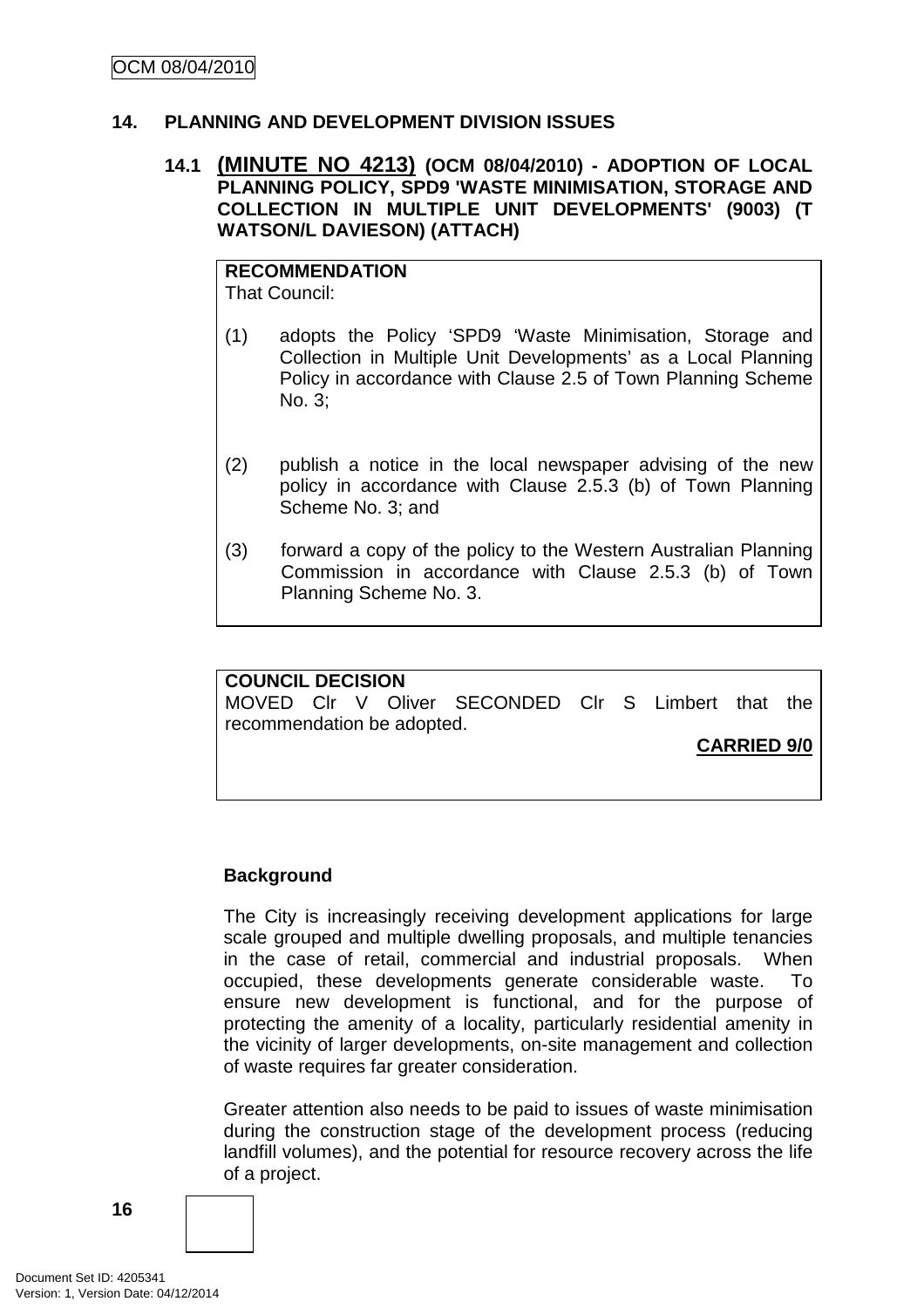# **Submission**

N/A

# **Report**

The policy details requirements pertaining to waste management and minimisation - to be considered in the redevelopment and/or design, construction and function of larger developments. The policy is informed in part by the principles and objectives of the City's Sustainability Policy and the State Government's Waste Avoidance and Resource Recovery Act.

The general objective of the policy is to achieve consistent, orderly and proper practices in relation to the management and minimisation of waste associated with larger development, both residential and nonresidential, within the City. If this objective is achieved, several environmental objectives will also be achieved including: the more efficient use of, and the greater recovery and recycling of, materials.

The main sections of the policy deal with the following:

- Categories of development in respect of which waste management is to be addressed.
- Application requirements, most notably the submission of a Waste Management Plan as part of a Development Application.
- Requirements to be satisfied in respect of both residential and non-residential development. These requirements are either specific to one type of development, or are generally applicable.

# **Consultation**

The draft policy was advertised for public comment in August 2009. The document was also provided to a number of developers undertaking multiple unit development within the City for consideration and comment. In response, one (1) submission was received (from Australand). The main points raised in the submission are summarised below, followed by the City's comment in respect of each:

- The City's m<sup>2</sup> storage requirement for residential dwellings is excessive. Comment - the one (1m²) square metre proposed is considered appropriate; catering for an increase in waste volumes and/or changes in waste management practices should such occur. The area required also takes into account potential changes in use, particularly in mixed use development/s.
- The requirement for bulky storage rooms or enclosures is excessive.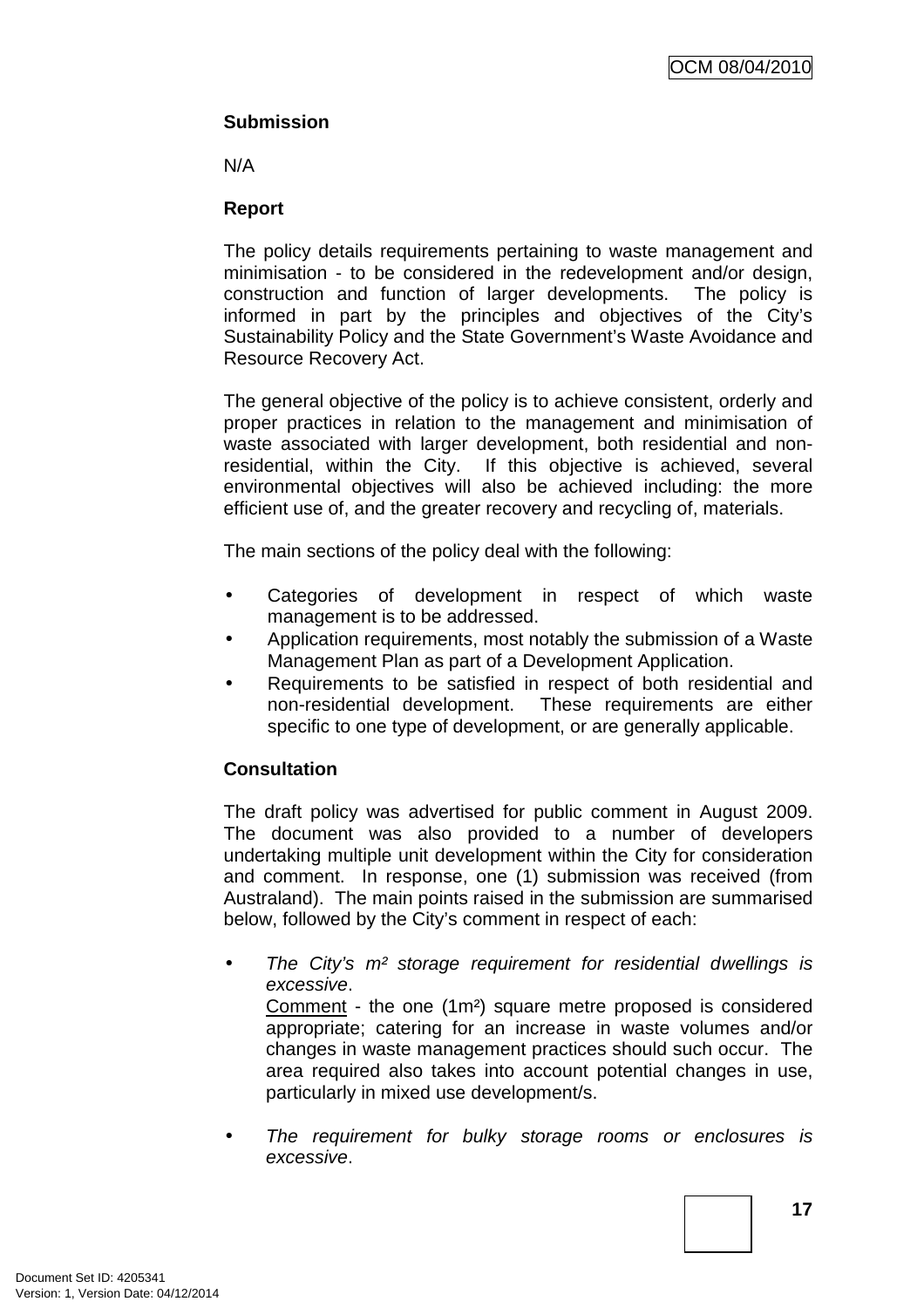Comment - this requirement has been shifted to the "preferred/recommended" section of the policy.

- The requirement for waste to be collected on-site is excessive. Comment - this is considered appropriate and in part one of the reasons for the policy. Waste management aspects to a development should occur on-site, and should be considered 'upfront' as part of the design of a development (and incorporated during construction). On-site waste management protects and preserves the use of the public realm more appropriately for purposes including pedestrian movement and amenity.
- The requirement for physical separation of waste storage in mixed-use development is negligible and unreasonable. Comment - this requirement is considered appropriate, protecting the interests of residential and non-residential occupants in a development. Other considerations in requiring separation include: the separation of residential and commercial waste, often different in nature and requiring different storage arrangements/methods, and different collection times.

Having regard for the above, it is recommended Council adopt the local planning policy. Whilst the draft policy has been amended to ensure that it is easy to understand and interpret, the technical content remains largely unchanged.

#### **Strategic Plan/Policy Implications**

#### **Demographic Planning**

- To ensure the planning of the City is based on an approach that has the potential to achieve high levels of convenience and prosperity for its citizens.
- To ensure development will enhance the levels of amenity currently enjoyed by the community.

#### **Budget/Financial Implications**

N/A

# **Legal Implications**

In accordance with Town Planning scheme No. 3 requirements.

# **Community Consultation**

Advertised in August 2009.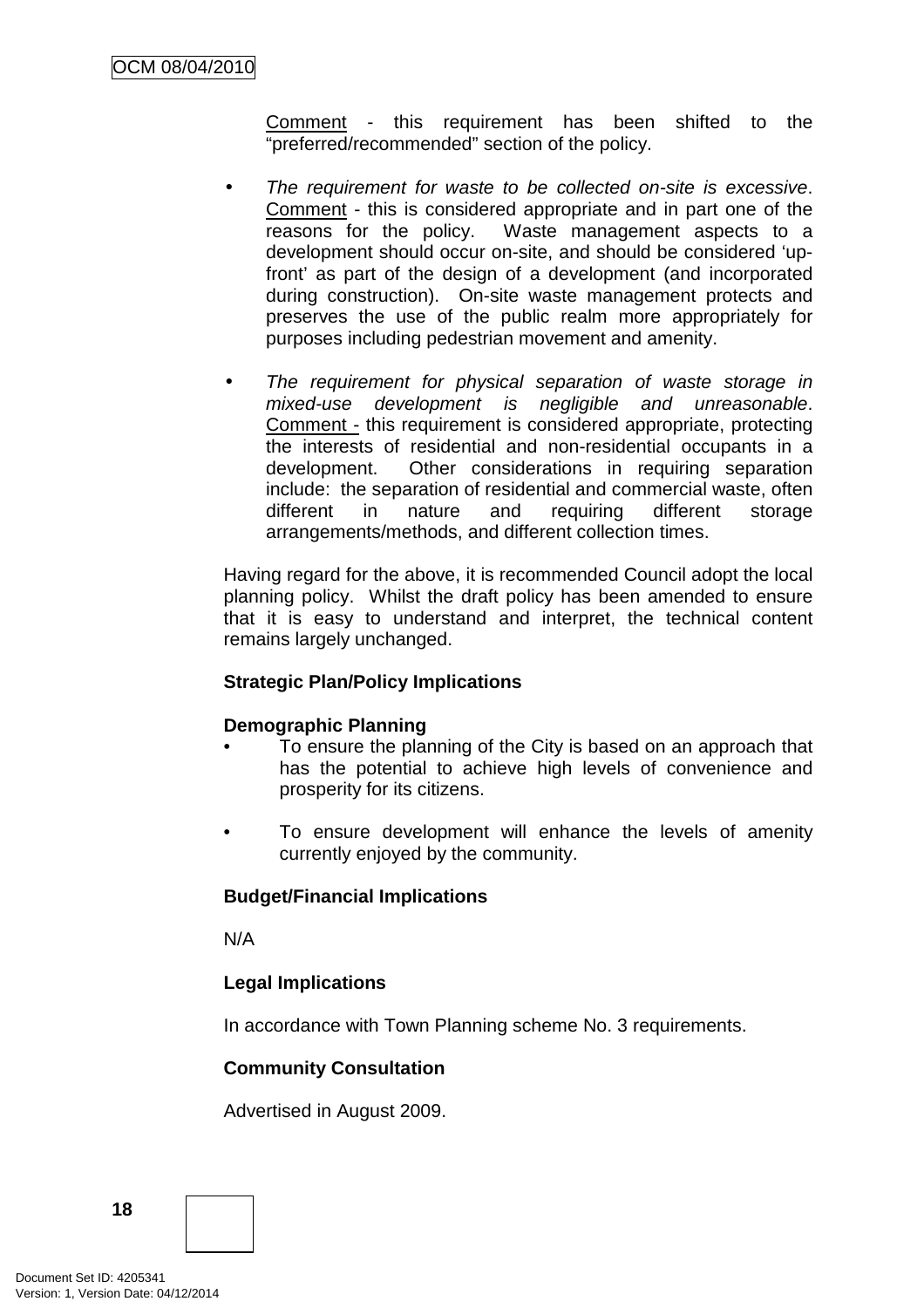# **Attachment(s)**

Policy SPD9 'Waste Minimisation, Storage and Collection in Multiple Unit Development'

## **Advice to Proponent(s)/Submissioners**

The submissioner has been advised the Policy is to be considered by Council at the 8 April 2010 Council Meeting.

# **Implications of Section 3.18(3) Local Government Act, 1995**

N/A

## **14.2 (MINUTE NO 4214) (OCM 08/04/2010) - PROPOSED METROPOLITAN REGION SCHEME AMENDMENT NO. 1180/41 (COCKBURN COAST DISTRICT STRUCTURE PLAN) LOCATION/OWNER: VARIOUS (D DI RENZO) (ATTACH)**

#### **RECOMMENDATION** That Council:

- (1) receive the Metropolitan Region Scheme Amendment No. 1180/41; and
- (2) make a submission to the Western Australian Planning Commission as follows:
	- 1. Requesting that the railway crossing points identified on the Cockburn Coast District Structure Plan be rezoned from 'Railway' reserve to 'Urban Deferred' to ensure that some form of grade separated access is both acknowledged and permitted at these strategic points along the railway line.
	- 2. Supporting the remaining proposals contained within Metropolitan Region Scheme 1180/41.

#### **COUNCIL DECISION**

MOVED Clr V Oliver SECONDED Clr S Limbert that the recommendation be adopted.

# **CARRIED 9/0**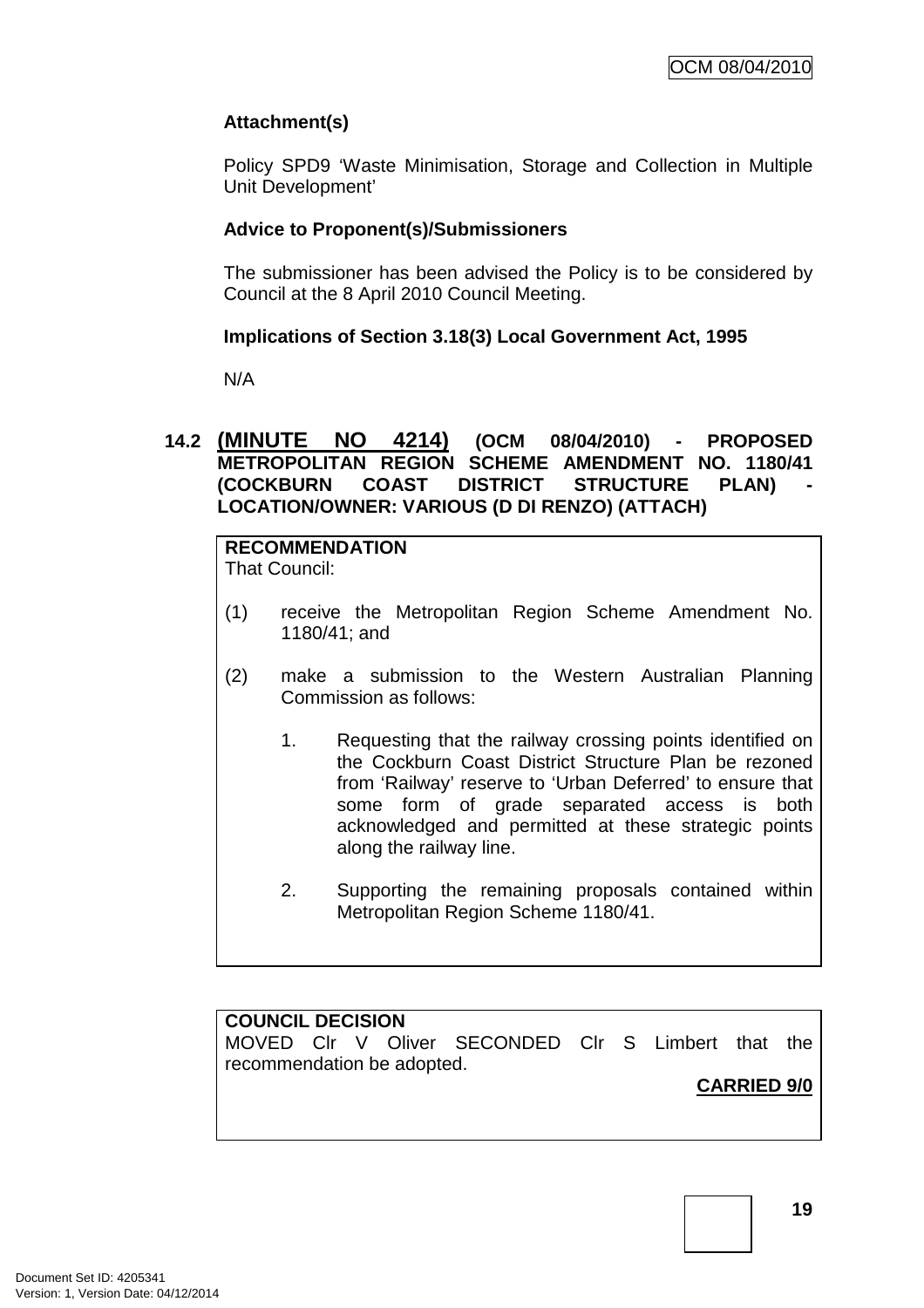## **Background**

The Western Australian Planning Commission ("WAPC") has resolved to amend the Metropolitan Region Scheme ("MRS") in accordance with the provisions of the Planning and Development Act 2005. The purpose of the amendment is to rezone the North Coogee industrial area to reflect the outcomes of the now adopted Cockburn Coast District Structure Plan ("District Structure Plan") (Attachments 2 and 3).

The WAPC has recently commenced advertising of the proposed MRS amendment. Submissions are due by 14 May 2010, and as a directly affected agency it is necessary that the City of Cockburn makes submission on the amendment

#### **Report**

#### Cockburn Coast District Structure Plan

The District Structure Plan has been prepared to guide future land use and transport initiatives within the area stretching between South Beach and the Port Coogee marina. The WAPC resolved to endorse the District Structure Plan in August 2009.

The District Structure Plan proposes the following key elements:

- An urban, mixed development, focussed on a bus rapid transport system connecting to Fremantle.
- Predominately medium to high density development, with a potential future population of 10,800 residents;
- Regeneration of the South Fremantle power station, as the hub of the new town centre.
- Construction of Cockburn Coast Drive to facilitate regional traffic movements and enable Cockburn Road to facilitate transit oriented development.
- Linear open space corridors connecting the Beeliar Regional Park and the coastal foreshore.

The rezoning of this land under the MRS is one of the first steps that are required to implement the District Structure Plan.

#### MRS Amendment Details

The purpose of the amendment is to rezone the North Coogee industrial area to 'Urban Deferred', and to rationalise the 'Parks and Recreation' and 'Primary Regional Road' reservations to reflect the outcomes of the District Structure Plan (Attachment 2).

The amendment includes the following key proposals which are listed below, with an explanation of their specific purpose.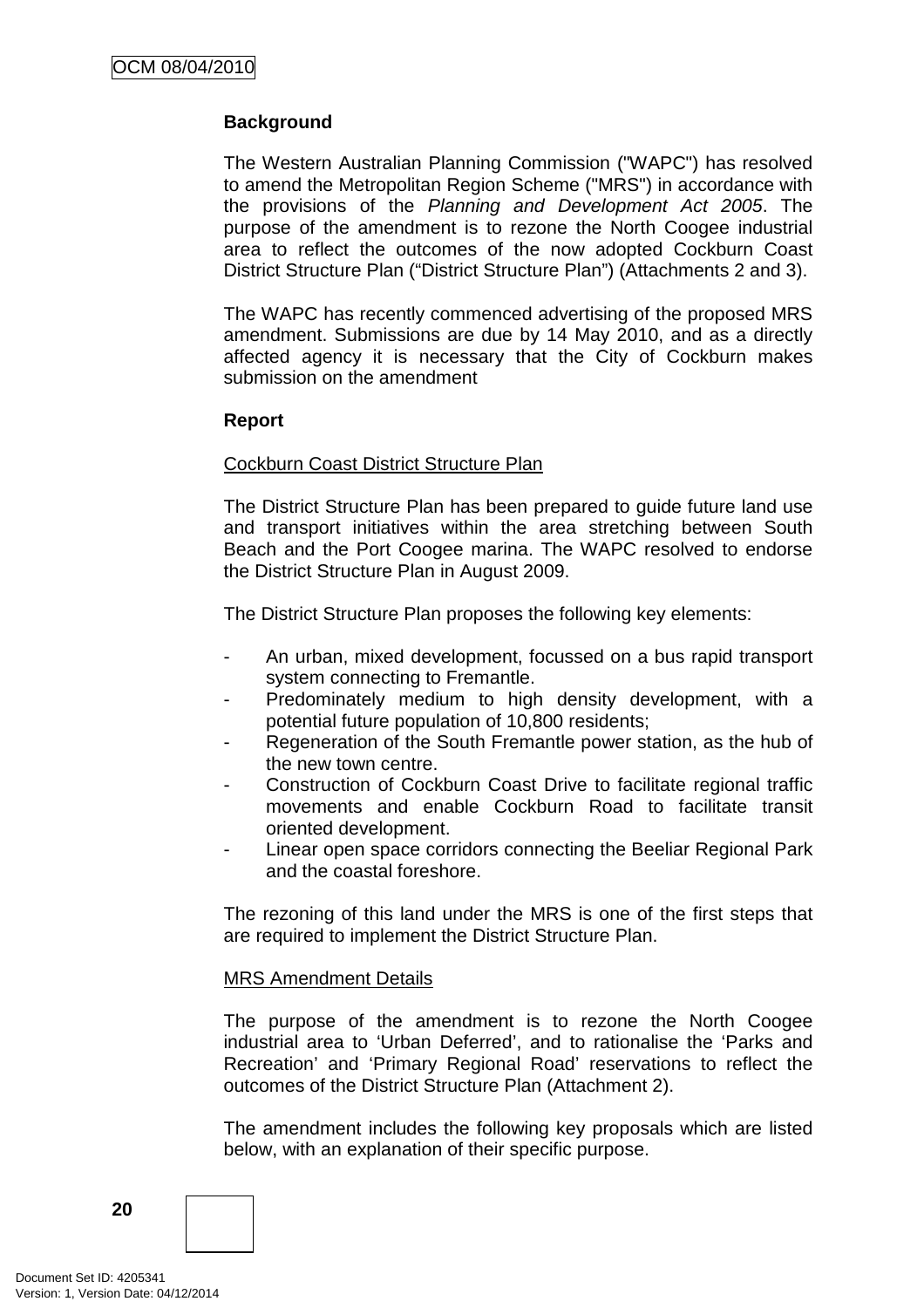1. Rezone approximately 91.55 hectares from the industrial zone to the urban deferred zone.

The rezoning the majority of the District Structure Plan area to 'Urban Deferred' is proposed, given that there are a number of strategic and statutory issues that need to be resolved prior to the urban zone being applied to the subject land.

The WAPC Development Control Policy Guidelines for the Lifting of Urban Deferment (2007) set out the criteria for the lifting of urban deferment, and these requirements will need to be addressed prior to the WAPC agreeing to the transfer of land from 'Urban Deferred' to 'Urban' . In addition, the WAPC have set out further details regarding what will be required in this regard, including:

- \* Substantially progressed, advertised draft amendments to the Local Planning Scheme.
- \* Preparation of a district water management strategy; and
- An infrastructure master plan indicating the necessary provision of major infrastructure.
- 2. Realignment and rationalisation of the Primary Regional Roads reservation between Rockingham Road and the Fremantle Port freight rail line.

The Fremantle to Rockingham "Controlled Access Highway" (CAH) 'Primary Regional Roads' reservation is currently located to the western extent of Manning Reserve. Transport analysis undertaken to support the District Structure Plan has identified the need for construction of this portion of the CAH (referred to as Cockburn Coast Drive), to support the redevelopment of the Cockburn coast area, and growth in the corridor generally. Therefore realignment and rationalisation of the Primary Regional Roads reservation is proposed to enable the establishment of a lower design speed road. This realignment will also reduce the potential impact on Beeliar Regional Park and the ridgeline in this location, with Cockburn Coast Drive proposed to be located to the western aspect of the ridgeline.

The portions of the existing 'Primary Regional Road' reserve (to the east of the realigned reserve) are proposed to be rezoned to 'Parks and Recreation' reserve.

3. Minor rationalisation of parks and recreation reservation to the west of the primary regional roads reservation (Fremantle to Rockingham Controlled Access Highway) and within the coastal Parks and Recreation Reserve (CY O'Connor Reserve), to the Urban Deferred zone.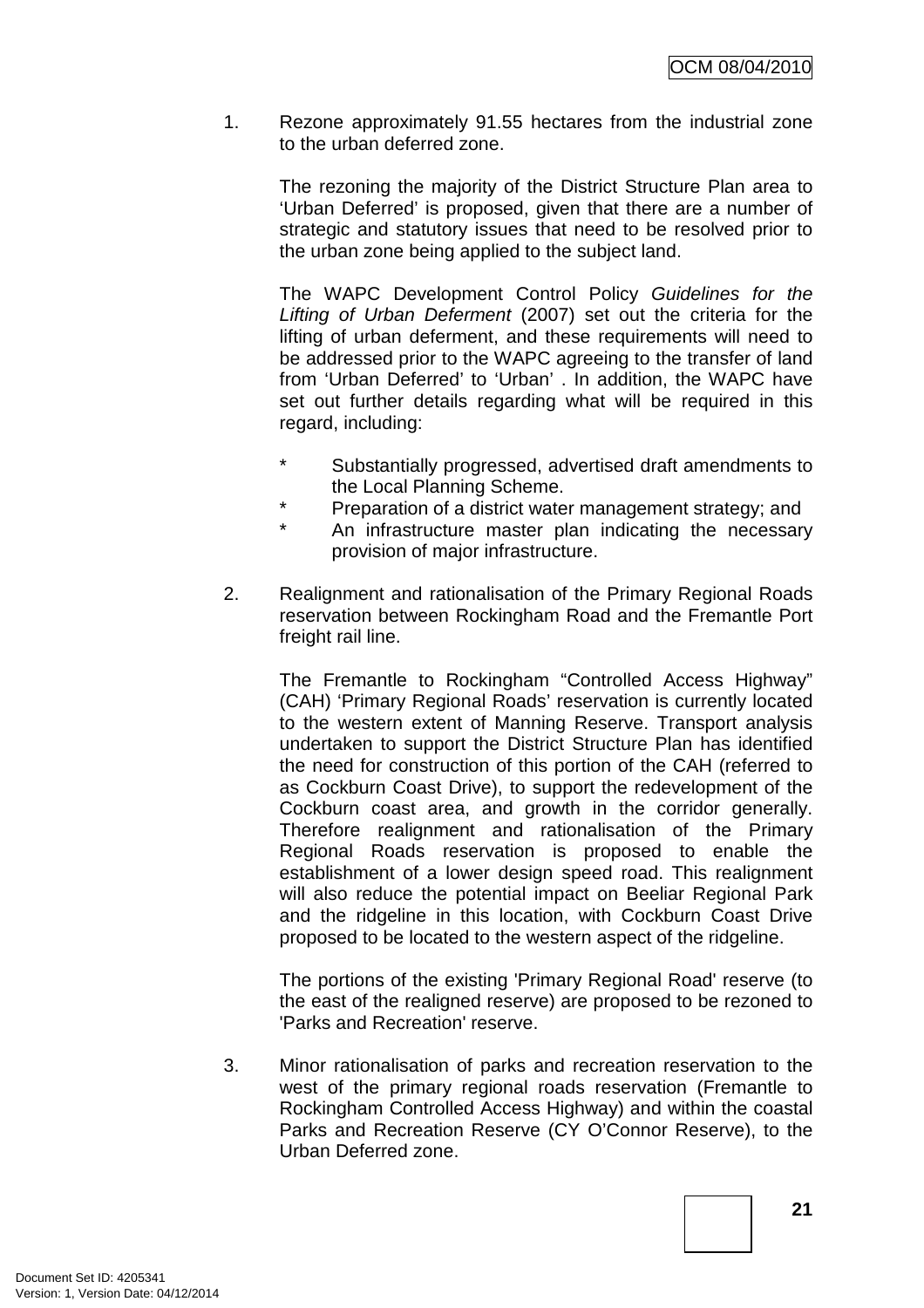The realigned Primary Regional Road results in 2.65 ha of fragmented 'Parks and Recreation' reserve to the east of the proposed road. This land is not covered by the Beeliar Regional Park Management Plan or the Bush Forever site, and the vegetation is in degraded condition. This land is proposed to be rezoned to 'Urban Deferred'.

To the west of existing freight rail line there is 2.3 ha of 'Parks and Recreation' reserve proposed to be rezoned to 'Urban Deferred'. This corresponds with the land development area depicted in the District Structure Plan, which will serve to provide passive surveillance and activation adjacent to the coastal foreshore.

4. Rezoning part of the South Fremantle Power Station site (part of Lot 3) from 'Parks and Recreation' to 'Public Purposes – Special Use' and a portion of Lot 3 and all of Lot 2 Robb Road to 'Urban Deferred'.

The South Fremantle Power Station site is currently reserved for 'Parks and Recreation'; however, public access to the site is prohibited, given that it is owned in freehold by Verve Energy, and there are safety risks associated with the current state of the building.

The purpose of the proposed rezoning of this site to 'Public Purposes – Special Use' is to enable the future retention and adaptive reuse of the power station building, while providing ongoing development approval responsibility with the WAPC. The site would remain in state ownership and be developed on a leasehold basis to ensure that outcomes relating to public use, land use mix and access are met.

It is proposed that 2.13 ha of land within the balance of Lots 2 and 3 are to be rezoned to 'Urban Deferred' to enable private land development to support the refurbishment of the Power Station building. The remainder of Lot 3, adjacent to the coast, is proposed to be retained as 'Parks and Recreation' reserve.

#### City of Cockburn's Comments

The proposals contained within the MRS Amendment are consistent with the outcomes of the District Structure Plan. It is considered that 'Urban Deferred' is the appropriate zoning for land identified for future urban uses where there are still environmental and planning issues to be resolved. This is certainly the case for the land within the Cockburn Coast District Structure Plan.

The proposed rezoning of the South Fremantle Power Station site supports the intent outlined in the District Structure Plan for the future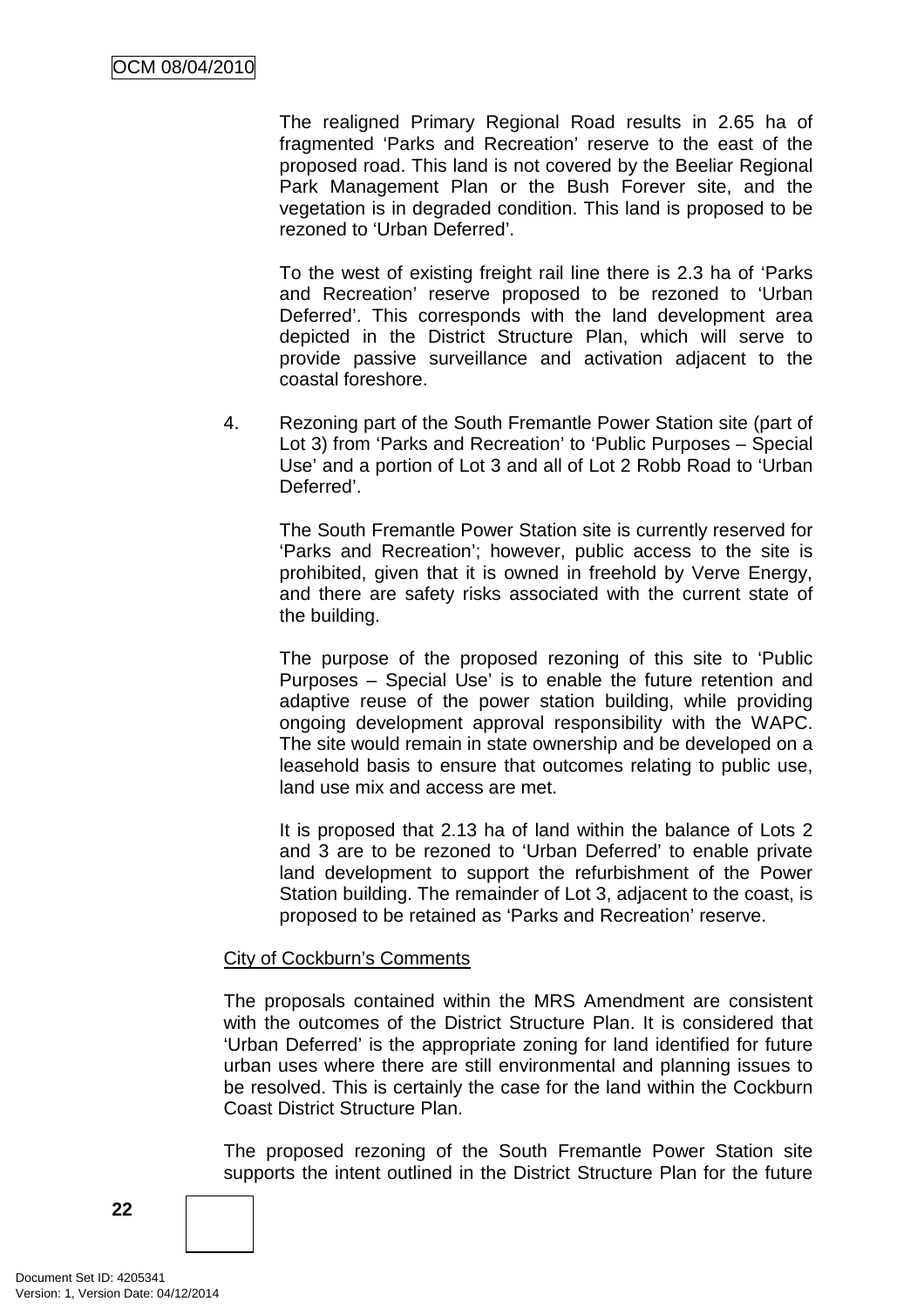regeneration of the South Fremantle Power Station as the mixed use hub of the redevelopment.

## Specific Comment - Crossings of the 'Railways' Reservation

The District Structure Plan (Attachment 3) appropriately shows four strategic access points across the 'Railways' reserve. It is recommended that these crossings be rezoned to 'Urban Deferred', as it is considered that the success of the District Structure Plan will be largely measured by the manner in which it reunites the public with the coast. By rezoning these crossing points from 'Railway' reserve to 'Urban Deferred' this will ensure that some form of grade separated access is both acknowledged and permitted at these strategic points along the railway line.

#### Town Planning Scheme Implications

In terms of implications on City of Cockburn Town Planning Scheme No. 3 ("TPS3"), the MRS Amendment will require amendments to be undertaken to ensure consistency between the MRS and TPS3.

The majority of the area identified for proposed 'Urban Deferred' under the MRS is currently zoned 'Industry' under TPS3. The City intends to rezone this land to 'Development' zone. This area will also be included within a 'Development Area', and a 'Developer Contribution Area'. The 'Development Area' provisions for the area will underpin the 'Development' zoning for the area, and will set out more detailed guidance on the development of local structure plans (within Schedule 11 of the Scheme).

It is therefore recommended that Council make a submission to the WAPC as per the content of this report.

# **Strategic Plan/Policy Implications**

#### **Demographic Planning**

• To ensure the planning of the City is based on an approach that has the potential to achieve high levels of convenience and prosperity for its citizens.

#### **Natural Environmental Management**

• To conserve, preserve and where required remediate the quality, extent and uniqueness of the natural environment that exists within the district.

#### **Transport Optimisation**

To ensure the City develops a transport network that provides maximum utility for its users, while minimizing environmental and social impacts.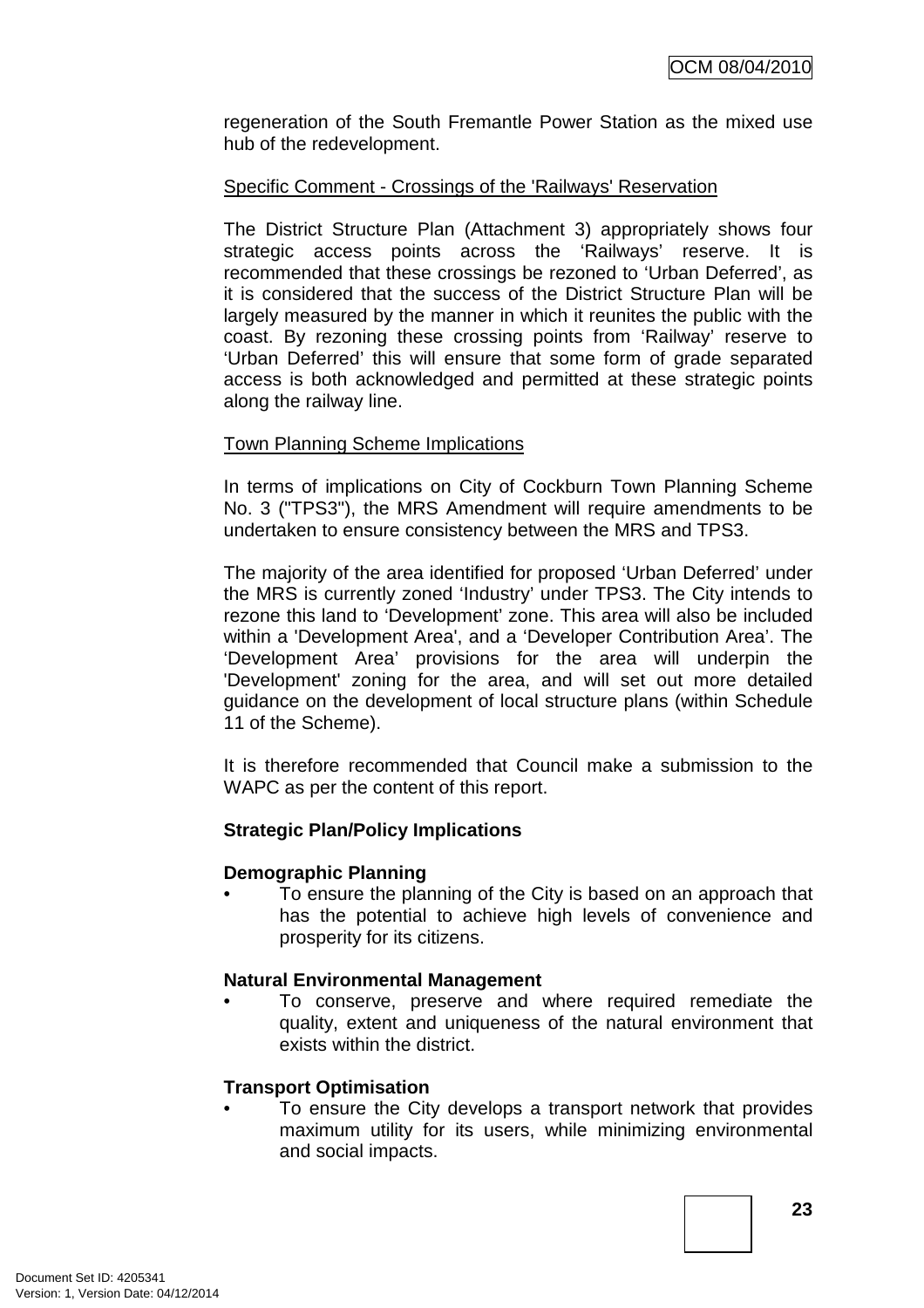# **Budget/Financial Implications**

Nil

## **Legal Implications**

Nil

## **Community Consultation**

Submissions on the MRS Amendment are due to the WAPC by 14 May 2010.

The District Structure Plan was subject to extensive community consultation, and was advertised for four months between June and October 2008.

No consultation on the MRS Amendment is required by the City of Cockburn; however, a notice has been included on the City's website advising that the amendment is being advertised for public comment. Affected landowners have also been advised by the WAPC.

The City of Cockburn will undertake community consultation on all future amendments to TPS3 in accordance with the Town Planning Regulations 1967

#### **Attachment(s)**

- 1. Location Plan
- 2. Proposed MRS Amendment 1180/41
- 3. Cockburn Coast District Structure Plan

#### **Advice to Proponent(s)/Submissioners**

NA

## **Implications of Section 3.18(3) Local Government Act, 1995**

Nil

## **14.3 (MINUTE NO 4215) (OCM 08/04/2010) - CONSIDERATION TO ADOPT DRAFT LOCAL PLANNING POLICY APD58 'RESIDENTIAL DESIGN GUIDELINES' - APPLICANT: CITY OF COCKBURN - OWNER: VARIOUS (93076) (D DI RENZO) (ATTACH)**

| That Council: |  |  |  |                                                          |  |
|---------------|--|--|--|----------------------------------------------------------|--|
| (1)           |  |  |  | in pursuance of Clause 2.5.2(b) of City of Cockburn Town |  |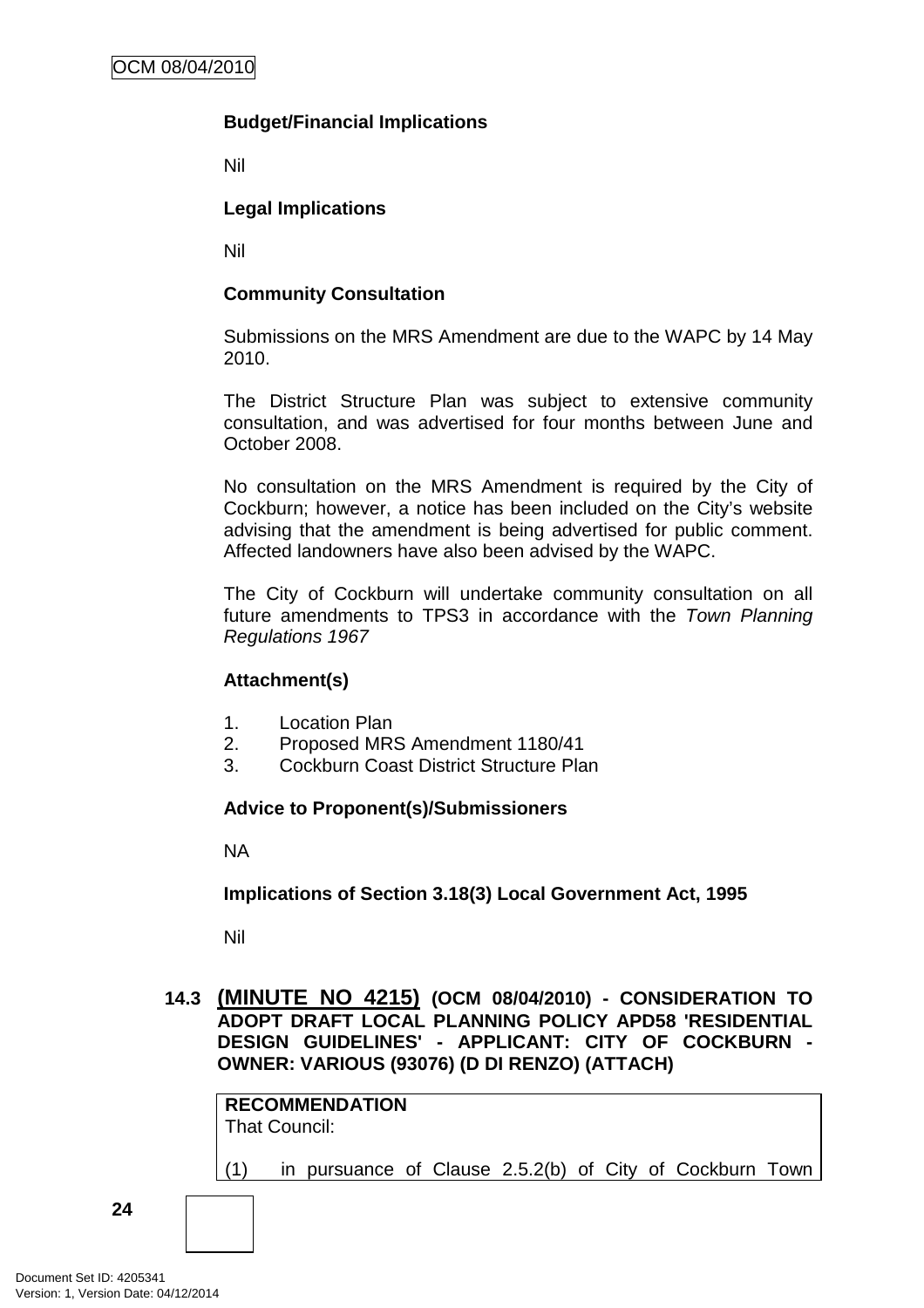Planning Scheme No. 3 ("Scheme"), resolves to adopt Local Planning Policy APD58 'Residential Design Guidelines' with modifications reflected in Attachment 1;

- (2) publishes a notice of the adopted Local Planning Policy APD58 'Residential Design Guidelines' in accordance with Clause 2.5.3(a) of the Scheme; and
- (3) advise those who have made a submission of Council's decision accordingly.

# **COUNCIL DECISION**

MOVED Clr V Oliver SECONDED Clr S Limbert that the recommendation be adopted.

**CARRIED 9/0**

# **Background**

The Phoenix Central Revitalisation Strategy ("Revitalisation Strategy") provides a strategic framework for improvements to the Phoenix Town Centre, and the surrounding suburbs of Spearwood and Hamilton Hill.

The Revitalisation Strategy includes a recommendation for the preparation of design guidelines to encourage good development and encourage surveillance of public open space ("POS"). At its meeting held on 10 September 2009 (Item 14.1) Council adopted a Draft Local Planning Policy APD58 (Medium Density Residential Design Guidelines) for the purposes of community consultation.

#### Scheme Amendment No. 76

At their meeting of 11 March 2010 Council resolved to adopt Scheme Amendment No. 76 for final approval. The main purpose of Scheme Amendment No. 76 is to implement the proposed residential zoning changes that were identified in the Phoenix Central Revitalisation Strategy. It also includes changes to the Scheme text to insert provisions for medium density development, in particular to ensure that it is consistent with the draft policy.

The Scheme provisions proposed by Scheme Amendment No. 76 set out the statutory framework to ensure that the proposed split codings (R30/R40) are implemented in accordance with the Policy. This includes a provision stipulating that in considering applications for the subdivision of land within any of the R30/40 split coded areas, the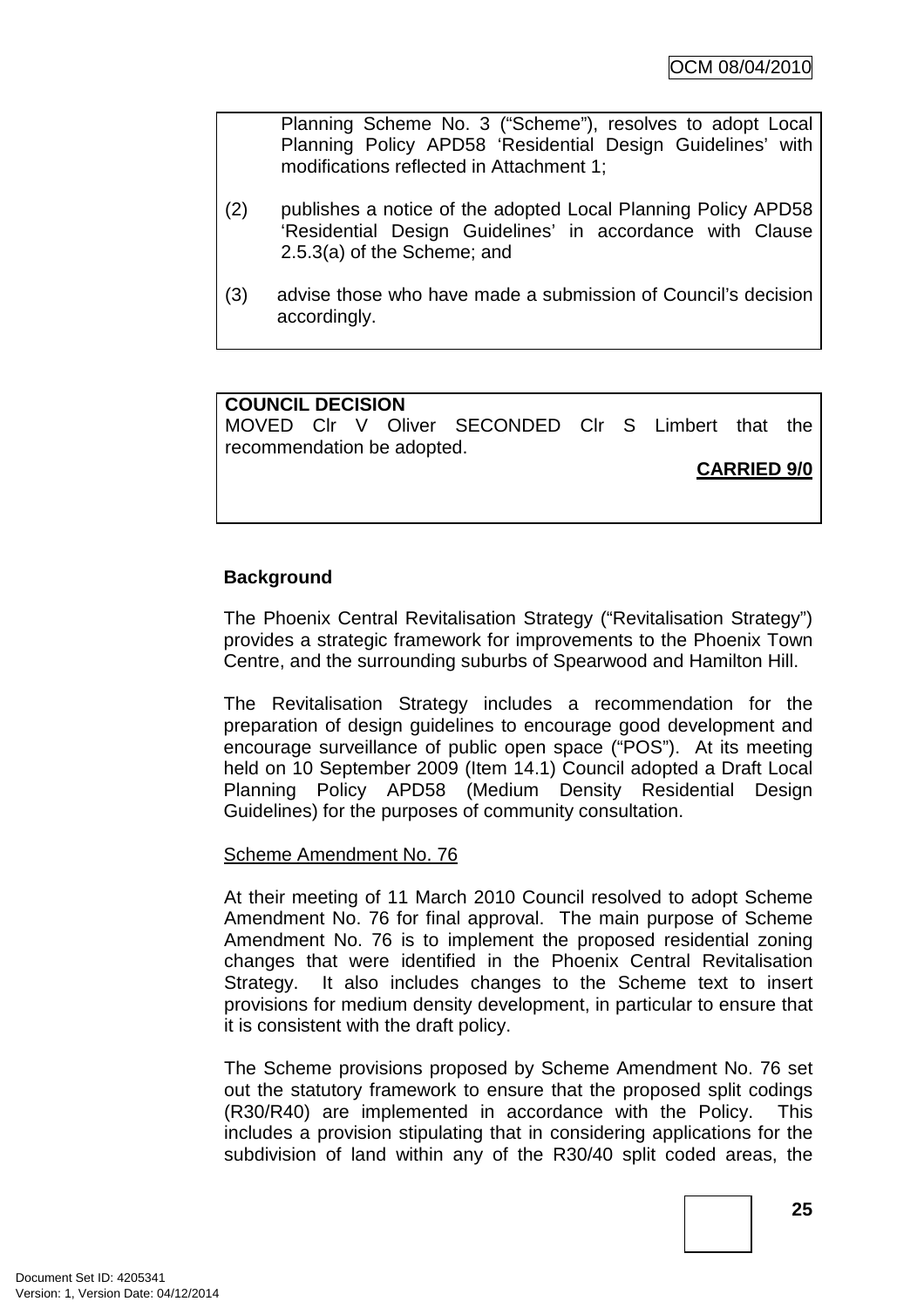Council may only support subdivision (in the absence of built development) up to a maximum density of R30.

Proposed Clause 5.8.7(c) stipulates that in considering applications for the development of land within any of the R30/40 split coded areas depicted on the Scheme Map, the Council may support development up to the maximum density of R40 subject to the application fulfilling the provisions and objectives of Local Planning Policy No. APD58 'Medium Density Residential Design Guidelines'. The draft policy then sets out the performance criteria.

#### **Submission**

N/A

#### **Report**

The purpose of the draft policy is to provide a comprehensive set of criteria for new grouped dwellings; and single house developments on lots less than 350 sqm within the City of Cockburn. It is considered appropriate this Policy applies across the City to ensure that all new development enhances and revitalises existing neighbourhoods, and appropriately embraces principles of sustainability. The Policy seeks to expand on the requirements of existing statutory documents, including the Residential Design Codes of Western Australia ("R-Codes") and Building Code of Australia.

The draft policy was advertised for public comment in conjunction with Scheme Amendment No. 76 from 22 December 2009 to 16 February 2010.

There were a total of seven submissions received regarding the draft policy. There were five submissions of support, and one objection which have been addressed in the Schedule of Submissions (Attachment 2).

The advertised draft policy included some policy provisions duplicating requirements of the R-Codes, and the Scheme. To prevent duplication and simplify the policy it is recommended that some of these provisions be deleted.

Specific sections of the Policy are outlined below, including the recommended changes that have been incorporated into a reviewed draft policy (Attachment 1). All recommended changes and the reason for these changes have also been summarised in Attachment 3.

#### Retained Dwellings

This section of the draft policy applies to developments which seek to retain one or more existing dwellings as part of a grouped dwelling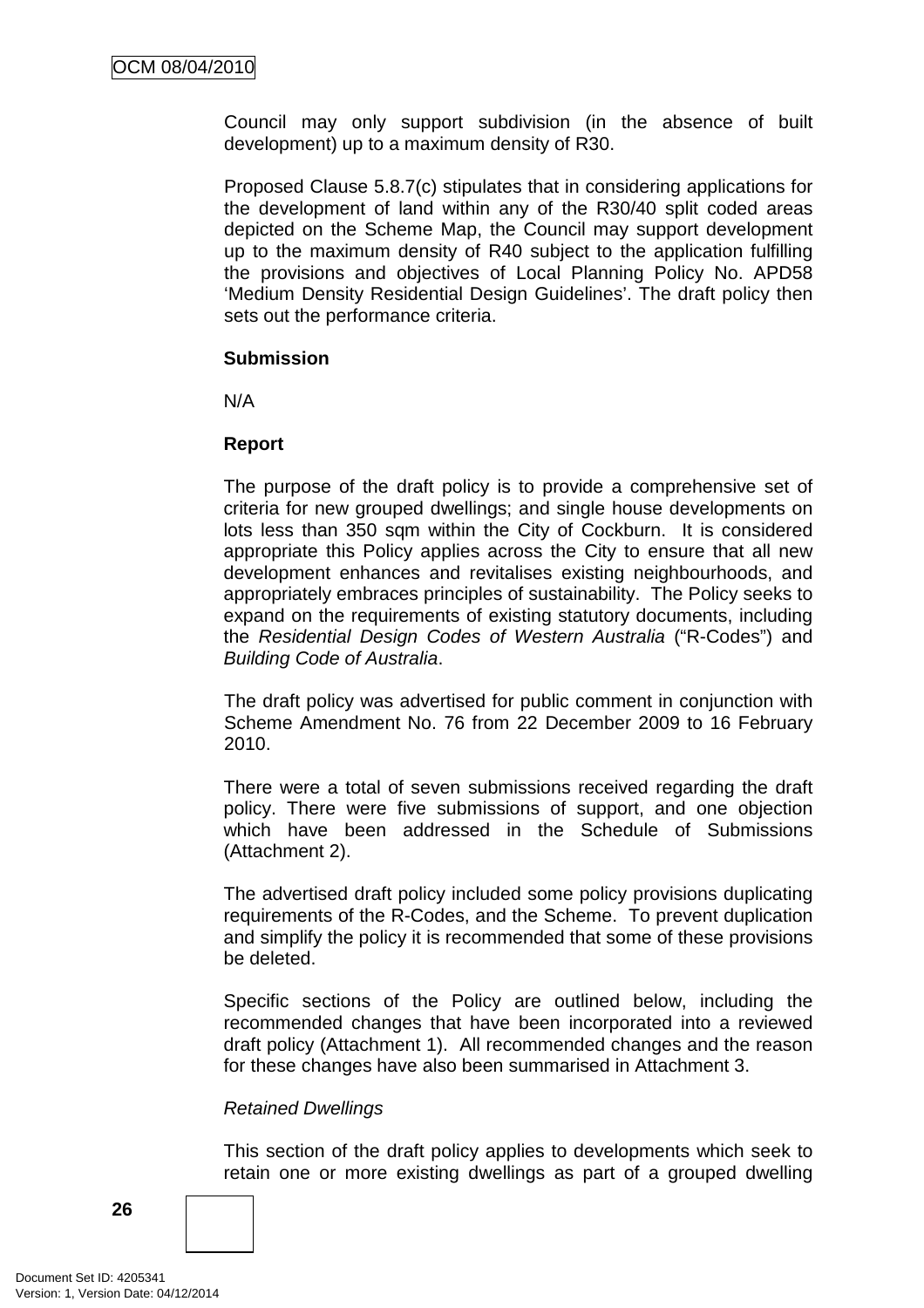development. Section 6.2.9 of the R-Codes stipulates that where an existing dwelling is retained as part of a grouped dwelling development the dwelling appearance is to be upgraded externally to an equivalent standard to the rest of the development.

The draft policy seeks to provide more details on what is expected in this regard, given that the upgrading of existing housing stock will enhance existing streetscapes and contribute greatly to the revitalisation of urban areas where recoding has occurred. The extent of upgrading will depend on the condition of the individual retained dwelling and could include upgrading external walls, roofs, driveways, window frames, gutters, down pipes, landscaping and removal of unauthorised or poorly maintained additions. The upgrading of retained dwellings will not only improve existing streetscapes and contribute to an enhanced sense of place, but will also add to the landowners' investment.

#### Minimum Lot Frontages

The width of a residential lot can determine the built form and presentation of the dwelling to the street. Whilst there is a general move to narrower lots, the garaging of vehicles is also a key requirement for many home owners and developers. Narrow lots with dominating double garages can detract from streetscapes, reduce surveillance opportunities between the dwelling and the street and contribute negatively to the character of an area. The R-Codes do not require a minimum lot frontage for medium density coded areas so this policy seeks to clarify that for lots with a frontage less than 10 m single storey dwellings with a double carport or garage will not be supported.

It is recommended that the policy provision stipulating that lots must have a minimum frontage of 8 m where single width garages are proposed should be removed, as this would be problematic for lots under 350  $m^2$  that have already created.

#### Vehicle Access and Parking

The paving width of access ways, design of car parking spaces and sitting of crossovers are important to ensure safe and efficient traffic flows are maintained within urban infill areas. This section of the Policy seeks to minimise crossovers and require new carports and garages to remain in keeping with the retained dwelling.

It is recommended that the provision relating to the required width of battleaxe legs be deleted, as this is covered by WAPC policy.

#### Corner Lot Development

Redevelopment of corner lots provides an excellent opportunity to remove blank fences and provide new frontages to former secondary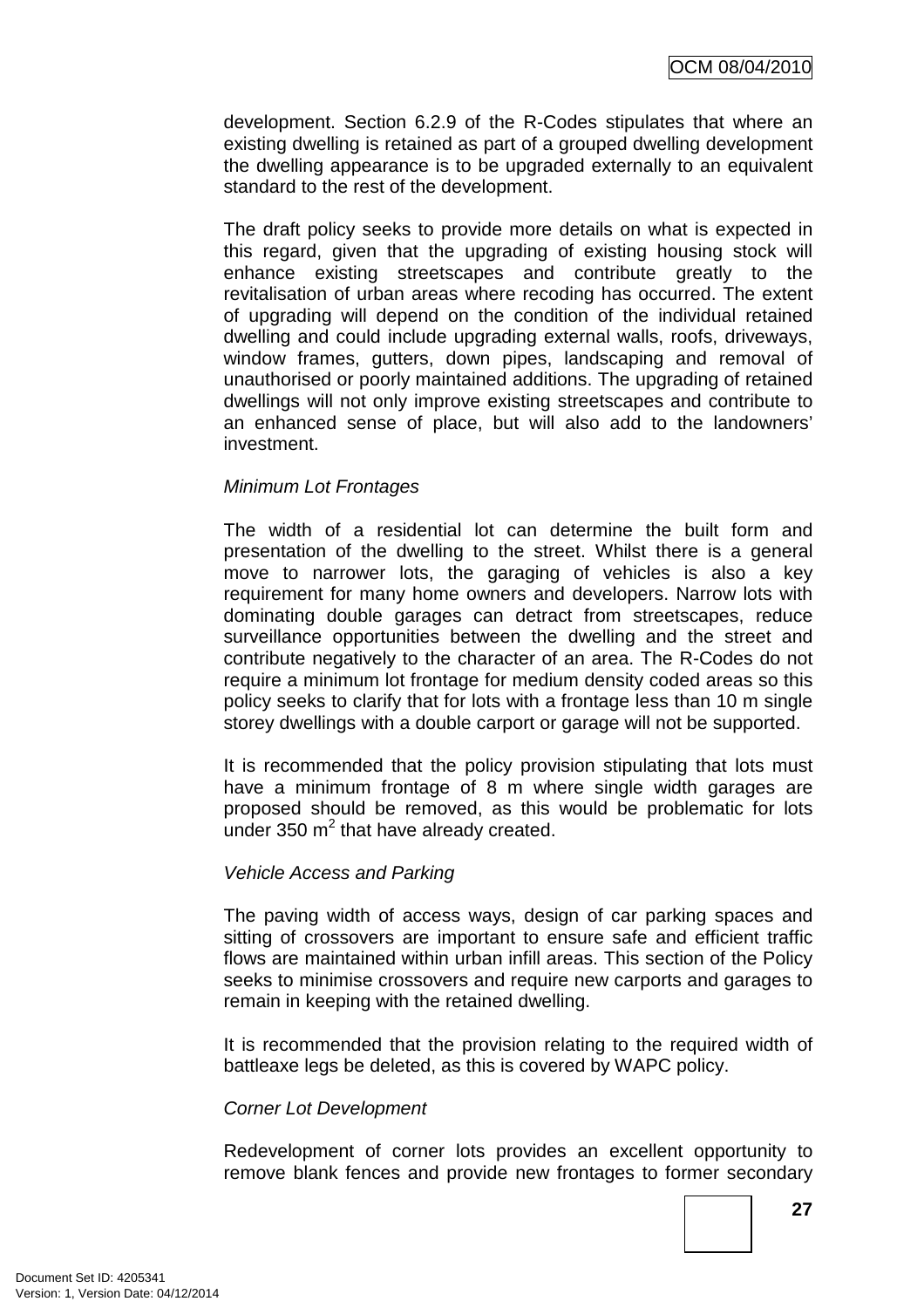streets, thus increasing passive surveillance and enhancing existing streetscapes. To ensure this occurs, the Policy prescribes general dwelling layouts and subdivision design.

## Sustainable Building Design

This section ensures that all new development of grouped dwellings and single houses on lots less than 350  $\mathrm{m}^2$  embrace the principles of sustainability through innovative dwelling design. The requirements are relatively simple and often inexpensive but can make a big difference to the overall energy consumption (and costs) and comfort of the home whilst reducing carbon emissions. The requirements include location of indoor and outdoor living areas, positioning of windows, provision of eaves and selection of external colours.

#### Outdoor Living Areas

Outdoor living areas are a requirement for all dwellings and should provide useable and functional living spaces but can also provide passive surveillance and activity to the street. This section of the Policy provides for the location of the outdoor living area in relation to the dwelling and street and also the appearance of any covered alfresco areas or patio structures visible from the street.

## Landscaping

The provision of landscaping in an urban area can contribute greatly to streetscapes and add to a sense of place and character of an area. Landscaping can provide vital shade and screening to outdoor living areas. The Policy requires landscape plans for larger grouped dwelling developments and encourages the use of native low-water usage species.

#### **Fencing**

The fencing section of the Policy (Section 10) seeks open style fencing abutting the street for new dwellings in order to contribute positively to streetscapes and maintain passive surveillance.

This section makes reference to the requirement for front walls and fencing to comply with the R-Codes and it is recommended that this be deleted to avoid duplication. It is recommended that the provision relating to secondary street fencing should be retained, as the R-Codes are silent on fencing in the secondary street.

#### Boundary Walls

The draft policy encompassed matters relating to boundary walls; however these matters are already covered by the R-Codes. The purpose of including this provision was to set out circumstances where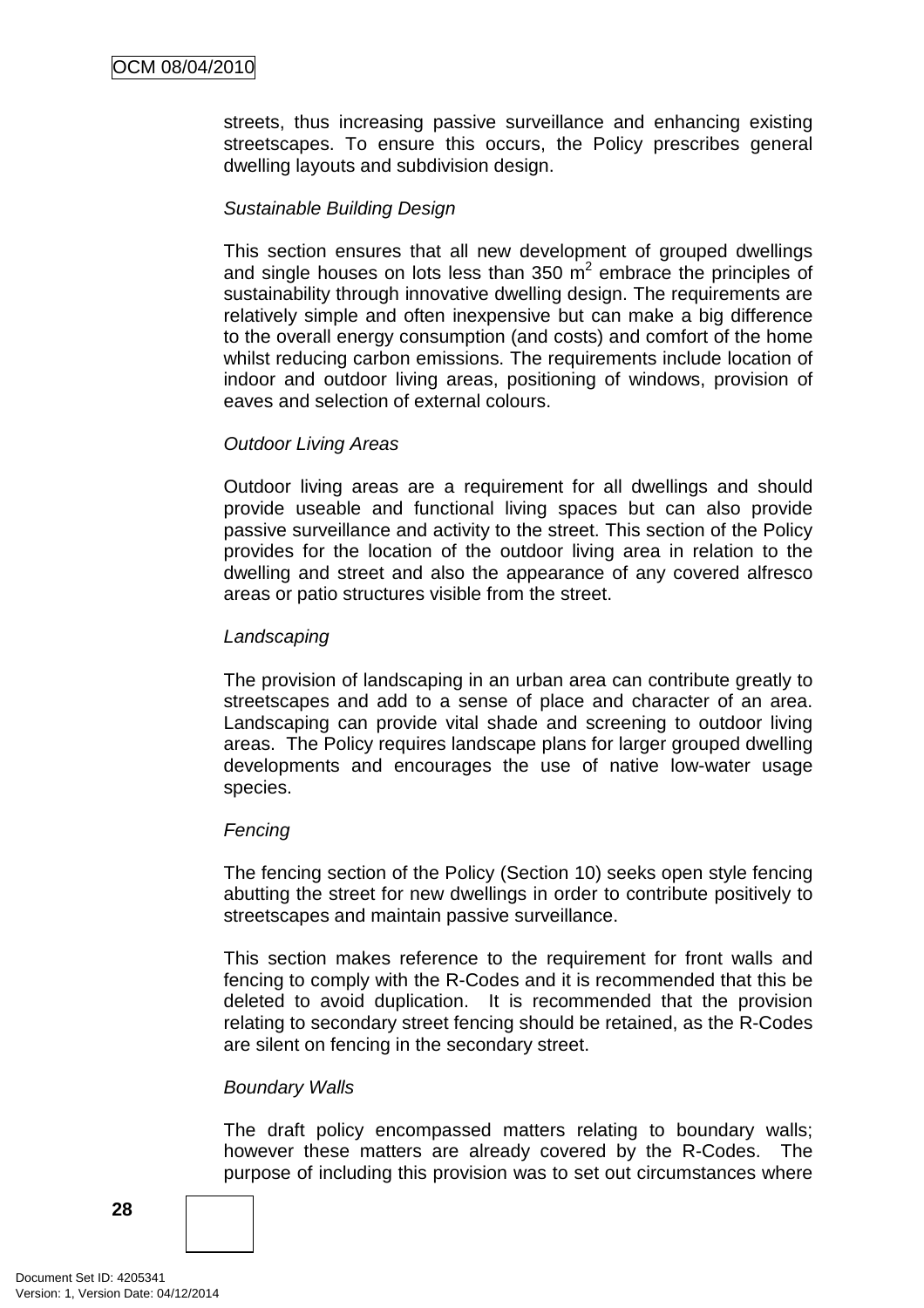Council considered certain development met the relevant performance criteria of the R-Codes in relation to boundary walls. Therefore, it is considered more appropriate that these matters be included in the City of Cockburn Local Planning Policy APD49 'Residential Design Codes – Alternative Acceptable Development Provisions' when it is next reviewed.

## Split Coded Lots (R30/R40)

The draft policy sets out the criteria for when split coded lots (located opposite or adjacent to POS) may be developed up to the stated maximum R40 density.

The draft policy seeks better design outcomes for split coded lots opposite or adjacent to POS. The provisions provide an opportunity for landowners in these locations to achieve a density bonus subject to specific dwelling design requirements.

The specific requirements aim to provide a variety in the design, height and roofline of dwellings and maximise passive surveillance of POS areas. To ensure these specific requirements are achieved, landowners wishing to subdivide in the absence of dwellings being constructed will be limited to the lower coding (i.e. R30).

The majority of the properties proposed to be rezoned to R30/R40 are between 600 m<sup>2</sup> and 800 m<sup>2</sup> in area. However, it is noted that there are some substantially larger lots that will make it difficult to apply the proposed criteria for achieving the higher R40 coding. On larger lots the provision of one two-storey dwelling, potentially amongst a number of single storey grouped dwellings will not achieve the objectives of the split-coding. Therefore, on further consideration of this matter the inclusion of an additional clause under this section is recommended to ensure the objectives of the split-coding are taken into consideration on larger lots.

The draft policy that was advertised for public comment included a Section 13 that duplicated the Scheme provisions proposed by Scheme Amendment No. 76. It is recommended that this section be deleted as it is not required.

#### Other Recommended Changes to Draft Policy

It is recommended that the background section and purpose section of the draft policy be amalgamated and reworded so that they do not focus primarily on development within existing areas and infill development. While these are the key areas where the policy will be applicable, it is still considered appropriate to apply it to all development of grouped dwellings and single houses on lots less than  $350m^2$ , including in newer areas to achieve better built form outcomes where there are no Detailed Area Plans ("DAPs") to guide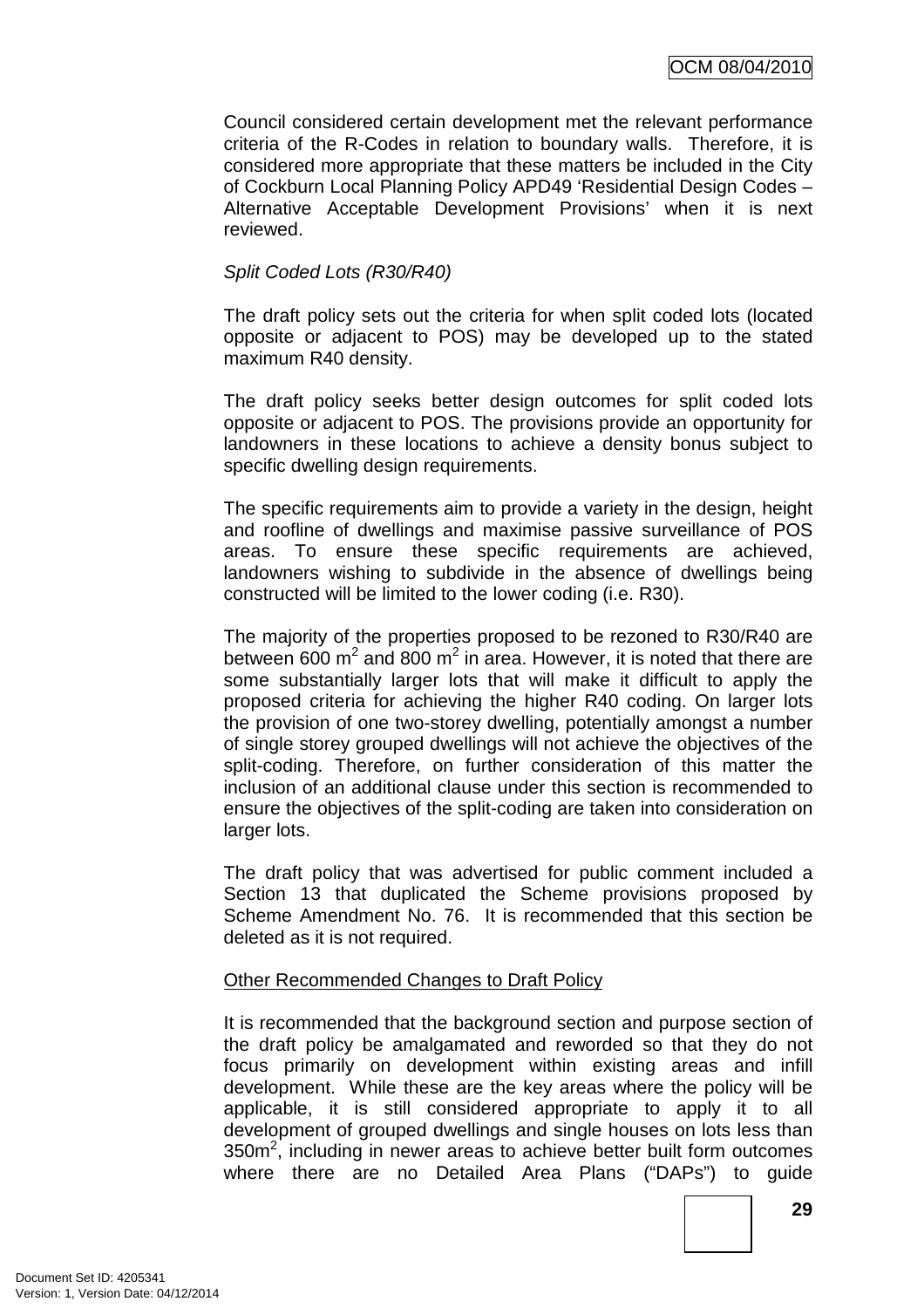development. It is recommended as an alternative that further details are included in the 'Purpose' section of the report; including refined objectives that reflect the specific policy provisions contained within the Policy (see Attachment 1).

It is also recommended that the Policy be renamed to avoid confusion with definition of 'medium density' as defined in the R-Codes. The R-Codes define 'medium density development' as R30 to R60; however, the intention of the draft policy is that it applies to all grouped dwelling developments, which may occur on lots coded R20.

#### **Conclusion**

The draft policy is consistent with the recommendations of the Revitalisation Strategy, and will provide a comprehensive set of criteria for new grouped dwelling developments, and development of single houses on lots less than  $350 \text{ m}^2$  within the City of Cockburn. This will encourage good development that contributes to the revitalisation of urban areas.

A summary of the recommended modifications are included in Attachment 3, and it is not considered that any of the proposed modifications change the intent of the policy, or represent a major modification.

It is therefore recommended that that Council, in pursuance of Clause 2.5.2(b) of the Scheme, resolves to adopt Local Planning Policy APD58 'Residential Design Guidelines' with modifications as reflected in Attachment 1.

#### **Strategic Plan/Policy Implications**

#### **Demographic Planning**

- To ensure the planning of the City is based on an approach that has the potential to achieve high levels of convenience and prosperity for its citizens.
- To ensure development will enhance the levels of amenity currently enjoyed by the community.

#### **Lifestyle and Aspiration Achievement**

To foster a sense of community spirit within the district generally and neighbourhoods in particular.

#### **Budget/Financial Implications**

The funds required for the preparation, advertising and finalisation of the draft policy are covered within the 2009/10 and 2010/2011 budget for the Revitalisation Strategy.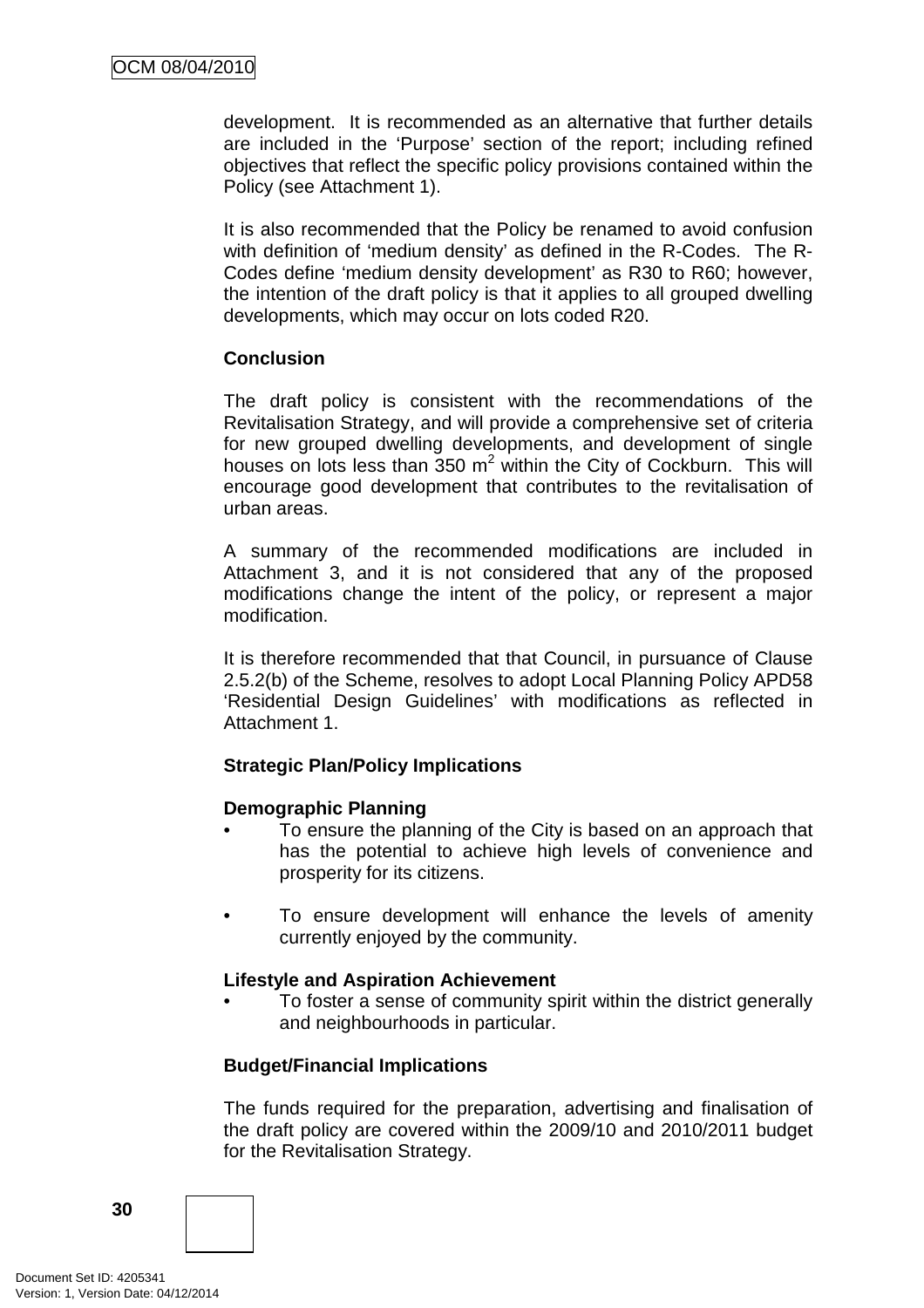## **Legal Implications**

N/A

## **Community Consultation**

Extensive community consultation has been undertaken in the preparation of the Revitalisation Strategy which included the recommendation to develop residential design guidelines.

The draft policy was advertised in accordance with Clause 2.5 of the Scheme. This included a notice of the proposed Policy in a newspaper for two consecutive weeks in accordance with Clause 2.5.1(a), and notice of the draft policy was also included as part of the advertising of the amendment as follows:

- Letters to all landowners within the Phoenix and Packham areas, and landowners adjacent to these areas.
- \* Advertisements in the Cockburn Gazette.
- Display of information at the City's administration building and Spearwood Library, including information brochure.

#### **Attachment(s)**

- 1. Draft Modified Local Planning Policy APD58 'Residential Design Guidelines'.
- 2. Schedule of Submissions.
- 3. Summary of Recommended Key Changes.

#### **Advice to Proponent(s)/Submissioners**

All submissioners received a letter advising that this matter is to be considered at the 8 April 2010 Council Meeting.

#### **Implications of Section 3.18(3) Local Government Act, 1995**

Nil.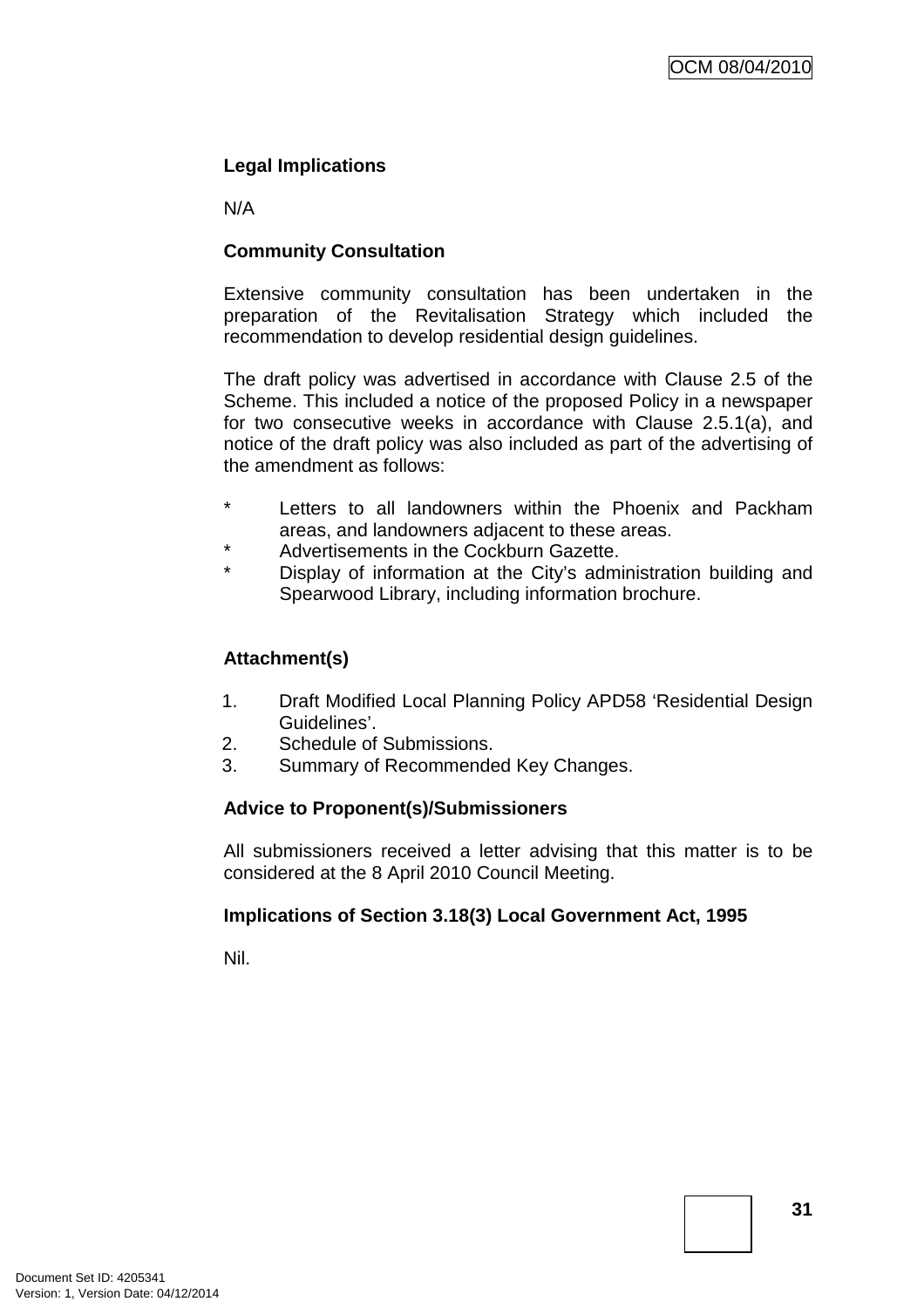**14.4 (MINUTE NO 4216) (OCM 08/04/2010) - FINAL CONSIDERATION OF AMENDMENT NO. 75 TO CITY OF COCKBURN TOWN PLANNING SCHEME NO. 3 - MINOR REZONING PROPOSALS FOR LOTS 144 AND 145 THE COVE, COOGEE; THE CLOSED PEDESTRIAN ACCESS WAY BETWEEN EGEUS WAY AND WAVERLEY ROAD, COOLBELLUP; LOT 188 BUCAT STREET, HAMILTON HILL AND; LOT 915 GOLDSMITH ROAD, SPEARWOOD - OWNER: VARIOUS - APPLICANT: CITY OF COCKBURN (93075) (M CARBONE) (ATTACH)** 

## **RECOMMENDATION**

That Council:

- (1) adopt the Schedule of Submissions;
- (2) adopt the amendment without modifications and in anticipation of the Hon. Minister's advice that final approval will be granted, the documents be signed, sealed and forwarded to the Western Australian Planning Commission; and
- (3) advise the people who made submissions and the Western Australian Planning Commission of Council's decision.

# **COUNCIL DECISION**

MOVED Clr V Oliver SECONDED Clr S Limbert that the recommendation be adopted.

**CARRIED 9/0**

# **Background**

Council at its meeting held on 10 September 2009 resolved to initiate Amendment No. 75 to City of Cockburn Town Planning Scheme No. 3 ("Scheme") for the purposes of advertising. The amendment involves rezoning various lots to resolve minor zoning anomalies and allow for land exchanges within the localities of Coogee, Coolbellup, Hamilton Hill and Spearwood.

The amendment consists of four proposals as detailed below:

# **Proposal 1:**

• Rezoning portion of Lots 144 and 145 The Cove and Lot 230 (Reserve 46261) Mayor Road, Coogee from Local Reserve - 'Parks and Recreation' to 'Residential R20'.

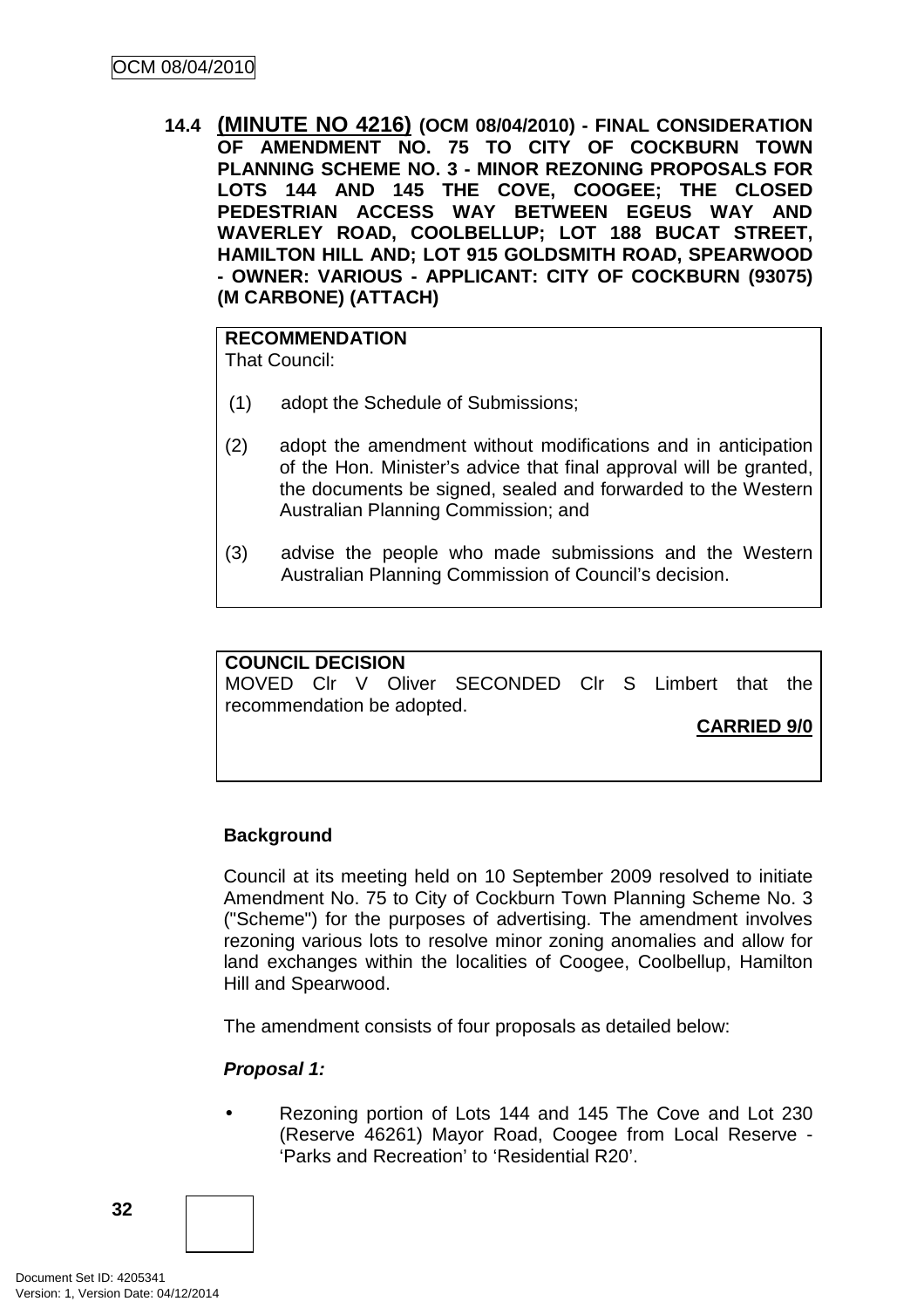• Rezoning portion of Lot 149 Shoal Court, Coogee from Local Reserve - 'Local Road' to 'Residential R20' and portion of Reserve 44789 from Local Reserve - 'Local Road' to Local Reserve - 'Parks and Recreation'.

# **Proposal 2:**

- Rezoning portion of the Egeus Way/Waverley Road closed pedestrian access way (Lot 55) adjacent to Lot 1 Egeus Way, Coolbellup from 'No Zone' to 'Residential R40'.
- Rezoning portion of the Egeus Way/Waverley Road closed pedestrian access way (Lot 55) adjacent to Lots 386 and 387 Waverley Road, Coolbellup from 'No Zone' to 'Residential R20'.

# **Proposal 3:**

• Rezoning Lot 188 Bucat Street, Hamilton Hill from Local Reserve - 'Lakes and Drainage' to 'Residential R20'.

# **Proposal 4:**

• Rezoning portion of Lot 915 Goldsmith Road, Spearwood from Local Reserve - 'Parks and Recreation' to 'Residential R20'.

# **Submission**

The amendment has been advertised for the required period and is being presented to Council for final consideration.

# **Report**

The amendment was referred to the Environmental Protection Authority ("EPA") in accordance with Section 7 of the Environmental Protection Act 1986. The EPA advised that the overall environmental impact of the amendment would not be severe enough to warrant formal assessment under the Environmental Protection Act 1986. The amendment was subsequently advertised seeking public comment in accordance with the Town Planning Regulations 1967 for 42 days.

The amendment attracted eight submissions, five from government agencies/service authorities providing advice, two no objections from adjoining landowners and one no comment from a landowner. It is considered that the submissions do not require explanation over and above that outlined in the schedule of submissions contained within the agenda attachments.

The proposed Scheme Amendment will resolve zoning anomalies which have resulted from the closure of a road reserve, PAW and drainage sump within Coogee, Coolbellup and Hamilton Hill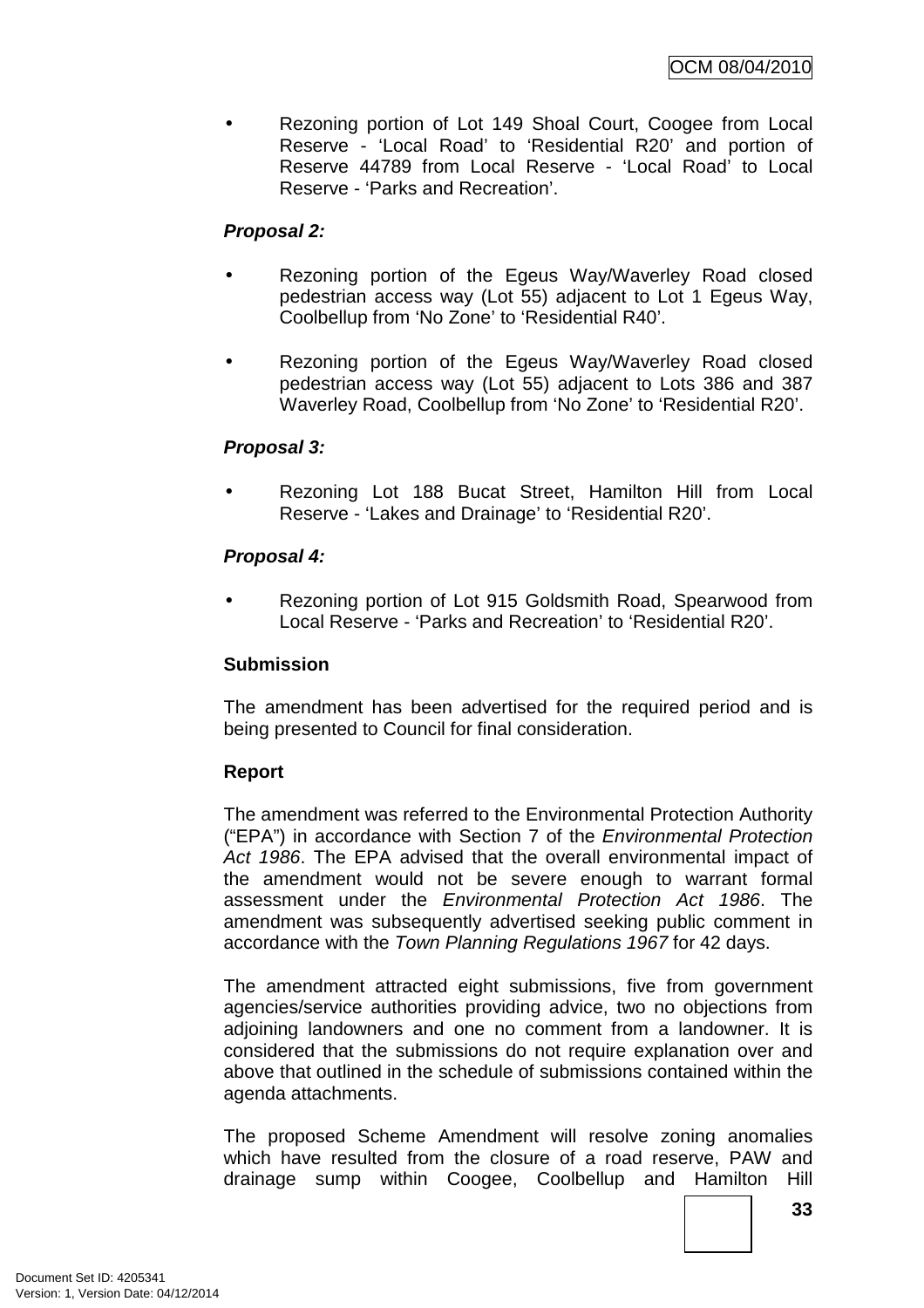respectively. The zoning changes are required in order to reflect existing and proposed changes to cadastral boundaries and will ensure that the subject lots and reserves are correctly and entirely zoned for their intended purpose.

The Scheme amendment will also ensure Lot 915 Goldsmith Road, Spearwood is appropriately zoned for a proposed land exchange.

#### **Conclusion**

It is recommended that Amendment No. 75 be adopted by the Council and forwarded to the WA Planning Commission for final approval.

# **Strategic Plan/Policy Implications**

# **Infrastructure Development**

• To construct and maintain parks and bushland reserves that is convenient and safe for public use, and does not compromise environmental management.

# **Natural Environmental Management**

• To conserve, preserve and where required remediate the quality, extent and uniqueness of the natural environment that exists within the district.

# **Budget/Financial Implications**

NA

# **Legal Implications**

Planning and Development Act 2005 City of Cockburn Town Planning Scheme No. 3 Town Planning Regulations 1967

# **Community Consultation**

Following receipt of advice from the EPA, the amendment was advertised for a 42 day period. This concluded on 19 January 2010. The Scheme Amendment attracted eight submissions, five from government agencies/service authorities providing advice/no objections, two from adjoining landowners providing no objections and one landowner providing no comment.

# **Attachment(s)**

- 1. Location plan
- 2. Proposed zoning plans
- 3. Schedule of submissions

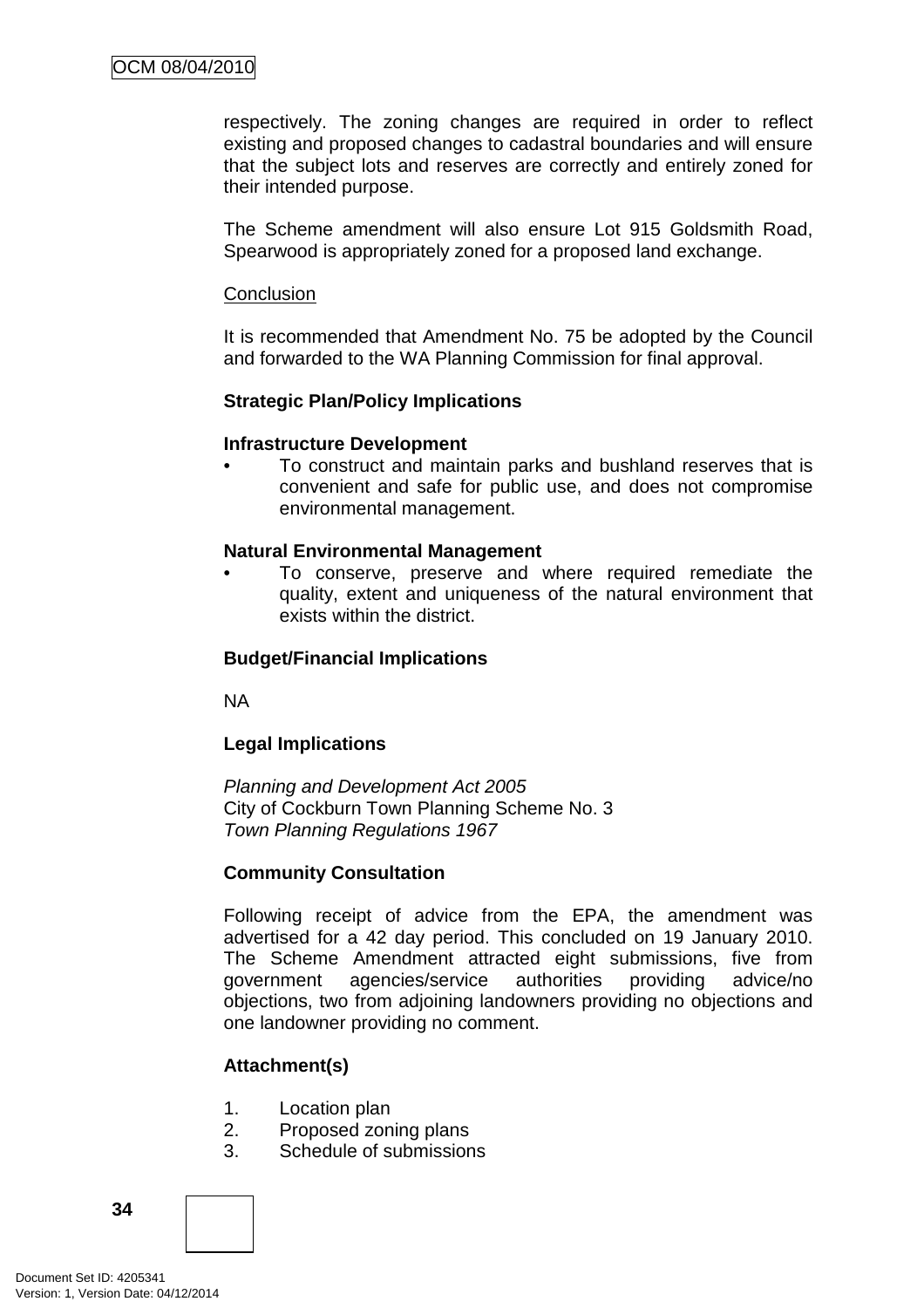# **Advice to Proponent(s)/Submissioners**

Those who lodged a submission have been advised that the matter will be considered at 8 April 2010 Council Meeting.

# **Implications of Section 3.18(3) Local Government Act, 1995**

Nil

# **14.5 (MINUTE NO 4217) (OCM 08/04/2010) - DETAILED AREA PLAN FOR LOT 749 PORT COOGEE, NORTH COOGEE - PREPARED BY: TAYLOR BURRELL BARNETT - PROPONENT: AUSTRALAND (PS/A/001) (T WATSON) (ATTACH)**

# **RECOMMENDATION**

That Council:

- (1) approve the Detailed Area Plan (DAP) presented for Lot 749 Port Coogee, North Coogee, prepared by Taylor Burrell Barnett for Australand, pursuant to the provisions contained under Clause 6.2.15 of the City of Cockburn Town Planning Scheme No. 3 subject to, the illustration of Lot 749 in the DAP being amended to extend vehicular access restrictions for the length of Orsino Boulevard i.e. between Cockburn Road and Perlinte View;
- (2) delegate authority to the Manager of Statutory Planning to consider and approve the required change to vehicular access where depicted on the DAP; and
- (3) advise the applicant of Council's decision, and that a further DAP (or DAP's) will be required in the event subdivision of the land into smaller lots is proposed (to be approved by Council).

# **COUNCIL DECISION**

MOVED Clr R O'Brien that Council:

- (1) approve the Detailed Area Plan (DAP) presented for Lot 749 Port Coogee, North Coogee, prepared by Taylor Burrell Barnett for Australand, pursuant to the provisions contained under Clause 6.2.15 of the City of Cockburn Town Planning Scheme No. 3 subject to:
	- (a) the illustration of Lot 749 in the DAP being amended to extend vehicular access restrictions for the length of Orsino Boulevard i.e. between Cockburn Road and Perlinte View; and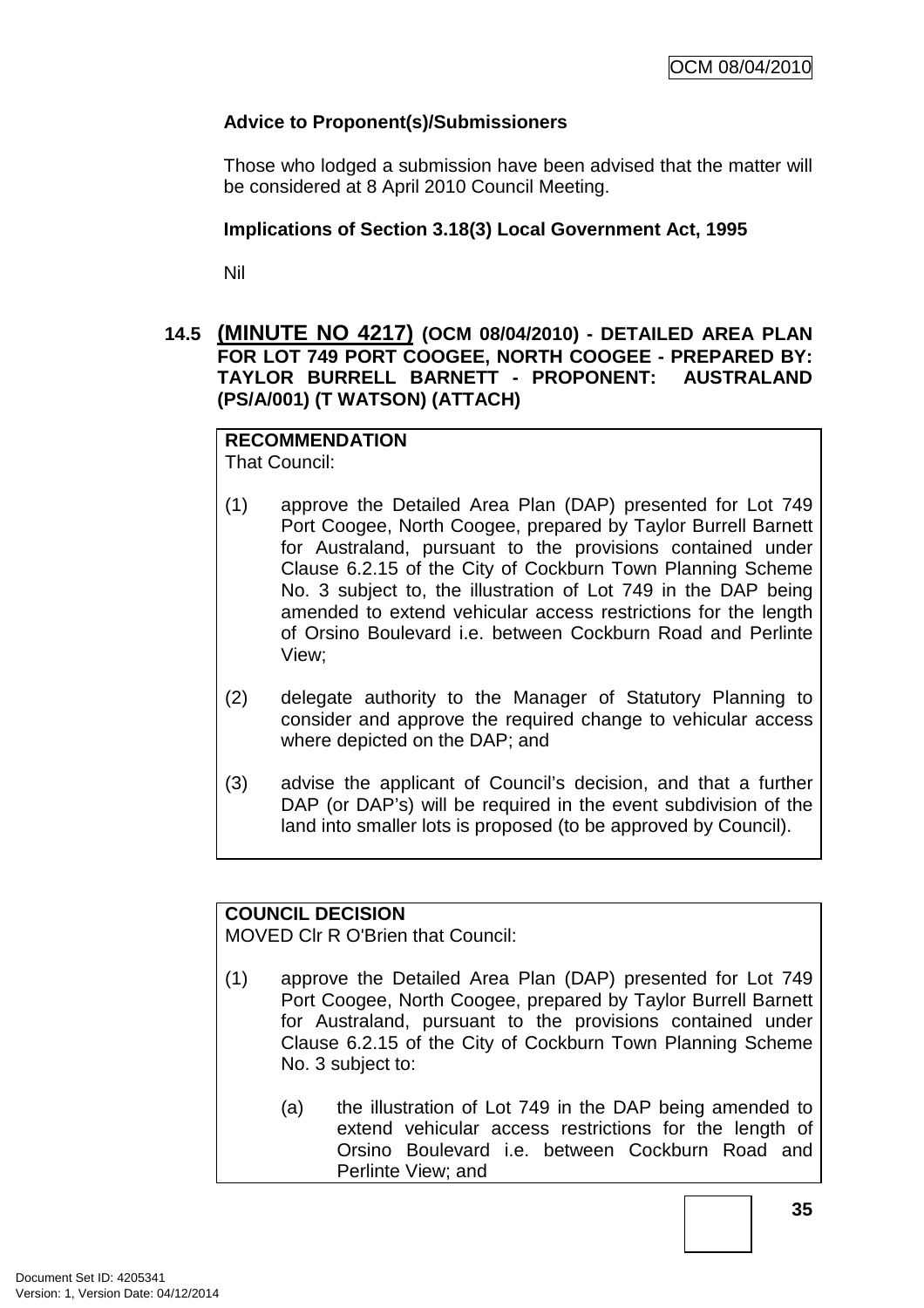(b) 1 (a) in the DAP R-Code variation under height delete the requirement that the maximum height of building should be in accordance with the approved Port Coogee Local Structure Plan and insert requirement that the maximum height of building will be in accordance with the agreed Local Structure Plan approved by SAT and the City of Cockburn in mediation.

# **MOTION LAPSED FOR WANT OF A SECONDER**

MOVED Clr I Whitfield SECONDED Clr H Attrill that the recommendation be adopted.

# **CARRIED 5/4**

CLR REEVE-FOWKES REQUESTED THAT HER VOTE AGAINST THE MOTION BE RECORDED.

# **Background**

The DAP for Lot 749 has been prepared noting the following:

- The development area provisions in the City's Scheme (DA22) require DAP's to be prepared for designated parcels of land within Port Coogee including Lot 749;
- The City has recently provided clearance to the Title for Lot 749 in the knowledge:
	- o the ground levels of the lot have been reworked to reflect the requirements of the Structure Plan (Australand was advised to remove additional fill from the land to comply with the Structure Plan); and
	- o on the basis a DAP would be prepared for the lot, to be submitted to and approved by Council for the purposes of determining basic development parameters for the land;
- Australand is in the process of selling the lot.

Lot 749 is situated at the southern end of the Port Coogee project area. Under the current Local Structure Plan (April 2007), the land is identified for development as a 'Local Centre' with an underlying residential density of R80. Under the revised Local Structure Plan (the subject of mediation at the State Administrative Tribunal (SAT)), the land is identified for residential development with the requirement for a minimum 200 square metres of retail use on the southern tip of the lot.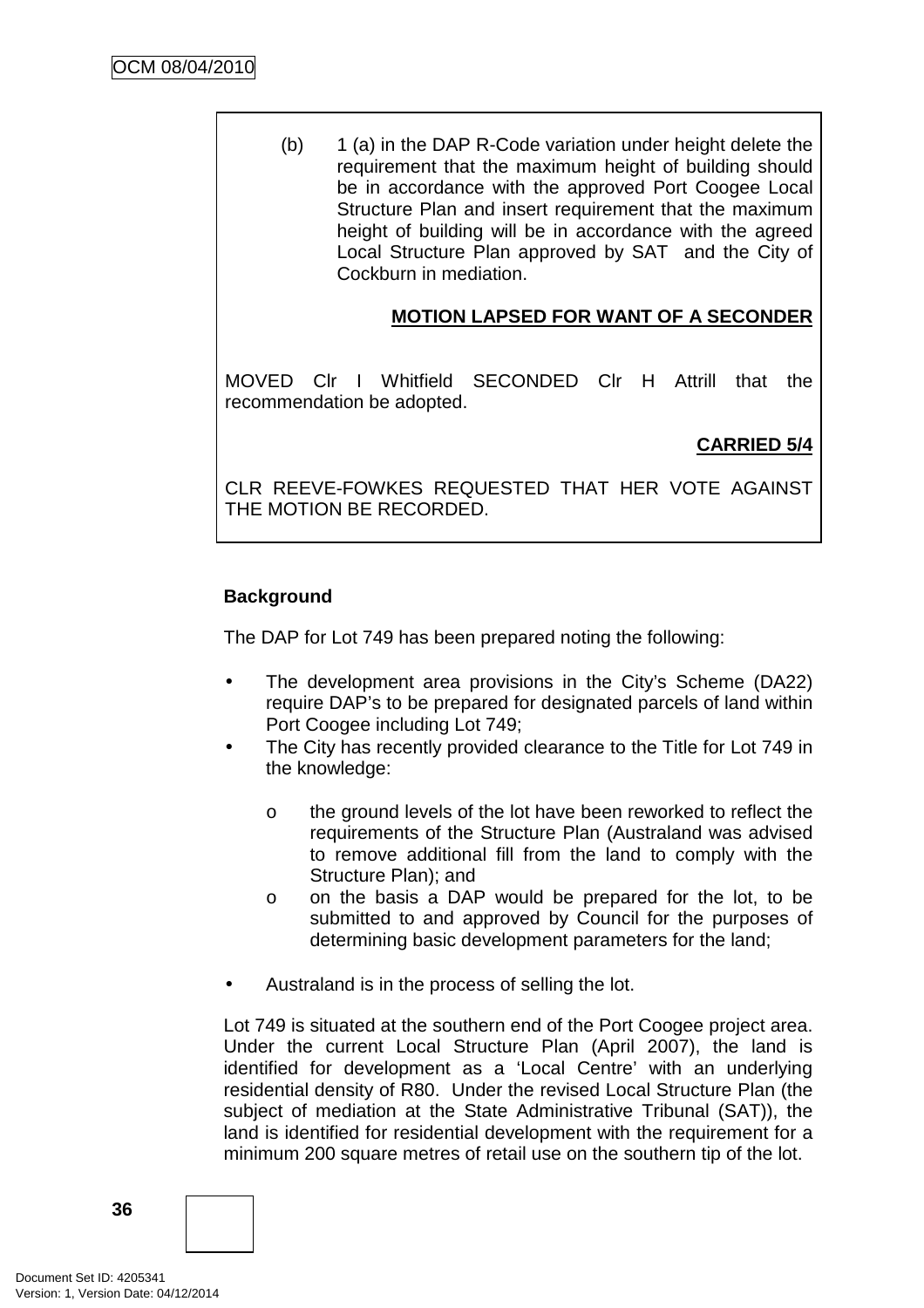The ground levels of Lot 749 are currently being reworked to reflect the requirements of the Structure Plan. Australand was recently advised to remove additional fill from the land to comply with the Structure Plan. In some parts, 1–1.5 metres of additional fill have been placed on the land, that is, additional to the 2.0 metres permitted under the Structure Plan (i.e. above pre-development levels).

# **Submission**

The DAP presented for Lot 749 assumes multiple dwelling development in the first instance and details basic development parameters for the land. The DAP presented addresses amongst matters:

- The interface of future development on the land to the lot frontages, including Cockburn Road, Orsino Boulevard and Perlinte View Coogee.
- Building design considerations, including: open space provision, the requirement for engaging street elevations, appropriately located service areas and positioning of related hardware.
- Vehicular access limitations.
- Fencing (along Cockburn Road in particular).

Where the DAP does not refer to an alternate standard, the applicable standard/s are those prescribed in the Residential Design Codes (R-Codes) and Town Planning Scheme No. 3 where the R-Codes do not apply. For instance, the parking standards for residential development on the subject land are those detailed in the R-Codes, to be considered in conjunction with the access requirements of the DAP.

It is noted a general statement regarding building height has been incorporated in the DAP, stating this is to be as per the Local Structure Plan. The applicable heights will be those agreed or determined via the SAT.

# **Report**

The DAP for Lot 749 provides a site-specific layer of planning information to be considered in the design and development of the land in question. The information is to be considered within the framework of the Local Structure Plan for Port Coogee, as well as the City's Planning Scheme and the R-Codes. With the exception of a concern regarding the potential for vehicular access across the Orsino Boulevard frontage of the lot, the DAP is generally considered acceptable.

The concerns regarding access from Orsino Boulevard are as follows:

• The principle pertaining to vehicular access within Port Coogee serves to reduce the emphasis and impact of this aspect of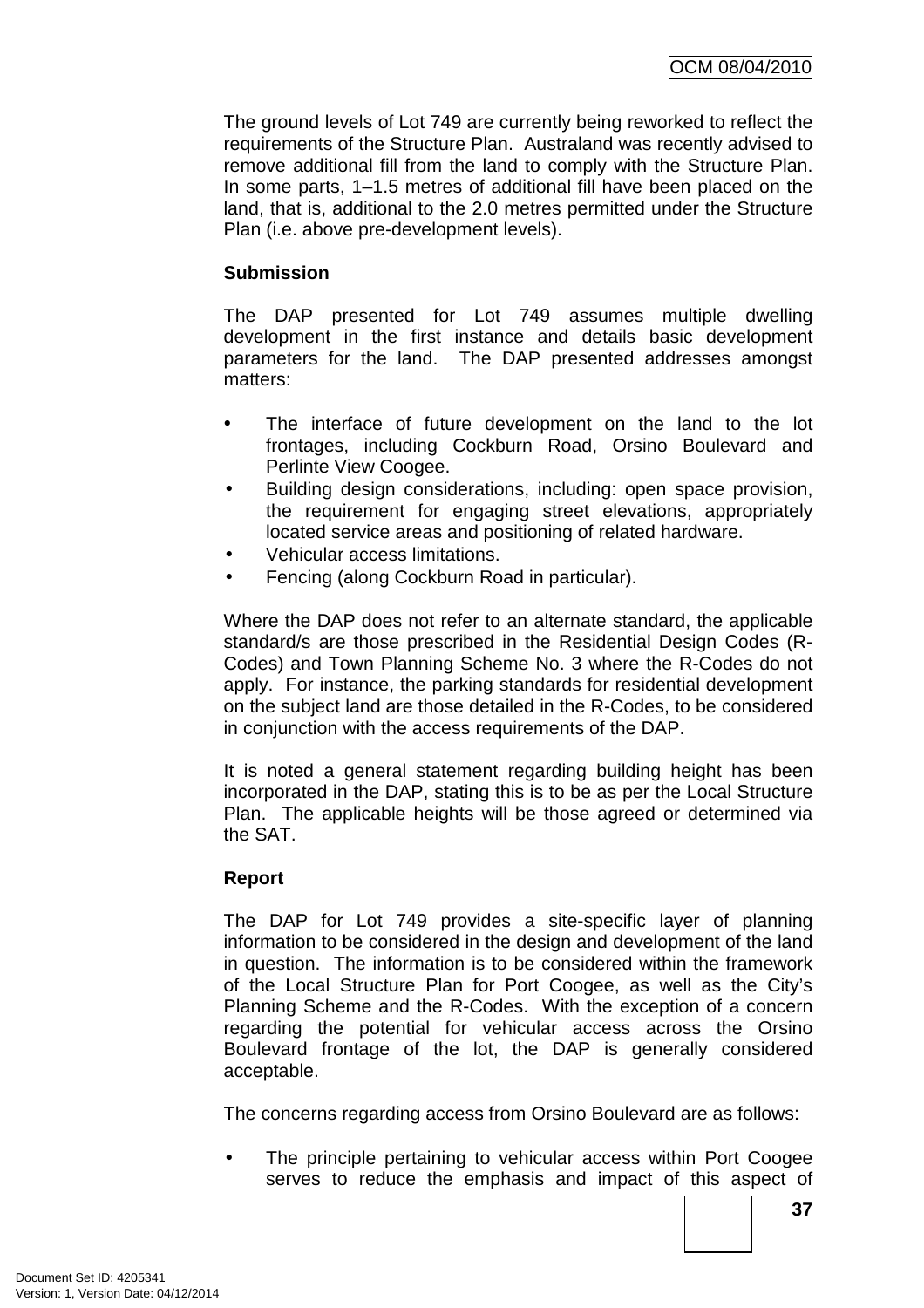development. To this end, the majority of DAP's for the area refer to a hierarchy of preferred access arrangements: from a laneway first  $(1<sup>st</sup>)$ , a secondary street second  $(2<sup>nd</sup>)$  and the primary street last. This approach should also apply to Orsino Boulevard, the main north-south road traversing the project. The intersection of laneways with this important road should be minimised;

The section of Orsino Boulevard shown as available for access on the DAP is the same location of a future bus stop. Concern is expressed in regard to the conflict likely to arise if access is permitted in the same location as the bus stop (all in close proximity to the intersection of Orsino Boulevard and Cockburn Road).

Bearing the above points in mind, it is recommended the illustration of Lot 749 in the DAP be amended to extend vehicular access restrictions for the length of Orsino Boulevard i.e. between Cockburn Road and Perlinte View.

Additionally, if in the event application is made to subdivide the land into smaller lots, the requirement for a DAP dealing with small lot development will apply.

# **Conclusion**

The DAP for Lot 749 generally reflects the content of the Structure Plan for the site and location. It is, therefore, recommended the DAP be adopted by Council subject to the requirement for access arrangements on Orsino Boulevard to be amended, and advice to the applicant explaining that in the event subdivision of the land is proposed, the requirement for a further DAP (or DAP's) will apply.

Approval of a DAP is in accordance with the provisions of 6.2.15 of the Scheme. The provisions identify planning considerations to be included in a DAP and the process for adopting such.

Where a DAP may affect landowners other than the owner of the land subject of the plan, the City may undertake consultation. Four (4) lots in private ownership sit adjacent to the north eastern boundary of the lot. The main impact on these lots from development on Lot 749 will be building height. This is not proposed to change under the revised Local Structure Plan, in part recognising the private ownership of the adjacent lots. The northern part of Lot 749 continues to provide for development up to 10 metres in height (to top of pitch). Accordingly, the DAP has not been the subject of consultation.

Clause 6.2.15.8 provides scope for a DAP to be amended.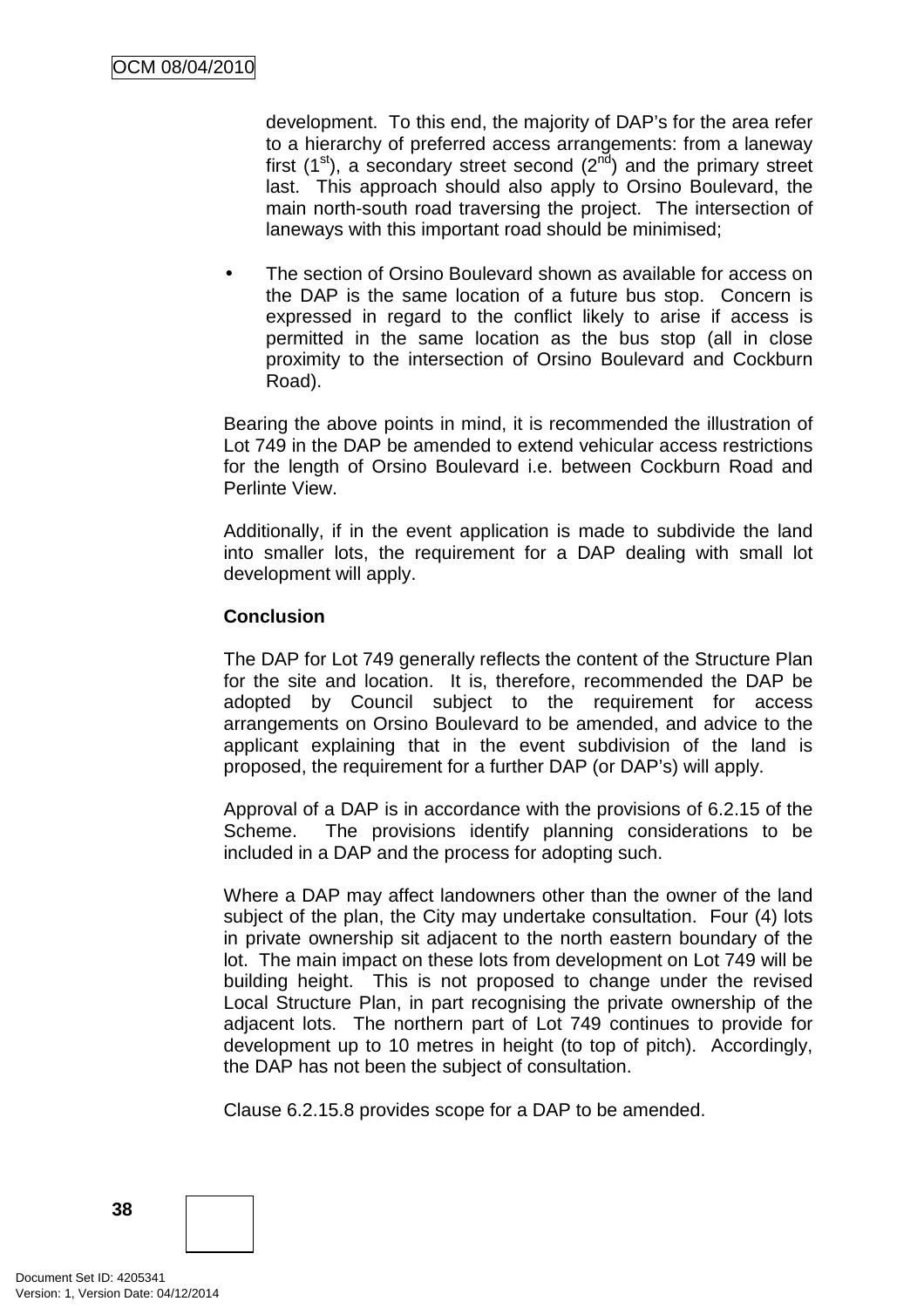# **Strategic Plan/Policy Implications**

Policy APD31 'Detailed Area Plans'

# **Demographic Planning**

- To ensure the planning of the City is based on an approach that has the potential to achieve high levels of convenience and prosperity for its citizens.
- To ensure development will enhance the levels of amenity currently enjoyed by the community.

#### **Governance Excellence**

• To conduct Council business in open public forums and to manage Council affairs by employing publicly accountable practices.

# **Budget/Financial Implications**

N/A

# **Legal Implications**

Town Planning Scheme No. 3 Planning and Development Act 2005

# **Community Consultation**

The DAP has not been the subject of consultation.

# **Attachment(s)**

- 1. Structure/Location Plan
- 2. Detailed Area Plan

# **Advice to Proponent(s)/Submissioners**

The proponent has been advised that this matter is to be considered at the 8 April 2009 Council Meeting.

# **Implications of Section 3.18(3) Local Government Act, 1995**

Nil.

# **DECLARATION OF INTEREST – CLR ROMANO ITEM 14.6**

CLR T ROMANO LEFT THE MEETING THE TIME BEING 8:35 P.M.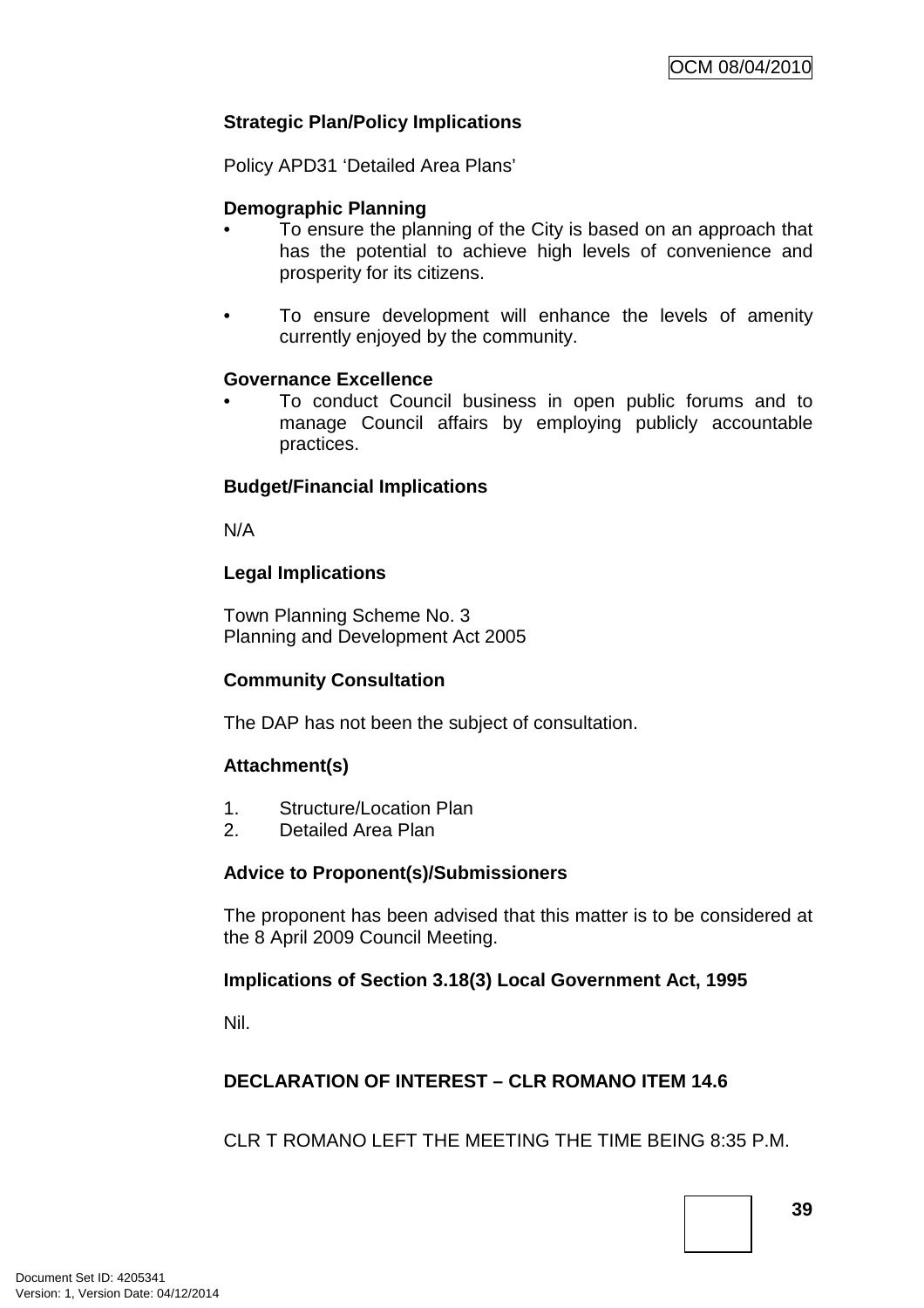# **DECLARATION OF INTEREST**

The Presiding Member read a declaration of interest from Clr Romano in Item 14.6 "Preparation of Draft Local Planning Policy APD60 'Muriel Court Structure Plan Design Guidelines' and minor modification to Muriel Court structure plan pursuant to Regulation 11 of the Local Government (Rules of Conduct) Regulations, 2007.

The nature of the interest is that his employer has listed a property which forms part of the Muriel Court Structure Plan.

# **14.6 (MINUTE NO 4218) (OCM 08/04/2010) - PREPARATION OF DRAFT LOCAL PLANNING POLICY APD60 'MURIEL COURT STRUCTURE PLAN DESIGN GUIDELINES' AND MINOR MODIFICATION TO MURIEL COURT STRUCTURE PLAN - OWNER: VARIOUS - APPLICANT: CITY OF COCKBURN (9681) (M CARBONE) (ATTACH)**

**RECOMMENDATION** That Council:

- (1) in pursuance of Clause 2.3.1 of City of Cockburn Town Planning Scheme No. 3 ("Scheme"), resolves to prepare a Local Planning Policy for the purposes of applying design guidelines to the Muriel Court Structure Plan area;
- (2) notes the minor modifications proposed to the Structure Plan in the form of additional laneways within the R60 area adjacent the realigned Semple Court and southern R80 to R160 coded areas as part of the Draft Local Planning Policy; and
- (3) publishes notice of the Draft Local Planning Policy in accordance with Clause 2.5.1(a) of the scheme as well as advertising the proposed minor modifications to the Structure Plan.

# **COUNCIL DECISION**

MOVED Clr I Whitfield SECONDED Clr S Limbert that the recommendation be adopted.

# **CARRIED 8/0**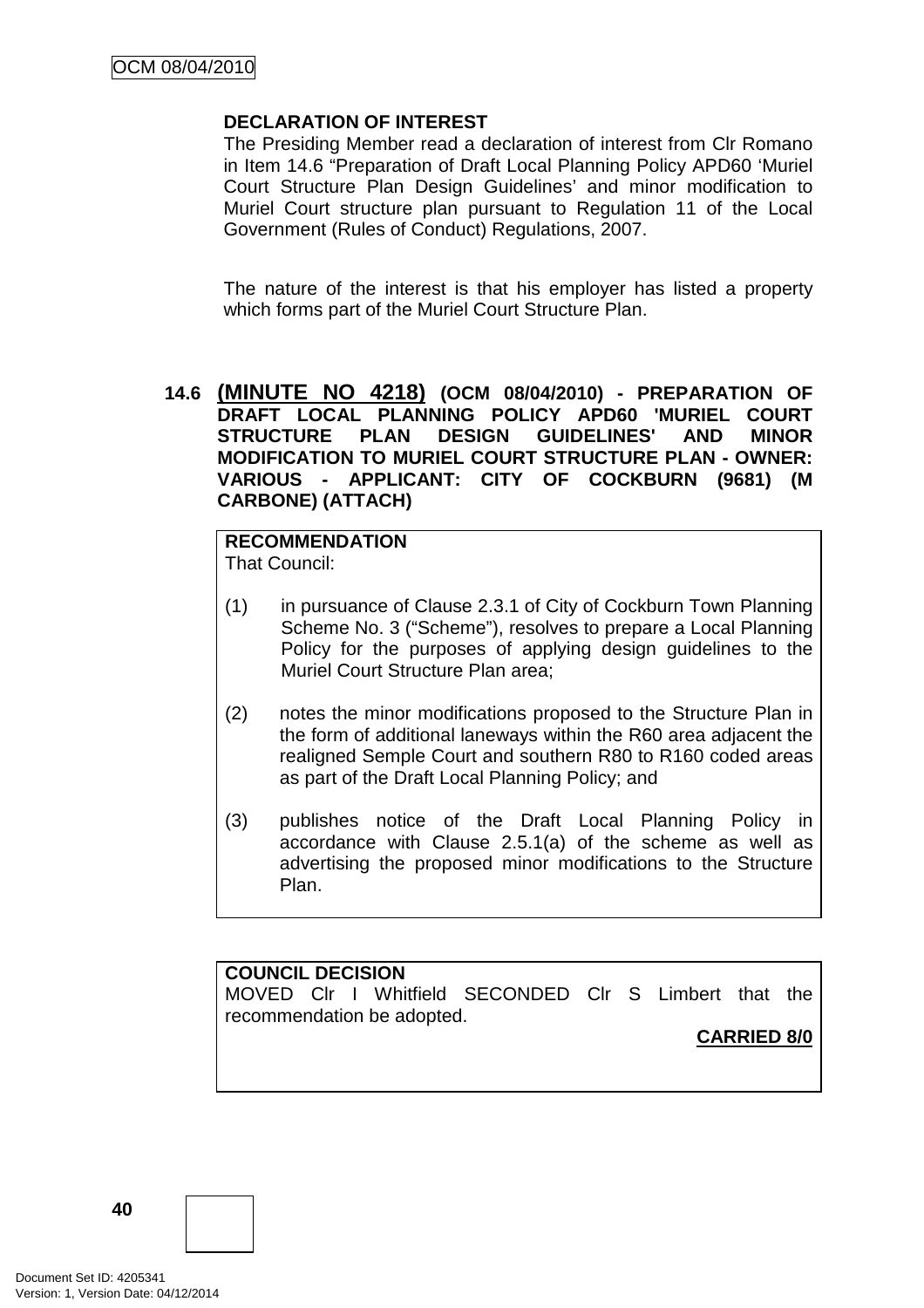# **Background**

Council approved the Muriel Court Structure Plan ("Structure Plan") in November 2008 following which it was endorsed by the Western Australian Planning Commission ("WAPC") on 16 February 2010 (refer agenda attachments for copy of the Structure Plan).

Both the Structure Plan and City of Cockburn Town Planning Scheme No. 3 ("Scheme") require design guidelines to be adopted, in order to achieve some degree of uniformity in design outcomes notwithstanding the highly fragmented land ownership which exists. This is also important given the range of densities as part of the Structure Plan (R20 to R160), and that the Structure Plan seeks to accommodate a transit orientated development which takes advantage of the Cockburn train station.

Following a tendering process, the City engaged Hassell in March 2009 to prepare design guidelines for the Structure Plan. Hassell has liaised extensively with the City's officers and the design guidelines are now considered suitable to present to Council as a Draft Local Planning Policy.

The design guidelines seek to establish the character of the buildings, public spaces and streets and will guide development and subdivision applications. The design guidelines also require a minor modification to the Structure Plan, in the form of additional laneways in the southern R80 to R160 coded areas of the Structure Plan.

# **Submission**

N/A

# **Report**

The Muriel Court Structure Plan has been based on transit orientated development principles given the proximity to the Cockburn train station. It aims to provide a range of dwelling types and maximise the number of people living and working near the Cockburn Central Activity Centre. The design guidelines are important to create an attractive and well designed urban village, which readily allows the principles and intent of the Structure Plan to be achieved. The design guidelines will be similar to those within the Cockburn Central Town Centre.

The design guidelines stipulate a number of standards that are different or beyond the requirements of the R-Codes and the Scheme which are important to be considered within this precinct. The design guidelines encourage good urban design principles such as buildings addressing the street, interesting and articulated facades, building expression and safety in design.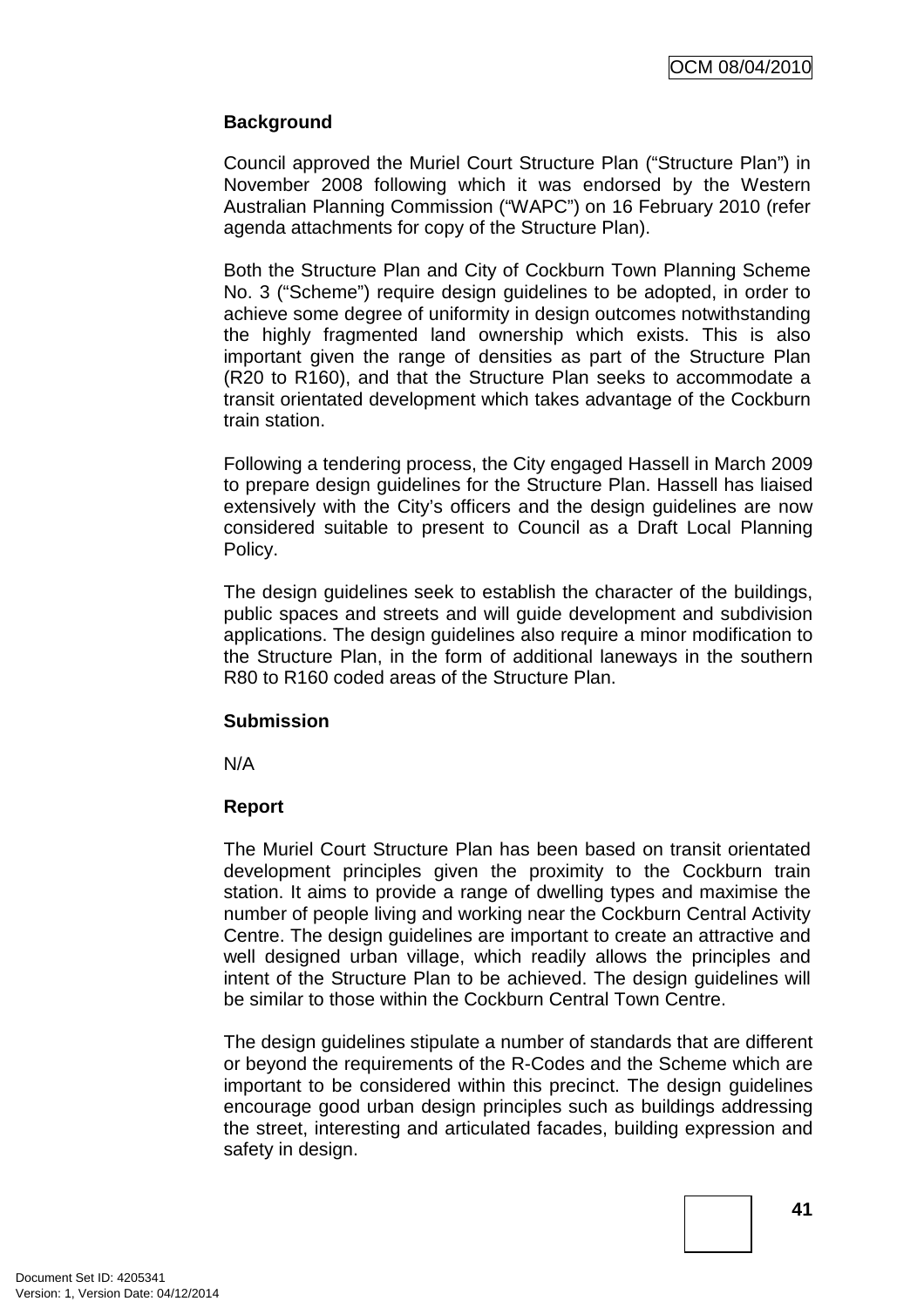The requirements for the design guidelines have generally been categorised according to density such as low density (R20 to R25), medium density (R40 to R60) and high density (R80 to R160). Different standards have been applied to each of the density categories to ensure suitable provisions apply to the different precincts

The table below provides a summary of some of the requirements for the different densities. A full copy of the design guidelines document is located in the agenda attachments.

|                                     | Low<br><b>Density</b>             | <b>Medium Density</b>               |                      | <b>High Density</b>    |                                  |                                  |
|-------------------------------------|-----------------------------------|-------------------------------------|----------------------|------------------------|----------------------------------|----------------------------------|
|                                     | R <sub>20</sub> & R <sub>25</sub> | <b>R60</b>                          | <b>R40</b>           | R80 Low<br><b>Rise</b> | <b>R160 Low</b><br><b>Rise</b>   | R <sub>160</sub><br><b>Tower</b> |
| Build to line<br>(front<br>setback) | $3 - 4.5m$                        | $2-4m$                              | $2-4m$               | 4m                     | 4m                               | Podium: 4m<br>Tower: 8m          |
| Side<br>setback                     | R-Codes                           | 0 <sub>m</sub>                      | R-Codes              | Nil                    | Nil                              | Podium: 5m<br>Tower: 8m          |
| Rear<br>setback                     | R-Codes                           | R-Codes                             | R-Codes              | 4 <sub>m</sub>         | 4m                               | Podium: 5m<br>Tower: 9m          |
| Minimum lot<br>width                | 12 <sub>m</sub>                   | 6m                                  | 6m                   | 24m                    | 24m                              | 30m                              |
| Maximum<br>lot width                | 20 <sub>m</sub>                   | 8m                                  | 10 <sub>m</sub>      | 30 <sub>m</sub>        | 30 <sub>m</sub>                  | 60 <sub>m</sub>                  |
| Minimum<br>height                   | ۰                                 | Two storeys<br>6m wall<br>8.5m roof | <b>No</b><br>minimum | 3 storeys<br>and 9m    | 3 storeys and<br>10 <sub>m</sub> | 18 <sub>m</sub>                  |
| Maximum<br>height                   | Two storeys<br>6m wall<br>9m roof | 12m wall<br>15m roof                | 9m wall<br>12m roof  | 5 storeys<br>and 15m   | 18 <sub>m</sub>                  | 29 <sub>m</sub>                  |

# Car Parking

Given the subject land is a transit orientated development with good access to the Cockburn train station and bus services, it is proposed that the car parking provisions relating to R40 to R160 development be as follows:

- Single bedroom dwellings (up to 60 m<sup>2</sup>) 1 bay only.
- Dwellings containing 2 or more bedrooms minimum of 1 bay and maximum of 2 bays.

The car parking standards for land zoned R20 and R25 are as per the requirements of the R-Codes.

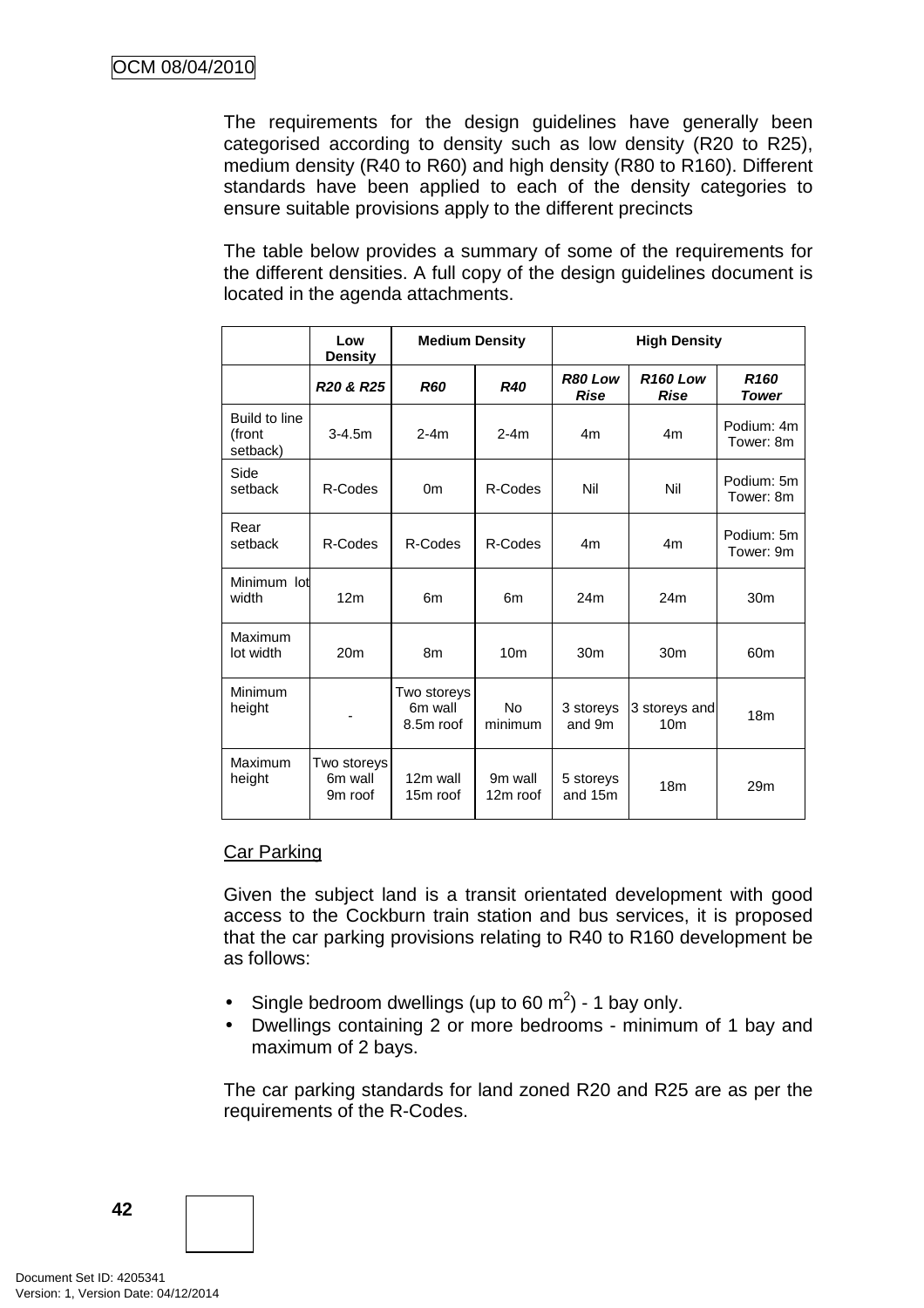# Single Bedroom Dwellings

Single bedroom dwellings are encouraged in this important strategic location to assist in providing a range of dwellings types and accommodate smaller households. For mixed use and multiple dwelling developments where more than 5 dwellings are proposed, a minimum of 1 or 10% (whichever is the greater) single bedroom dwellings shall be required. This will ensure a suitable amount of smaller dwellings are provided to meet the future housing needs and provide more affordable housing options.

# Flexibility within the Design Guidelines

The design guidelines will not be able to accommodate every development scenario and accordingly need to include some flexibility. Development that varies from the requirements of the design guidelines can be approved if the variations are consistent with the objectives and neighbourhood character statement of the design guidelines and Clause 5.6 of the scheme.

# Variation to the Structure Plan

Through the preparation of the design guidelines and the assessment of the possible development scenarios, it has been determined that in some of the medium and high density areas additional laneways are required to accommodate the intended built form outcome. These new laneways are identified in the agenda attachments.

In order to accommodate this aspect, the Structure Plan needs to be modified. It is recommended that this minor modification be advertised at the same time as the Draft Local Planning Policy, in order to clearly establish the reasoning behind the modifications.

# **Conclusion**

It is therefore recommended that Council resolves to prepare a Draft Local Planning Policy for the purposes of applying design guidelines to the Muriel Court Structure Plan area. As part of this, Council should also note the minor modifications proposed to the Structure Plan in the form of additional laneways within the R60 area adjacent the realigned Semple Court and southern R80 to R160 coded areas. This will enable both the Draft Local Planning Policy and minor modifications to be advertised for public comment.

# **Strategic Plan/Policy Implications**

# **Demographic Planning**

• To ensure the planning of the City is based on an approach that has the potential to achieve high levels of convenience and prosperity for its citizens.

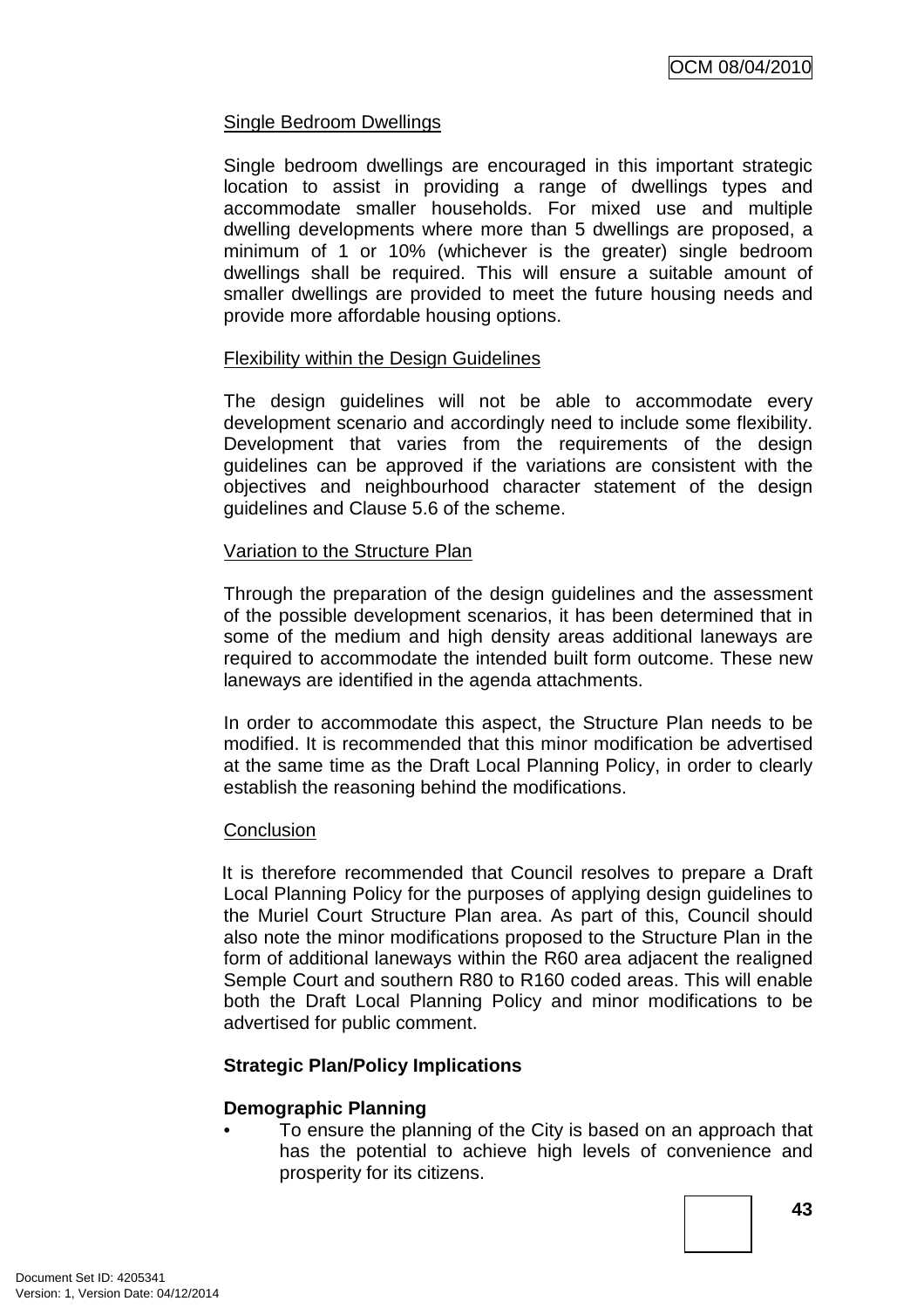To ensure development will enhance the levels of amenity currently enjoyed by the community.

# **Employment and Economic Development**

• To plan and promote economic development that encourages business opportunities within the City.

#### **Transport Optimisation**

• To achieve provision of an effective public transport system that provides maximum amenity, connectivity and integration for the community.

# **Budget/Financial Implications**

N/A

# **Legal Implications**

Planning and Development Act 2005 City of Cockburn Town Planning Scheme No. 3 Town Planning Regulations 1967

#### **Community Consultation**

The Draft Local Planning Policy and minor modifications to the Structure Plan will be advertised in accordance with the requirements of the scheme. This includes a notice of the Draft Local Planning Policy in a newspaper for two consecutive weeks in accordance with Clause 2.5.1(a) of the scheme.

# **Attachment(s)**

- 1. Adopted Muriel Court Structure Plan
- 2. Draft Local Planning Policy No. APD60 'Muriel Court Structure Plan Design Guidelines'
- 3. Minor modifications to Muriel Court Structure Plan

# **Advice to Proponent(s)/Submissioners**

N/A

# **Implications of Section 3.18(3) Local Government Act, 1995**

Nil.

CLR ROMANO RETURNED TO THE MEETING THE TIME BEING 8:36 P.M.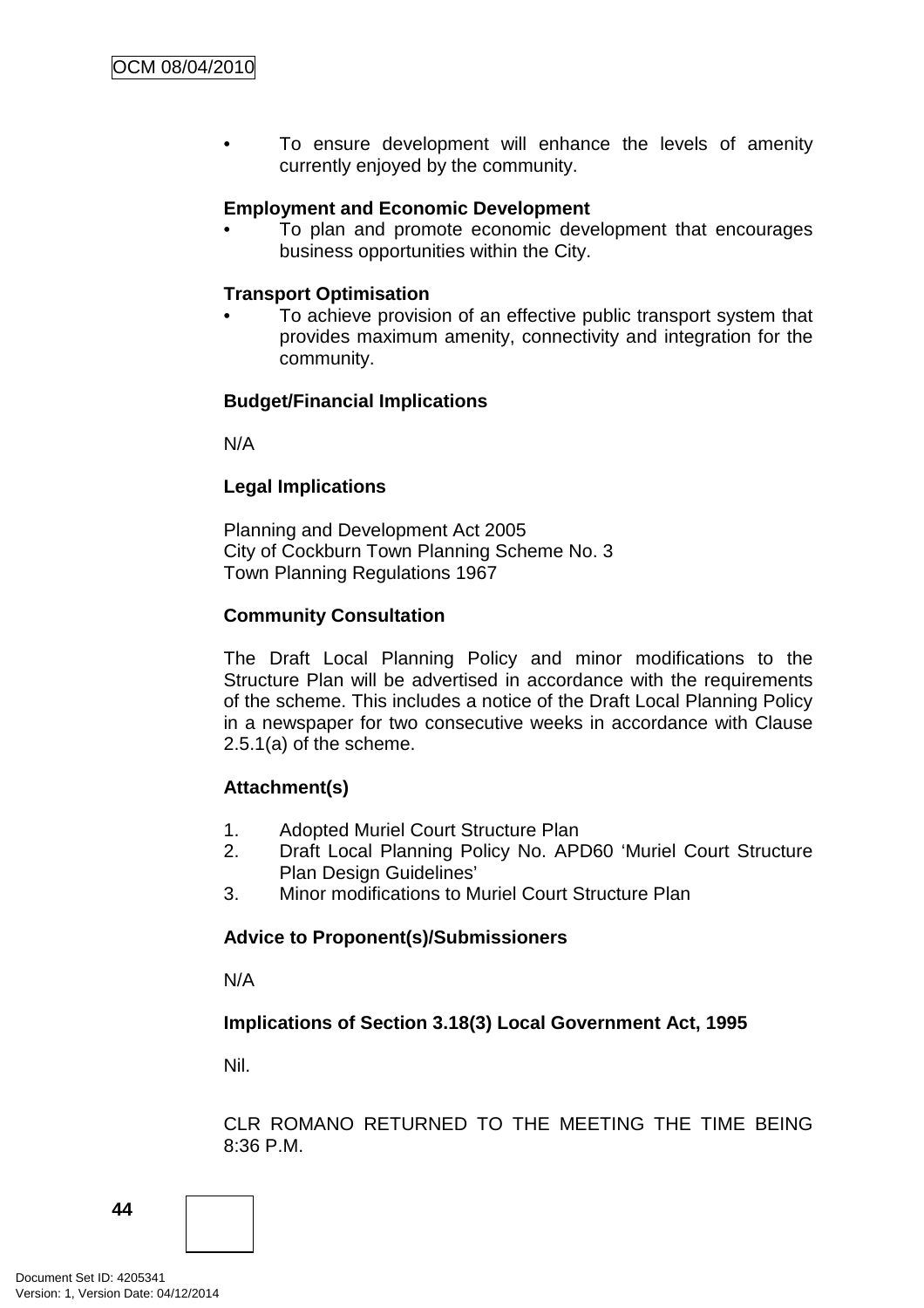THE PRESIDING MEMBER ADVISED CLR T ROMANO OF THE DECISION OF COUNCIL IN HIS ABSENCE.

# **14.7 (MINUTE NO 4219) (OCM 08/04/2010) - PROPOSED OUTBUILDING - LOCATION: 4 CRESTIA COURT, BIBRA LAKE - OWNER / APPLICANT: M HILL (1115544) (B HOGARTH-ANGUS) (ATTACH)**

# **RECOMMENDATION**

That Council:

(1) grant approval for an outbuilding at 4 Crestia Court, Bibra Lake in accordance with the approved plan and subject to the following conditions:-

# **STANDARD CONDITIONS**

- 1. All stormwater being contained and disposed of on-site to the satisfaction of the Council.
- 2. No construction related activities causing noise and/or inconvenience to neighbours being undertaken after 7.00 p.m. or before 7.00 a.m., Monday to Saturday, and not at all on Sunday or Public Holidays.
- 3. The approved shed shall be clad or coloured to complement the surroundings using non reflective materials and colours to the satisfaction of the City.

# **SPECIAL CONDITIONS**

- 4. The existing outbuildings being demolished and removed from the property as indicated on the attached plan. Removal should occur within 28 days of the occupation of the new outbuilding hereby approved.
- 5. The outbuilding hereby approved shall be setback a minimum of 1m from the southern side boundary, as shown on the attached plan.
- 6. Notwithstanding the submitted details, no part of the wall along the southern elevation shall exceed a height of 2.72m. The outbuilding shall be re-designed to reflect this requirement, the details of which should be submitted to and approved by the City at Building Licence stage.
- (2) advise the applicant of Council's decision accordingly.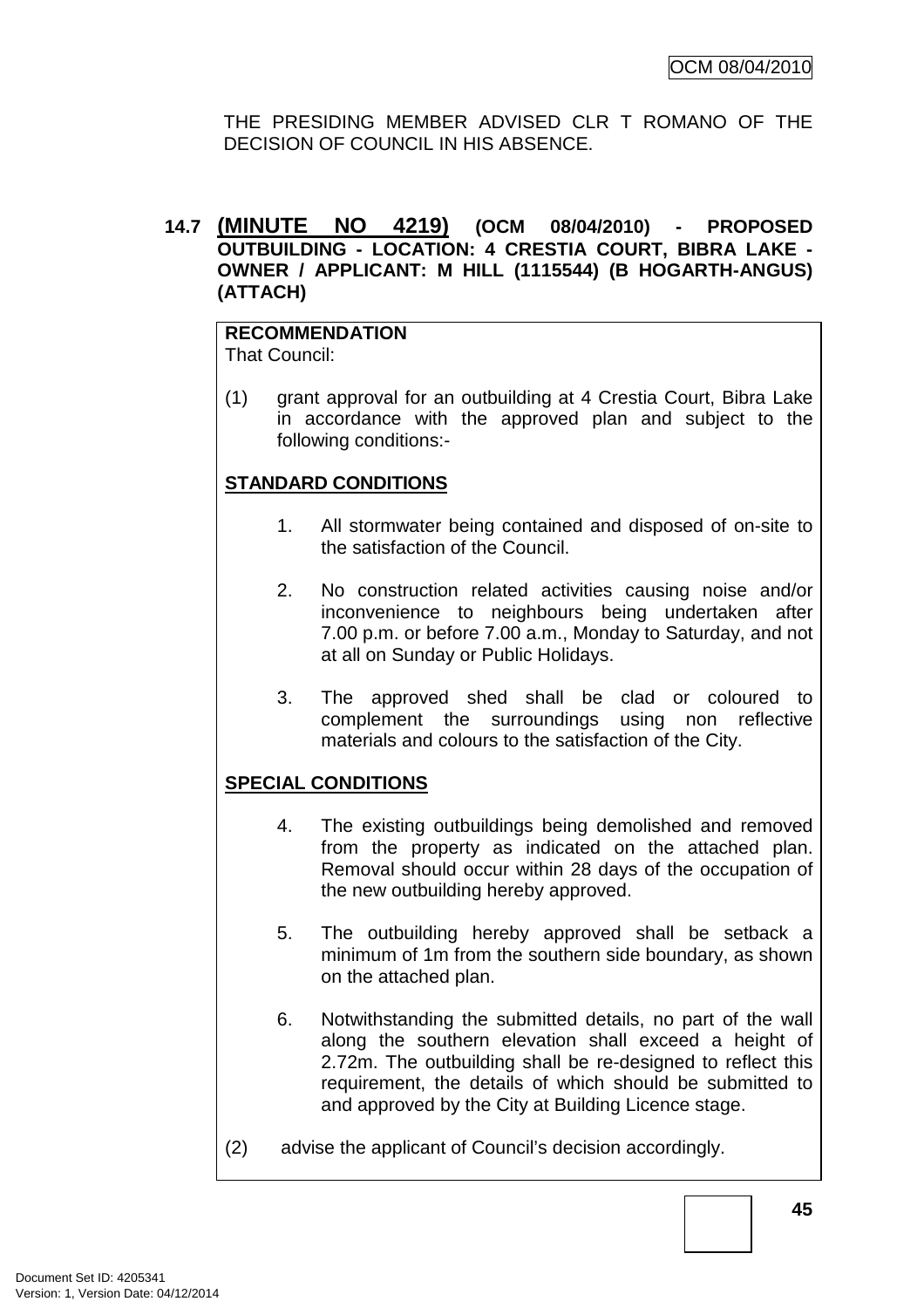# **COUNCIL DECISION**

MOVED Clr S Limbert SECONDED Clr H Attrill that Council adopt the recommendation subject to the following changes to Special Conditions 5 and 6:

Special Condition 5. being replaced with the following:

"The outbuilding hereby approved shall be setback a minimum of 1.5m from the southern side boundary, as shown on the attached plan"

Special condition 6. being deleted.

**CARRIED 9/0**

# **Reason for Decision**

The Council Officers have had subsequent discussions with the applicant, who has informed the City that it is not possible to modify the design to incorporate a partial hip roof due to the frame of the shed. The applicant has however agreed as a compromise to accept a 1.5m setback to the southern boundary. It is considered that the increased setback would assist in minimising any impact on the adjoining neighbours.

# **Background**

| Zoning:    | MRS:                       | Urban           |  |
|------------|----------------------------|-----------------|--|
|            | TPS3                       | R <sub>20</sub> |  |
| Land use:  | Single House (Outbuilding) |                 |  |
| Lot size:  | 703 sqm                    |                 |  |
| Use class: | D                          |                 |  |

# **Submission**

The applicant proposes an oversized shed measuring 80 m².The applicant has provided the following justification in support of the need for an oversized shed which has been summarised accordingly:-

- To store two (2) vintage cars and store a boat.
- To store other materials currently located in the existing sheds which will be demolished as part of this approval.
- To provide a workshop area, so home vehicles can have maintenance work carried out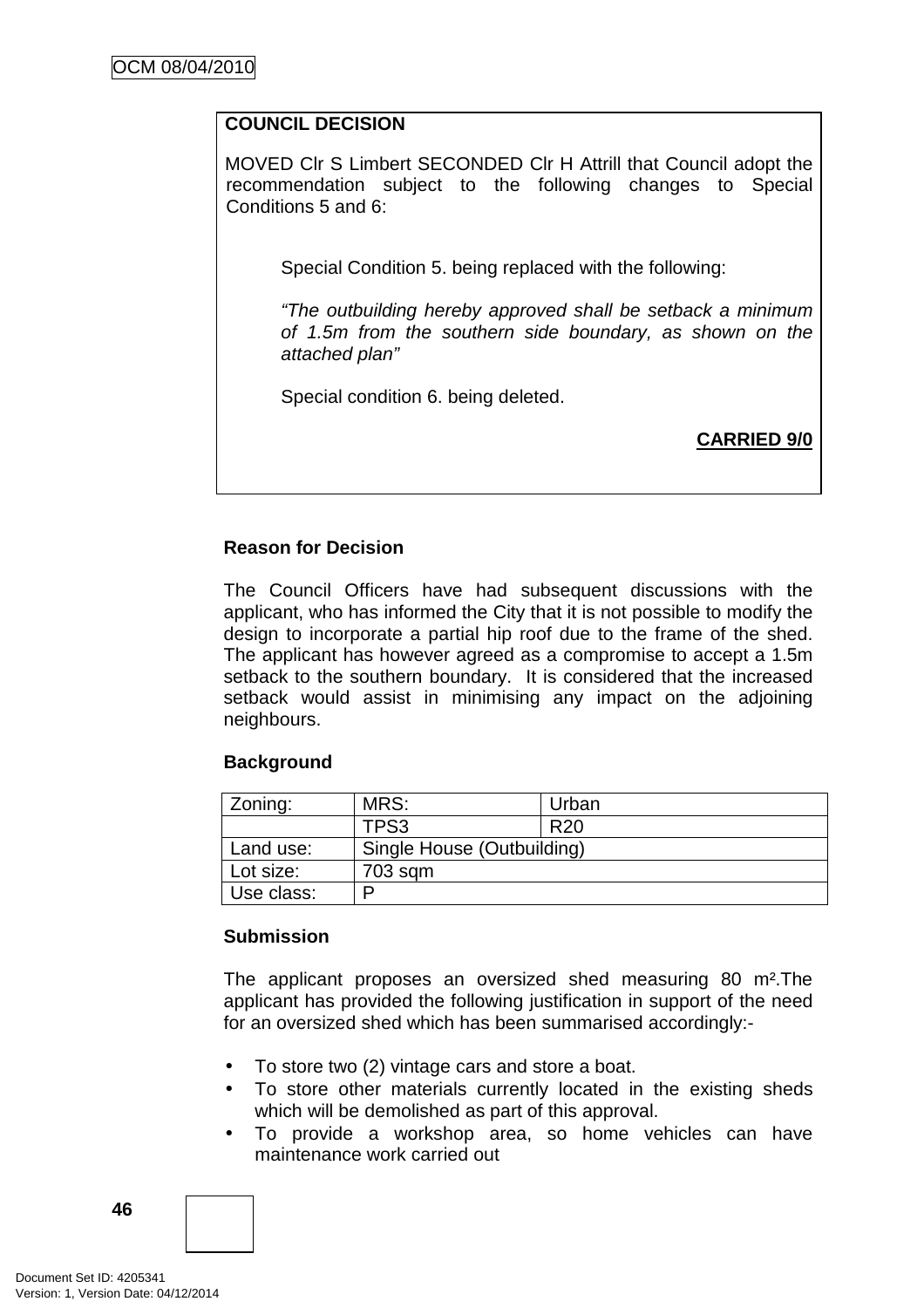A copy of the applicant's full submission should be read in conjunction with this report and is contained in the agenda attachments.

# **Report**

The subject land is zoned for residential purposes with a density of R20 under the provisions of the City of Cockburn Town Planning Scheme No. 3 (TPS No. 3). In accordance with scheme requirements, the Council has the discretion to either approve (with or without conditions) or to refuse the application.

The proposed development has been assessed against the standards and provisions of TPS No. 3, Clause 6.10.10 of the Residential Design Codes (R-Codes), and Council Policy APD18 "Outbuildings" The proposed development conflicts with the acceptable development standards of this Policy Framework for the following reasons:

- The proposed outbuilding has a floor area of 80 m<sup>2</sup> which conflicts with Clause 6.10.10 of the R-Codes and Council Policy APD18 which restrict the floor area of such structures in the Residential Zone to a maximum of 60 m²".
- Under Policy APD18, outbuilding wall heights should not exceed 2.4 m in a Residential zone, and ridge heights are to not exceed 4.2 m. In this case a maximum wall and ridge height of 4.3 m is sought.
- Under the provisions of Clause 6.3.2 A2 (ii) of the R-Codes and Council Policy APD49 "Residential Design Codes-Alternative Acceptable Development Provisions", a building can be constructed on the boundary of a property provided the wall height does not exceed 3.0 m, and it's length does not exceed 9.0 m. The subject proposal has a wall constructed on the boundary to a length of 10.0 m.

# **Comment**

In respect of the increase sought to the maximum floor area provisions of Policy APD18, it is considered that the 80 m² floor area sought by the applicant is acceptable in this case. This conclusion is reached as the subject lot, at 703 m² in area, has a substantial rear garden area which can readily accommodate an outbuilding of this size without prejudice to the levels of residential amenity enjoyed by its residents.

In respect of the increase sought to the maximum wall and ridge height provisions of Policy APD18, it is noted that the Policy incorporates a provision to increase maximum wall heights by a further 10% i.e. a wall height of 2.64 m is considered acceptable. In the case of the subject proposal, the maximum wall height is 4.3 m. This represents a significant variation to Council Policy, which if permitted would result in an over height and bulky structure, detrimental to residential and visual amenity.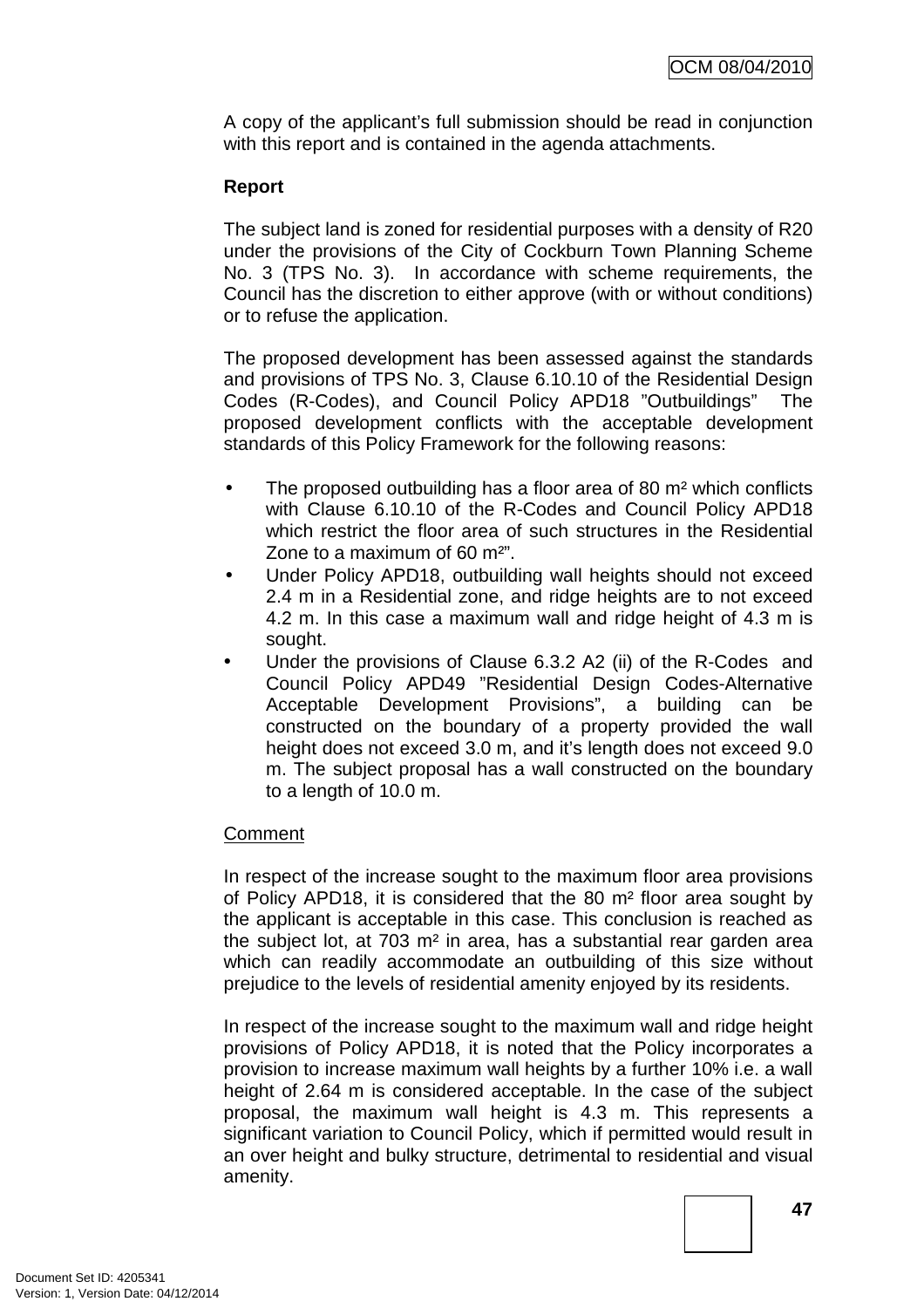In view of this, it is considered that the proposed outbuilding should be re-designed to reduce the wall heights to a level more commensurate with the expectations of Council Policy. To that end, the current design of the outbuilding, incorporating a gable pitched roof to the northern and southern boundaries, and a raised central ridge line, should be replaced with a design that incorporates a part hipped roof construction, with a maximum wall height of 2.72 m where it abuts it's southern neighbour. This approach will enable a design that incorporates an over height wall on the northern internal elevation, safeguarding his domestic storage requirements whilst ensuring any adverse impact on neighbouring occupiers is minimised.

It is recommended that approval of this proposal should therefore be conditional upon the submission of suitable revised design details which can be endorsed by the City at Building Licence application stage.(Proposed Special Condition No. 6 refers).

In respect of the variation sought to the provisions of Council Policy APD49 in respect of the length of the proposed boundary wall, it is considered that the proposed outbuilding should be set back from the southern boundary by 1.0 m, and the applicant be required to provide a landscaped screen along that boundary. This will provide further mitigation to the over height structure in the interests of visual amenity.

It is recommended that approval of this proposal should therefore be conditional upon the outbuilding being setback a minimum of 1m from the southern side boundary (Proposed Special Condition No. 5 refers).

In general support of the proposed development, the applicant has provided the City with a letter of justification, a copy of which is attached to this report. This confirms that the applicant is a member of the Vintage Automobile Association of WA and has storage needs for two vintage cars in his ownership. In addition, the applicant has a boat to store, as well as general domestic paraphernalia, the bulk of which is currently housed in two existing sheds which would be removed should planning approval be granted for the current development proposal. (Proposed Special Condition No. 4 refers).

# **Strategic Plan/Policy Implications**

The Planning Policies which apply to this item are:-

APD18 'Outbuildings'

APD49 'Residential Design Codes- Alternative Acceptable Development Provisions'

# **Demographic Planning**

• To ensure the planning of the City is based on an approach that has the potential to achieve high levels of convenience and prosperity for its citizens.

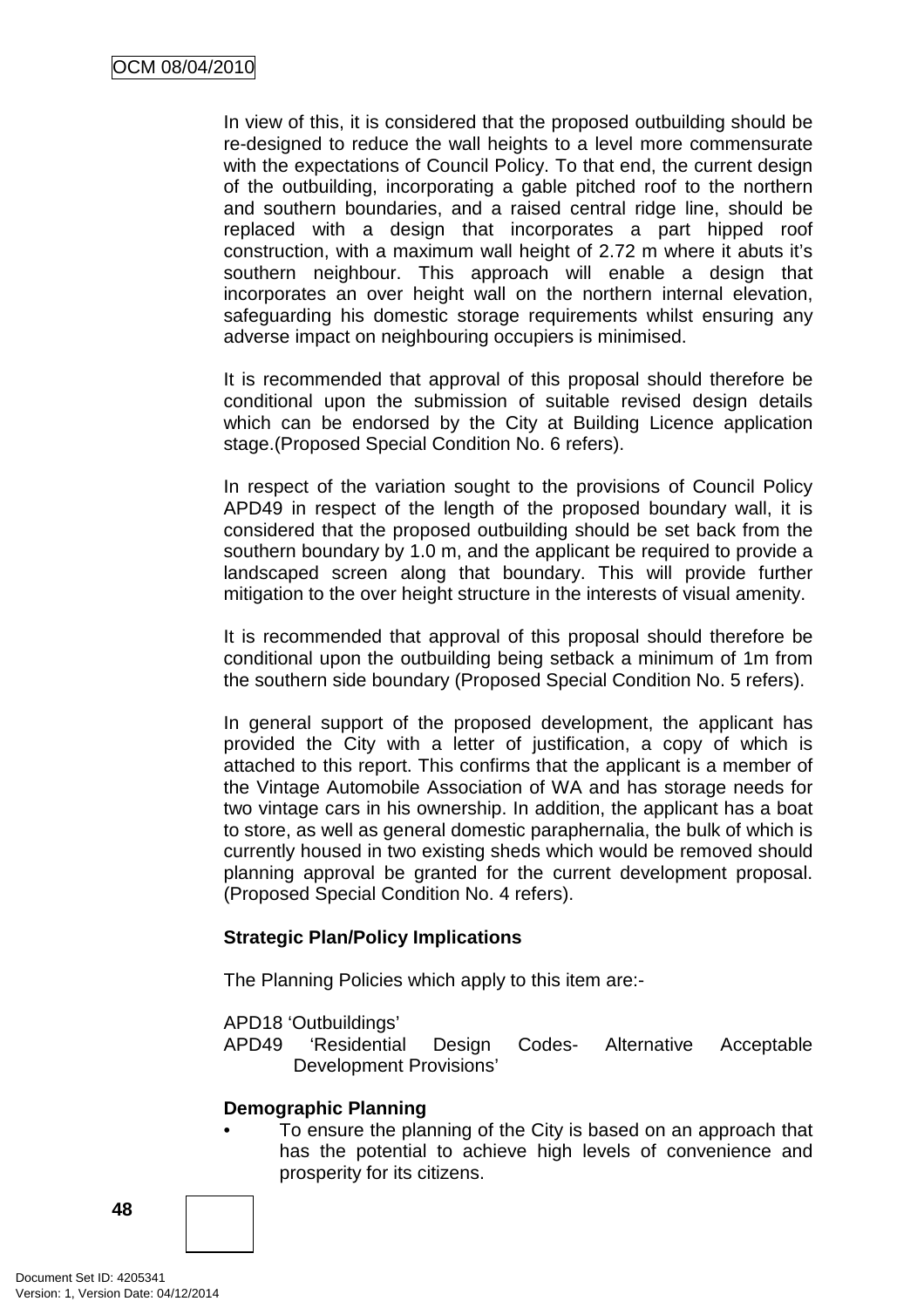# **Budget/Financial Implications**

N/A

# **Legal Implications**

Town Planning Scheme No. 3 Council Policy Planning and Development Act 2005 State Administrative Tribunal Regulations

# **Community Consultation**

Two (2) landowners were advised of the development application. No submissions were received.

# **Attachment(s)**

- 1. Location Plan.
- 2. Site Plan
- 3. Elevations
- 4. Applicant's justification

# **Advice to Proponent(s)/Submissioners**

The proponent has been advised that this matter is to be considered at the 8 April 2010 Council Meeting.

#### **Implications of Section 3.18(3) Local Government Act, 1995**

Nil.

# **14.8 (MINUTE NO 4220) (OCM 08/04/2010) - CONSIDERATION FOR FINAL ADOPTION OF PROPOSED SCHEME AMENDMENT NO. 79 LOCATION: LOT 885 WENTWORTH PARADE, SUCCESS - OWNER: VARIOUS - APPLICANT: N/A (93079) (R DONG) (ATTACH)**

# **RECOMMENDATION**

That Council:-

- (1) adopt the schedule of submissions as contained in the agenda attachments;
- (2) adopt the amendment for final approval subject to the RU13 provisions be reworded to read as follows;

| <b>No</b>    | Description of Land   Restricted Use |                | <b>Conditions</b> |
|--------------|--------------------------------------|----------------|-------------------|
| <b>RU 13</b> | Lot 885 Wentworth   1. Land          |                | use   Planning    |
|              | Parade, Success                      | permissibility | shall approval    |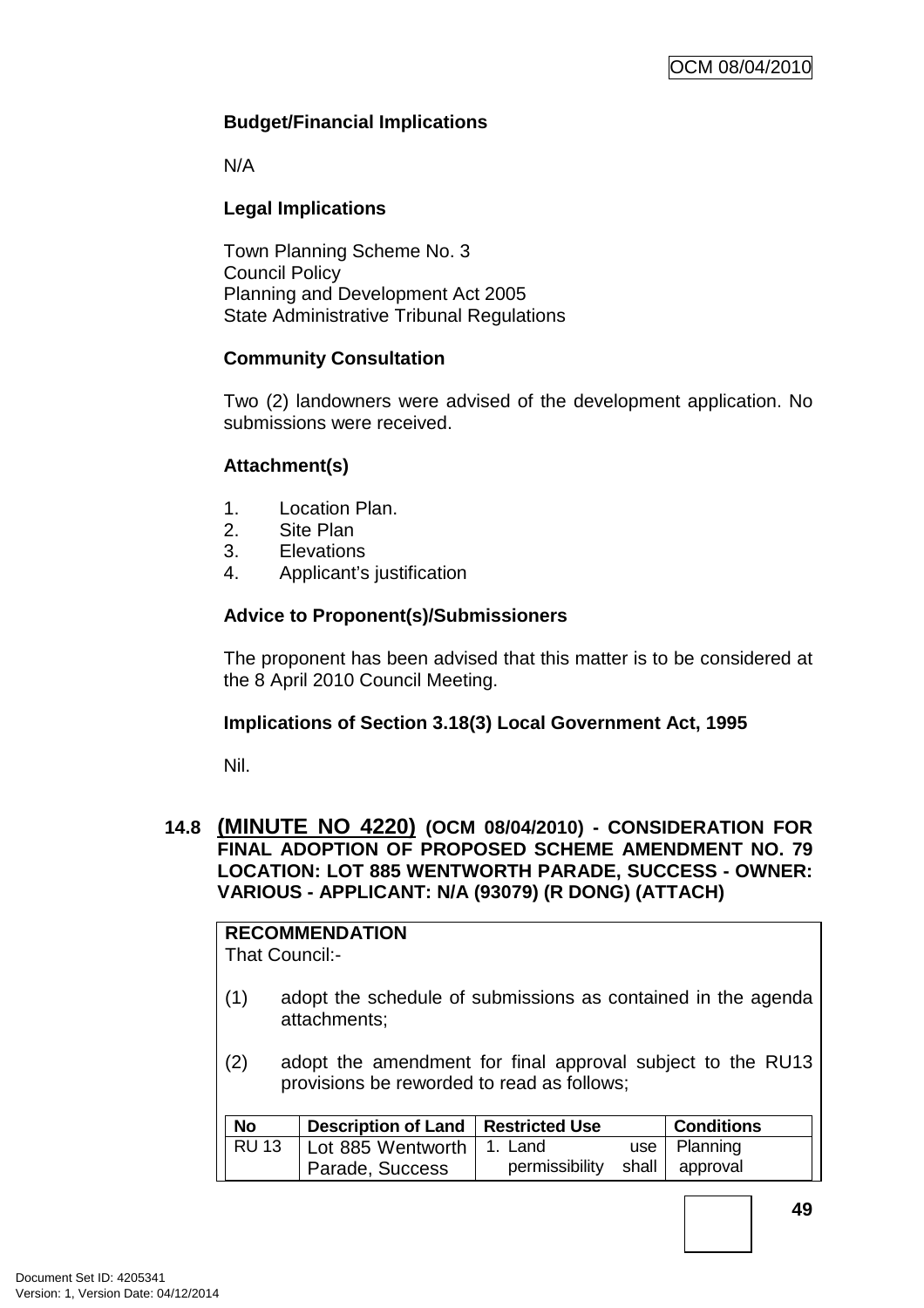| be in accordance<br>with the Regional<br>Centre Zone as set<br>out in Table 1 -<br>Zoning<br>Table<br>subject<br>the<br>to<br>following<br>requirements:                                         |
|--------------------------------------------------------------------------------------------------------------------------------------------------------------------------------------------------|
| i.<br>A 'shop' use<br>being limited to<br>the following<br>subset of uses<br>only<br>'pharmacy',<br>'chemist',<br>'restaurant',<br>'café;<br>All other shop<br>ii.<br>uses<br>are<br>prohibited. |
| 2. A 'pharmacy' or<br>'chemist' use shall<br>be restricted to one<br>tenancy only, with a<br>maximum floor area<br>of $150m^2$ .                                                                 |
| 3. A 'restaurant'<br>or<br>'café' use shall be<br>restricted to one<br>tenancy only.                                                                                                             |

- will be granted, the modified documents be signed, sealed and forwarded to the Western Australian Planning Commission; and
- (4) advise the persons lodging submissions of Council's decision accordingly.

# **COUNCIL DECISION**

MOVED Clr V Oliver SECONDED Clr S Limbert that the recommendation be adopted.

**CARRIED 9/0**

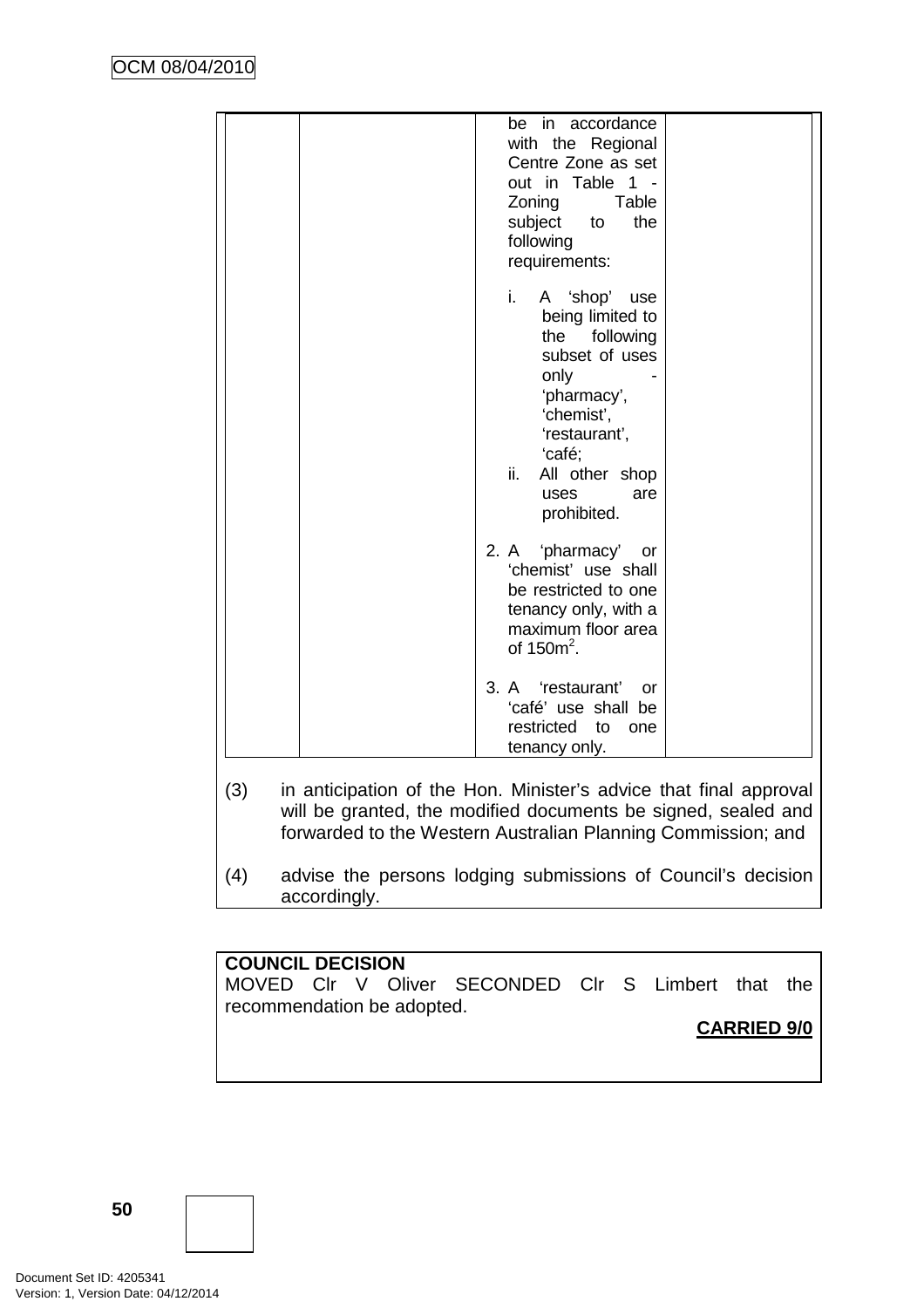# **Background**

The land subject of this amendment is located on the south-east corner of Wentworth Parade and Beeliar Drive, 20 km south of the Perth CBD (Attachment 1). The lot is currently known as Part Lot 885 Wentworth Parade and is owned by the City. A subdivision application (WAPC Ref: 136144) has been approved to subdivide Lot 885 into two lots (Lots 400 and 401) to accommodate the Youth Centre and the subject land respectively. Whilst the new titles have not been issued yet, the total area of the subject land (Lot 400) is expected to be 1.0004ha (Attachment 2 refers).

In 2009, the Federal Government approved funding to the City of Cockburn for the construction of a GP Super Clinic on the subject land, which prompted proposed Scheme Amendment No. 79. Council at its meeting held on 12 November 2009 resolved to initiate Scheme Amendment No. 79 to Town Planning Scheme No. 3, which is proposed to amend existing Restricted Use No. 13 (RU 13) to allow uses such as pharmacies, chemists, restaurants and cafés on the subject land (Attachment 3 refers).

The proposed amendment has been advertised for a period of 42 days. This report seeks Council support to the final adoption of Scheme Amendment No. 79.

# **Submission**

N/A

# **Report**

The amendment was referred to the Environmental Protection Authority ("EPA") in accordance with the requirements of the Environmental Protection Act 1986. The EPA decided that the amendment should not be formally assessed, and no advice and recommendations were necessary for the amendment proposal.

Following clearance from the EPA, the amendment was advertised for public comment for a period of 42 days, concluding on 16 March 2010. This included an advertisement being placed in the Cockburn Gazette and affected landowners and government agencies being notified in writing and invited to make comment. Information was also made available at the City of Cockburn ("City") Administration Office and on the City's website.

Advertising of the amendment resulted in a total 10 submissions being received, including eight non-objections and two objections. All the issues raised in these submissions have been suitably addressed in detail in the Schedule of Submissions (Attachment 4 refers).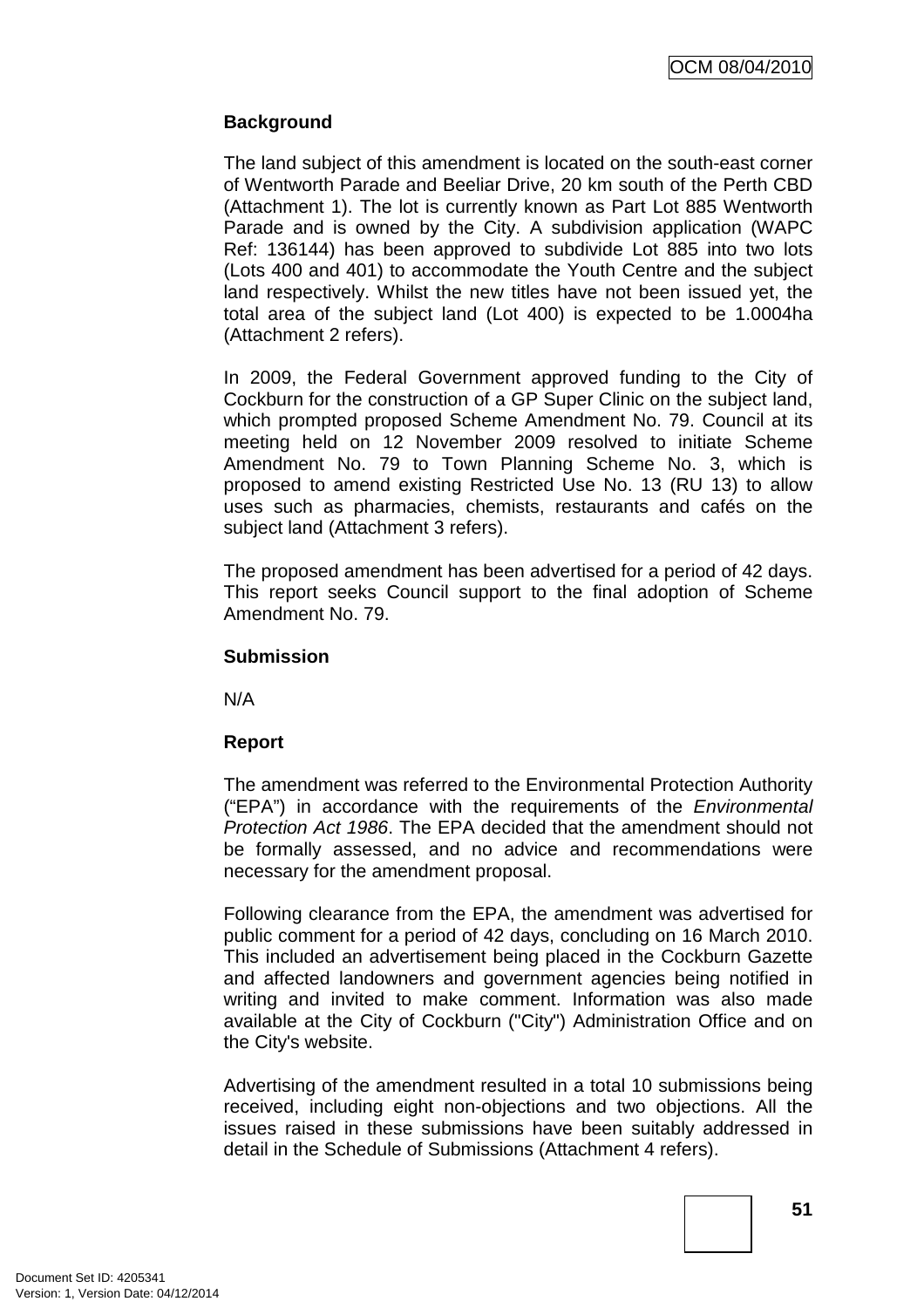It should be noted that with regard to the two submissions of objection, one is prepared by The Planning Group (TPG) on behalf of Perron Group (Owner of the Gateways) which objects to the proposed amendment in its current form; the other is submitted by the owner of Greg's Discount Chemist (Shop 104 Gateways Shopping Centre) concerning the possible pharmacy/chemist may cause competition to his business. The detailed justifications for their objections and the officer recommendation addressing their issues are articulated in the Schedule of Submissions, and further comment in this report is unnecessary.

It is worthwhile to bring up some of the issues raised by TPG's submission in this report. In the submission, TPG concludes that proposed Amendment No. 79 in its current form is not acceptable; however, it suggests that a revised amendment which restricts the scale and operation of the proposed activities to a level appropriate with the future intended use of the RU 13 area would be acceptable to Perron, and this includes the following suggestions:

- 1. Any pharmacy or chemist within the RU 13 area being a dispensary only and being restricted to a maximum size of  $75 \text{ m}^2$ , to service any future development.
- 2. The number of restaurants and cafés within the RU 13 area being restricted to one tenancy only to service the patrons of any future development.

# **Discussion**

With regard to 2 in the above, it is considered that restricting the number of restaurants/cafes to one tenancy is a reasonable suggestion, and has the following planning merits:

- It offers necessary service to the patrons of future development within the RU 13 area without compromising the operation of compatible uses both within the Gateways Shopping Centre and Town Centre, which has been acknowledged by the TPG's submission.
- It provides certain degree of self-containment within the R U 13 area so that it reduces traffic as well as pedestrian movements.
- It offers the opportunity for more variety of restaurants and cafés to be located within the regional centre area, and therefore enhances the vibrancy of the centre without disadvantaging the compatible uses in the shopping centre.

For the above reasons, it is recommended that TPG's suggestion 2 in the above be upheld.

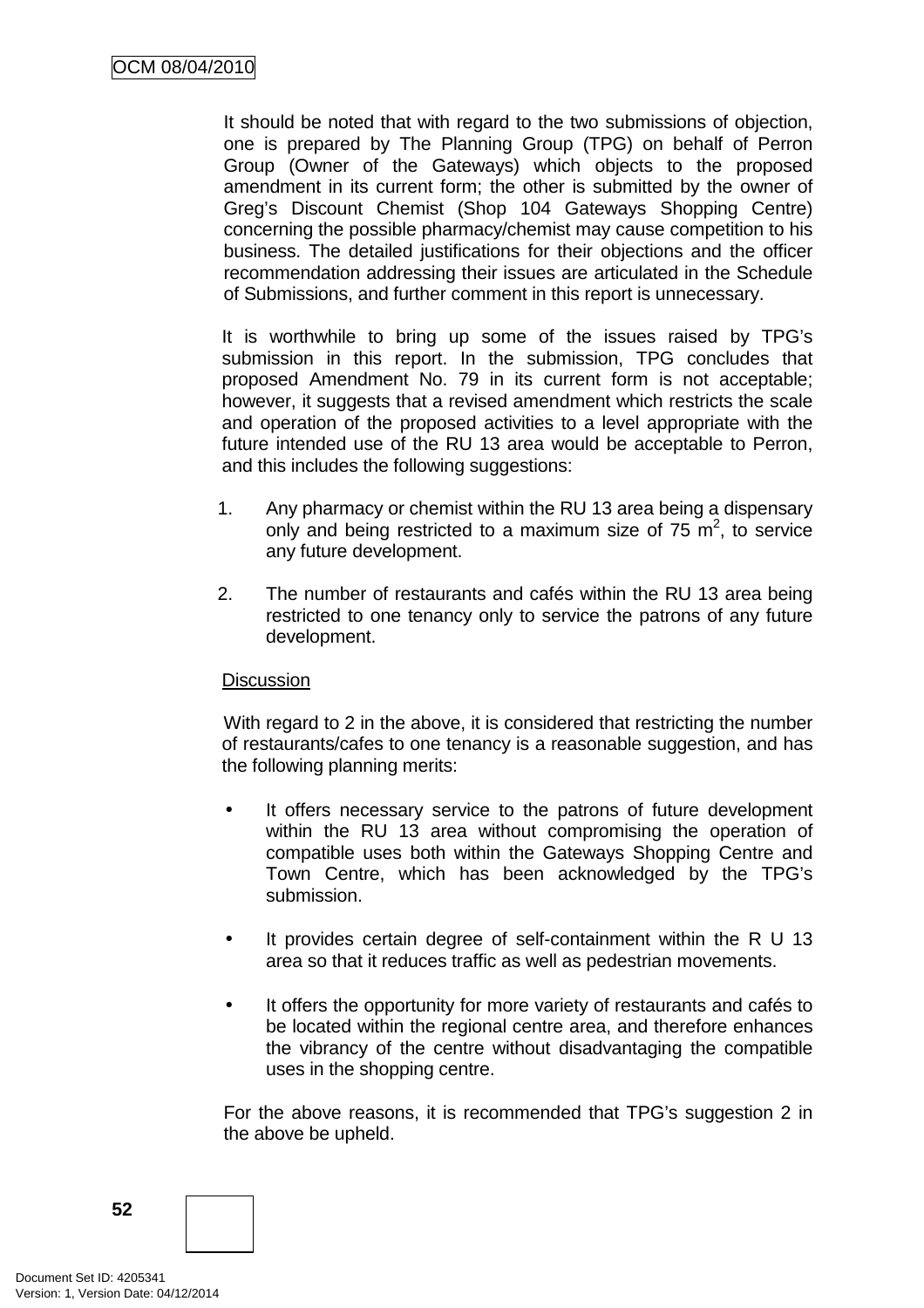With regard to TPG's suggestion 1 relating to the size limit to a pharmacy or chemist within the RU 13 area, it is considered that the pharmacy/chemist is an essential part of the super clinic proposal, which should have the capacity to supply both prescription and nonprescription medicines in order to cater for the need for allied health services within this medical centre. This will require the pharmacy/chemist to have reasonable floor space in order to be able to deliver the above services. It is considered that the suitable size for a pharmacy/chemist to be able to deliver the above services is 150  $m^2$ ; this was also confirmed by some of the experts in this industry.

In this respect, it is considered that TPG's Suggestion 1 in terms of restricting a pharmacy/chemist to a maximum size of 75  $m^2$  is not justified and should be dismissed.

In view of the above, it is recommended that proposed scheme provisions for RU13 be reworded to read as follows:

| <b>No</b>    | <b>Description of Land</b>           | <b>Restricted Use</b>                                                                                                                                                                           | <b>Conditions</b>    |
|--------------|--------------------------------------|-------------------------------------------------------------------------------------------------------------------------------------------------------------------------------------------------|----------------------|
| <b>RU 13</b> | Lot 885 Wentworth<br>Parade, Success | Land use permissibility<br>1.<br>shall be in accordance<br>with the Regional Centre<br>Zone as set out in Table<br>1 - Zoning Table subject<br>the<br>following<br>to<br>requirements:          | Planning<br>approval |
|              |                                      | iii.<br>A 'shop' use being<br>limited<br>the<br>to<br>following subset of<br>only<br>uses<br>'pharmacy',<br>'chemist',<br>'restaurant', 'café.<br>All other shop uses<br>iv.<br>are prohibited. |                      |
|              |                                      | A 'pharmacy' or 'chemist'<br>2.<br>use shall be restricted to<br>one tenancy only, with a<br>maximum floor area of<br>150 m <sup>2</sup> .                                                      |                      |
|              |                                      | A 'restaurant' or 'café'<br>3.<br>use shall be restricted to<br>one tenancy only.                                                                                                               |                      |

#### **Conclusion**

Proposed Scheme Amendment No. 79 is consistent with the planning objectives for the Cockburn Central Regional Centre area. The future Super Clinic will provide essential community facilities in this Regional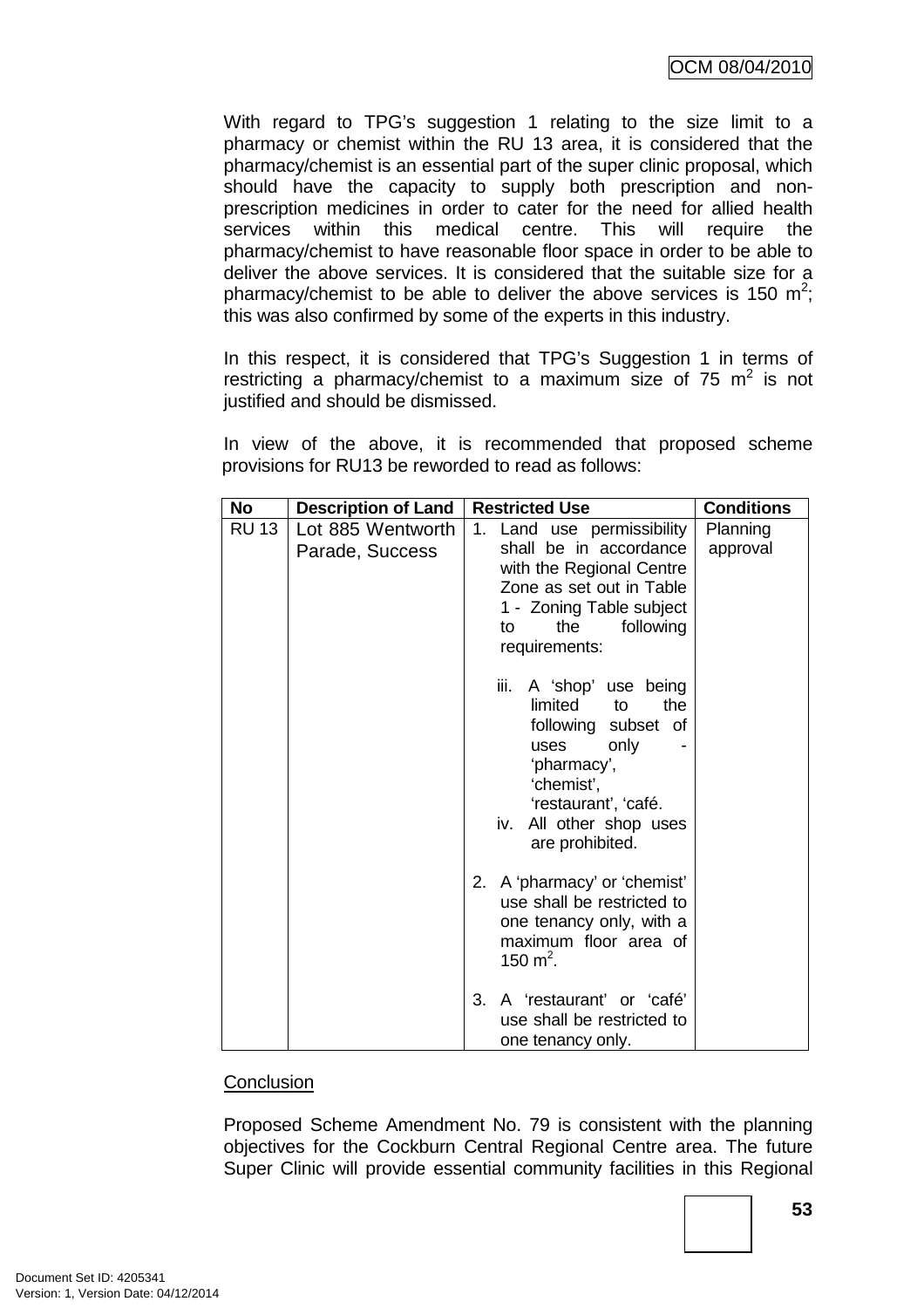Centre area to cater for the community needs. The recommended changes to the RU 13 provisions suitably address the issues raised during the advertising of the scheme amendment. It is therefore recommended that the Council adopt Scheme Amendment No. 79 for final approval subject to the recommended changes being made to the proposed RU 13 scheme provisions.

# **Strategic Plan/Policy Implications**

# **Demographic Planning**

• To ensure the planning of the City is based on an approach that has the potential to achieve high levels of convenience and prosperity for its citizens.

# **Infrastructure Development**

• To construct and maintain community facilities that meet community needs.

# **Lifestyle and Aspiration Achievement**

• To identify community needs, aspirations, expectations and priorities for services that are required to meet the changing demographics of the district.

# **Budget/Financial Implications**

The City will be responsible for the preparing and progressing the scheme amendment documentation through to final approval. The costs incurred by the City for advertising is relatively minor. There are adequate funds in GL Account 505 6206 which has been used to cover the advertising costs.

# **Legal Implications**

Town Planning Scheme No. 3 Planning and Development Act 2005 Town Planning Regulations 1967 (as amended)

# **Community Consultation**

Following receipt of advice from the EPA, the amendment was advertised for a 42 day period. The 42 day public consultation period for Scheme Amendment No. 79 concluded on 16 March 2010. At the close of advertising, 10 submissions were received.

# **Attachment(s)**

- 1. Locality Plan
- 2. Deposited Plan
- 3. Scheme Amendment Document
- 4. Schedule of Submissions

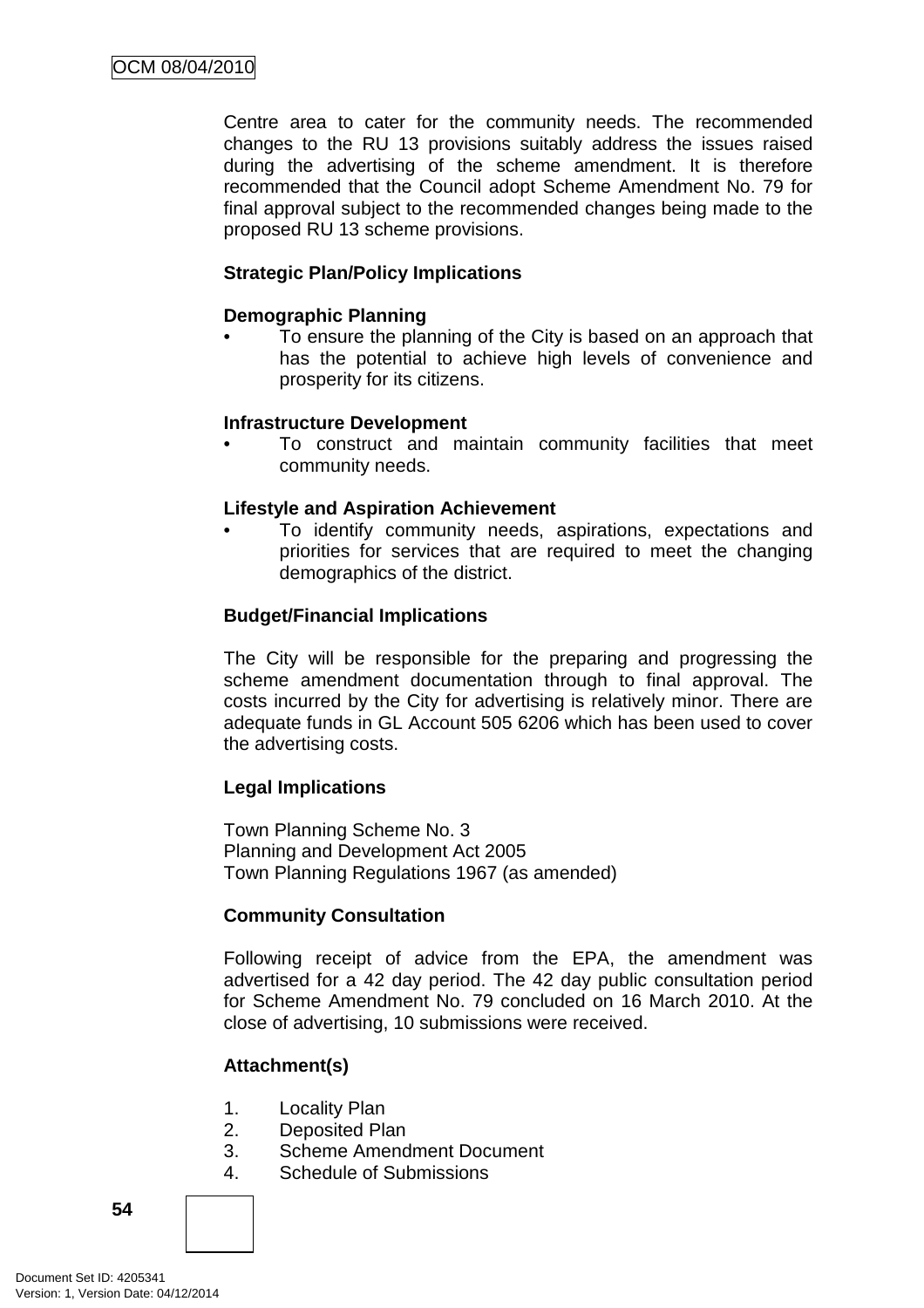# **Advice to Proponent(s)/Submissioners**

Those who lodged a submission on the proposal have been advised that this matter is to be considered at the 8 April 2010 Council Meeting.

# **Implications of Section 3.18(3) Local Government Act, 1995**

Nil.

# **15. FINANCE AND CORPORATE SERVICES DIVISION ISSUES**

# **15.1 (MINUTE NO 4221) (OCM 08/04/2010) - LIST OF CREDITORS PAID - FEBRUARY 2010 (5605) (N MAURICIO) (ATTACH)**

#### **RECOMMENDATION**

That Council receive the List of Creditors Paid for February 2010, as attached to the Agenda.

# **COUNCIL DECISION**

MOVED Clr V Oliver SECONDED Clr S Limbert that the recommendation be adopted.

**CARRIED 9/0**

# **Background**

It is a requirement of the Local Government (Financial Management) Regulations 1996, that a List of Creditors be compiled each month and provided to Council.

# **Submission**

N/A

# **Report**

The list of accounts for August 2009 is attached to the Agenda for consideration. The list contains details of payments made by the City in relation to goods and services received by the City.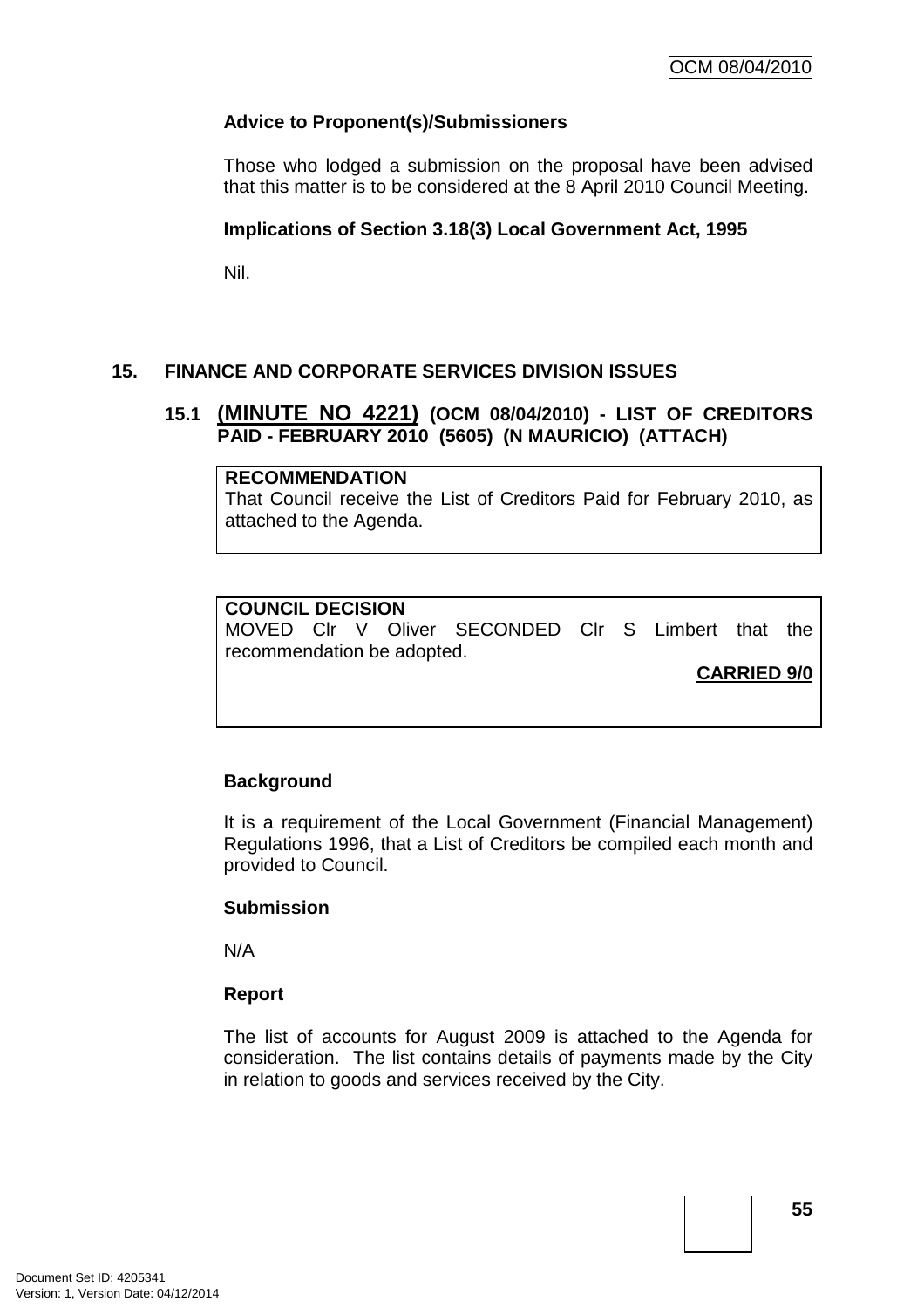# **Strategic Plan/Policy Implications**

# **Governance Excellence**

• To conduct Council business in open public forums and to manage Council affairs by employing publicly accountable practices.

# **Budget/Financial Implications**

N/A

# **Legal Implications**

N/A

# **Community Consultation**

N/A

# **Attachment(s)**

List of Creditors Paid – February 2010.

# **Advice to Proponent(s)/Submissioners**

N/A

# **Implications of Section 3.18(3) Local Government Act, 1995**

Nil.

# **15.2 (MINUTE NO 4222) (OCM 08/04/2010) - STATEMENT OF FINANCIAL ACTIVITY AND ASSOCIATED REPORTS - FEBRUARY 2010 (5505) (N MAURICIO) (ATTACH)**

# **RECOMMENDATION**

That Council receive the Statements of Financial Activity and associated reports for February 2010, as attached to the Agenda.

# **COUNCIL DECISION**

MOVED Clr V Oliver SECONDED Clr S Limbert that the recommendation be adopted.

**CARRIED 9/0**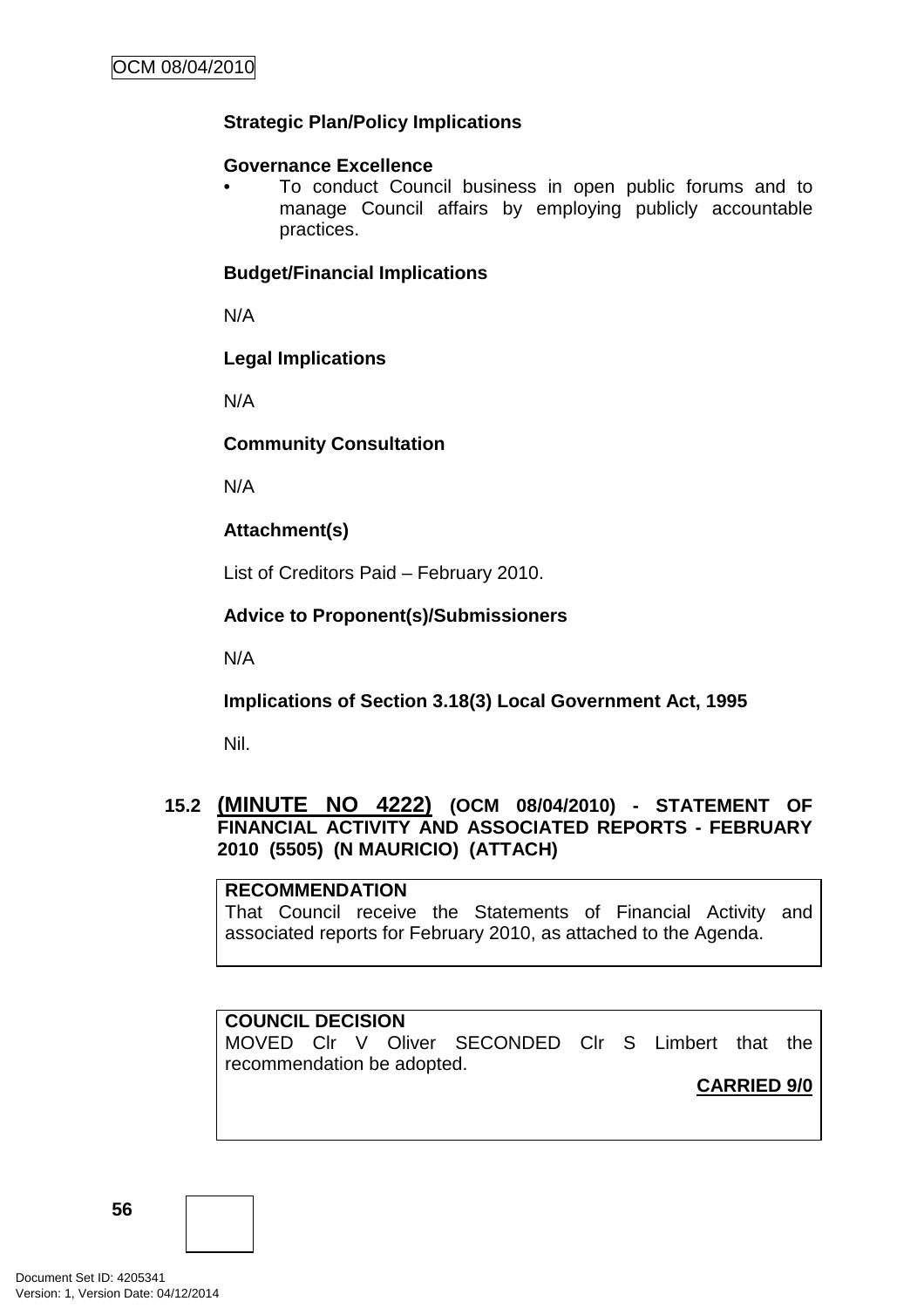# **Background**

Regulation 34(1) of the Local Government (Financial Management) Regulations 1996 prescribes that a local government is to prepare each month a Statement of Financial Activity.

Regulation 34(2) requires the Statement of Financial Activity to be accompanied by documents containing:–

- (a) details of the composition of the closing net current assets (less restricted and committed assets);
- (b) explanations for each material variance identified between YTD budgets and actuals; and
- (c) any other supporting information considered relevant by the local government.

Regulation 34(4)(a) prescribes that the Statement of Financial Activity and accompanying documents be presented to Council within 2 months after the end of the month to which the statement relates.

The regulations require the information reported in the statement to be shown either by nature and type, statutory program or business unit. The City has chosen to report the information according to its organisational business structure, as well as by nature and type.

Financial Management Regulation 34(5) requires Council to annually set a materiality threshold for the purpose of disclosing budget variance details. To this end, Council has adopted a materiality threshold variance of \$100,000 for the 2009/10 financial year.

# **Submission**

N/A

# **Report**

Council's financial performance to the end of February continues to track within macro budgetary parameters. There are no unexpected results of any material nature causing concern.

The February statement budget figures include the mid-year budget review, as adopted at the February Council meeting. Several significant and permanent budget variances previously identified were addressed in the mid-year budget review.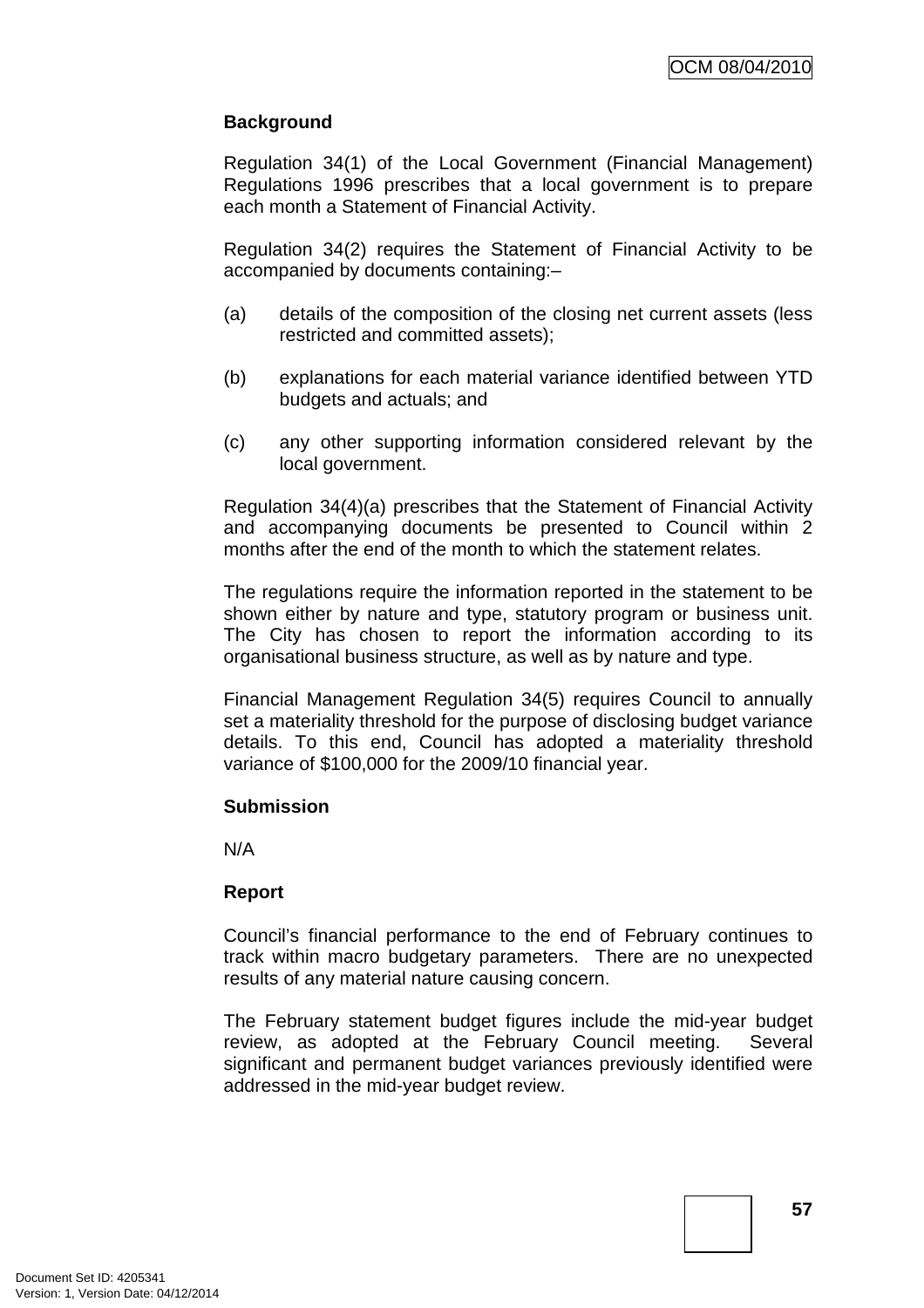# Closing Funds

Council's closing funds (adjusted net current position) remains well above the budget target, continuing to reflect a healthy financial position. At \$31.4M, this is some \$6.7M higher than forecast, little changed from last month's position. The main reason for this continues to be a lag in incurring and bringing our cash operating expenses to account. These are behind the YTD budget by \$4.5M (\$0.8M less than last month).

Council's cash and investment holdings (including restricted items) stand at \$71.9M. Cash reserves and other restricted cash comprise \$37.9M of this total, with the balance of \$34.0M available to fund remaining commitments and operations for the 2009/10 year.

#### Operating Revenue

At a consolidated level, operating revenues are right on the YTD budget. However, there are several major compensating variances either way.

Investment earnings on both municipal and reserve funds continue to outperform the budget, mainly due to rising yields from bank issued Term Deposits. To the end of February, this area contributed \$413k to the overall variance. This is after already revising the budget upwards in the mid-year budget review.

Rate revenue is \$392k ahead of the YTD budget.

Rubbish removal charges levied are \$227k ahead of YTD budget and \$91k ahead of the full year budget. However, these funds are applied to waste collection services and it is proposed that any year end surplus over service costs be quarantined and used to subsidise future costs.

Conversely, landfill income is below YTD budget by \$512k. This variance is \$787k less than last month's, due to an adjustment for factoring in the delayed landfill levy increase in the mid year budget review.

Operating grants for Aged Services are \$284k ahead of YTD budget projections. These have no impact on Council's closing budget position.

# Operating Expenditure

Cash operating expenditure is tracking well below the YTD budget at \$39.9M (\$4.5M below). The major contributing items at a nature and type summary level is materials and contracts at \$2.5M and other expenses at \$1.1M. Council's biggest expense line item, employee costs, is tracking the budget in accordance with expectations.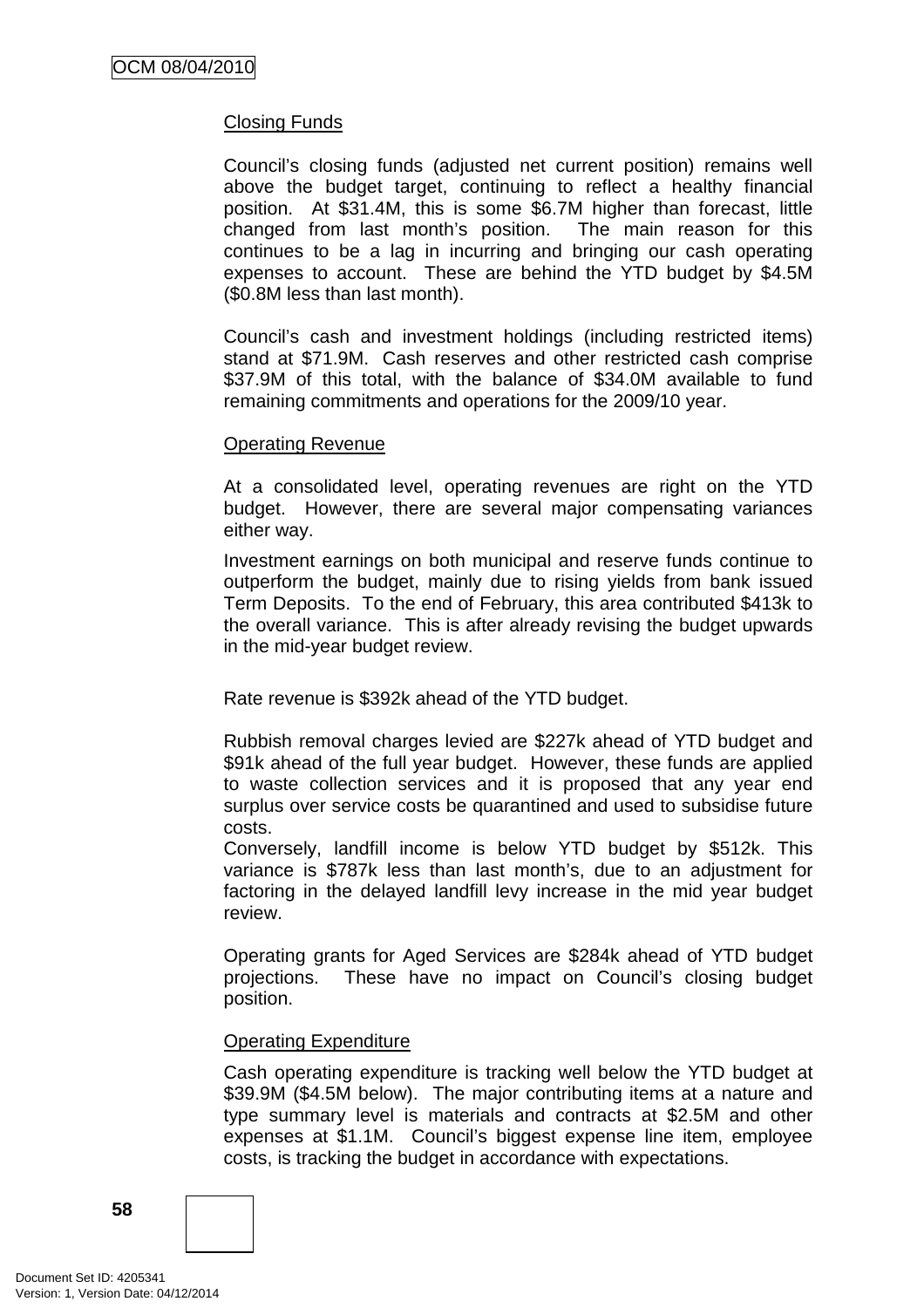Most business units are tracking below budget; however, several significant areas contribute mostly to the variance.

Waste Services have a ytd budget variance of \$1.6M comprising:

- RRRC entry fees down \$496k
- Waste Recovery Park operating expenses down \$386k;
- Landfill levy expenses down \$652k (offset by reduced income) due to delayed introduction of new fee structure by the State Government.

Operating costs are down within Parks & Environment by \$897k, within Roads by \$408k and within Community Services by \$399k.

The apparent underspending in materials and contracts across the board can be largely attributed to the lag in supplier invoicing and processing. This is a common phenomenon for the City each year and tends to rectify itself the closer we get to the end of financial year.

#### Capital Expenditure

Council's capital spend continues to follow the historical pattern of underperforming the budget. As at the end of February, the actual spend was \$16.3M, being \$7.8M below the YTD budget targets.

Council's building infrastructure program contributes \$4.2M to this variance and our land development program \$1.3M.

These underspends are temporary in nature, as most of the funds have been committed to works and contracts.

The delay in out flowing cash allows additional investment earnings to accrue towards Council's bottom line.

#### Description of Graphs & Charts included within Statements

Consistent with the aim of continually improving the quality of the information reported in the monthly statements, the format of the Capital Expenditure graph has been revised. This now includes an additional trend line for the total of YTD actual expenditure and committed orders. This gives a better indication of how the capital budget is being consumed, than purely actual cost alone.

A liquidity graph shows the level of Council's net current position (adjusted for restricted assets) and trends this against previous years. This gives a good indication of Council's capacity to meet its financial commitments over the course of the year. This month's position is consistent with that of last year's at the same time.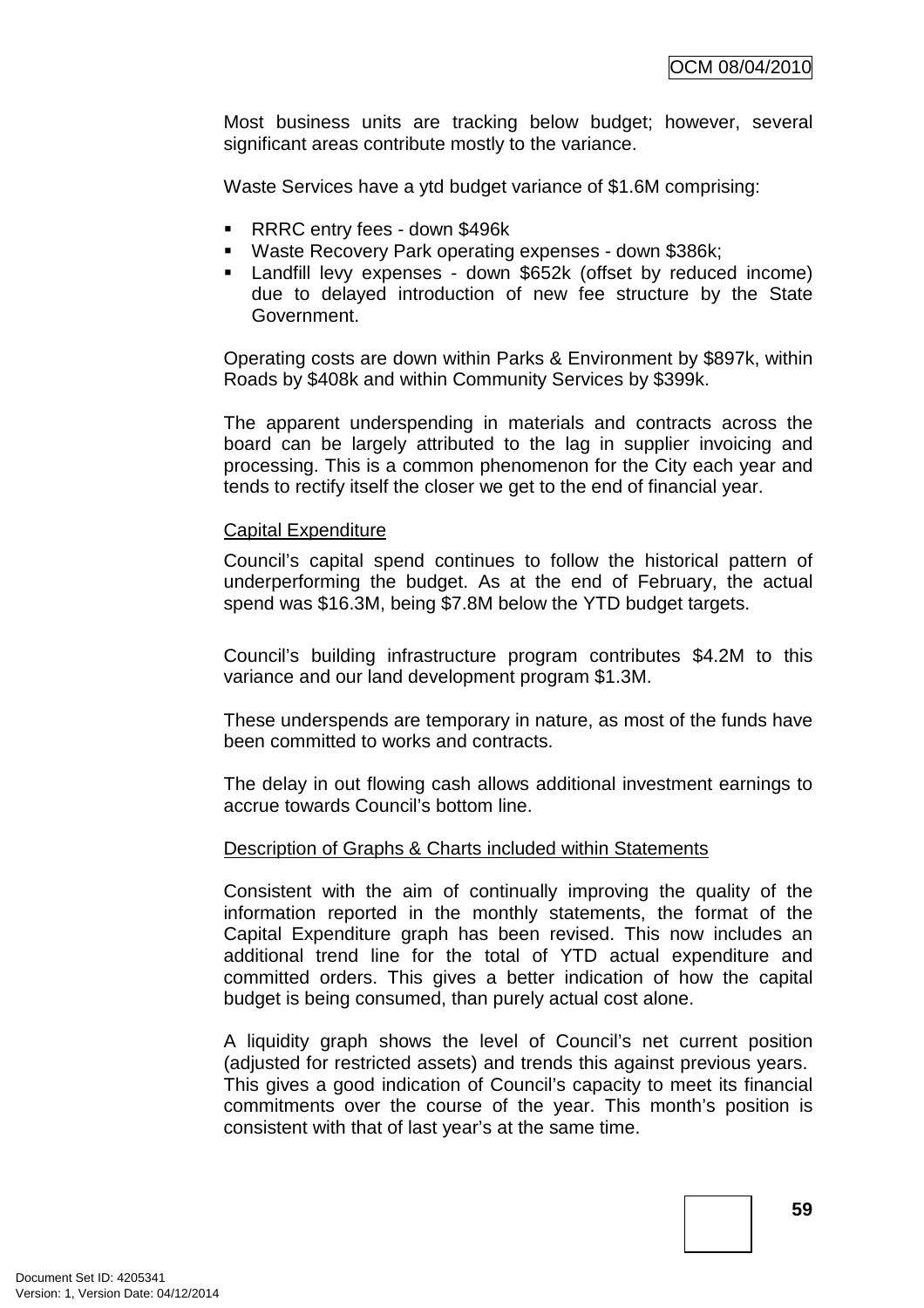Council's overall cash and investments position is also provided in a line graph with a comparison to last year's numbers. This is currently showing a stronger position than at the same time last year.

There is a bar graph tracking Business Unit operating expenditure against budget. This provides a very quick view of how the different areas are tracking and the comparative size of their budgets.

Pie charts included show the break up of actual operating income and expenditure by nature and type and the make up of Council's current assets and liabilities (comprising the net current position).

#### **Strategic Plan/Policy Implications**

#### **Governance Excellence**

• To conduct Council business in open public forums and to manage Council affairs by employing publicly accountable practices.

# **Budget/Financial Implications**

Material variances identified of a permanent nature (i.e. not due to timing issues) can impact on Council's final budget position (depending upon its nature).

#### **Legal Implications**

N/A

# **Community Consultation**

N/A

# **Attachment(s)**

Statements of Financial Activity and associated Reports - February 2010.

# **Advice to Proponent(s)/Submissioners**

N/A

# **Implications of Section 3.18(3) Local Government Act, 1995**

Nil.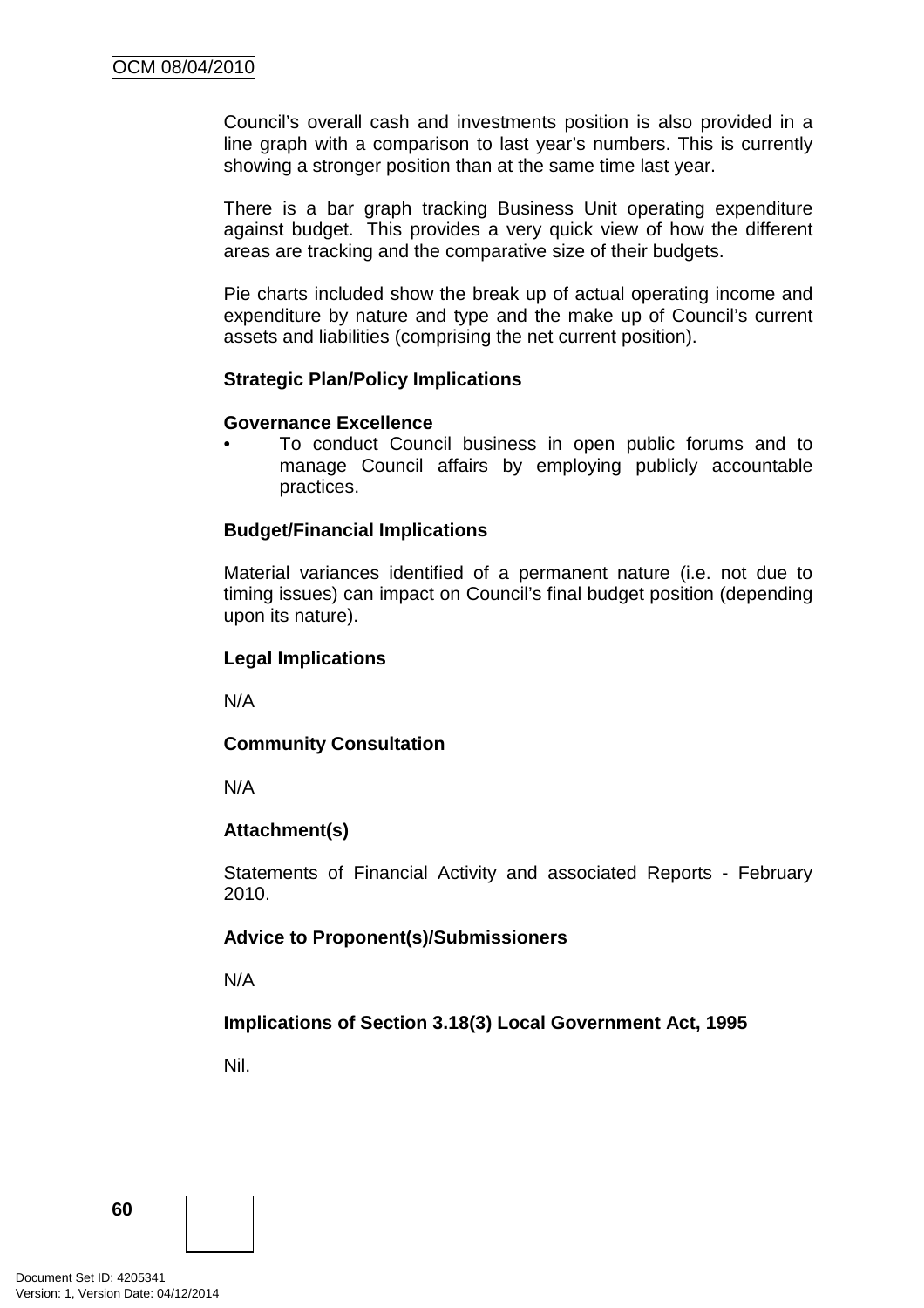# **16. ENGINEERING AND WORKS DIVISION ISSUES**

# **16.1 (MINUTE NO 4223) (OCM 08/04/2010) - TEMPORARY CLOSURE OF NAUTICAL DVE IN HENDERSON TO THE PASSAGE OF VEHICLES (ES/R/002) (S HUSSAIN) (ATTACH)**

# **RECOMMENDATION**

That Council in accordance with section 3.50 of the Local Government Act 1995, institutes a temporary closure of a section of Nautical Dve, Henderson between two (2) crossings – at the intersection of Welding Pass to the north, and further south at the intersection of Stuart Dve for a period of up to 7 months commencing  $1<sup>st</sup>$  June 2010 to 31 December 2010 subject to:-

- 1. there being no substantial objection received as a result of advertising in a local newspaper;
- 2. there being no substantial objection from service authorities, emergency services or adjoining owners;
- 3. the developer engaging an appropriately accredited traffic management contractor to submit a certified traffic management plan to monitor and control traffic movements due to the closure;
- 4. all works on existing City infrastructure (roads, footpaths, drainage, parks or verges) completed and reinstated in accordance with the "Public Utilities Code of Practice 2000", "Restoration and Reinstatement Specification for Local Government 2002" and the City of Cockburn "Excavation Reinstatement Standards 2002" as a minimum; and
- 5. the proponent being fully responsible for public liability and damages arising from the works.

# **COUNCIL DECISION**

MOVED Clr V Oliver SECONDED Clr S Limbert that the recommendation be adopted.

**CARRIED 9/0**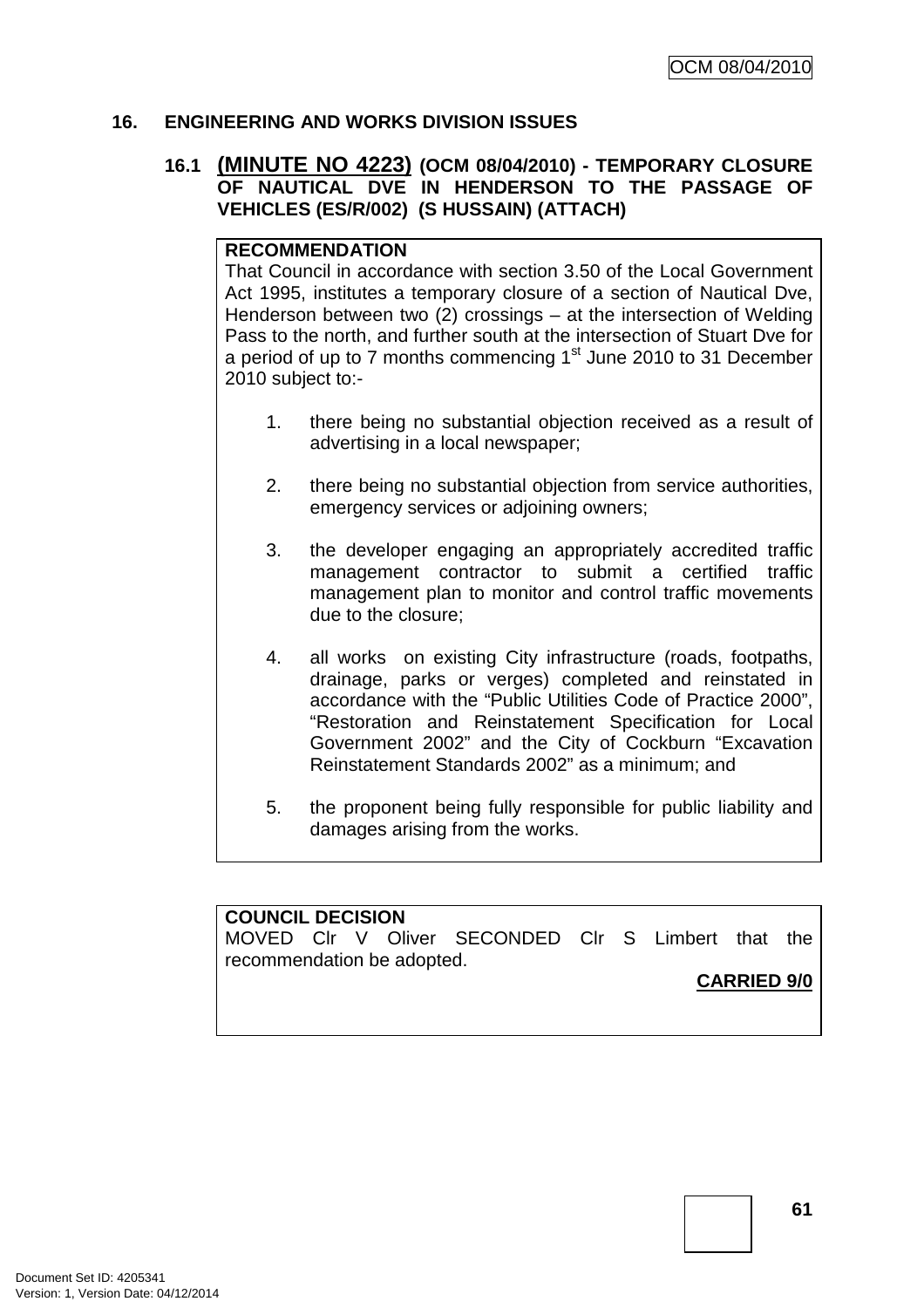# **Background**

The City is currently reviewing a development application for the temporary storage use (rock material) for the western portion of Lot 101 Stuart Dve, Henderson.

These rock materials are required for landing jetties and associated infrastructure as part of the Barrow Island LNG Plant, a Gorgon Gas Project currently under construction off the northwest coast of WA.

To transport these rocks stored on Lot 101 Stuart Dve, Henderson to the AMC CUF, temporary road closure for a portion of Nautical Dve is required for a period of up to six (6) months.

# **Submission**

Allerding & Associates on behalf of Boskalis Australia Pty Ltd has requested the City's approval for the temporary road closure of a portion of Nautical Dve, Henderson between two (2) crossings – at the intersection of Welding Pass to the north, and further south at the intersection of Stuart Dve for a period of seven months. This will facilitate the transportation of rocks stored on Lot 101 Stuart Dve, Henderson to the AMC CUF.

# **Report**

During the transportation activities of rock stockpiles the road closures will be required for the below reasons:

- 1. The road closure is a necessary component to assist in the overall transportation and administration of rocks required for a landing jetty associated with the Barrow Island LNG Plant.
- 2. Mine site trucks with a capacity of approximately 75 tonnes will be used for the transportation of the rock materials and loading operations will be undertaken on a 24 hour per day basis. Due to frequency of truck movements and considering availability of alternative routes and public safety issues, road closure is required for the entire length of the operation.
- 3. The route through the section of Nautical Dve is the most appropriate and logical route to transport rock from Lot 101 Stuart Dve to the AMC CUF site. A 20 cm depth of crushed limestone base 10 metres wide will be placed over the road for the duration of the operation. At the completion of the operation the limestone material will be removed and the road reinstated to its original condition to the satisfaction of City of Cockburn.
- 4. The proposed detours are minor and efficient in directing traffic along Nautical Dve eastward to Sparks Road where vehicles can still proceed in a north-south direction. The proposed

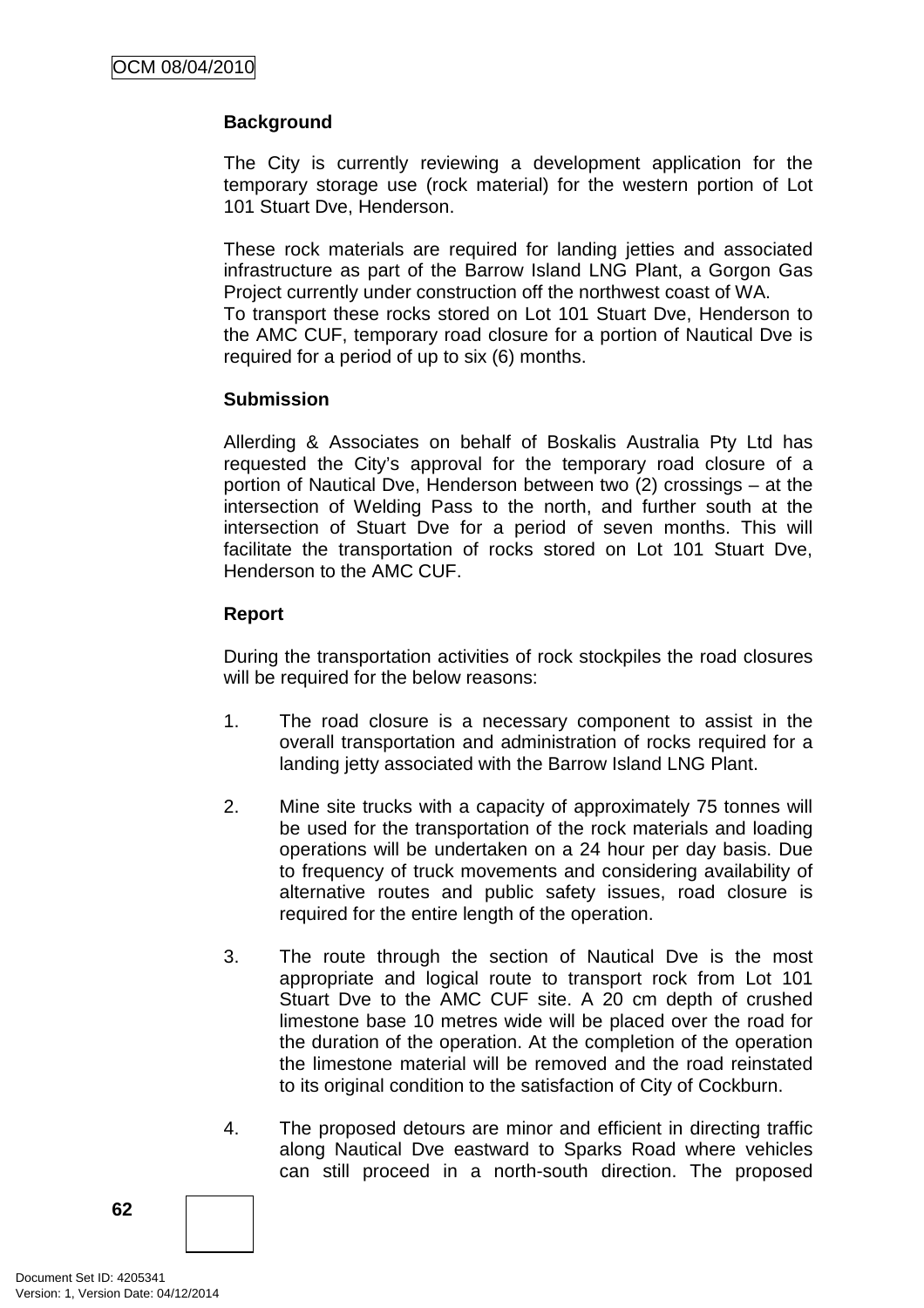closure will not incur an adverse impact on surrounding land uses and existing through traffic.

5. The proposal is for a seven (7) month period and with appropriate traffic management controls in place, including road barriers, signage and protective surfaces covering public road, the closure will not create any undue congestion and impact on surrounding land uses. Advance warning signs will also be installed and an advice of the proposed closure will be placed in both the local newspaper and West Australian newspaper prior to the closure.

#### **Strategic Plan/Policy Implications**

#### **Demographic Planning**

To ensure development will enhance the levels of amenity currently enjoyed by the community.

#### **Transport Optimisation**

• To construct and maintain roads which are convenient and safe for vehicles, cyclists and pedestrians.

# **Budget/Financial Implications**

All costs to the closure will be covered by the Developer

# **Legal Implications**

Section 3.50 of the Local Government Act.

#### **Community Consultation**

To be advertised in a local newspaper and service authorities, emergency services and adjoining owners advised.

# **Attachment(s)**

Application and plan of the closure

# **Advice to Proponent(s)/Submissioners**

N/A

**Implications of Section 3.18(3) Local Government Act, 1995**

Nil.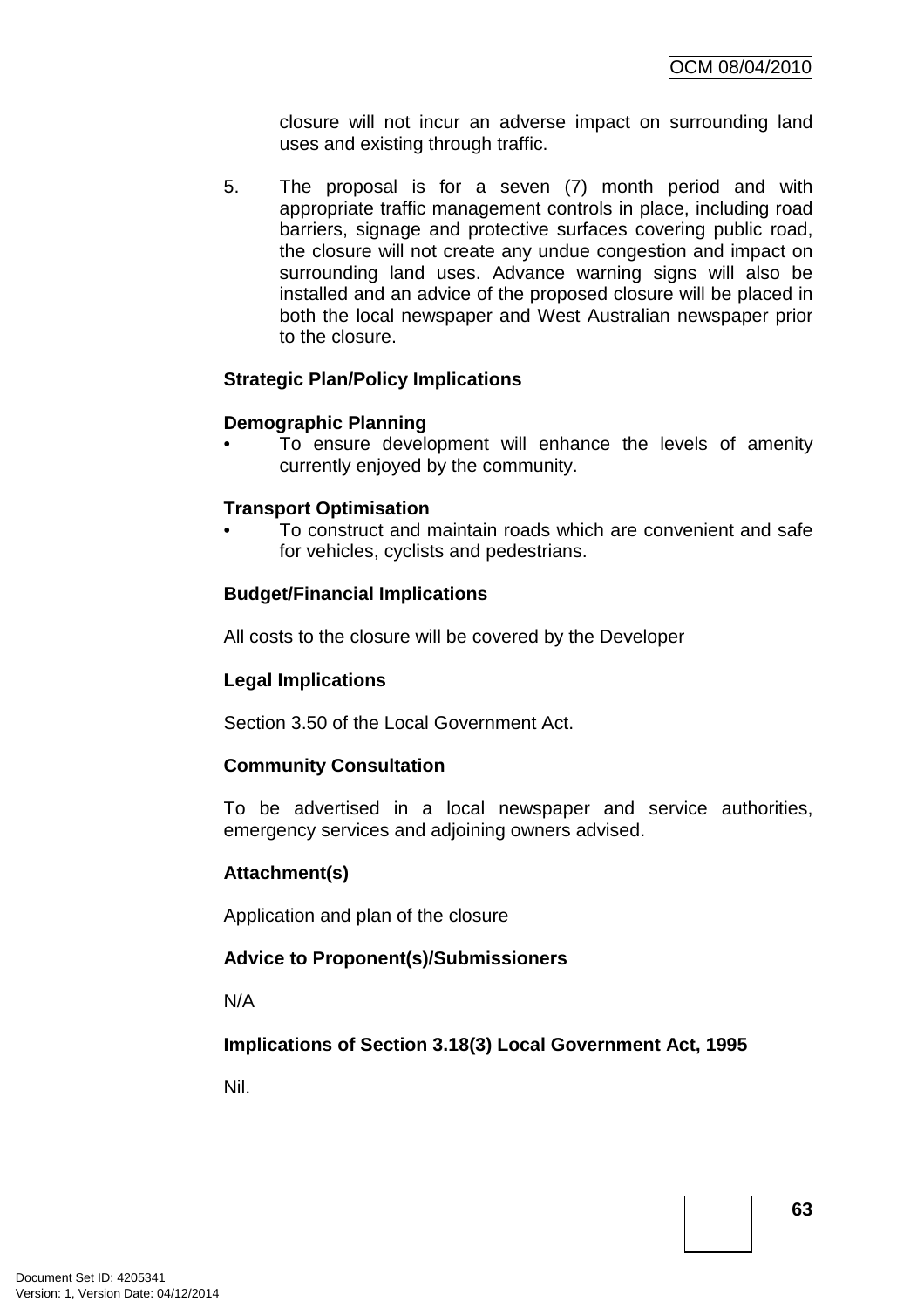# **16.2 (MINUTE NO 4224) (OCM 08/04/2010) - TENDER NO. RFT 33/2009 - CLEANING SERVICES - PUBLIC, COMMUNITY & ADMINISTRATION FACILITIES (RFT 33/2009) (D VICKERY) (ATTACH)**

# **RECOMMENDATION**

That Council accept the tender submitted by Spotless Services Australia Ltd, T/A Arrix, for Tender No. RFT 33/2009 – Cleaning Services – Public, Community and Administration Facilities, for the lump sum of \$633,972.73 GST exclusive (\$697,370.00 GST inclusive) per annum and schedule of rates as submitted for post function, unscheduled and ad-hoc cleaning services, for a period of three (3) years commencing 1 April 2010.

# **COUNCIL DECISION**

MOVED Mayor L Howlett SECONDED Clr S Limbert that Council defer consideration of this matter to the May 2010 Ordinary Council Meeeting.

**CARRIED 7/2**

# **Reason for Decision**

The information provided to Elected Members in the Agenda and accompanying Attachments was incomplete in terms of the Executive Summary prepared by the independent consulting company, Changing Directions. In addition, Elected Members only received nine pages (the Executive Summary) of the sixty seven page independent consultant's report and the wording in the evaluation assessment provided did not consistently compare with or reflect the data shown.

While the recommendation to Council is not likely to change it is incumbent on Elected Members to ensure that information received for decision making is complete, to an acceptable standard and provides procedural fairness to all respondents to tenders called by the City.

# **Background**

Over a number of consecutive years since 2003 the City of Cockburn has acquired the majority of its Cleaning from two contractors, namely MP Cleaning and Cleandustrial Services. The existing Contract (No. RFT 18/2003) expired officially on 31 July 2007; but for expediency purposes the incumbent contractors have been continued to be utilised. The tender documentation and in particular, the specification; is now out of date and does not adequately provide for the many changes to the City's infrastructure and cleaning requirements that are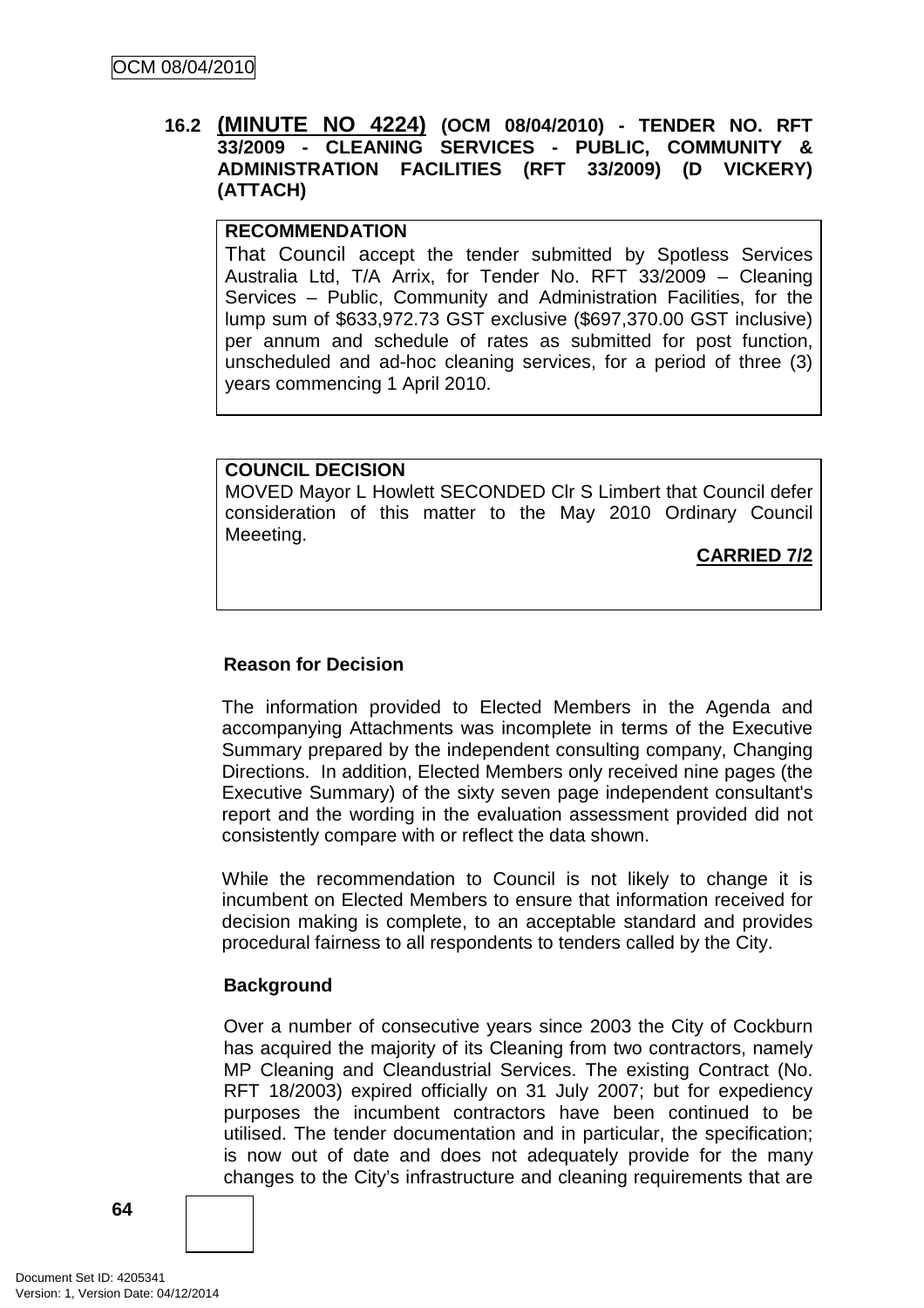now required by Council. A higher standard of cleaning; including for the first time key performance indicators, has been incorporated in the new tender documentation.

Cleaning requirements include:

- Scheduled cleaning of Administration and Community buildings and facilities.
- Scheduled cleaning of public toilets and BBQ's
- Ad hoc cleaning services after functions and as required.

It was decided that as part of the preferred supplier project that the most applicable option for Council, when considering expenditure over a three year Contract period, was to call public tenders. Subsequently, a consultant, John Clohessy of Changing Directions Pty Ltd was employed to assist in the process of preparing a comprehensive specification for cleaning services for the City of Cockburn, and to assist with tender assessment.

Tender Number RFT 33/2009 Cleaning Services - Public, Community & Administration Facilities was advertised on Wednesday 19 August 2009 in the Local Government Tenders section of "The West Australian: newspaper. It was also displayed on the City's website between the 18 August and 15 September 2009.

# **Submission**

Tenders closed at 3:00 p.m. (AWST) on Tuesday 15 September 2009 nine (9)) tender submissions were received from:

- 1. Cleandustrial Services Pty Ltd
- 2. Peselj Family Trust Trading as MP Cleaning Contractors
- 3. Tangata Pty Ltd Trading as List's Cleaning Services
- 4. MPJ Cleaning Services
- 5. Office and Industrial Cleaning Pty Ltd
- 6. A Group of Companies Trading as ALLclean Property Services Plus
- 7. Spotless Services Australia Ltd Trading as Arrix
- 8. Dominant Property Services
- 9. Presidential Contract Services

# **Report**

Tenders closed at 3:00 p.m. (AWST) on Tuesday 15 September 2009. Nine (9) tender submissions were received from:

- 1. Cleandustrial Services Pty Ltd
- 2. Peselj Family Trust Trading as MP Cleaning Contractors
- 3. Tangata Pty Ltd Trading as List's Cleaning Services
- 4. MPJ Cleaning Services
- 5. Office and Industrial Cleaning Pty Ltd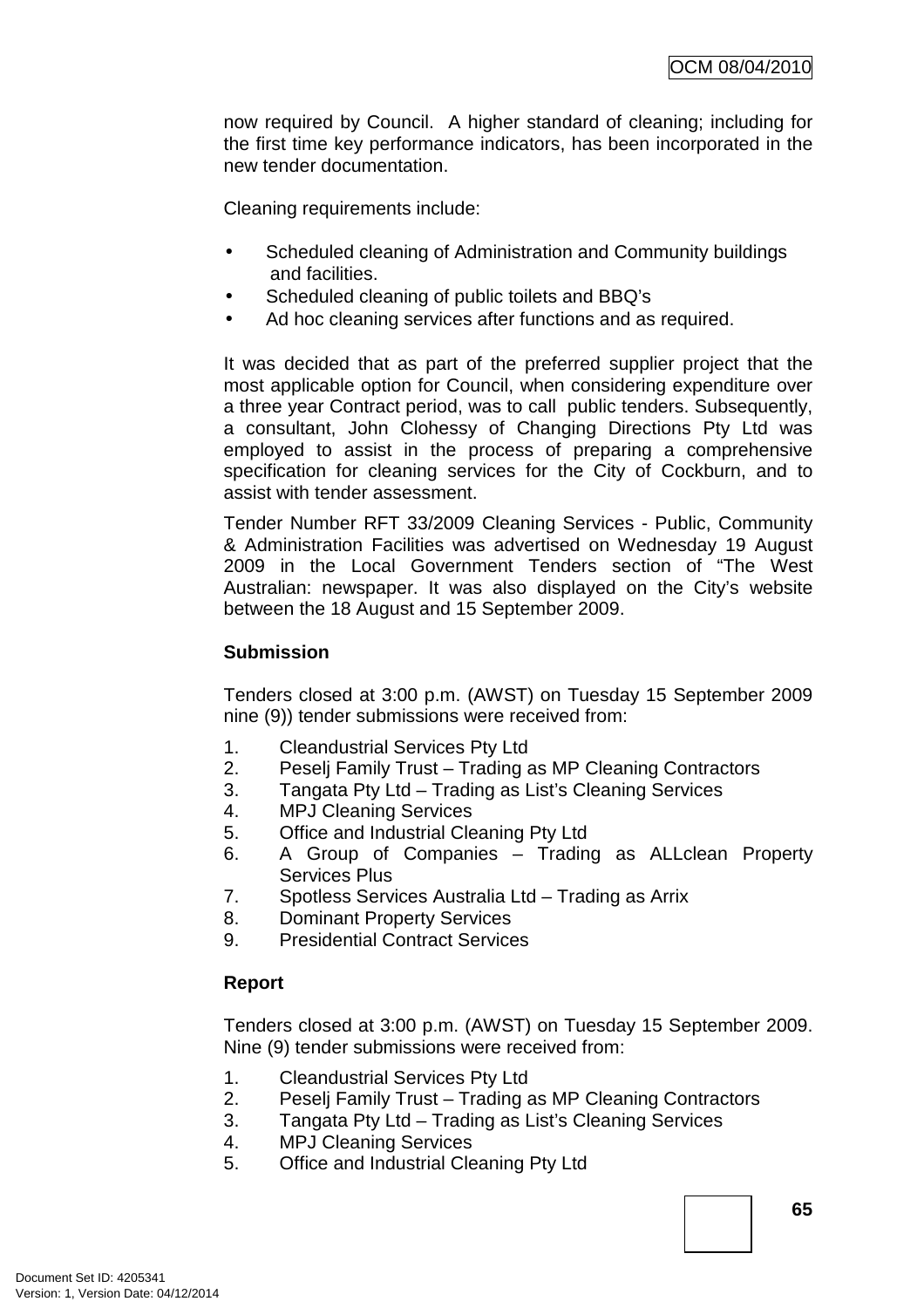- 6. A Group of Companies Trading as ALLclean Property Services Plus
- 7. Spotless Services Australia Ltd Trading as Arrix
- 8. Dominant Property Services
- 9. Presidential Contract Services

# **Report**

# Compliant Tenderers

|                | <b>Compliance Criteria</b>                                                                    |
|----------------|-----------------------------------------------------------------------------------------------|
| A              | Attendance at the Mandatory Tender Briefing/Site Inspection                                   |
| B              | Compliance with the Specification                                                             |
| C              | Compliance with the Conditions of Tendering                                                   |
| D              | Compliance with Insurance Requirements and completion of Clause<br>5.2.7                      |
| D <sub>1</sub> | Public Liability Insurance \$10,000,000.00 Australian                                         |
| D <sub>2</sub> | Workers Compensation or Personal Accident Insurance                                           |
| D <sub>3</sub> | <b>Employees Superannuation</b>                                                               |
| Е              | Compliance with the Occupational Safety & Health Requirements and<br>completion of Appendix A |
| F              | Compliance with and completion of the Price Schedule & Cost<br><b>Analysis Spreadsheets</b>   |

|   | <b>Tenderer's Name</b>                          | <b>Compliance</b><br><b>Assessment</b> |
|---|-------------------------------------------------|----------------------------------------|
| 1 | <b>Cleandustrial Services P/L</b>               | Compliant                              |
| 2 | <b>MP Cleaning Contractors</b>                  | Compliant                              |
| 3 | <b>List's Cleaning Services</b>                 | Compliant                              |
| 4 | <b>MPJ Cleaning Services</b>                    | Compliant                              |
| 5 | Office & Industrial Cleaning P/L                | Compliant                              |
| 6 | <b>ALLclean Property Cleaning Services Plus</b> | Compliant                              |
| 7 | Arrix                                           | Compliant                              |
| 8 | <b>Dominant Property Services</b>               | Compliant                              |
| 9 | <b>Presidential Contract Services</b>           | Non-Compliant                          |

Presidential Contract Services was deemed non-compliant as it lodged another organisation's tender (Tender No. ETT1555-2009) in error with the City of Cockburn and therefore their submission was returned; and was not included in the evaluation.

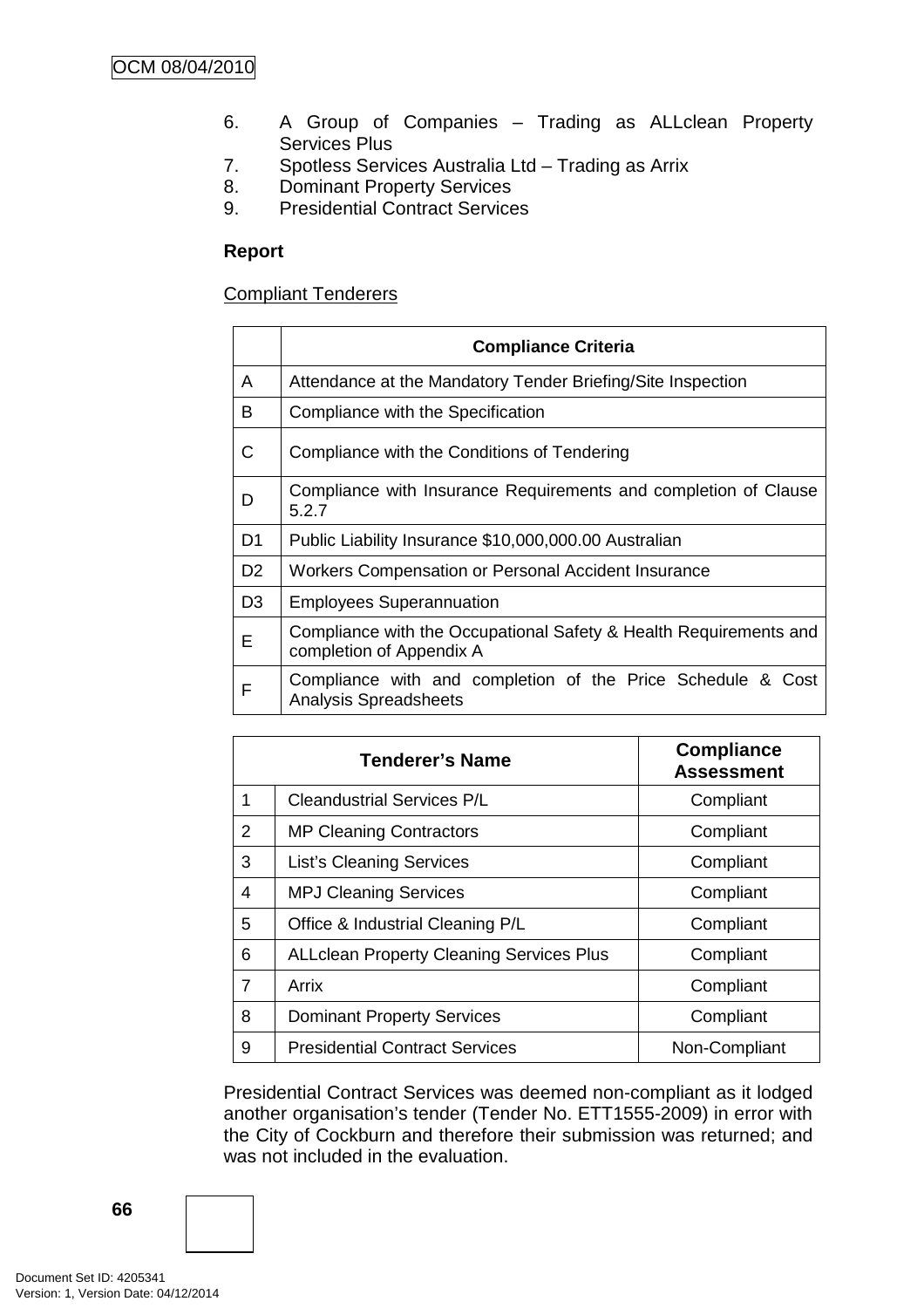All compliant tenderers completed price schedules for both Groups 1 and 2, except for Office & Industrial Cleaning Pty Ltd who completed price schedules only for Group 2, which was allowable under the conditions of tendering.

# Evaluation Criteria

This criterion is applicable to both Group 1 and Group 2 submissions.

| <b>Evaluation Criteria</b>                         | <b>Weighting Percentage</b> |
|----------------------------------------------------|-----------------------------|
| Hours of Work                                      | <b>20%</b>                  |
| <b>Pricing Schedules</b>                           | 5%                          |
| Demonstrated Cleaning Services Experience          | 15%                         |
| <b>Environmentally Managed Cleaning Services</b>   | <b>20%</b>                  |
| Past & Current Contracts                           | 5%                          |
| <b>Evidence of Company Stability</b>               | 5%                          |
| <b>Transition Plan and Implementation Strategy</b> | 5%                          |
| Tendered Price - Lump Sum                          | 25%                         |
|                                                    | 100%                        |

# Tender Intent/ Requirements

The contract is for the provision of daily, other scheduled and adhoc cleaning services for the City of Cockburn's facilities and buildings over a three year contract period.

The tender specification has been divided in two sections Group one and Group two. Group one being Public Facilities (Public Toilets and Barbecues) and; Group two Community and Administration Facilities (Community Centres, Administration Offices and Libraries).

# Evaluation Panel

The tender submissions were evaluated by:

- 1. Pieter Zietsman Building Maintenance Coordinator, Infrastructure Services
- 2. Phil Crabbe Facilities & Plant Manager, Infrastructure Services
- 3. John Clohessy Consultant, Changing Directions Pty Ltd.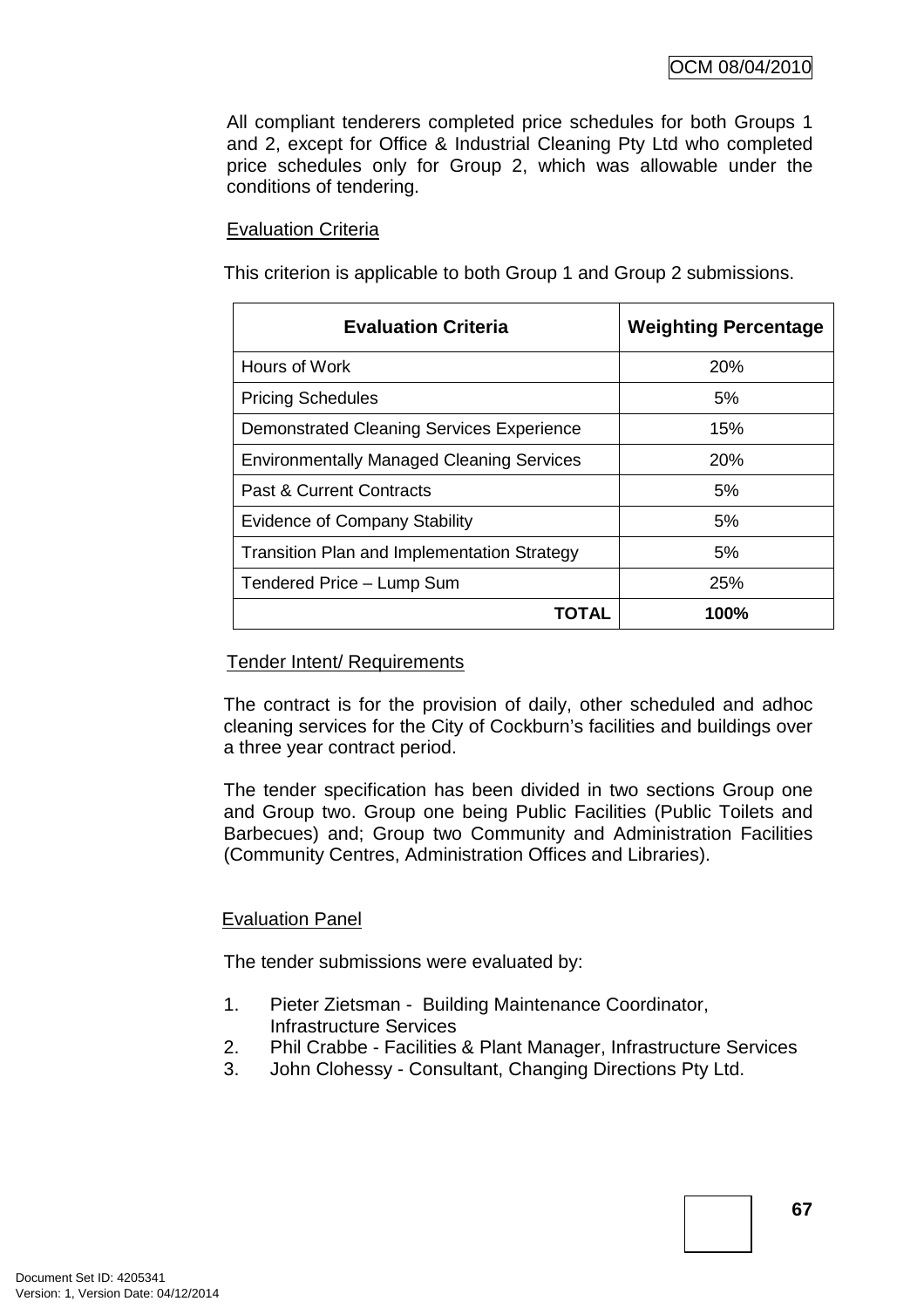| Group 1 - Public Facilities (Public Toilets & Barbecues) |                                      |                           |       |  |  |
|----------------------------------------------------------|--------------------------------------|---------------------------|-------|--|--|
|                                                          | <b>Percentage Score</b>              |                           |       |  |  |
| <b>Tenderer's Name</b>                                   | <b>Non Cost</b><br><b>Evaluation</b> | Cost<br><b>Evaluation</b> | Total |  |  |
|                                                          | 75%                                  | 25%                       | 100%  |  |  |
| Arrix **                                                 | 66.78                                | 20.49                     | 87.26 |  |  |
| <b>Cleandustrial Services P/L</b>                        | 65.42                                | 18.14                     | 83.55 |  |  |
| <b>ALLclean Property Services Plus</b>                   | 46.73                                | 10.98                     | 57.71 |  |  |
| <b>MPJ Cleaning Services</b>                             | 25.50                                | 25.00                     | 50.50 |  |  |
| <b>MP Cleaning Contractors</b>                           | 26.05                                | 23.43                     | 49.49 |  |  |
| <b>List's Cleaning Services</b>                          | 28.11                                | 20.75                     | 48.85 |  |  |
| <b>Dominant Property Services</b>                        | 22.23                                | 16.85                     | 39.08 |  |  |

# Scoring Table - Combined Totals

**\*\*** Recommended Submission

| <b>Group 2 - Community &amp; Administration Facilities</b> |                                      |                           |              |  |  |
|------------------------------------------------------------|--------------------------------------|---------------------------|--------------|--|--|
|                                                            | <b>Percentage Score</b>              |                           |              |  |  |
| <b>Tenderer's Name</b>                                     | <b>Non Cost</b><br><b>Evaluation</b> | Cost<br><b>Evaluation</b> | <b>Total</b> |  |  |
|                                                            | 75%                                  | 25%                       | 100%         |  |  |
| Arrix                                                      | 66.78                                | 21.78                     | 88.56        |  |  |
| <b>Cleandustrial Services P/L</b>                          | 65.42                                | 20.85                     | 86.27        |  |  |
| <b>ALLclean Property Services Plus</b>                     | 46.73                                | 14.6                      | 61.33        |  |  |
| Office and Industrial Cleaning                             | 35.39                                | 18.52                     | 53.91        |  |  |
| <b>MPJ Cleaning services</b>                               | 25.50                                | 25.00                     | 50.50        |  |  |
| <b>MP Cleaning Contractors</b>                             | 26.05                                | 24.06                     | 50.11        |  |  |
| <b>Dominant Property Services</b>                          | 22.23                                | 21.64                     | 43.87        |  |  |
| <b>List's Cleaning Services</b>                            | 28.11                                | 13.49                     | 41.60        |  |  |

**\*\*** Recommended Submission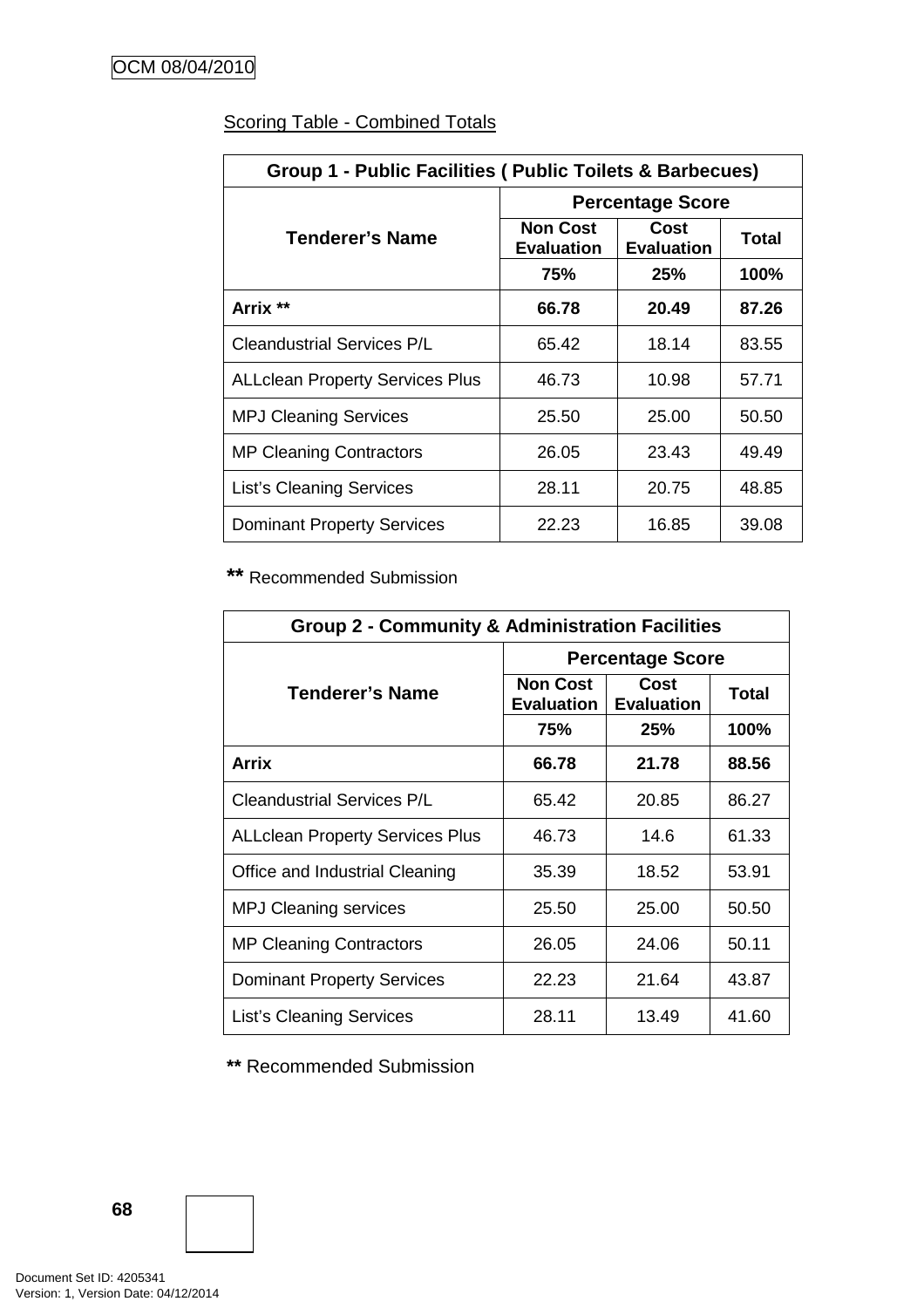### Evaluation Criteria Assessment

1. Hours of Work

All the tenderers scored equal on this item. All tenderers submitted useful information that allowed for evaluation. This information was entered in a spreadsheet provided by the consultant and a cross check was done on whether the tenderer's nominated hours per activity appeared reasonable against industry benchmarks. Both Arrix and Cleandustrial nominated hours that compared favourably to what were considered to be an industry standard for the particular activities.

2. Pricing Schedules

All the tenderers submitted the pricing schedules as per the spreadsheets provided for this purpose. The quality of some of the submissions was not as thorough as others and this is reflected in the scores, with Arrix and Cleandustrial Services scoring highest in this criteria.

### 3. Demonstrated Cleaning Services Experience

Although two of the tenderers currently do work for the City their submissions were taken on face value. The three tenderers that scored highest in these criteria were Arrix, Cleandustrial Services and ALLclean Property Services Plus.

Cleandustrial Services is currently contracted by Council to do cleaning of the Administration building and various other Council buildings. They are doing a good job and can be expected to continue to do so if given more work. They also provided references to support their claim. Arrix is a well established cleaning company and have shown in their submission, and references, that they have the necessary experience to do the work.

#### 4. Environmentally Managed Cleaning Services

Both Arrix and Cleandustrial Services provided adequate information on this criteria. Cleandustrial scored 1% higher that Arrix. Both Cleandustrial and Arrix were judged as being able to deliver the service within the City's guidelines.

The remaining tenderers made an effort to address this criteria; however, the City of Cockburn's policies would not be addressed in full, based on the submissions received from these tenderers.

#### 5. Past & Current Contracts

Most tenderers have had done similar work and have held similar contracts in the past and as well as currently. The only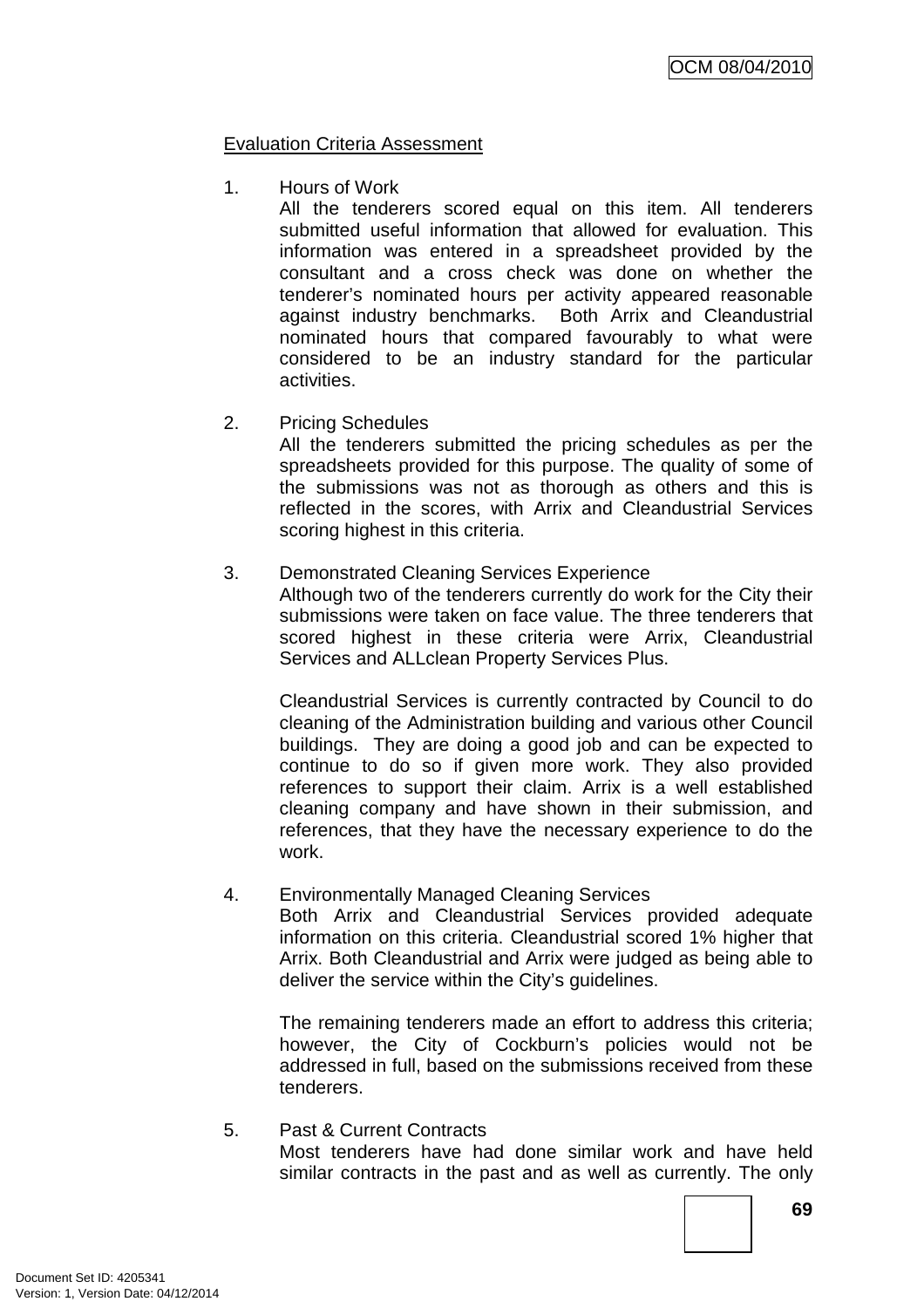tenderers who did not score the full 5% (possible highest) were MP Cleaning, MPJ Cleaning, List's Cleaning Services and Dominant Property Services. MP Cleaning is currently responsible for City of Cockburn's barbecue, public toilet and some community centre cleaning. They have not done cleaning to the scale as required by this tender and they were considered to not have the capacity to fulfil all the stringent requirements of the Contract.

- 6. Evidence of Company Stability Of all the submissions only Cleandustrial Services, Arrix and ALLclean Property Services Plus provided sufficient information to substantiate their company's stability; all three companies scored the maximum 5% on these criteria. The City of Cockburn undertook a financial risk assessment of Cleandustrial Services P/L and Spotless Services Australia Ltd (T/as Arrix) by obtaining a full Dun and Bradstreet credit reference report. Both companies were reported to be stable and rated with a low to medium risk to Council.
- 7. Transition Plan and Implementation Strategy Cleandustrial Services, Arrix and ALLclean Property Services Plus all scored the maximum 5% on this criterion. Cleandustrial already undertakes the cleaning on various of the Council's buildings and would be expected to have very few problem takings on more of Councils properties. Arrix have proposed a transition plan in conjunction with City of Cockburn and were considered would be able to ensure a smooth transition into the
- 8. Summation

new contract.

The tender submitted by Spotless Services Australia Ltd, trading as Arrix, scored highest in the combined price and non price score for both the Group 1 and Group 2 parts of the cleaning contract. The Company were assessed as having the capacity to undertake the work to the required standard and to achieve a smooth transition from the existing contract. The company's tendered price is also lower than the next highest scoring tenderer (Cleandustrial) and are recommended for both Groups.

Cleandustrial Services provided a quality tender submission and achieved the second highest combined price and non price score for both Groups. They rated highly across all criteria, including a potential smooth transition into a new contract and were it not for the superior scored tender from Arrix, would have been recommended for either of the two Groups.

None of the other tenderers scored highly in the combined price and non price score for either Group 1 or Group 2 to be in contention against the recommended tenderer.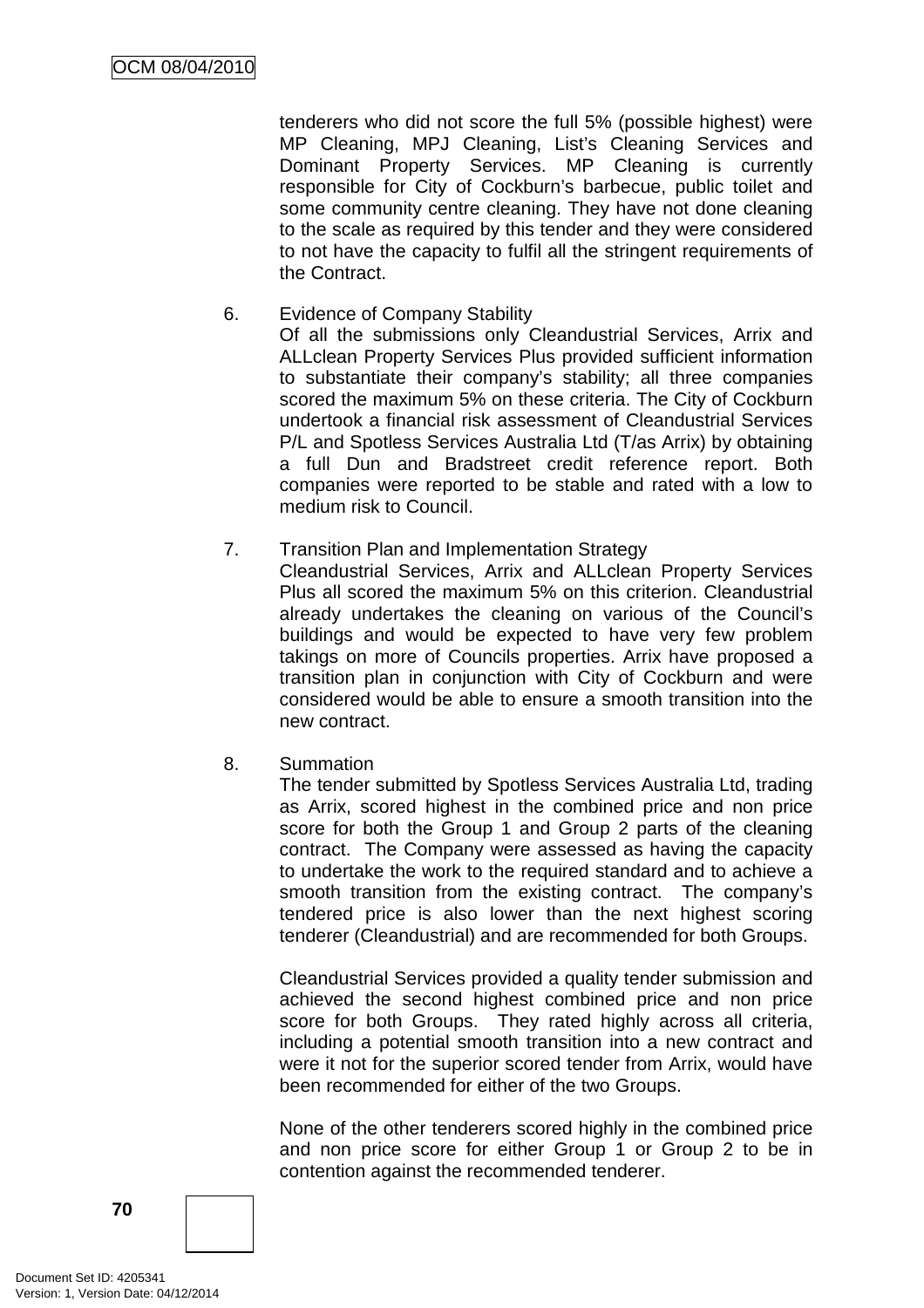#### **Strategic Plan/Policy Implications**

The Strategic plan 2008-2018 has a commitment to:

#### **Infrastructure Development**

• To construct and maintain community facilities that meet community needs.

#### **Lifestyle and Aspiration Achievement**

• To deliver our services and to manage resources in a way that is cost effective without compromising quality.

#### **Budget/Financial Implications**

The price represents an approximate 11% increase in costs which was anticipated given the increased scope of this contract. The expenditure is budgeted for in the normal building and facilities operational and general ledger budgets of every year.

#### **Legal Implications**

Section 3.57 of the Local Government Act 1995 and Part 4 of the Local Government (Functions and General) Regulations 1996 refers.

#### **Community Consultation**

N/A

#### **Attachment(s)**

The following confidential attachments are provided under a separate cover:

- 1. Compliance Criteria Checklists
- 2. Tender Evaluation Sheet (s)
- 3. Tendered Prices
- 4. Changing Directions Pty Ltd's evaluation report (Executive Summary only)

#### Note

The tendered prices are not disclosed at the opening of Tenders nor entered into the Tender Register.

In accordance with Part 4, Regulation 16-3(c) and 17-3 of the Local Government (Functions and General) Regulations 1996 the Principal is only required to record the price of the winning tenderer/s in the Tenders Register.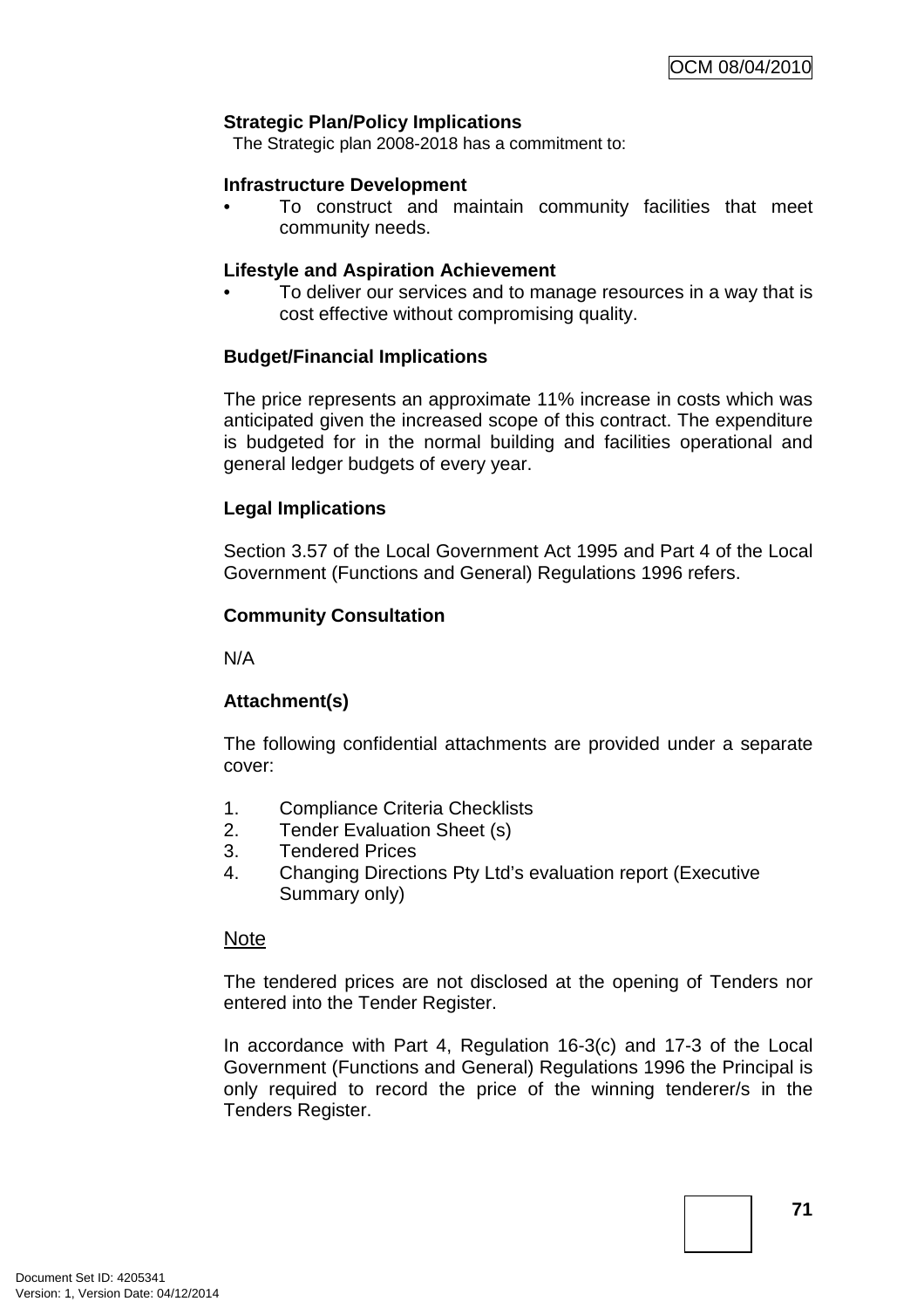## **Advice to Proponent(s)/Submissioners**

Those who lodged a tender submission have been advised that this matter is to be considered at the 8 April 2010 Council Meeting.

### **Implications of Section 3.18(3) Local Government Act, 1995**

Nil.

# **(MINUTE NO 4225) (OCM 08/04/2010) - EXTENSION OF TIME**

NOTE: DURING DISCUSSION ON ITEM 16.2 IT WAS:

### **COUNCIL DECISION**

MOVED Mayor L Howlett SECONDED Clr I Whitfield that the time being 8.58 p.m. Council extend the meeting for 30 minutes, in accordance with Council's Standing Orders Local Law Clause 4.14.

**CARRIED 9/0**

## **17.1 (MINUTE NO 4226) (OCM 08/04/2010) - TENDER NO. RFT44/2009 - SECURITY SERVICES (MOBILE PATROLS ETC.) (RFT 44/2009) (D GREEN) (ATTACH)**

# **RECOMMENDATION**

That Council:

- (1) accepts the tender submitted by Perth Security Services for Tender No. RFT 44/2009 – Security Services - for the provided contract value of \$790,398.72 (GST exclusive) and the rates for additional services, as contained in the Schedule of Rates (GST exclusive);
- (2) provide funds of up to \$30,000 for the immediate establishment and fit out of office space and base for the service, located adjacent to the current Ranger services accommodation at the Council Operations Centre;
- (3) provide funds of up to \$20,000 in the 2009/10 Municipal Budget to provide for the employment of a Contract Supervisor / Service Support Officer to assist in the initial establishment and administration and the ongoing monitoring of the service; and
- (4) draw funds required for the implementation of (2) and (3) above from the Community Surveillance Levy Reserve Fund.

## **TO BE CARRIED BY AN ABSOLUTE MAJORITY OF COUNCIL**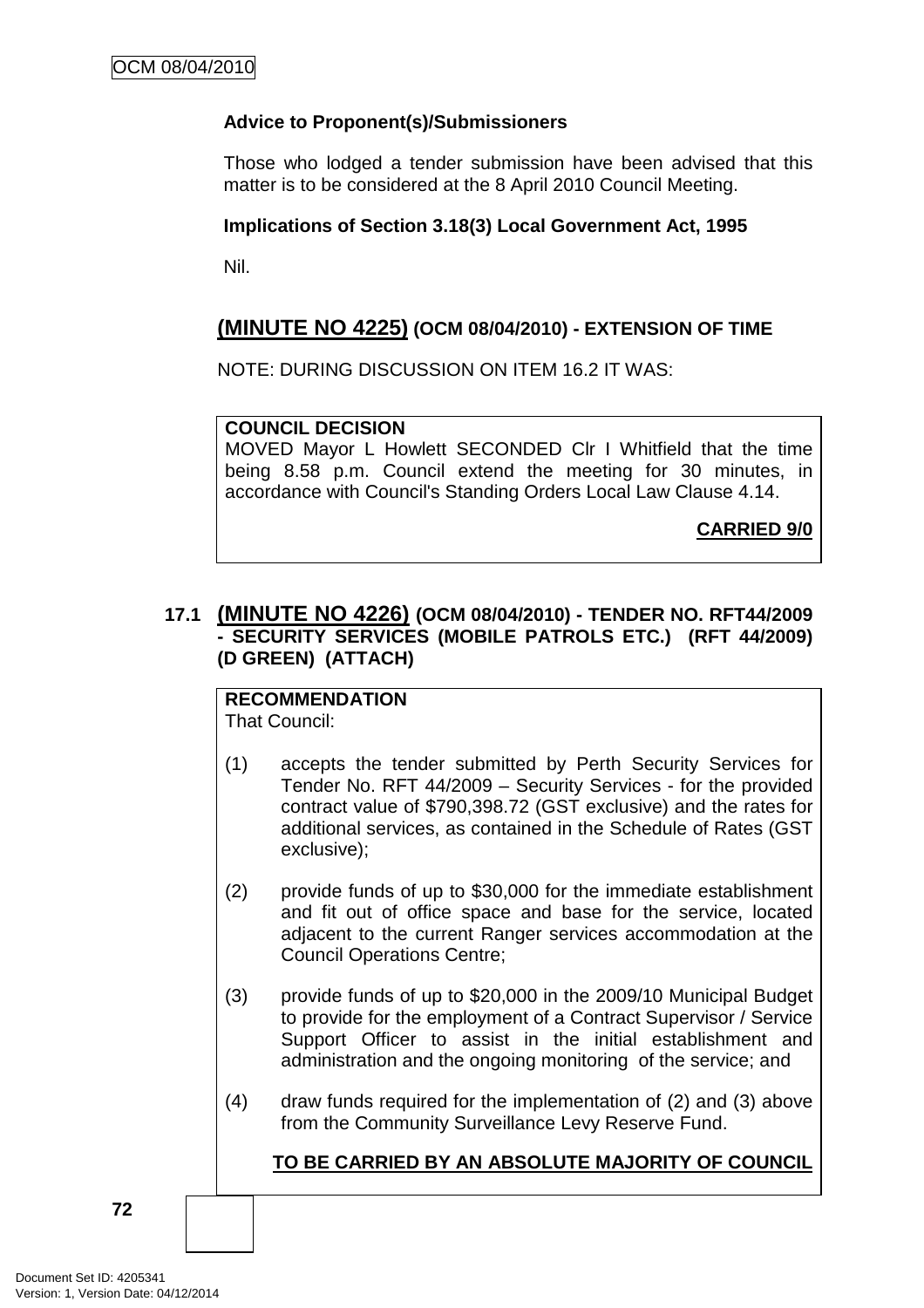#### **COUNCIL DECISION**

MOVED Clr S Limbert SECONDED Clr V Oliver that Council:

- (1) not accept any of the tenders submitted;
- (2) adopt the in-house submission (Option 2) prepared by Council staff based on utilising an expanded ranger service to deliver a similar Security Service Model as that requested by the Tender, at an estimated cost of \$1,293,755 (year 1), as contained in the attachment to the Agenda;
- (3) provide funds of up to \$20,000 in the 2009/10 budget to provide for the appointment of a Ranger and Security Co-ordinator to assist in the initial establishment and ongoing administration of the Service;
- (4) provide funds of up to \$30,000 for the immediate establishment and fit out of office space and base for the Service, located adjacent to the current Ranger Services accommodation at the Council Operations Centre; and
- (5) draw funds required for the implementation of (3) and (4) above from the Community Surveillance Levy Reserve Fund.

## **MOTION LOST DUE TO LACK OF AN ABSOLUTE MAJORITY OF COUNCIL 5/4**

MOVED Clr I Whitfield that Council adopt the recommendation subject to the addition of the following sub – recommendation (5):

(5) conduct a workshop for Elected Members 6 months and 12 months after the establishment of the service.

## **MOTION LAPSED FOR WANT OF A SECONDER**

MOVED Clr T Romano SECONDED Clr H Attrill that Council:

- (1) accepts the Tender submitted by Perth Security Services for Tender No RFT 44/2009 – Security Services - for the provided contract value of \$790,398.72 (GST exclusive), plus additional services to include:
	- (a) an increase of two (2) extra vehicles on Saturday and Sunday day shifts; and,
	- (b) an increase of one (1) extra vehicle on each night shift;

and the rates for additional services, as contained in the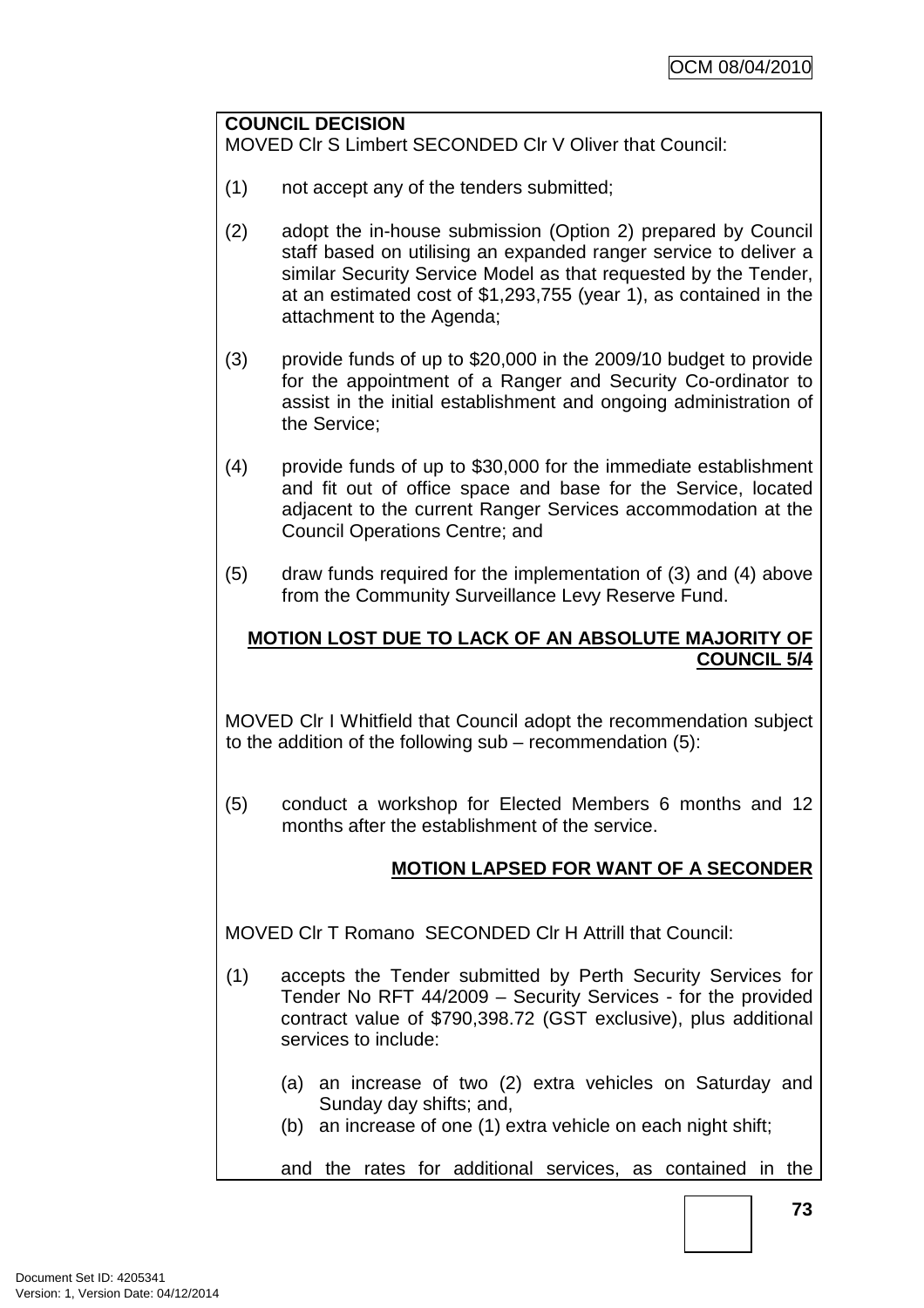Schedule of Rates (GST exclusive);

Recommendations (2), (3) and (4), as recommended.

## **MOTION LOST 4/5**

MOVED Clr H Attrill SECONDED Clr I Whitfield that the officer's recommendation be adopted.

## **MOTION LOST 4/5**

MOVED Clr C Reeve-Fowkes SECONDED Clr S Limbert that independent advice from a consultant be sought at another workshop and that the funds be sought from an appropriate account up to an amount of \$40,000 as per the guidance from the Director of Finance and Corporate Services with the consultant to provide advice on inhouse and out sourced security services.

## **MOTION LOST 4/5**

MOVED Clr H Attrill SECONDED Clr T Romano that Council:

- (1) adopts Perth Security Services tender of \$1,287,000 for 24 hour service and provide the same level of service with an option to review that level of service as the contract progresses.
- (2) to (4) as recommended.

## **MOTION LOST 2/7**

MOVED Clr R O'Brien that a briefing be approved prior to the May Council meeting so this can be discussed with a subsequent Special Council Meeting within 3 weeks.

#### **MOTION LAPSED FOR WANT OF A SECONDER**

MOVED Clr I Whitfield SECONDED Clr T Romano that Council has a briefing and Special Council Meeting before the next Council meeting at a time when Elected Members are available so this can be discussed within 3 weeks. The Chief Executive Officer to obtain an external consultant to come to the briefing to review what Council has done so far.

## **MOTION CARRIED 5/4**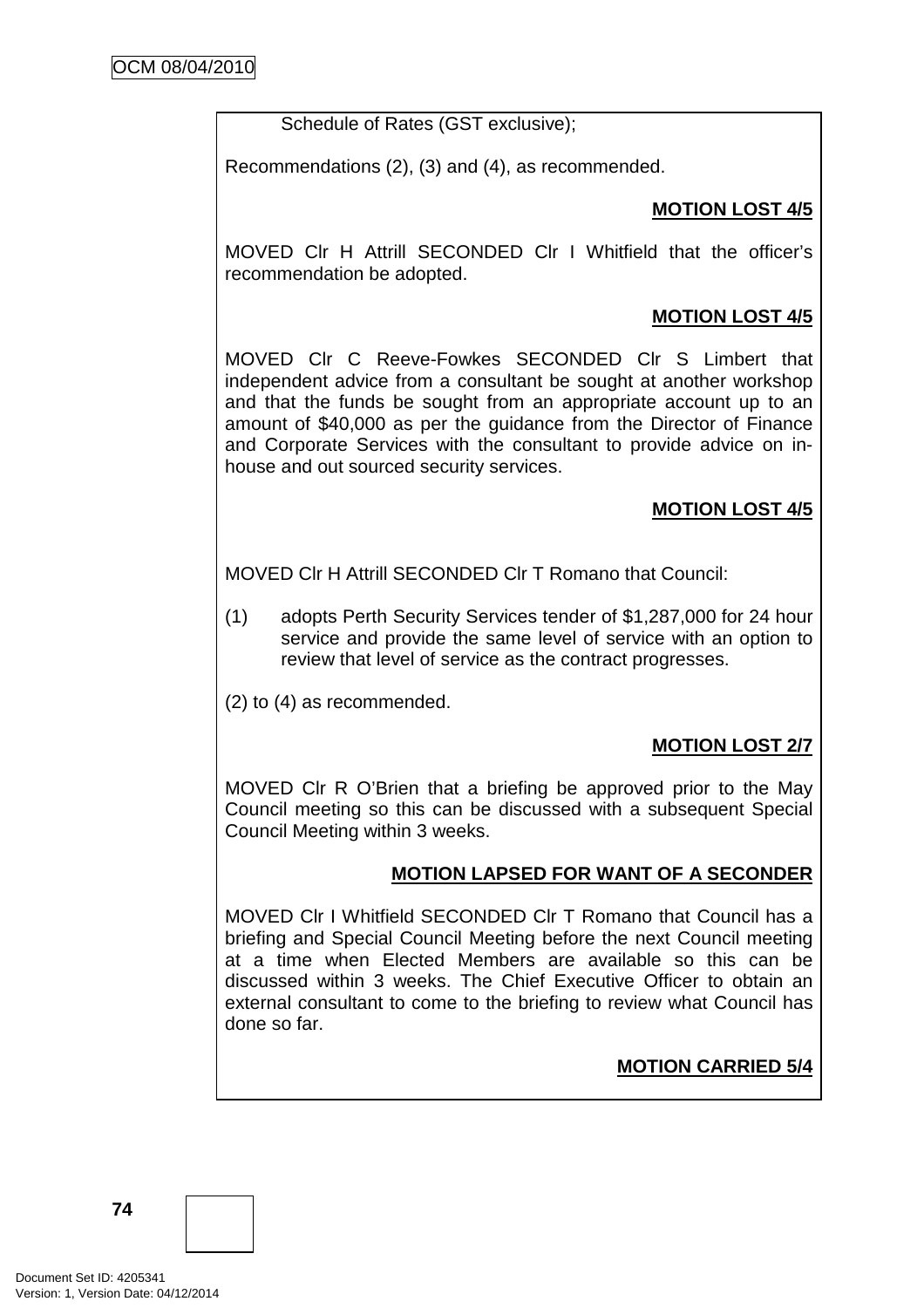## **Reason for Decision**

Everyone agrees on the need for a security service and the only way to get it done before the May Council Meeting is to hold a briefing and a Special Council Meeting and decide on this matter in order to move forward.

## **Background**

Council at its meeting of 10 September 2009 resolved as follows:

- (1) advises the City of Melville that it intends to withdraw from the current Community Safety Service (CSS) partnership arrangement upon the expiry of the current term on 30 June 2010;
- (2) calls tenders for the provision of a similar security patrol service to be contract managed internally by the City of Cockburn;
- (3) requires a fully costed internal community security service, based on the expansion of Council's Ranger services to an 'around the clock' operation, to be provided as a comparison to the external provision of this function.
- (4) include in the service brief that options for the delivery of the service other than on a  $24/7$ " basis will be considered; and
- (5) conduct a workshop of Elected Members following the October 2009 Council elections to ensure they are all fully conversant with the intent and purpose of the proposed service.

In accordance with the Council decision tender documentation was prepared and advertised on 4 November 2009. Elected Members were provided with a briefing on the tender on 19 November 2009 and a copy of the presentation was also emailed to all Elected Members.

An alternative proposal for an expanded Ranger service was prepared by the Rangers and Community Safety Manager in lieu of a tendered security patrol service. This was prepared and evaluated completely independent of the external security tender. A copy of relevant content of the proposal is attached to the Agenda.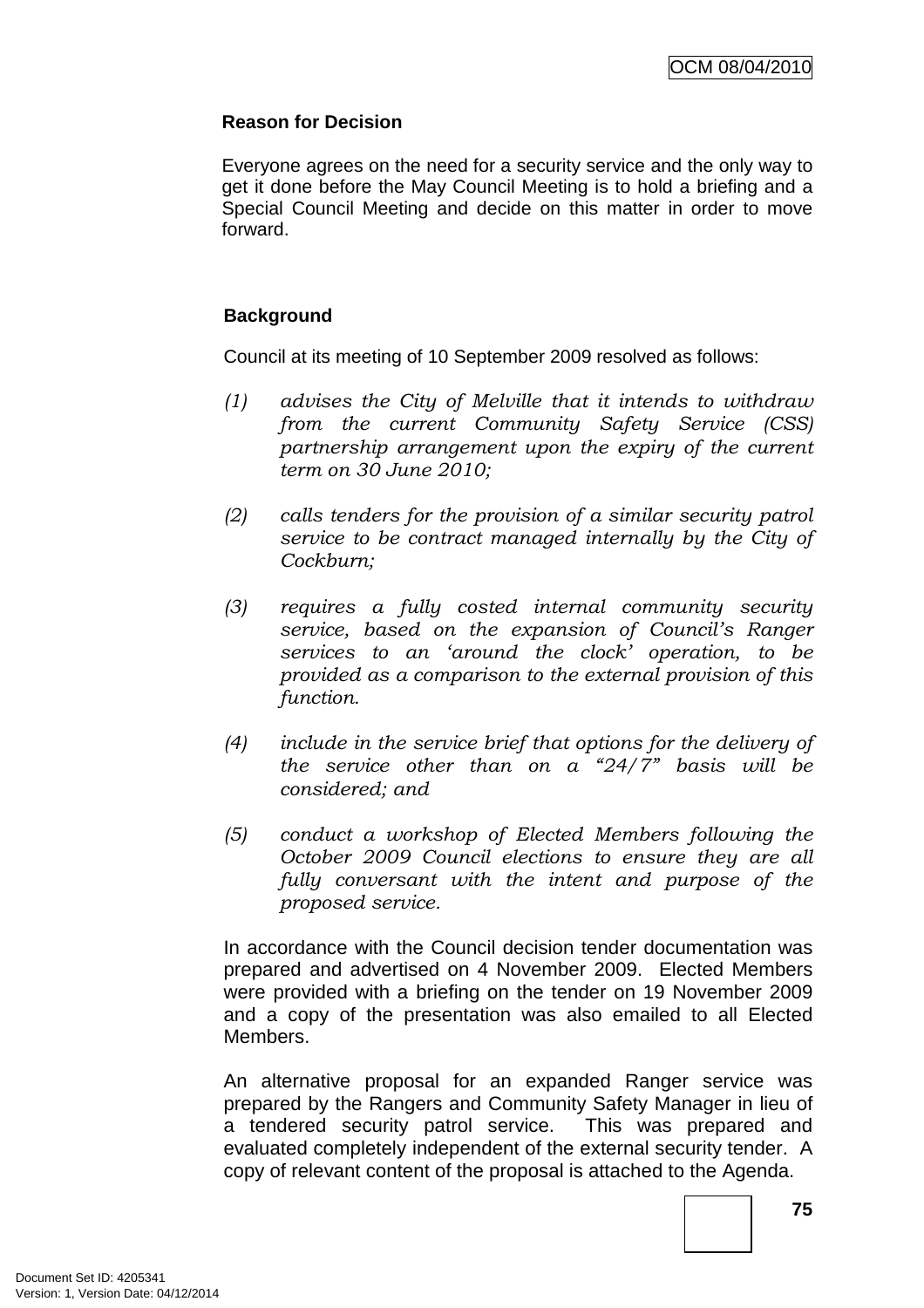At the Ordinary Council Meeting held on 11 March 2010, Council deferred the item for the purpose of conducting a workshop with Elected Members, prior to the matter being represented to Council in April 2010.

A workshop was conducted with Elected Members on Saturday 27 March 2010, at which a number of issues were raised relevant to both the tendered proposals and the internal submission. Further information has since been consolidated and forwarded to Elected Members.

## **Submission**

The security services (Mobile Security Patrols etc) Request for Tender (RFT) 44/2009 closed on 19 November 2009. There were 8 tenders received.

- 1. Charter Group Security Pty Ltd
- 2. Wilson Security
- 3. Southern Cross Protection Pty Ltd
- 4. Australian Assets Protection Pty Ltd
- 5. Accord Security Pty Ltd
- 6. ANSS Australian Pty Ltd
- 7. Kencross Pty Ltd T/A TMS Services
- 8. MCW Corporation Pty Ltd T/A Perth Security Services

## **Report**

Of the 8 tenders received 7 were deemed compliant. The tender submission from Australian National Security Service was deemed non compliant with regards to Price Schedule and Conditions of Tendering. Wilson Security deemed themselves non complaint as they have been advised by their own legal firm that they would be unable to comply with the indemnity clauses in the tender. The City's insurers have advised that the requirements related to Insurance Indemnity in the standard tender are not appropriate for the specific tender for the security service and hence the tender from Wilson Security can be accepted.

| <b>Tenderer's Name</b> |                                              | <b>Compliance Criteria</b><br><b>Overall Assessment</b> |
|------------------------|----------------------------------------------|---------------------------------------------------------|
|                        | <b>Charter Security</b>                      | Compliant                                               |
|                        | <b>Wilson Security</b>                       | Compliant                                               |
| ≏                      | <b>Southern Cross Security</b>               | Compliant                                               |
|                        | <b>Australian Asset Protection</b>           | Compliant                                               |
| г,                     | <b>Accord Security</b>                       | Compliant                                               |
|                        | <b>TMS Services</b>                          | Compliant                                               |
|                        | <b>Perth Security</b>                        | Compliant                                               |
|                        | <b>Australian National Security Services</b> | Non Compliant                                           |

## Compliancy Outcome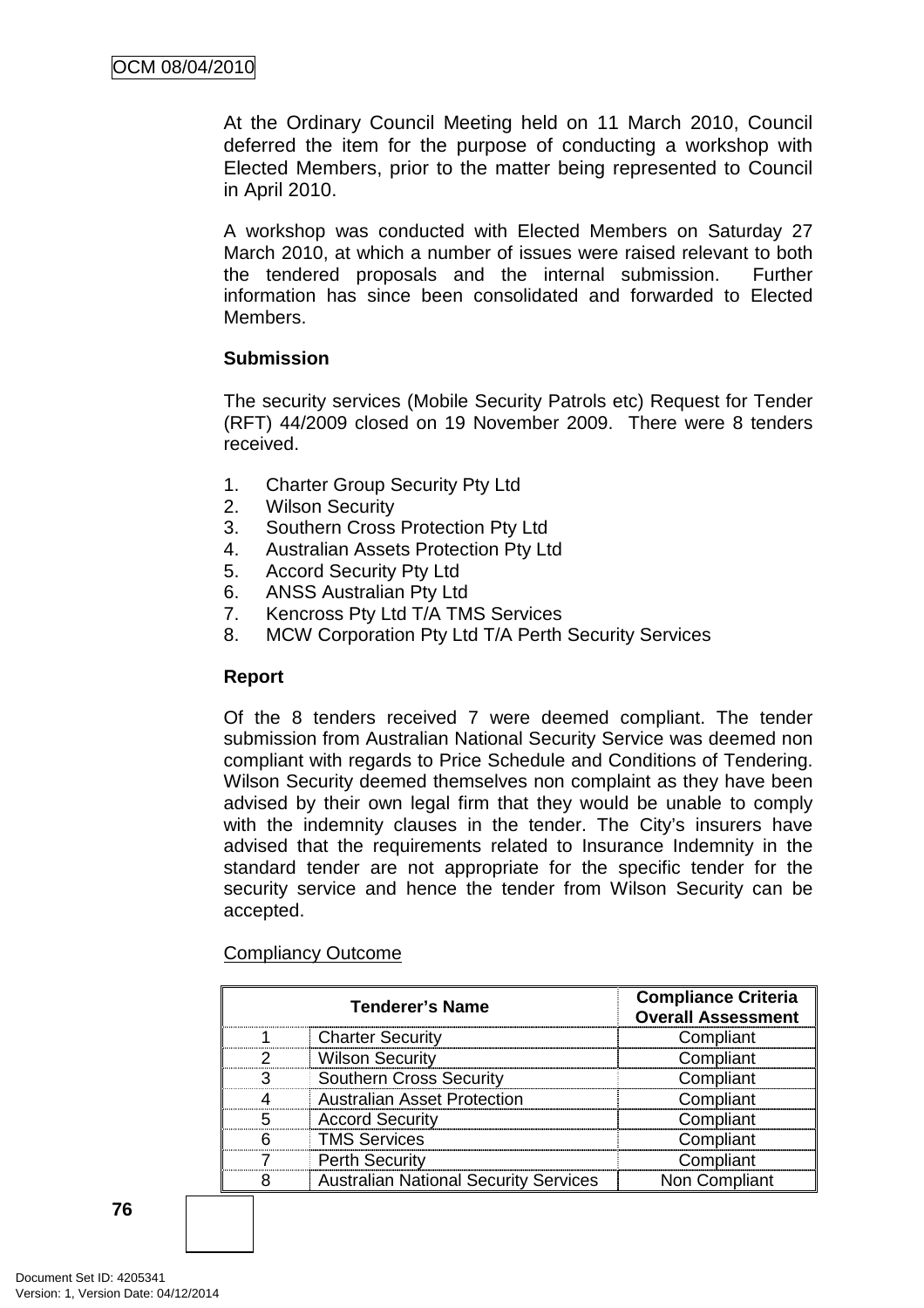| <b>Assessment Criteria</b>               |       |  |  |
|------------------------------------------|-------|--|--|
| ⊃rice.                                   |       |  |  |
| Demonstrated experience                  | ንበ%   |  |  |
| <b>Response times and Contactability</b> | 50    |  |  |
| <b>Tenders Personnel</b>                 |       |  |  |
| Tenders resources                        |       |  |  |
| <b>TOTAL</b>                             | 1 በበ% |  |  |

The services required include but are not limited to:

- Random and targeted mobile security patrols available on a twenty-four (24) hours a day 365 days a year basis.
- Community relations role on behalf of the Principal.
- Liaising with and reporting to Western Australia Police.
- Provision of a staffed Control Room; twenty-four (24) hours a day 365 days a year, with the ability to include CCTV monitoring at a future stage.
- Provision of an opening and closing (securing) service for specified facilities
- Provision of security escort services of the Principal's staff at nominated facilities or on an 'as requested' basis.

Tender submissions were evaluated by:

- 1. Robert Avard Manager Community Services.
- 2. Nelson Mauricio Manager, Management Accounting and Budgeting.
- 3. Philip Crabbe Facilities and Plant Manager.

| Scores:                               |                                                                         |                                                           |                       |  |
|---------------------------------------|-------------------------------------------------------------------------|-----------------------------------------------------------|-----------------------|--|
| Tenderer's Name                       | <b>Non-Cost</b><br><b>Criteria</b><br><b>Assessment</b><br><b>Score</b> | <b>Cost Criteria</b><br><b>Assessment</b><br><b>Score</b> | Total<br><b>Score</b> |  |
| <b>Charter Security</b>               | 41.50%                                                                  | 22.95%                                                    | 64.45%                |  |
| <b>Wilson Security</b>                | 57.75%                                                                  | 30.36%                                                    | 88.11%                |  |
| <b>Southern Cross Security</b>        | 51.25%                                                                  | 25.55%                                                    | 76.8%                 |  |
| <b>Australian Asset</b><br>Protection | 50.75%                                                                  | 34.09%                                                    | 84.84%                |  |
| <b>Accord Security</b>                | 44.25%                                                                  | 33.31%                                                    | 77.56%                |  |
| <b>TMS Services</b>                   | 38.00%                                                                  | 32.27%                                                    | 70.27%                |  |
| <b>Perth Security Services</b>        | 53.75%                                                                  | 35%                                                       | 88.75%                |  |

Perth Security Service is a small firm with local government experience at the Cities of South Perth and Gosnells both of whom gave extremely positive feedback on their contract performance. Their price is very competitive and their industrial pay arrangements stable. Perth Security Service have committed to establishing a 24/7 control centre to meet the needs of the City and will have the allocated premises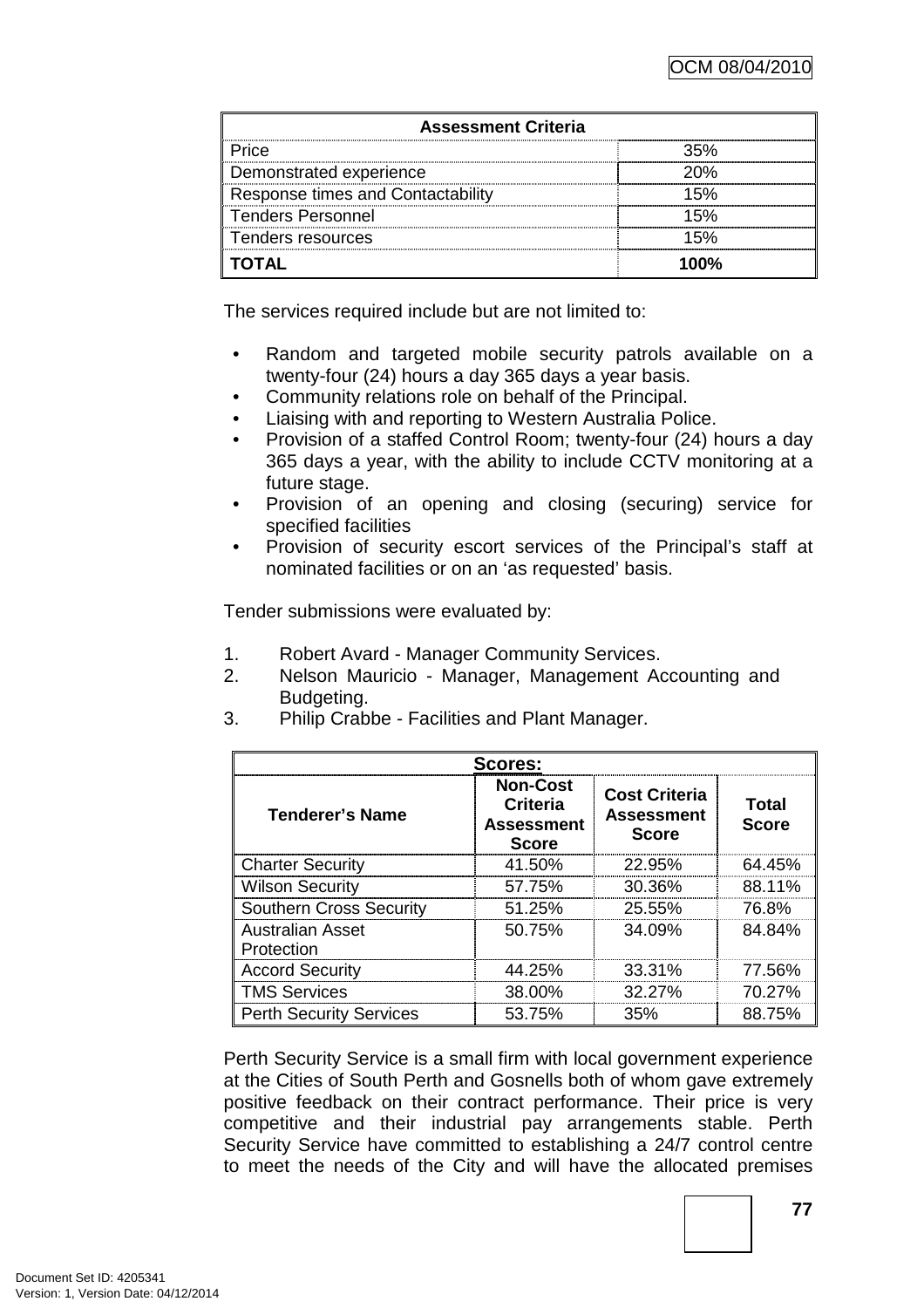located at the City's Depot as the Cockburn operational base. The core team proposed for the City contract is experienced and appear competent.

#### In-house submission

In accordance with Councils decision of September, 2009, a comprehensive submission was prepared by Council staff based on utilising an expanded Ranger service to deliver a similar model as that requested by the Tender.

An abridged copy of the submission has been provided to Elected Members under separate cover as a confidential attachment, together with comments from senior Council Financial staff on the validity of the document.

In summarising the submission, it provides a credible alternative to the outsourced tender model, in that it would provide Council with complete control over the resources allocated to the service, together with the inherent benefit of flexibility that in house resources can provide.

However, with the initial establishment costs estimated to be around \$300,000 in excess of the preferred external Contractor for year 1 and between \$200,000 - \$250,000 per year thereafter. It is difficult to develop a case for choosing the in house submission, based on cost – benefit comparisons, ahead of the outsourced option.

A primary consideration in recommending the outsource option is that the service can be tailored to suit any circumstances and additional resources can allocated / reduced/ re – deployed on an as needs basis to satisfy the requirements of the City. The preferred tenderer has provided an assurance that any reasonable request for the provision of additional resources would be effected within ½ hour of the requirement.

Given these circumstances, there is a compelling position for the original service standard to adopt a "minimum standard" approach, which provides for 24/7 coverage of the district by a minimum of 2 patrol vehicles for 3 days each week, 3 vehicles 2 days each week and 4 vehicles 2 days each week; the latter designed to cater for the traditional "peak" periods of weekend activity. This is the level of service which can be expected for the recommended tender price of \$790, 398.72. Such an approach is recommended on the basis that there are extensive periods during the week when vehicles do little more than patrol the streets, without any specific task or objective being assigned. This is considered predominantly to be unproductive time for which the Council (and ultimately ratepayers) are paying unnecessarily.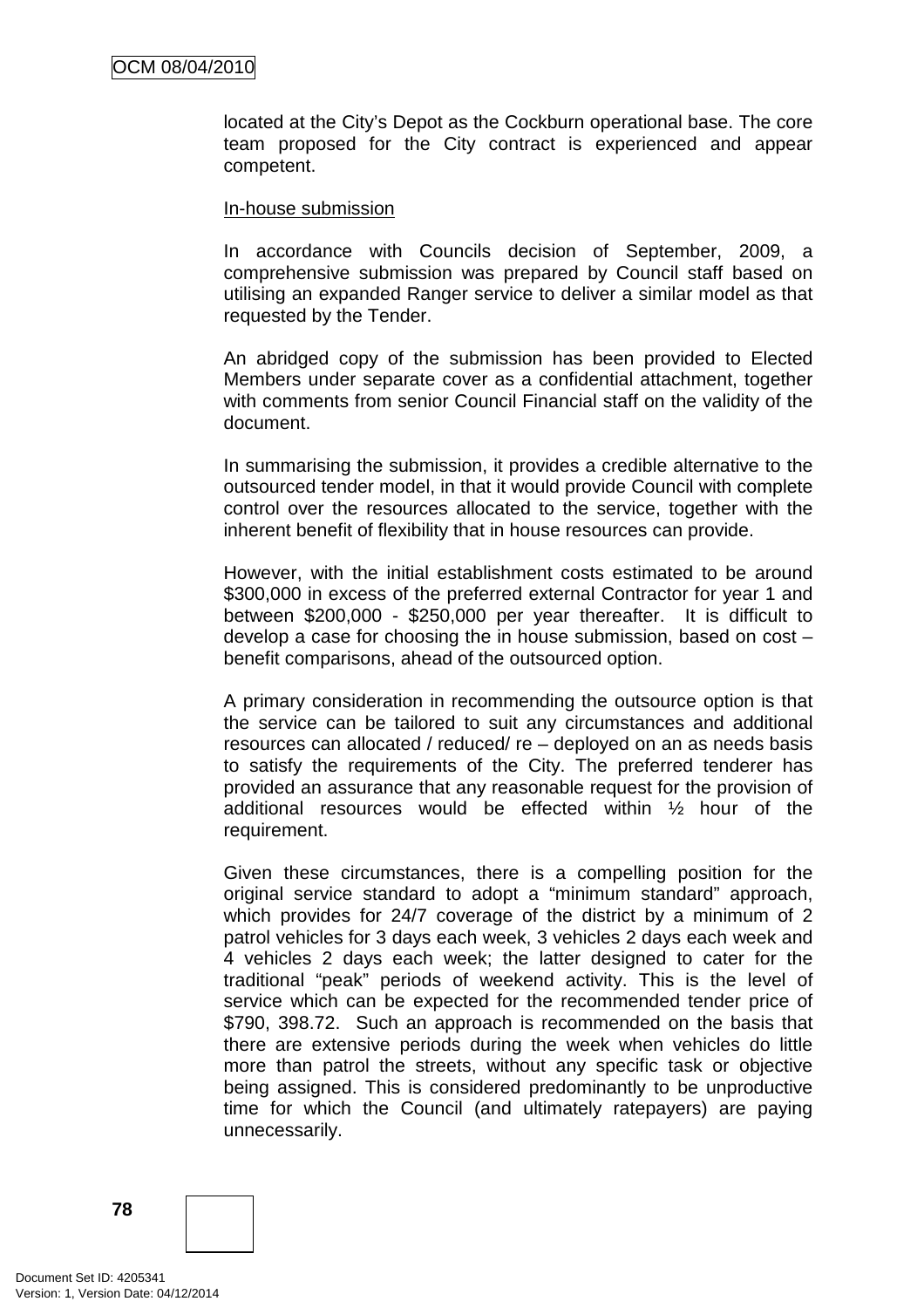It is intended that Council staff can, in conjunction with the Patrol Officers, derive a more planned approach to the objectives of the service and target priority functions and allocate resources accordingly. This is obviously contingent upon the assurance that additional resources can be allocated swiftly upon being requested by the City, as and when the need arises. While this part of the service will necessarily require careful management and implementation, it is considered to be a more efficient method of resource utilisation, as an alternative to having non productive passive patrolling at periods of low activity.

Alternatively, should Council opt for the same service coverage as currently provided (i.e. 4 patrol vehicles 24/7) the associated tender cost has been calculated to be in the vicinity of \$1,300,000.

Should this be the level of coverage required by Council, then it is considered that the cost differential with a full in house provided service would be more significant and therefore an in house submission for comparative purposes has not been calculated.

#### **Summary**

Consequently, it is recommended that the outsourced option as tendered, with the capacity to call out additional service at short notice as necessary, be selected as the preferred methodology.

While there are valid reasons in considering the cost savings apparent in the recommended outsourced Tender model, it must also be recognised that delivery standards can sometimes be compromised where the service is ultimately controlled by another party. For this reason it is considered imperative that some in house resource be provided to the service in a support role to assist in the establishment and to ultimately monitor the ongoing standard and overall performance of the Contractor.

This methodology is apparent in many Council awarded construction contracts where Council staff work closely with builders to ensure the ultimate outcome of the project is consistent with initial expectations.

In this case, there are not the spare resources available in house to provide the necessary up front and ongoing support and supervision to ensure a high level of quality control is provided to monitor that the objectives of the service are being met on an ongoing basis.

It is proposed that a Contract Supervisor / Service Support Officer be employed as soon as possible to assist in the establishment and ongoing supervision of the Contract and its overall performance.

It is proposed that the advance expenditure required for both this and the establishment of a base facility for the service to be located at the Operations Centre (being the transportable building previously used at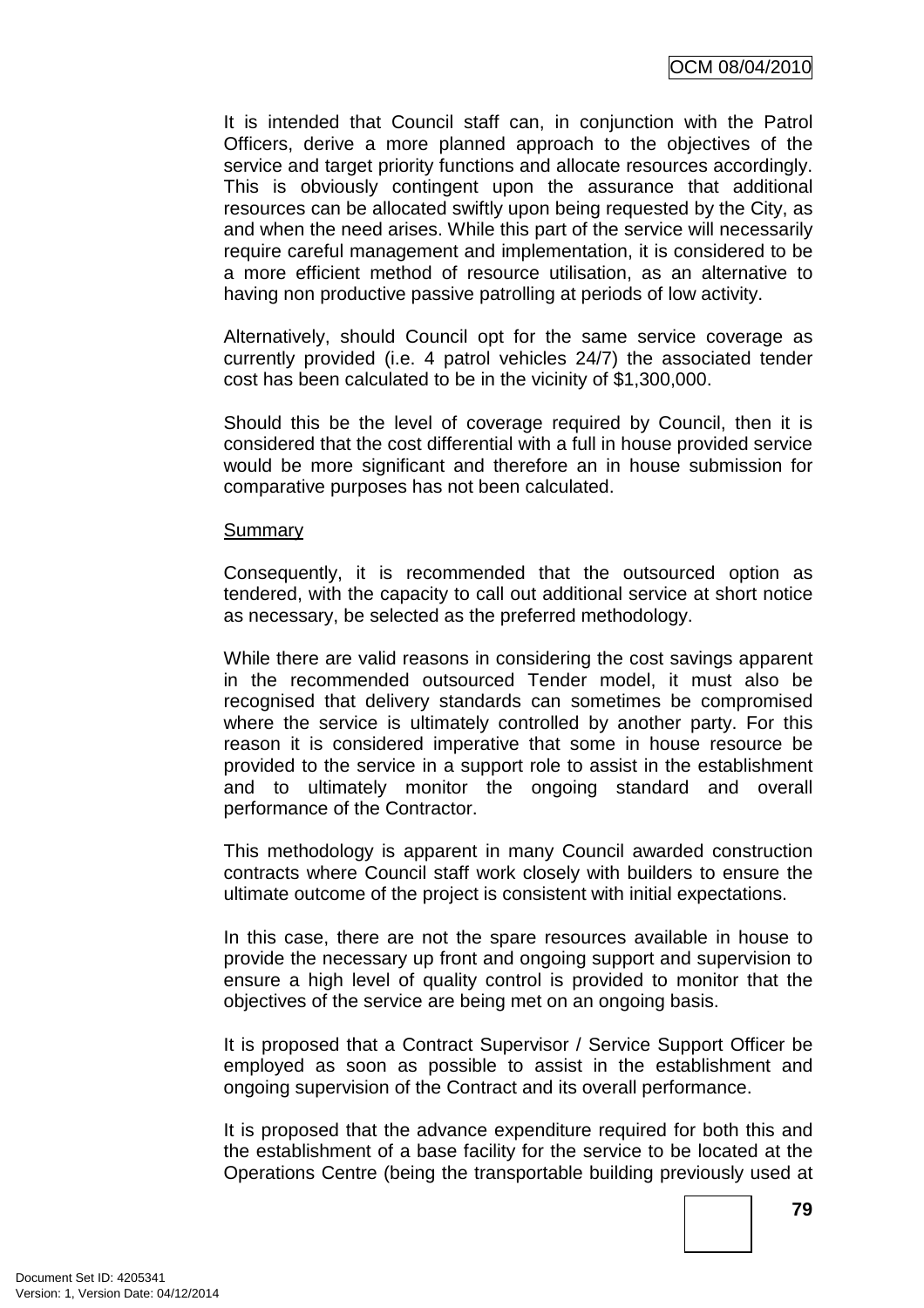Coolbellup Library) be drawn from the Community Surveillance Levy Reserve Fund and funded as a cost against the Security Levy.

The greater proportion of this expenditure will be required for the physical establishment, provision of utilities and fit out of a basic depot for the Patrol Officers, which also provides available space for the Contract Supervisor/ Service Support Officer to work from.

This will be offset to some extent in future by not having to employ a full time Clerical Support Officer for the Rangers / Community Safety Unit, which is proposed in the current Plan for the District (New Staff Plan) for 2010/11, as part of the duties proposed for that position would have been to provide administrative support to the Security service, in whatever form it was to take in future.

#### **Strategic Plan/Policy Implications**

#### **Lifestyle and Aspiration Achievement**

• To deliver our services and to manage resources in a way that is cost effective without compromising quality.

#### **Governance Excellence**

- To conduct Council business in open public forums and to manage Council affairs by employing publicly accountable practices.
- To provide effective monitoring and regulatory services that administer relevant legislation and local laws in a fair and impartial way.

#### **Budget/Financial Implications**

In the 2008/09 financial year there was a total of \$2,050,075 spent on the security patrol service with an allocation of \$2,000,000 for 2009/10.

Should Council proceed with the current level of service which is 4 cars on the road 24 hours per day 7 days per week the cost of the service will be in the vicinity \$1,500,000 depending on the tender selected.

A 24 hours per day 7 days a week service that has a minimum of 2 cars on the road at any one time and peaked at 4 cars on Friday and Saturday nights would cost in the vicinity of \$900,000 depending upon the selected tender.

The current security levy of \$50 per property may be reduced depending upon the decision of Council on the level and nature of the service required.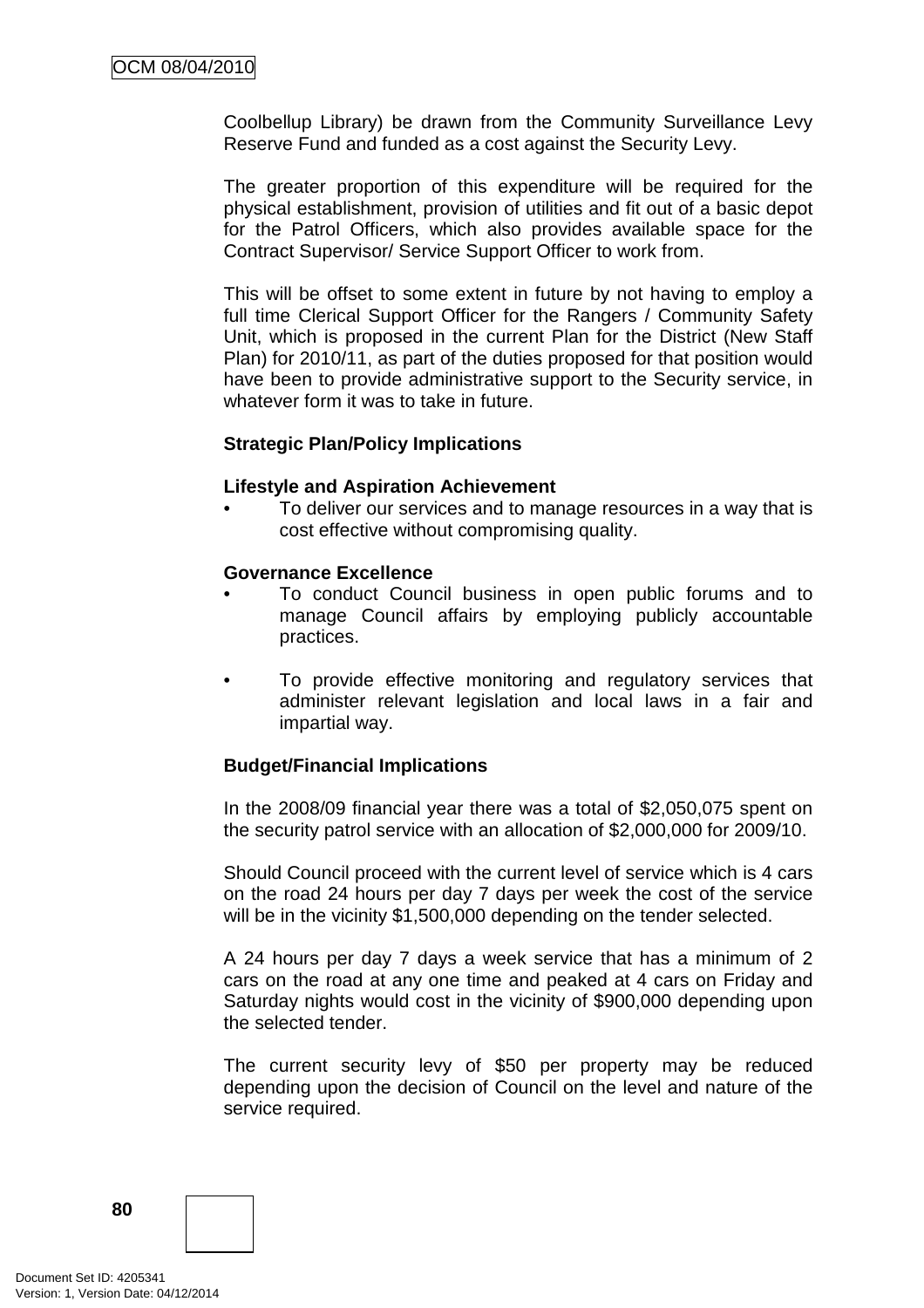Besides the direct tender costs there will also need to be factored into the budget allocated internal costs which will be approximately \$90,000.

A service centre for the security staff to utilise is proposed to be established at the Council Operations Depot and accommodated in the demountable building recovered from the Coolbellup Library redevelopment. The provision of services, furnishing and fit out costs are estimated to be in the order of \$35,000.

It is also proposed to incorporate a Contract Supervisor role for the initial 2 year term of the contract, to ensure consistent management and monitoring of all aspects of the service to the City's satisfaction at an estimated annual cost of \$75,000.

Costs for the initial establishment and staff requirements can be provided from the Community Surveillance Levy Reserve Fund.

### **Legal Implications**

Section 3.57 of the Local Government Act 1995 and Part 4 of the Local Government (Functions and General) Regulations 1996 refers.

### **Community Consultation**

The tender appeared in the West Australian Newspaper on 4 November 2009 and attracted eight (8) responses by the closing date of 19 November 2009.

## **Attachment(s)**

- 1. Extract from proposal for expanded Rangers service (provided under separate confidential cover).
- 2. Comments City of Cockburn financial services staff (provided under separate confidential cover).
- 3. Compliance Criteria Checklist (provided under separate confidential cover).
- 4. Tender Evaluation Sheet (provided under separate confidential cover).
- 5. Tendered Prices (provided under separate confidential cover).

## **Advice to Proponent(s)/Submissioners**

Those who lodged a tender on the proposal have been advised that this matter is to be considered at 8 April 2010 Council Meeting.

## **Implications of Section 3.18(3) Local Government Act, 1995**

Nil.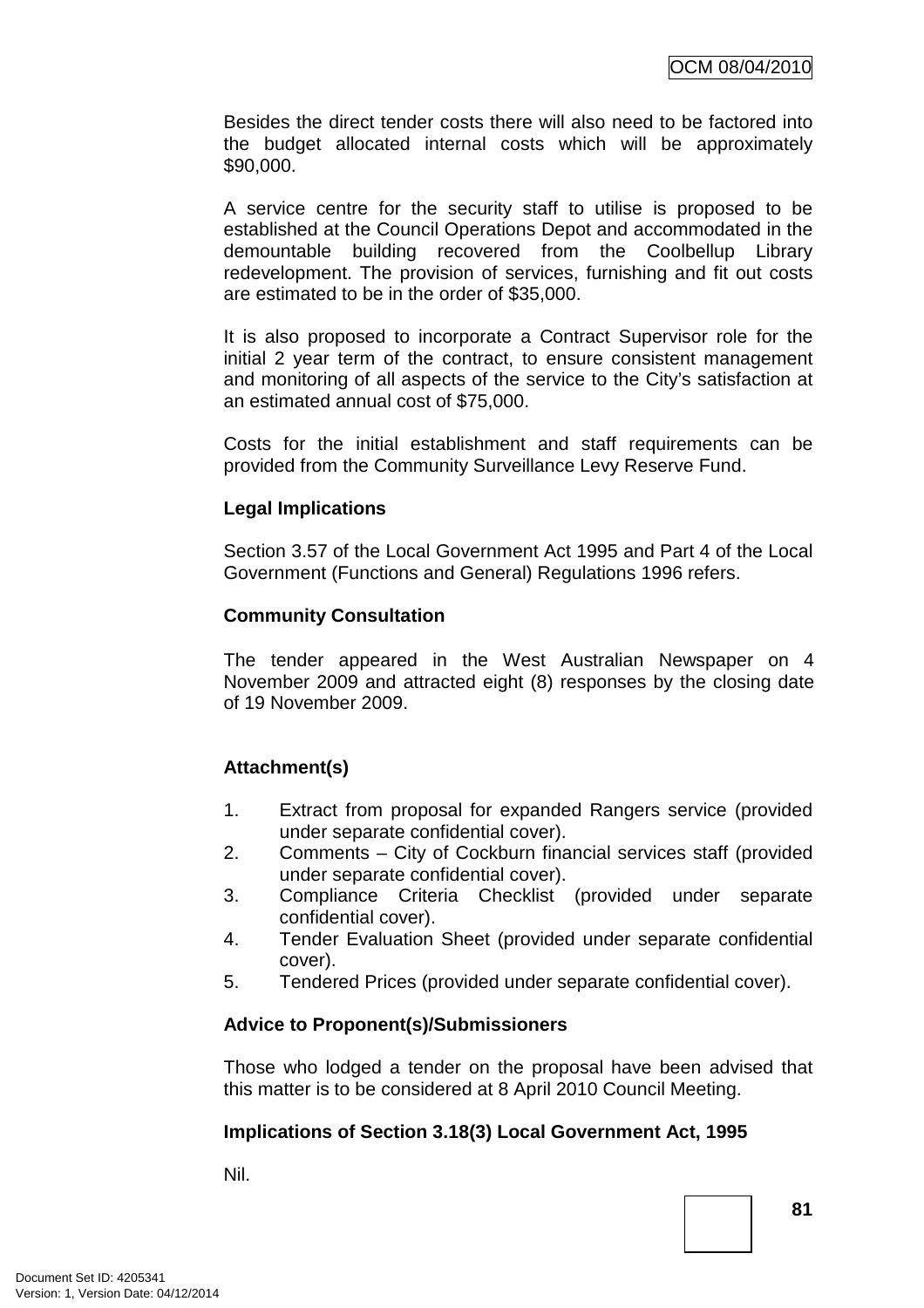## **(MINUTE NO 4227) (OCM 08/04/2010) - EXTENSION OF TIME**

NOTE: DURING DISCUSSION ON ITEM 17.1 IT WAS:

### **COUNCIL DECISION**

MOVED Mayor L Howlett SECONDED Clr C Reeve-Fowkes that Council extend the meeting the time for 30 minutes, the time being 9.25 p.m in accordance with Council's Standing Orders Local Law Clause 4.14.

## **CARRIED 9/0**

### **17.2 (MINUTE NO 4228) (OCM 08/04/2010) - INTEGRATED HEALTH AND COMMUNITY FACILITIES - WENTWORTH PARADE, SUCCESS (CR/M/111) (R AVARD) (ATTACH)**

#### **RECOMMENDATION**

That Council advertise the Business Plan for Integrated Primary Health and Community Facilities in accordance with the requirements of Section 3.59 of the Local Government Act.

#### **COUNCIL DECISION**

MOVED Clr V Oliver SECONDED Clr S Limbert that the recommendation be adopted.

**CARRIED 9/0**

#### **Background**

Council owns 2 hectares of freehold land on the corner of Wentworth Parade and Beeliar Drive in Success. On Lot 401 a Youth Centre has been constructed with associated car parking.

The whole of the adjoining Lot 400 and a portion of Lot 401 Wentworth Parade, Success remains available for development. There are a number of services and facilities that are required to serve the eastern portion of the City which can be readily accommodated on the site. For many years the Success Library has been operating from a small leased area within the Cockburn Gateways Shopping Centre which is quite inadequate for the catchment population it is required to serve. The current lease for the Success Library expires on 13 November 2012 and the owners have indicated that they will require the library to move.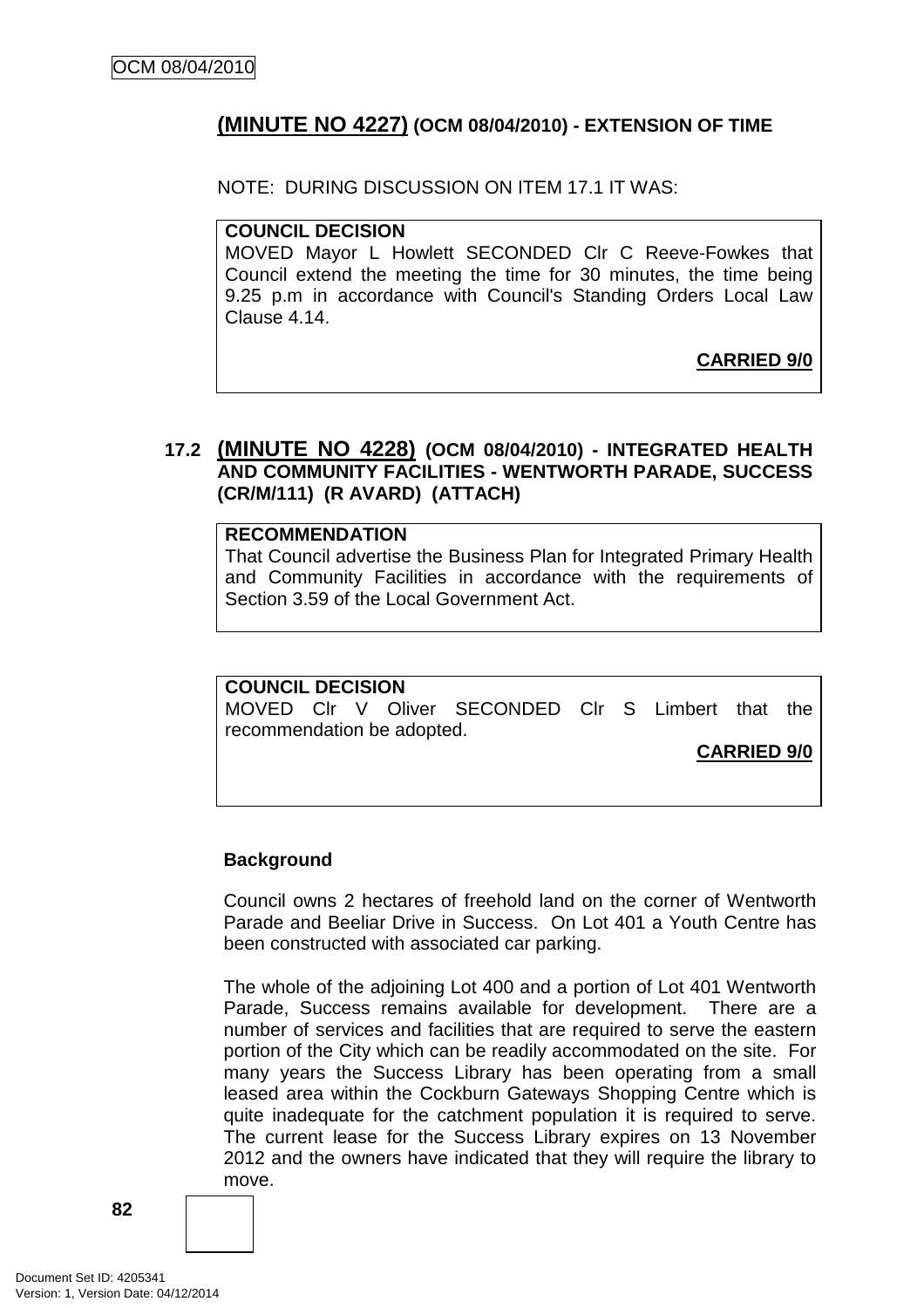The Commonwealth Government has advised that they have committed \$6.65m toward the construction of a GP Super Clinic on the site due to the low number of GPs currently serving this population. The GP Super Clinic Funds have been provided on the basis of a cooperative submission between the City and the Fremantle GP Network. The Commonwealth has indicated that they seek the works to be completed by the end of 2011. A fast track program has been prepared and is to be considered by Council when details on the project are more advanced. A Draft Memorandum of Understanding has been prepared between the City and the Fremantle GP Network to guide the GP Super Clinic elements of the project. This will be considered following the advertising of the Business Plan. Centrelink has indicated that this site would be suitable for one of their offices and a submission has been prepared and submitted for this.

Council at its Ordinary Meeting of 12 November 2009 resolved to appoint Bollig Design Group for architectural Services for Integrated Health and Community Facilities to be located on the site. Quantity Surveyor, Davis Langdon has been appointed by the City to act on behalf of the City, independent of the architect and other consultants.

### **Submission**

N/A

### **Report**

The intent of the project as described in the business plan is a balance between two objectives. Firstly, to provide and facilitate the provision of community services, in particular the library, meeting rooms /additional office space and GP Super Clinic. Secondly, to generate income for the City through the leasing of property such as office accommodation, health services and a café.

An overview of the attached Business Plan is provided as follows.

The attached Concept Plan for the site has been prepared by Architects Bollig Design which indicates floor space as follows:

| • Community meeting rooms/additional office space  560 $m^2$ |  |
|--------------------------------------------------------------|--|
|                                                              |  |
|                                                              |  |
|                                                              |  |
|                                                              |  |
|                                                              |  |

The proposed structure will be two storeys over two buildings with the majority of the parking below the ground floor plate which is made more readily available due to the slope of the lot. The design brief is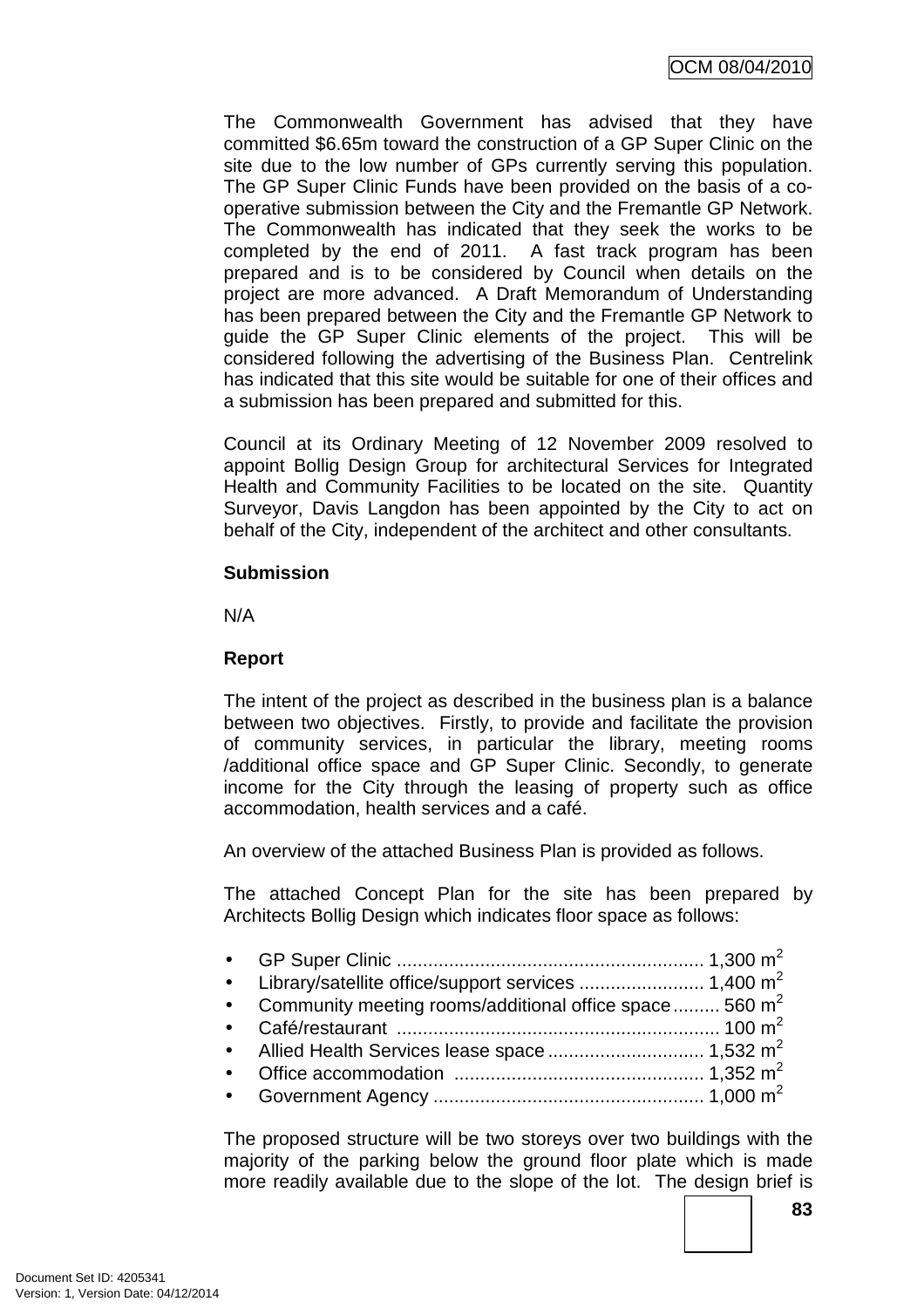for a 5 green star building which will establish a high standard by the City and also assist in attracting government tenancies.

Section 3.59 of the Local Government Act 1995 requires that any land transaction worth more than \$1,000,000 or 10% of the operating expenditure incurred by the local government from its Municipal Funds in the last completed financial year is deemed to be a 'major land transaction' and requires a Business Plan. The value of the land is under normal market circumstances valued at approximately \$3,500,000 and hence is deemed as a "major land transaction".

A 'major trading undertaking' is defined as a commercial activity for a profit that is worth more than \$500,000 or 10% of the local government's operating expenditure. The income generated by the tenants will be in excess of \$500,000 p.a.

A Business Plan for the project in accordance with requirements of the Act has been prepared for public advertising and is attached to the Agenda.

### **Strategic Plan/Policy Implications**

#### **Lifestyle and Aspiration Achievement**

• To facilitate and provide an optimum range of community services and events.

#### **Budget/Financial Implications**

The operational cost of the Library will be drawn from Municipal Funds, a significant portion of which will be reallocated from the Success Library located in the Gateways Shopping Centre. The current lease is \$170,000 p.a. which will be a saving and offset the estimated \$1,250,000 required annually to operate the Library from the larger premises. The current annual budget including the lease fee is \$560,000 for the Success Library. Hence, approximately a further \$700,000 from Municipal Funds annually is required for the new Library.

The Commonwealth funded GP Super Clinic will be operated by a legal entity that is separate from the City. A funding requirement is for a detailed business plan for the GP Super Clinic to be prepared that meets the requirements of the Commonwealth. No Council funds will be required for the Super Clinic operation.

Knight Frank property agents have indicated that the total gross value of the lease areas will be between \$1,200,000 and \$1,400,000 (total net income). The operating expenses will be primarily covered by the lessees with the City covering the library operating costs. A more detailed budget will be provided to Council for its consideration when a detailed design is more advanced and information on tenants is known.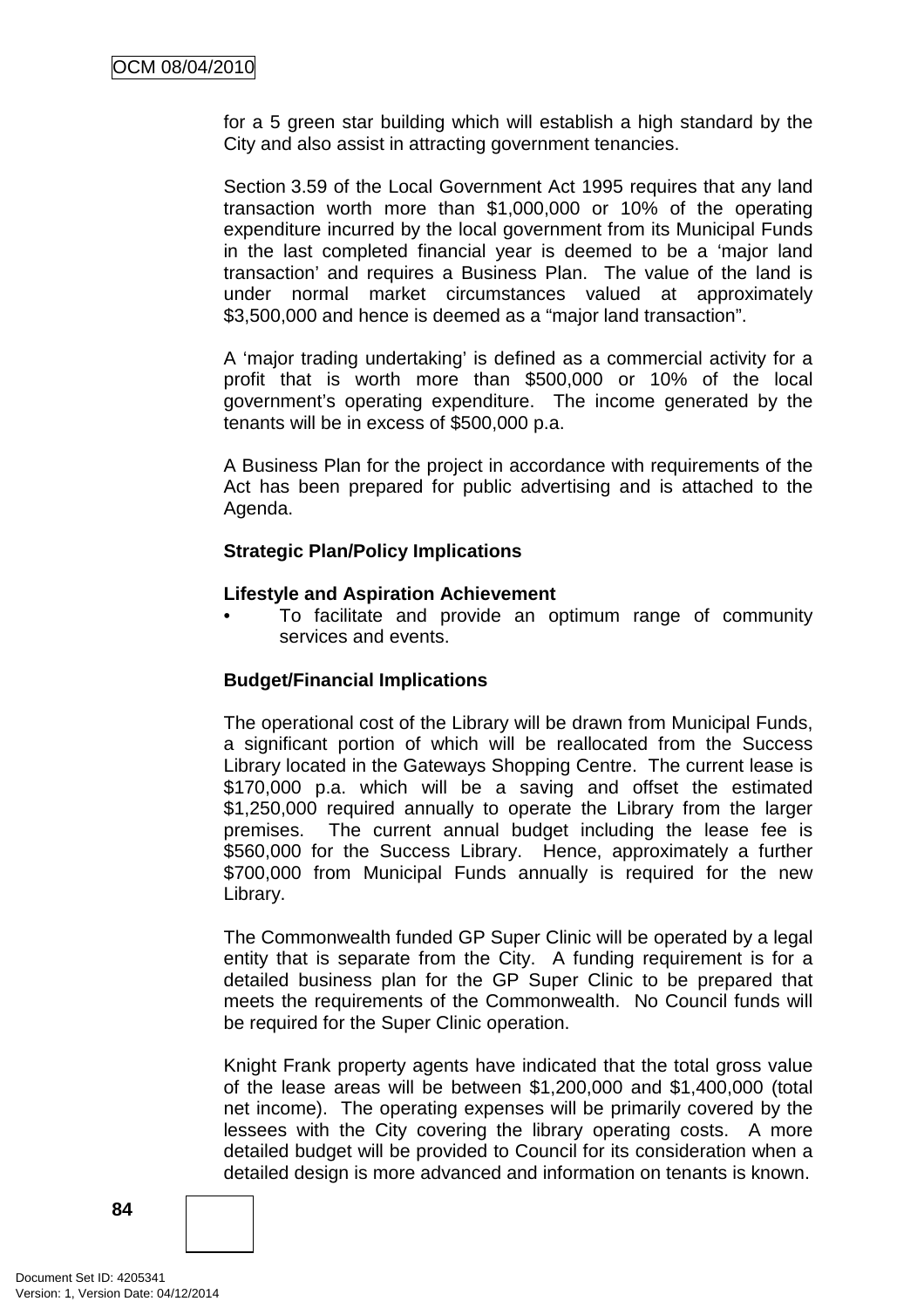### **Legal Implications**

Section 3.59 of the Local Government Act requires the preparation of a Business Plan for the development and publishing of a 'major land transaction' and a 'major trading undertaking'.

#### **Community Consultation**

The prepared Business Plan for the project will be advertised for 6 weeks for public comment in accordance with the requirements of the Act. The Council is then required to consider any submissions and to decide whether to proceed or not.

#### **Attachment(s)**

- 1. Business Plan
- 2. Concept Plan

#### **Advice to Proponent(s)/Submissioners**

N/A

#### **Implications of Section 3.18(3) Local Government Act, 1995**

The provision of a library service is clearly within the scope of Local Government and there is an expectation that government either provides and/or facilitates the provision of health services for its local community. The areas on the east side of the City have been deemed by the Commonwealth as a District of Workforce Shortage and falls within an affected Division of General Practice. Hence the market has not been able to provide a sufficient level of service to the current and future population growth.

#### **18. EXECUTIVE DIVISION ISSUES**

Nil

#### **19. MOTIONS OF WHICH PREVIOUS NOTICE HAS BEEN GIVEN**

Nil

#### **20. NOTICES OF MOTION GIVEN AT THE MEETING FOR CONSIDERATION AT NEXT MEETING**

Nil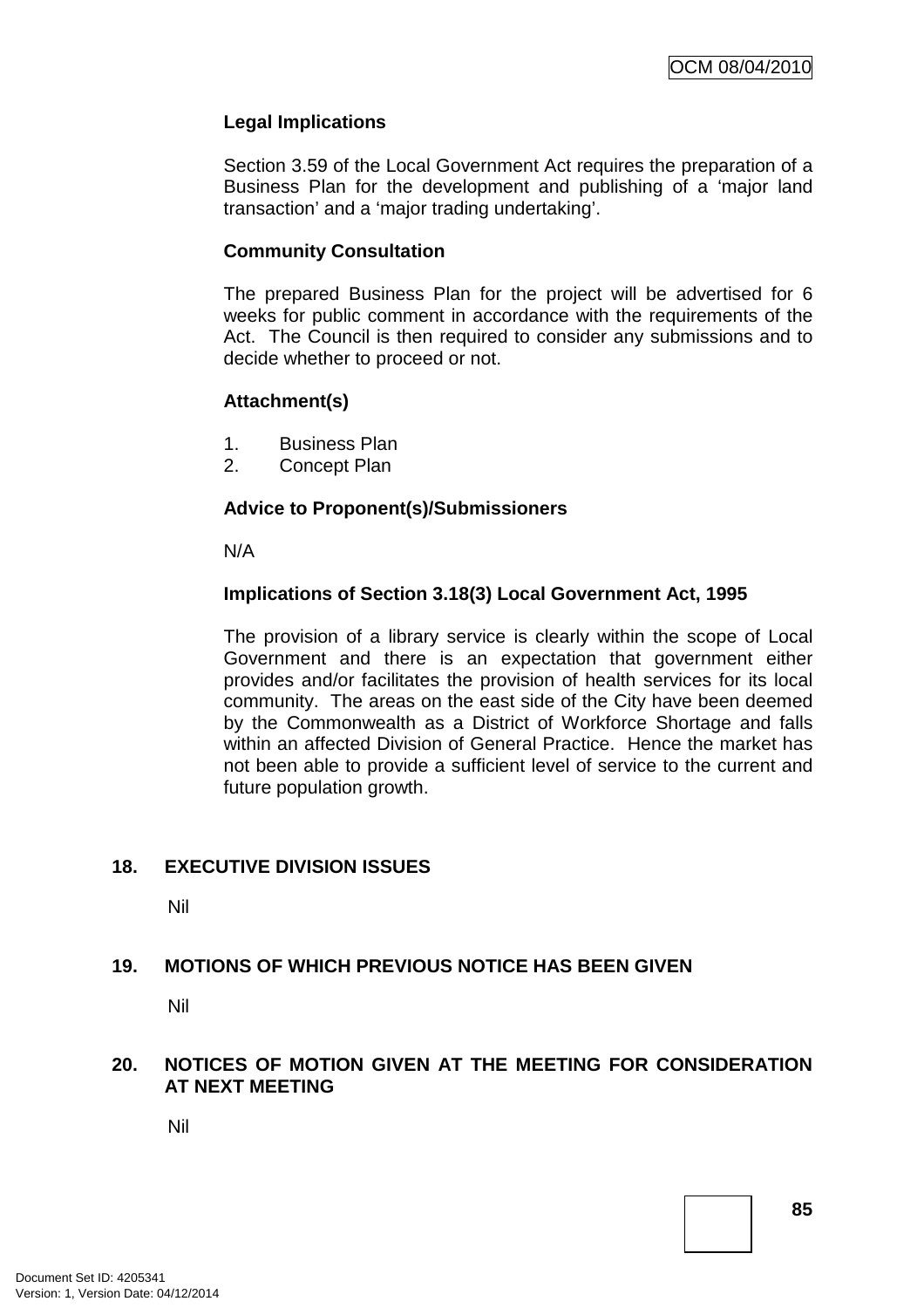## **(MINUTE NO 4229) (OCM 08/04/2010) - EXTENSION OF TIME**

NOTE: DURING DISCUSSION ON ITEM 21.1 IT WAS:

**COUNCIL DECISION**  MOVED Clr I Whitfield SECONDED Clr S Limbert that Council extend the meeting time for 30 minutes, the time being 9.55 p.m. in accordance with Council's Standing Orders Local Law Clause 14.4.

**CARRIED 9/0**

### **21 (OCM 08/04/2010) - NEW BUSINESS OF AN URGENT NATURE INTRODUCED BY COUNCILLORS OR OFFICERS**

**21.1 (MINUTE NO 4230) (OCM 08/04/2010) - COCKBURN COAST STEERING COMMITTEE (9523) (D GREEN)** 

| <b>RECOMMENDATION</b>                                           |                     |  |  |  |  |  |  |
|-----------------------------------------------------------------|---------------------|--|--|--|--|--|--|
| That Council nominate                                           | (Elected Member) as |  |  |  |  |  |  |
| its representative to the Cockburn Coast Steering Committee and |                     |  |  |  |  |  |  |
| (Elected Member) as Deputy.                                     |                     |  |  |  |  |  |  |

#### **COUNCIL DECISION**

MOVED Clr T Romano SECONDED Clr I Whitfield that Council nominate Mayor Logan Howlett as its representative to the Cockburn Coast Steering Committee and Clr Reeve-Fowkes as Deputy.

## **MOTION LOST 3/6**

MOVED Clr S Limbert SECONDED Clr V Oliver that Council nominate Clr Reeve-Fowkes as its representative to the Cockburn Coast Steering Committee and Mayor Logan Howlett as Deputy.

**CARRIED 7/2**

#### **Reason for Decision**

It was thought Mayor Howlett with his duties would not have the time to commit fully to this position.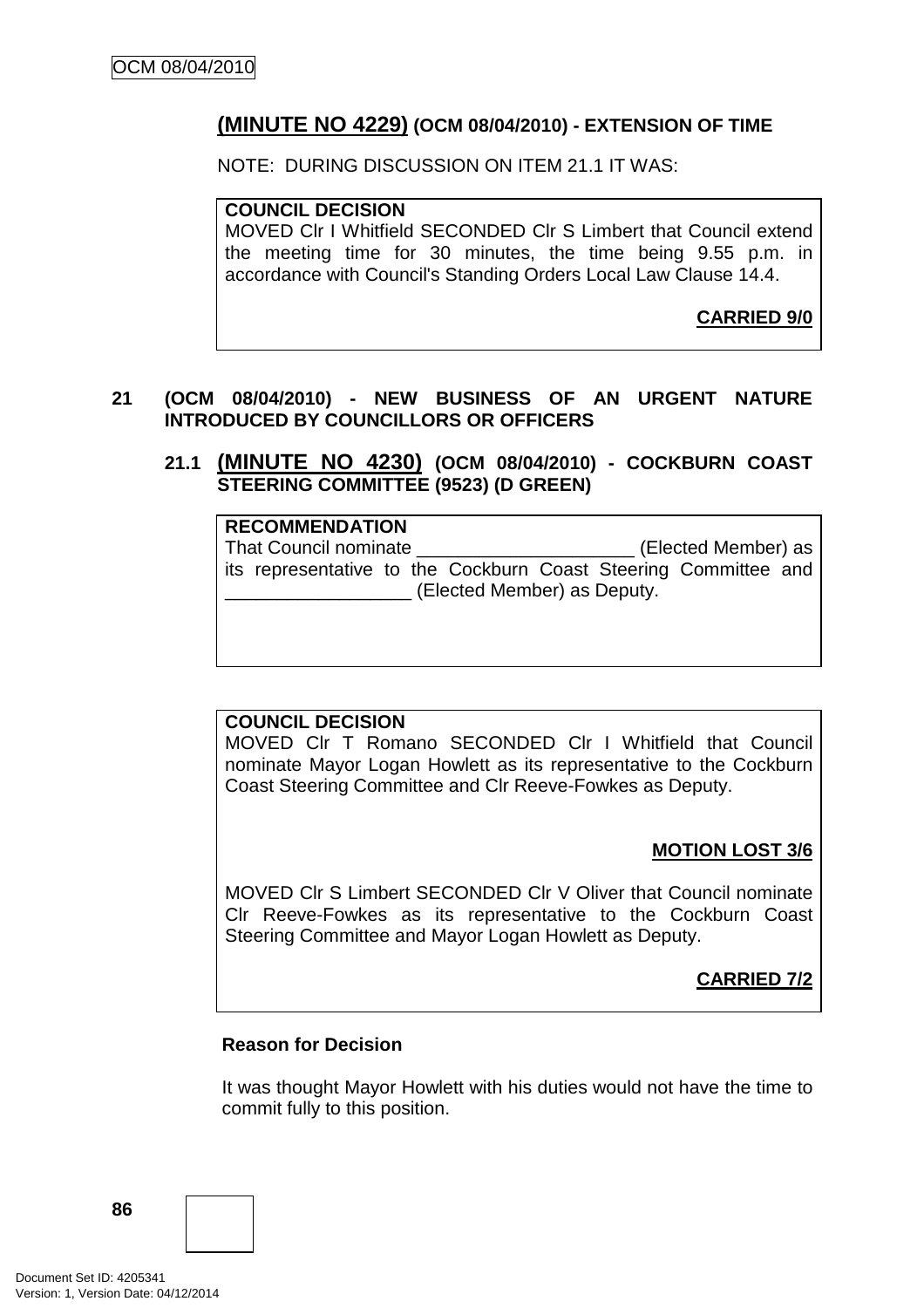### **Background**

Correspondence has been received on 6 April 2010 from the Chief Executive Officer of LandCorp, Mr Ross Holt, requesting that Council nominate a delegate to represent it on the Cockburn Coast Steering Committee.

#### **Submission**

To receive the Officer's Report and adopt its recommendation

#### **Report**

Since June 2009, the Cockburn Coast Working Group, consisting of Officer representatives from the Department of Planning, City of Cockburn, City of Fremantle and LandCorp has continued to progress planning for the Cockburn Coast project which includes the framework for its implementation.

The approval of the Cockburn Coast District Structure Plan (CCDSP) in August 2009 and the initiation of the Metropolitan Region Scheme (MRS) Amendment to rezone the project area from 'Industrial' to 'Urban Deferred' in September 2009 highlights two mayor milestones for this project. The project is now moving towards detailed planning to ensure timely achievement of the 'Urban' zoning under the MRS.

One of the key tasks that lies ahead is the need to engage with landowners in the project area to ensure the project Masterplan and Town Planning Scheme framework is completed with due consultation. Similar to the CCDSP, this will be a considerable undertaking and will require the appropriate resources, time and strategic direction from key stakeholders for its successful implementation.

To ensure the continued success of the project, the Department for Planning and LandCorp are proposing to re-establish the Cockburn Coast Steering Committee. Previously, representatives from the City's of Cockburn and Fremantle participated in the Committee. It is anticipated the Steering Committee would provide strategic direction for the project. LandCorp has nominated General Manager Metropolitan, Luke Willcock, to chair the Committee.

In response to advice to Elected Members on this matter, Mayor Howlett, Deputy Mayor Allen and Clr Reeve-Fowkes have expressed their interest in being Council's representative, which previously was represented on the "Vision for Cockburn Coastal Dialogue" in 2005 by the Mayor and a West Ward Councillor.

Accordingly, it is considered appropriate for Council to nominate both a delegate and a deputy to ensure continuity of input by the City of Cockburn to this project.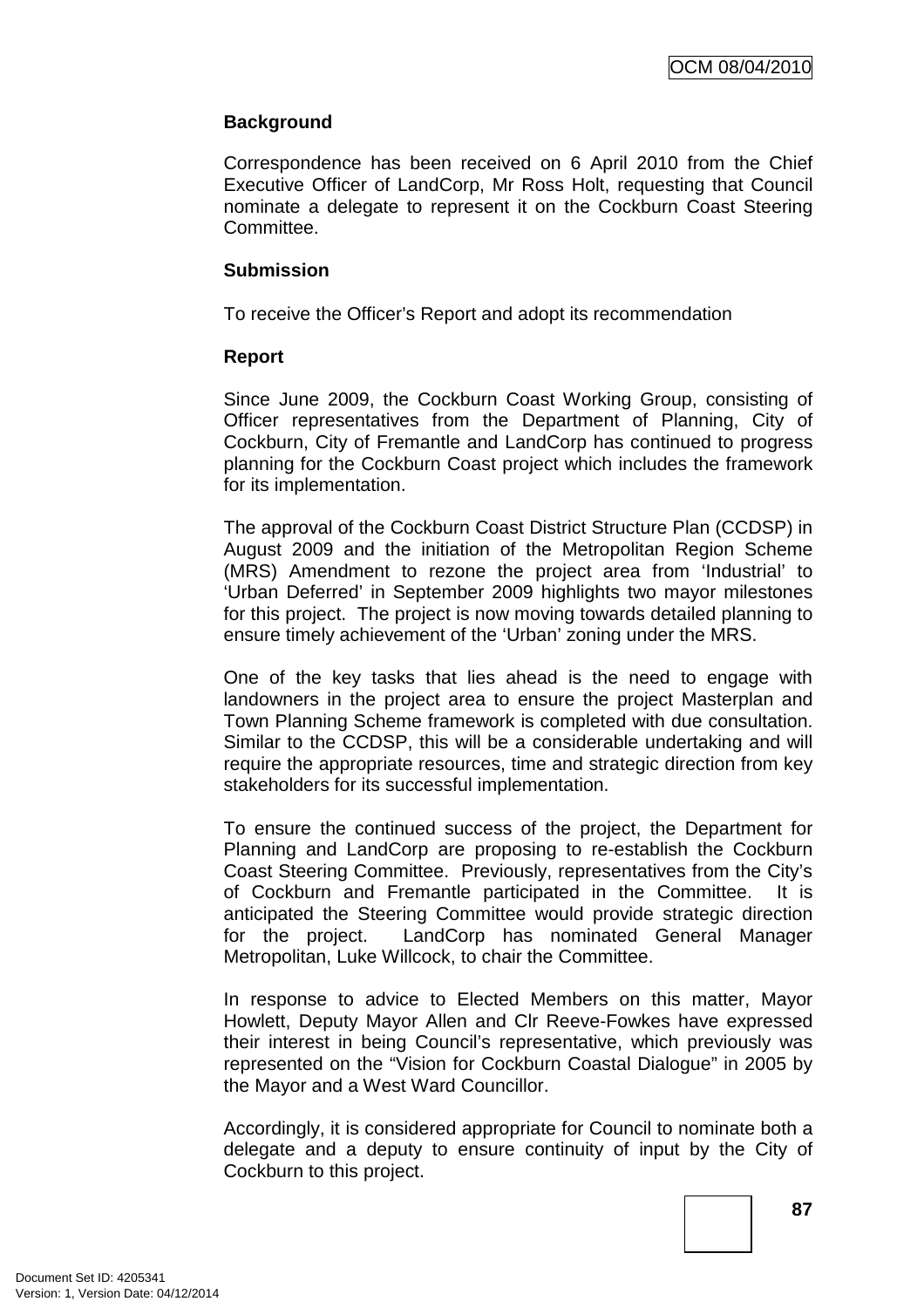## **Strategic Plan/Policy Implications**

### **Demographic Planning**

• To ensure the planning of the City is based on an approach that has the potential to achieve high levels of convenience and prosperity for its citizens.

### **Budget/Financial Implications**

N/A

### **Legal Implications**

N/A

### **Community Consultation**

Nil.

### **Attachment(s)**

N/A

## **Advice to Proponent(s)/Submissioners**

LandCorp has been informed that the matter will be considered at the Council Meeting to be held on 8 April 2010.

## **Implications of Section 3.18(3) Local Government Act, 1995**

Nil.

## **22. MATTERS TO BE NOTED FOR INVESTIGATION, WITHOUT DEBATE**

Nil

## **(MINUTE NO 4231) (OCM 08/04/2010) - MEETING TO GO BEHIND CLOSED DOORS**

#### **COUNCIL DECISION**

MOVED Clr V Oliver SECONDED Clr H Attrill that, pursuant to Section 5.23(2)(a) of the Local Government Act 1995, Council proceeds behind closed doors to consider Item 23.1.

**CARRIED 8/1**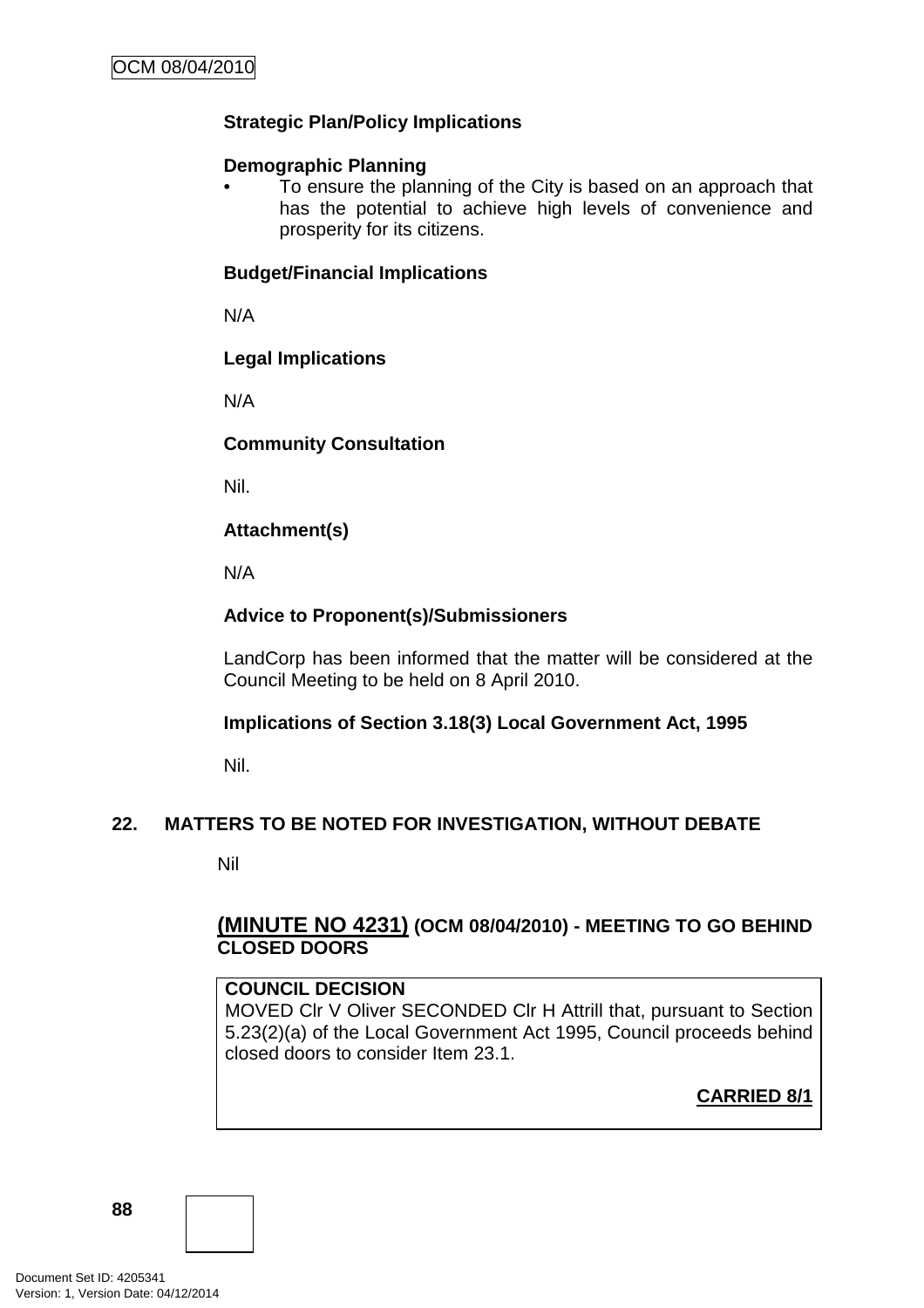### **Reason for Decision**

Item 23.1 is a confidential matter.

NOTE: MEETING WENT BEHIND CLOSED DOORS, THE TIME BEING 10.00 P.M.

## **(MINUTE NO 4232) (OCM 08/04/2010) - SUSPEND STANDING ORDERS**

**COUNCIL DECISION** 

MOVED Clr T Romano SECONDED Clr S Limbert that Council suspend Standing Orders.

**CARRIED 9/0**

### **Reason for Decision**

To give Council flexibility to discuss Item 23.1

NOTE: AT THIS POINT, THE TIME BEING 10.10 P.M. THE CEO AND MINUTE SECRETARY LEFT THE MEETING.

NOTE: AT THIS POINT, THE TIME BEING 10.23 P.M. THE CEO AND MINUTE SECRETARY RETURNED TO THE MEETING

## **(MINUTE NO 4233) (OCM 08/04/2010) - RESUME STANDING ORDERS**

**COUNCIL DECISION**  MOVED Clr S Limbert SECONDED Clr C Reeve-Fowkes that Council resume Standing Orders.

**CARRIED 9/0**

# **(MINUTE NO 4234) (OCM 08/04/2010) - EXTENSION OF TIME**

NOTE: DURING DISCUSSION ON ITEM 23.1 IT WAS:

## **COUNCIL DECISION**

MOVED Clr C Reeve-Fowkes SECONDED Clr T Romano that Council extend the meeting for 30 minutes, the time being 10.25 p.m. in accordance with Council's Standing Orders Local Law Clause 14.4.

**CARRIED 9/0**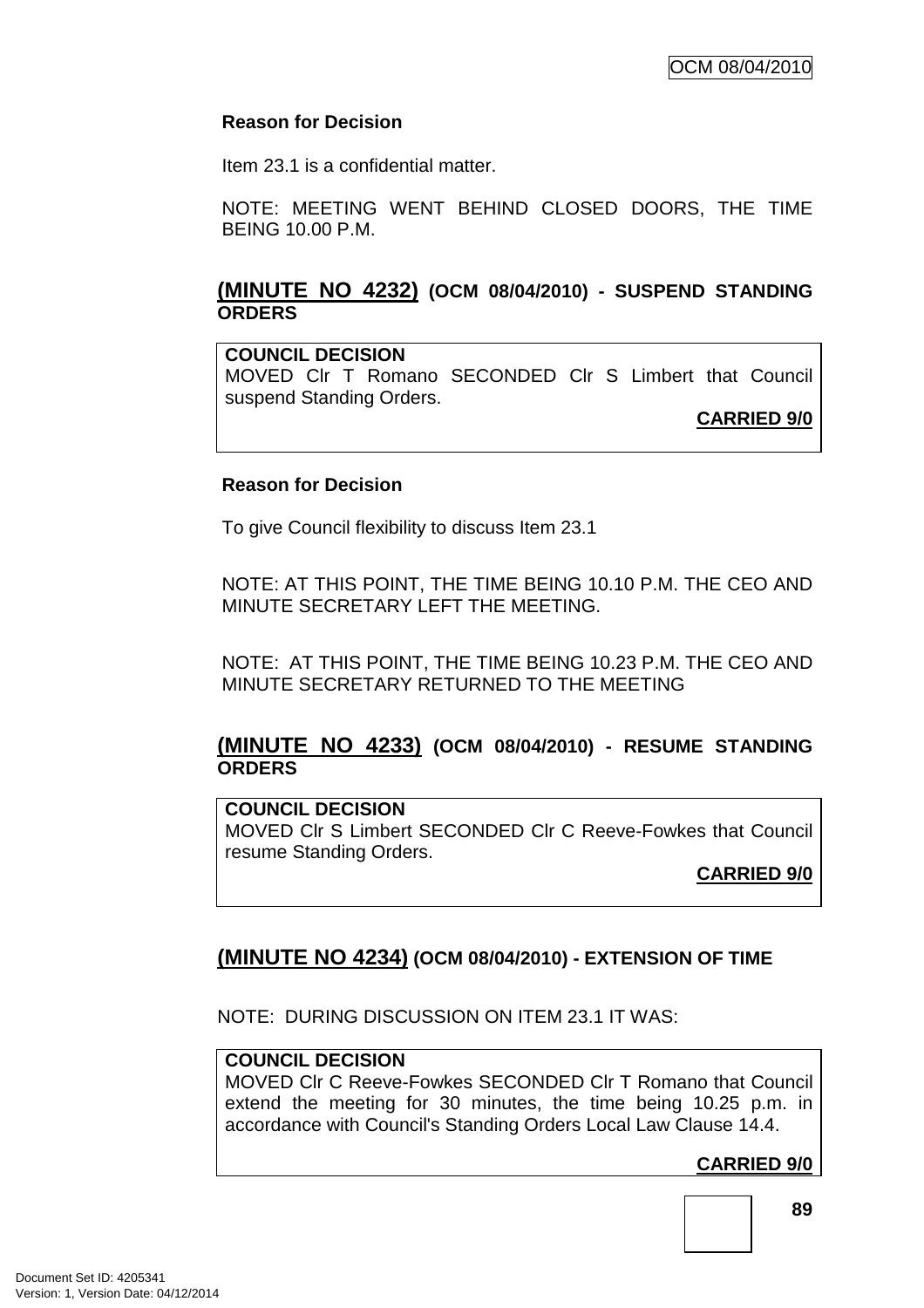### **(MINUTE NO 4235) (OCM 08/04/2010) - SUSPEND STANDING ORDERS**

#### **COUNCIL DECISION**

MOVED Clr R O'Brien SECONDED Clr C Reeve-Fowkes that Council suspend Standing Orders.

**CARRIED 9/0**

#### **Reason for Decision**

To give Council flexibility to discuss Item 23.1.

NOTE: AT THIS POINT, THE TIME BEING 10.25 P.M. THE CEO AND MINUTE SECRETARY LEFT THE MEETING.

NOTE: AT THIS POINT, THE TIME BEING 10.38 P.M. THE CEO AND MINUTE SECRETARY RETURNED TO THE MEETING.

### **(MINUTE NO 4236) (OCM 08/04/2010) - RESUME STANDING ORDERS**

**COUNCIL DECISION**  MOVED Clr H Attrill SECONDED Clr T Romano that Council resume Standing Orders.

**CARRIED 9/0**

#### **23 (OCM 08/04/2010) - CONFIDENTIAL BUSINESS**

**23.-1 (MINUTE NO 4237) (OCM 08/04/2010) - MINUTES OF CHIEF EXECUTIVE OFFICER PERFORMANCE & SENIOR STAFF KEY PROJECTS APPRAISAL COMMITTEE MEETING - 18 MARCH 2010 (1192) (S CAIN) (ATTACH)** 

#### **RECOMMENDATION**

That Council receive the Minutes of the Chief Executive Officer Performance and Senior Staff Key Projects Appraisal Committee dated 18 March 2010, as attached to the Agenda, and adopts the recommendations contained therein.

### **TO BE CARRIED BY AN ABSOLUTE MAJORITY OF COUNCIL**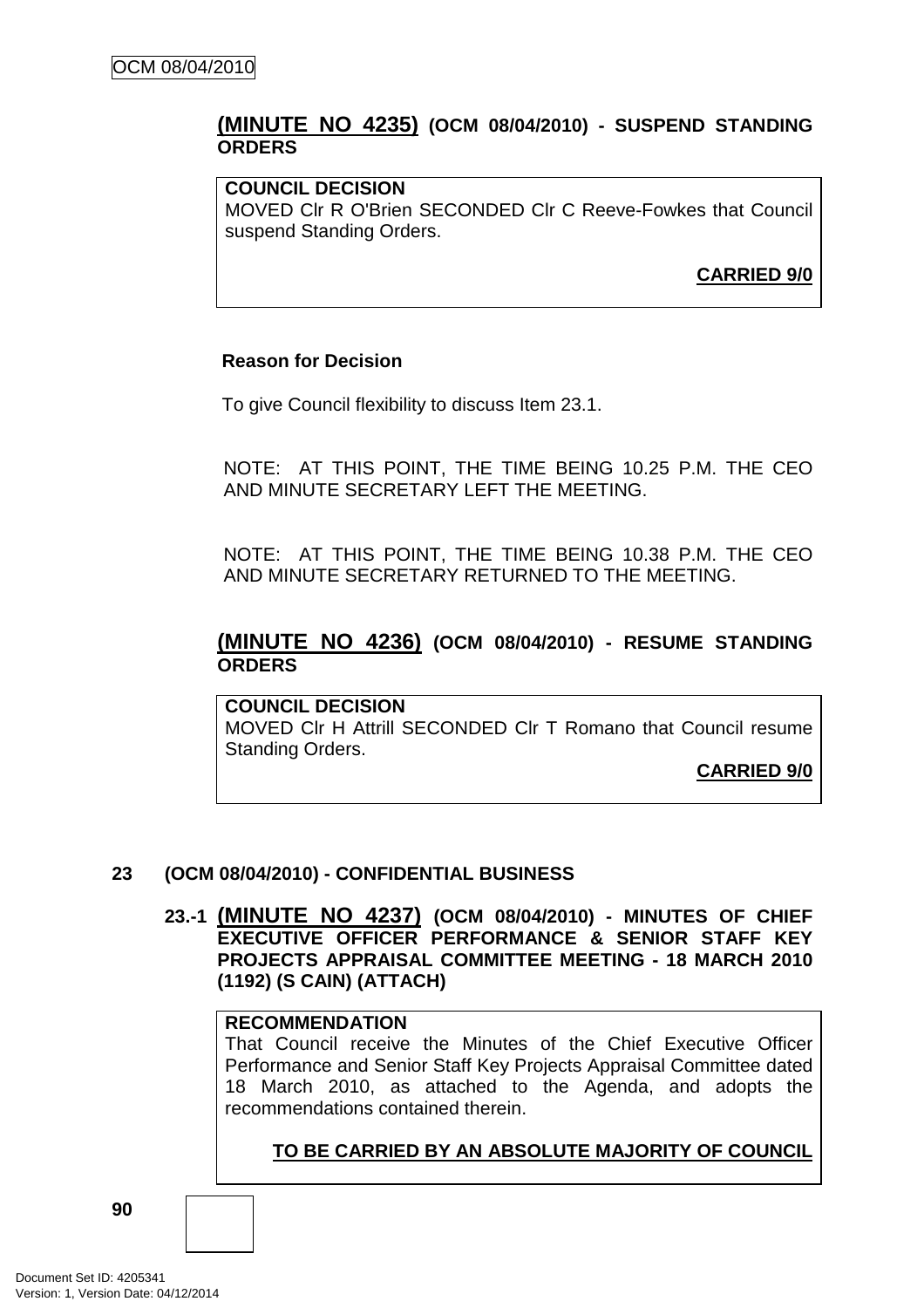### **COUNCIL DECISION**

MOVED Clr T Romano SECONDED Clr S Limbert that that Council receive the Minutes of the Chief Executive Officer 's performance and Senior Staff Key Projects Appraisal Committee dated 18 March 2010, as attached to the Agenda, and adopts the recommendations contained therein with the exception of Item 14.2 which is to be withdrawn and considered separately.

## **CARRIED BY ABSOLUTE MAJORITY OF COUNCIL 8/1**

### **Reason for Decision**

Council wishes to consider Item 14.2 separately.

### **(MINUTE NO 4238) (OCM 08/04/2010) - RENEWAL OF CONTRACT FOR CHIEF EXECUTIVE OFFICER (1015; 2612) (S CAIN)**

# **COUNCIL DECISION**

MOVED Clr T Romano SECONDED Clr H Attrill that Council:

- (1) renew the contract for the Chief Executive Officer at the end of its current term for a further three year term; and
- (2) prior to signing, review and amend the KPIs by mutual agreement.

## **CARRIED BY ABSOLUTE MAJORITY OF COUNCIL 7/2**

#### **Reason for Decision**

A three year contract is considered appropriate for both the City and the CEO as it provides the CEO with additional tenure and at the same time provides the City with an opportunity to amend the KPIs in terms of the organisation's performance.

#### **Background**

The Chief Executive Officer Performance and Senior Staff Key Projects Appraisal Committee met on 18 March 2010. The minutes of that meeting are required to be presented to Council and its recommendations considered by Council.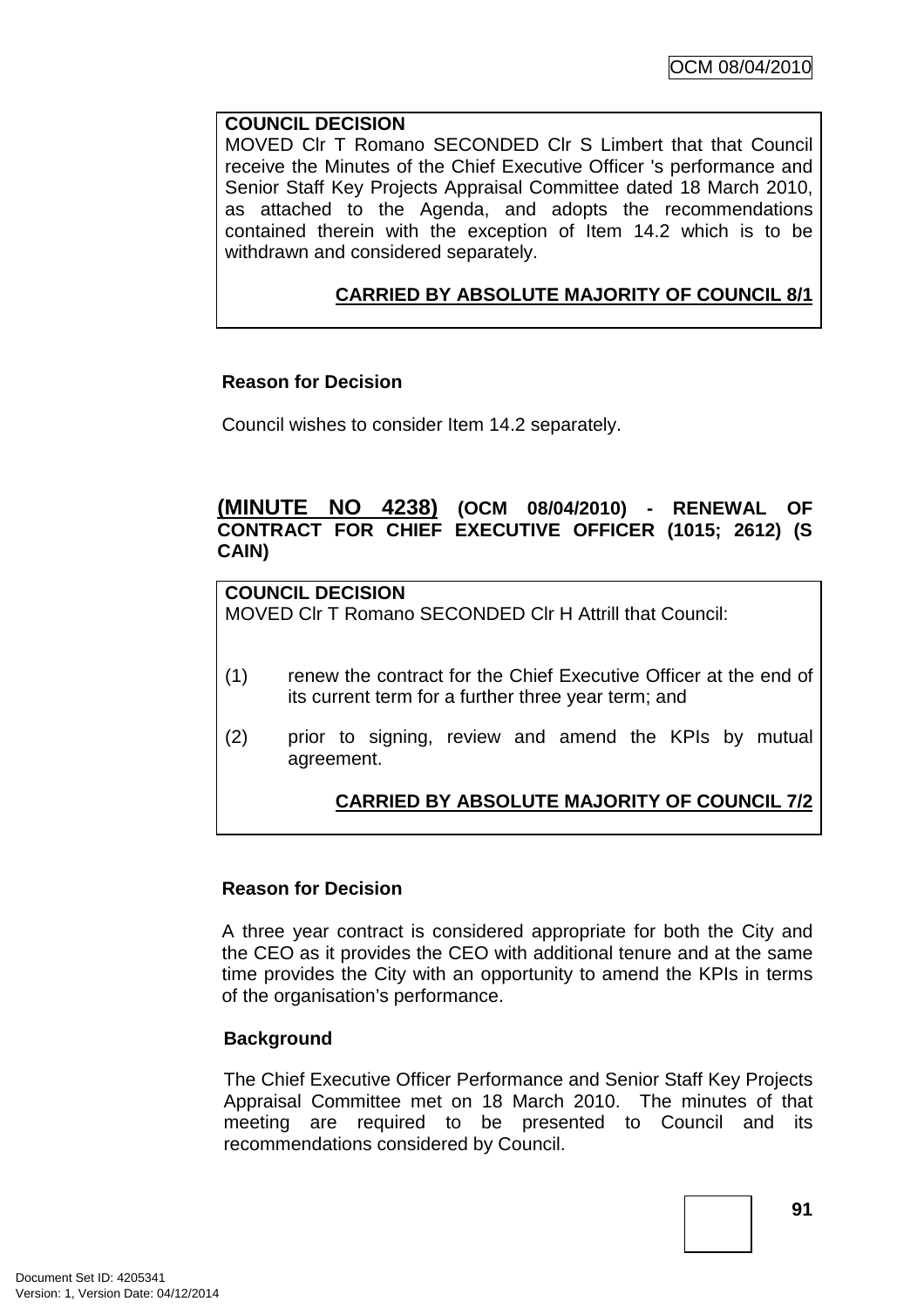### **Submission**

The Minutes of the Committee meeting are attached to the Agenda. items dealt with at the Committee meeting form the basis of the Minutes.

### **Report**

The Committee recommendations are now presented for consideration by Council and, if accepted, are endorsed as the decisions of Council. Any Elected Member may withdraw any item from the Committee meeting for discussion and propose an alternative recommendation for Council's consideration. Any such items will be dealt with separately, as provided for in Council's Standing Orders.

#### **Strategic Plan/Policy Implications**

#### **Governance Excellence**

• To maintain a professional, well-trained and healthy workforce that is responsive to the community's needs.

### **Budget/Financial Implications**

Committee Minutes refer.

## **Legal Implications**

Committee Minutes refer.

#### **Community Consultation**

N/A

#### **Attachment(s)**

Minutes of the Chief Executive Officer Performance and Senior Staff Key Projects Appraisal Committee 18 March 2010 are provided to the Elected Members as confidential attachments.

#### **Advice to Proponent(s)/Submissioners**

The CEO and senior staff have been advised that this item will be considered at the April 2010 OCM.

#### **Implications of Section 3.18(3) Local Government Act, 1995**

Committee Minutes refer.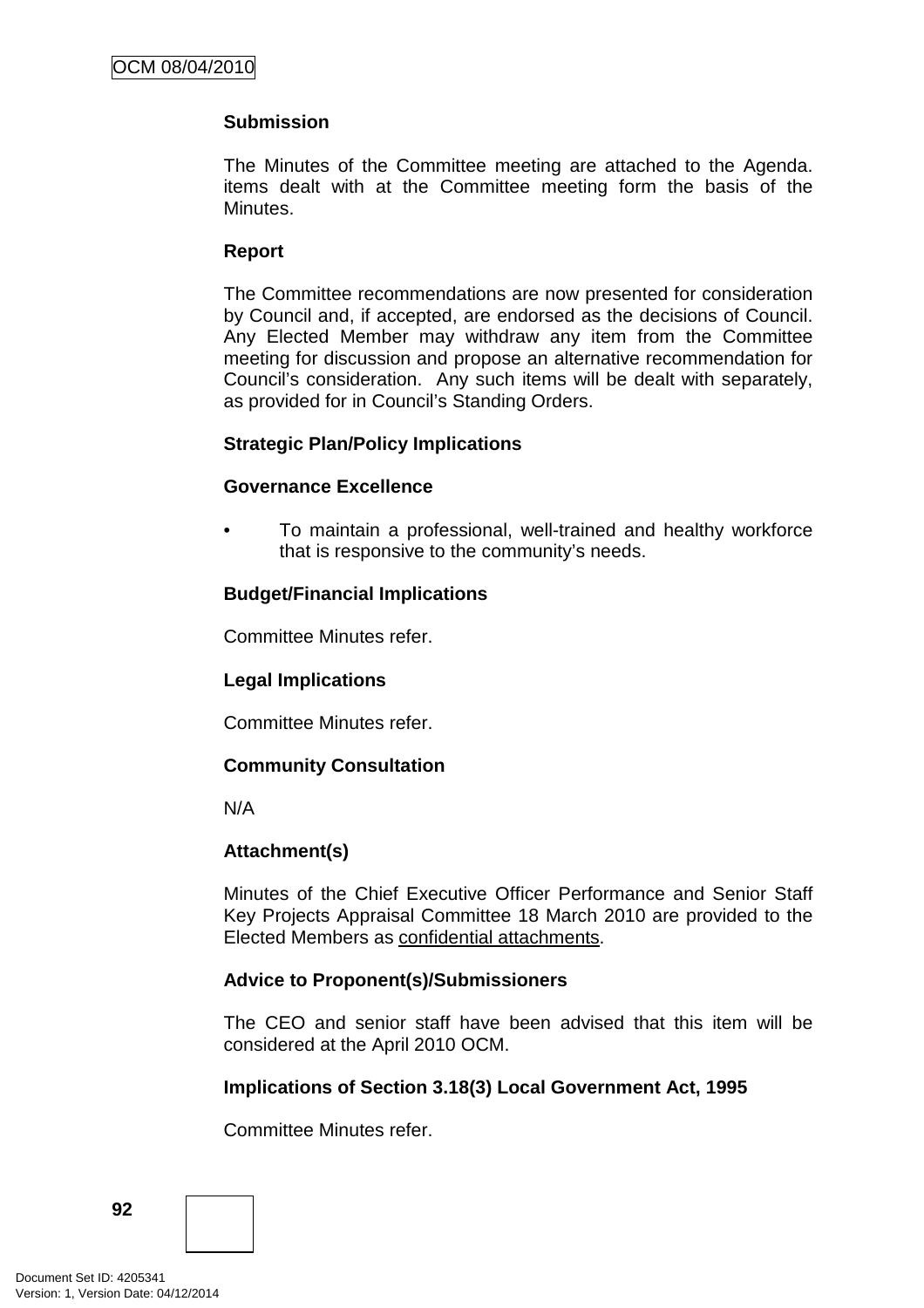### **(MINUTE NO 4239) (OCM 08/04/2010) - OPEN MEETING TO THE PUBLIC**

#### **COUNCIL DECISION**

MOVED Clr C Reeve-Fowkes SECONDED Clr H Attrill that Council reopen the meeting to the public.

**CARRIED 9/0**

#### **Reason for Decision**

Re-opening the meeting to the public will allow the Presiding Member to inform the public of Council's decision.

AT THIS POINT THE MEETING WAS OPEN TO THE PUBLIC THE TIME BEING 10.52 P.M., HOWEVER THERE WERE NO PUBLIC PRESENT.

## **24 (MINUTE NO 4240) (OCM 08/04/2010) - RESOLUTION OF COMPLIANCE (SECTION 3.18(3), LOCAL GOVERNMENT ACT 1995)**

#### **RECOMMENDATION**

That Council is satisfied that resolutions carried at this Meeting and applicable to items concerning Council Provided services and facilities, are:-

- (1) integrated and co-ordinated, so far as practicable, with any provided by the Commonwealth, the State or any public body;
- (2) not duplicated, to an extent Council considers inappropriate, services or facilities as provided by the Commonwealth, the State or any other body or person, whether public or private; and
- (3) managed efficiently and effectively.

#### **COUNCIL DECISION**

MOVED Clr S Limbert SECONDED Clr C Reeve-Fowkes that the recommendation be adopted.

**CARRIED 9/0**